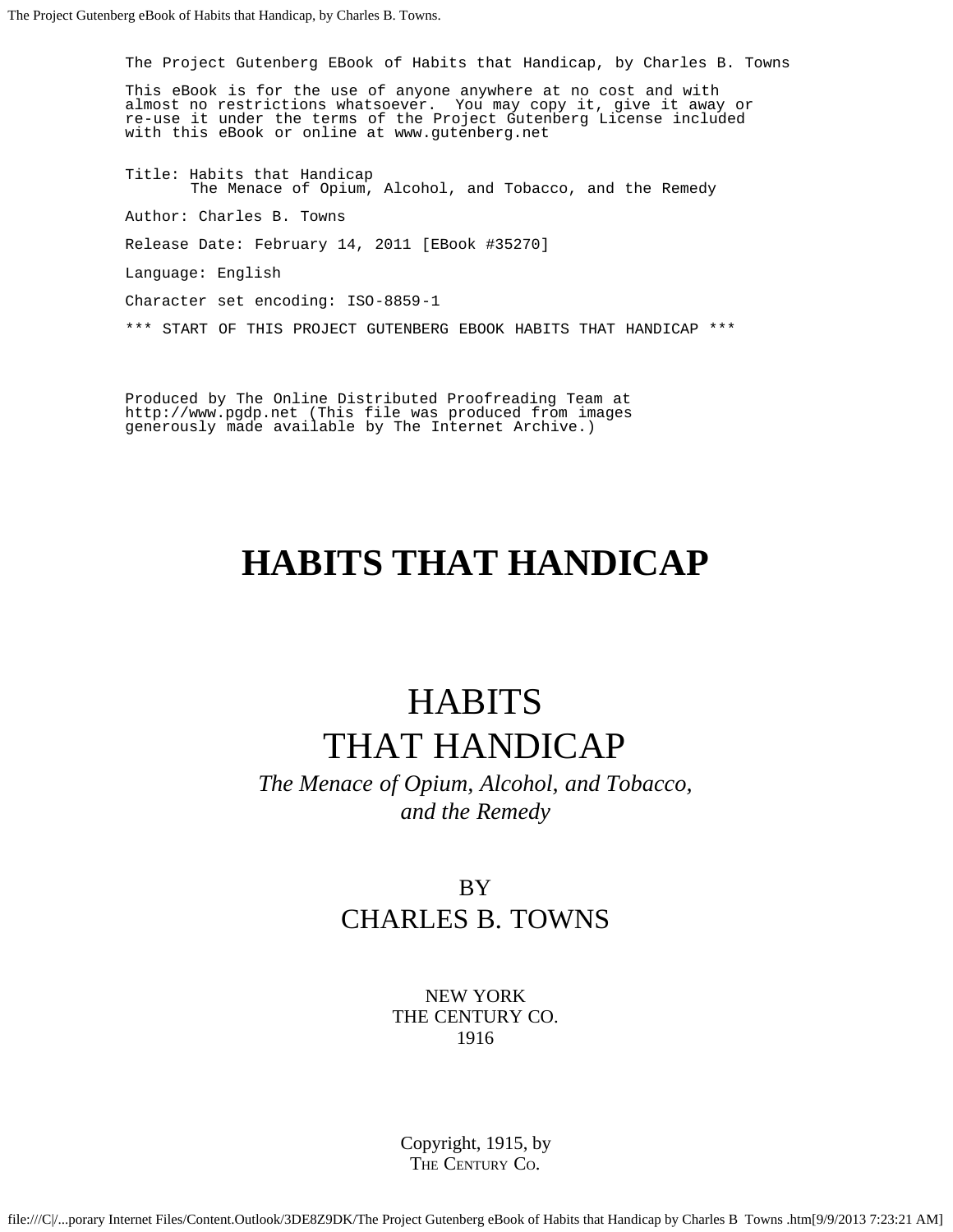*Published, August, 1915*

### **PREFACE**

It is interesting to note that a year or more ago a few deaths from bichlorid of mercury poisoning caused within a period of six months a general movement toward protective legislation. This movement was successful, and after the lapse of only a short time the public was thoroughly protected against this dangerous poison. It will be observed that the financial returns from the total sale of bichlorid of mercury tablets could be but small. Had the financial interests involved been of a magnitude comparable with those interested in the manufacture and promotion of habit-forming drugs, I have often wondered if the result would not have been less effective and as prompt. Bichlorid of mercury never threatened any large proportion of the public, and those falling victims to it merely die. Opium and its derivatives threaten the entire public, especially those who are sick and in pain, and with a fate far more terrible than death—a thraldom of misery, inefficiency, and disgrace.

Lest somewhere there be found within the pages of this book remarks that may lead the reader to suppose that I unduly criticize the doctor, and therefore that I am the doctor's enemy, I feel that it behooves me to add that in the whole community he has not one admirer more whole-souled. [Pg vi]

## **PREFACE**

Some years ago, Mr. Charles B. Towns came to me with a letter from Dr. Alexander Lambert and claimed that he had a way of stopping the morphia habit. The claim seemed to me an entirely impossible statement, and I told Mr. Towns so; but at Dr. Lambert's suggestion, I promised to look into the matter. Accordingly, I visited Mr. Towns's hospital, and watched the course of treatment there at different times in the day and night. I became convinced that the withdrawal of morphine was accomplished under this treatment with vastly less suffering than that entailed by any other treatment or method I had ever seen. Subsequently, I sent Mr. Towns several patients, who easily and quickly were rid of their morphia addiction, and have now remained well for a number of years.

At that time I had the impression that the treatment was largely due to the force of Mr. Towns's very vigorous and helpful personality, but when subsequently a similar institution was established near Boston, I became convinced by observation of cases treated in that hospital that Mr. Towns's personality was not an essential element in that treatment. His skill, however, in the actual management of cases, from the medical point of view, was very hard to duplicate, and Mr. Towns generously came from New York, when called upon, and showed us what was wrong in the management of cases which were not doing well. I do not

[Pg viii]

[Pg v]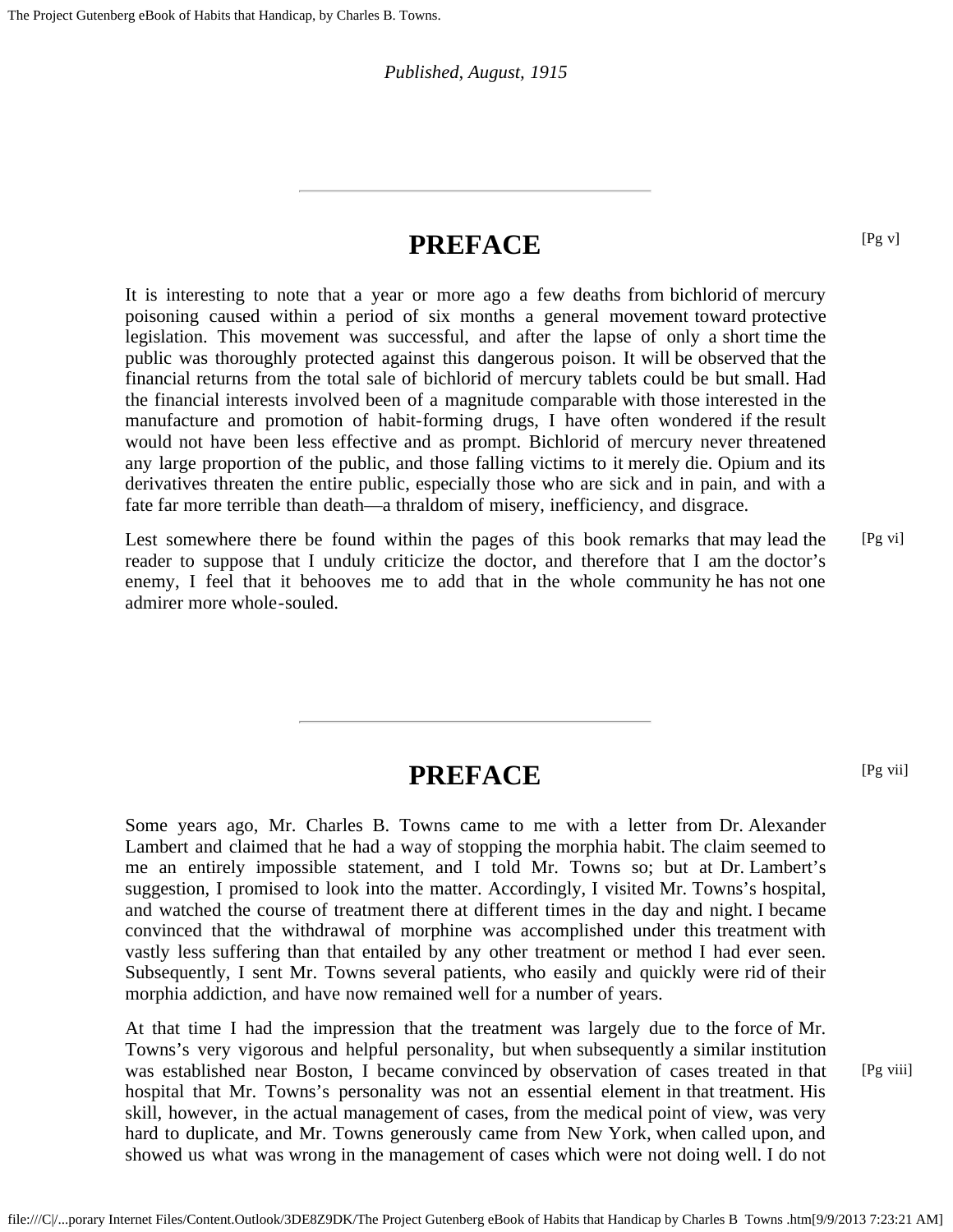hesitate to say that he knows more about the alleviation and cure of drug addictions than any doctor that I have ever seen.

All the statements made in this book except those relating to tobacco I can verify from similar experiences of my own, since I have known and used Mr. Towns's method of treatment.

I do not pretend to say how his treatment accomplishes the results which I have seen it accomplish, but I have yet to learn of any one who has given it a thorough trial who has obtained results differing in any considerable way from those to which Mr. Towns refers.

The wider applications and generalizations of the book seem to me very instructive. The shortcomings of the medical profession, of the druggists, and those who have to do with the management of alcoholics in courts of law seem to me well substantiated by the facts. Mr. Towns's plans for legislative control of drug habits also seem to me wise and far-reaching. He is, I believe, one of the most public-spirited as well as one of the most honest and forceful men that I have ever known. [Pg ix]

I am glad to have this opportunity of expressing my faith and confidence in him and my sense of the value of the book he has written.

RICHARD C. CABOT.

[Pg x]

[Pg xi]

# **INTRODUCTION**

There is only one way by means of which humanity can be relieved of the curse of drug using, and that is to adopt methods putting the entire responsibility upon the doctor. Until the present legislation was passed in New York State, no one had ever considered the doctor's responsibility; this most valuable medical asset and most terrible potential curse had been virtually without safeguard of any effective kind. Discussion of the drug problem in the press dealt wholly with those phases which make themselves manifest in the underworld or among the Chinese. I am reasonably certain that until very recently the world had heard nothing of the blameless men and women who had become drug-users as the result of illness. This seems strange, since there are in the United States more victims of the drug habit than there are of tuberculosis. It is estimated that fifteen per cent, of the practising physicians in the country are addicted to the habit, and although I think this is an exaggeration, it is nevertheless true that habit-forming drugs demand a heavy toll from the medical profession, wrecking able practitioners in health and reputation, and of course seriously endangering the public.

I have elsewhere explained the fact that the medical man himself is ignorant of the length to which he can safely go in the administration of drugs to his patients. If he is ignorant of what quantity and manner of dosage constitutes a peril for the patient, is it not reasonable to suppose that similar ignorance exists in his mind with regard to his own relations with the drug habit? As a matter of fact, I know this to be the case; many physicians have come to me for help, and ninety-nine per cent. of them explained to me that their use of drugs was the direct outgrowth of their ignorance. If the man who practises medicine is unaware of what will bring about the habit, what can be expected of the medically uneducated citizen who is threatened by those in whom he has most confidence—his doctors?

[Pg xii]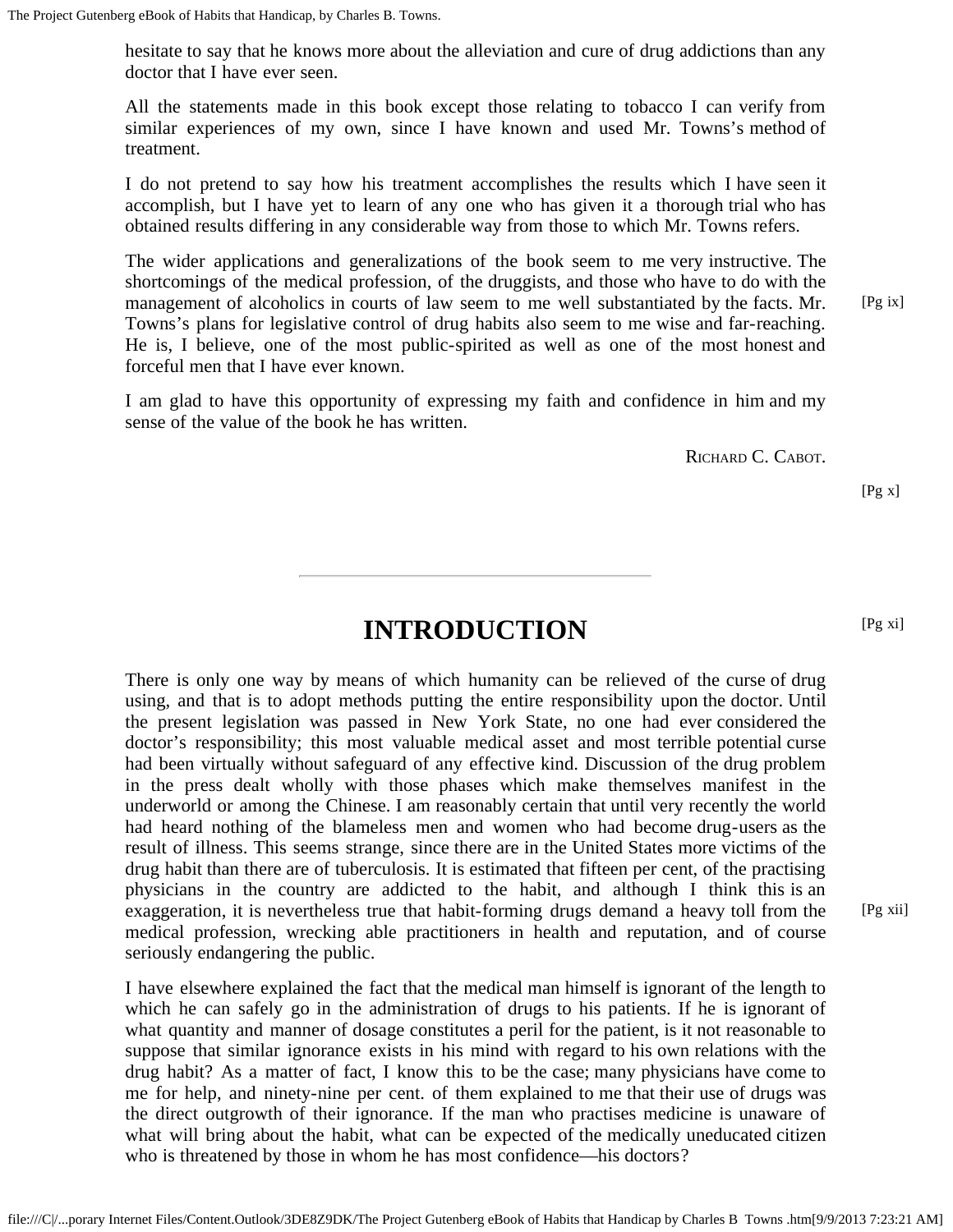The wide extent of the drug habit in this country has not been apparent. The man suffering from a physical disease either shows it or makes it known; the man suffering from the drug habit presents unfamiliar and unidentified symptoms, and far from being willing to make his affliction known, through shame he tries to conceal it at all hazards. Until legislation forced the victims of drug habits by hundreds into Bellevue Hospital in New York, this great institution rarely had one as a patient. The sufferer from tuberculosis would seek this hospital, feeling that there he might find measurable relief; the drug-user shunned it, for he was doubtful of receiving aid, and above all things he dreaded deprivation without relief. No man or woman will go to any institution for relief from the drug habit where the only treatment offered is that of enforced deprivation, for he or she knows perfectly well that deprivation means death. No human longing can compare in intensity with that of the druguser for his drug. Unrelieved, he will let nothing stand between him and it; neither hunger, nakedness, starvation, arson, theft, nor murder will keep him from the substance that he craves. Clearly humanity must be protected against such an evil. And the physician must be saved from it, for saving him will fulfil in a large measure the demand for the protection of the public.

After the experience of the medical profession of New York State with the workings of the Boylan Act, it is scarcely probable that strong opposition to similar legislation will be made in other States. Even if other States delay in the enactment of right legislation, the Boylan Act may be considered not only a protective measure for the profession and the people of New York State, but it may be safely accepted as an educational pronouncement for the benefit of the medical profession everywhere. It establishes for the first time the danger-line. [Pg xiv]

## **CONTENTS**

| CHAPTER                                                                   | <b>PAGE</b> |
|---------------------------------------------------------------------------|-------------|
| I THE PERIL OF THE DRUG HABIT                                             | 3           |
| THE NEED OF ADEQUATE SPECIFIC TREATMENT FOR THE<br>П<br><b>DRUG-TAKER</b> | 27          |
| <b>III THE DRUG-TAKER AND THE PHYSICIAN</b>                               | 46          |
| <b>IV PSYCHOLOGY AND DRUGS</b>                                            | 61          |
| <b>V ALCOHOLICS</b>                                                       | 76          |
| VI HELP FOR THE HARD DRINKER                                              | 87          |
| <b>VII CLASSIFICATION OF ALCOHOLICS</b>                                   | 113         |
| <b>VIII THE INJURIOUSNESS OF TOBACCO</b>                                  | 140         |
| IX TOBACCO AND THE FUTURE OF THE RACE                                     | 162         |
| X THE SANATORIUM                                                          | 174         |
| XI PREVENTIVE MEASURES FOR THE DRUG EVIL                                  | 194         |
| <b>XII CLASSIFICATION OF HABIT-FORMING DRUGS</b>                          | 215         |
| <b>XIII PSYCHOLOGY OF ADDICTION</b>                                       | 227         |
| <b>APPENDIX</b>                                                           | 265         |

[Pg xiii]

[Pg xv]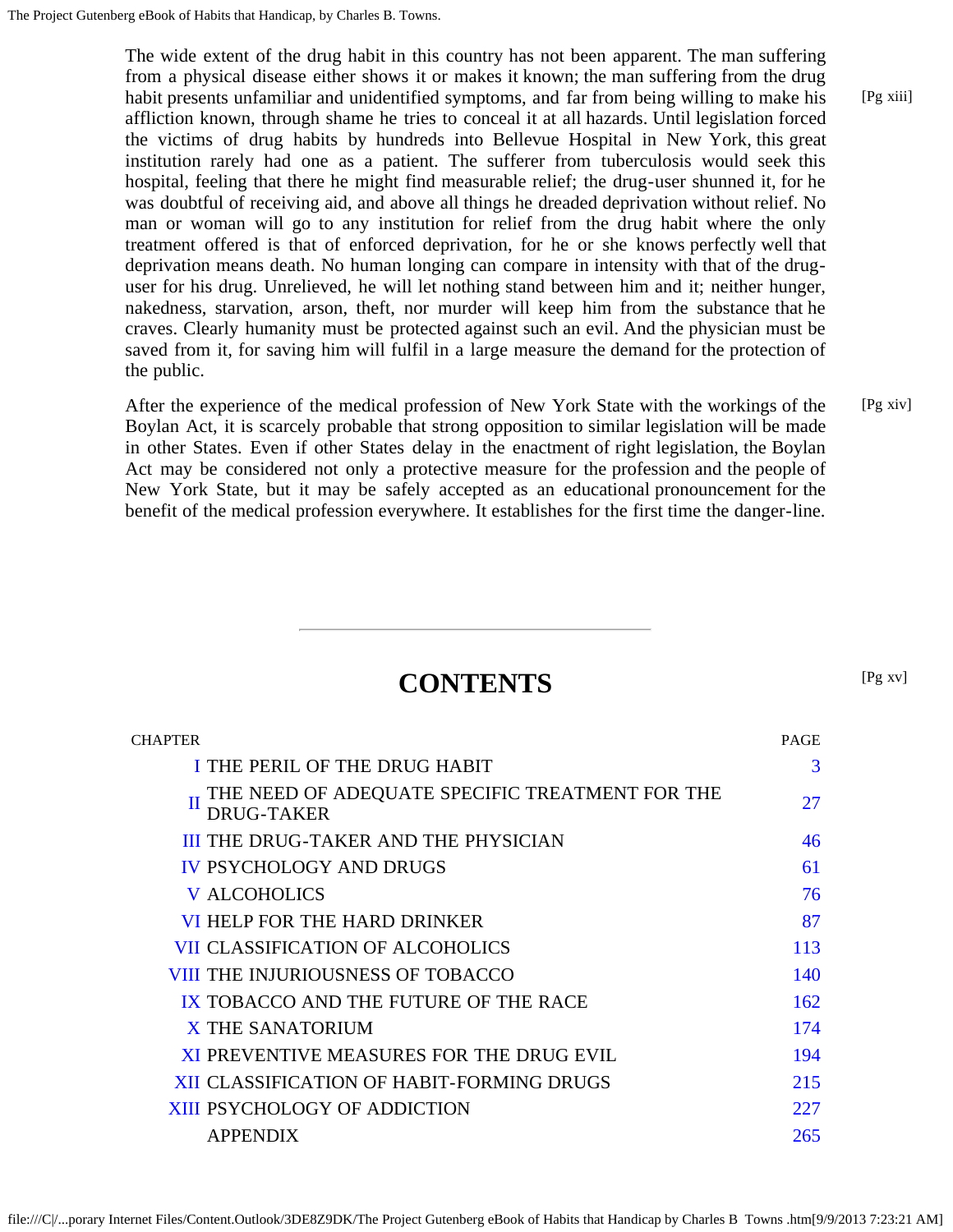#### <span id="page-4-1"></span>HABITS THAT HANDICAP [Pg 1]

[Pg 2]

[Pg 3]

### HABITS THAT HANDICAP

### **CHAPTER I**

#### **THE PERIL OF THE DRUG HABIT**

<span id="page-4-0"></span>I T is human nature to wish to ease pain and to stimulate ebbing vitality. There is no normal adult who, experiencing severe pain or sorrow or fatigue, and thoroughly  $\blacksquare$  T is human nature to wish to ease pain and to stimulate ebbing vitality. There is no appreciating the immediate action of an easily accessible opiate, is not likely in a moment of least resistance to take it. Every one who has become addicted to a drug has started out with small occasional doses, and no one has expected to fall a victim to the habit; indeed, many have been totally unaware that the medicine they were taking contained any drug whatever. Thus, the danger being one that threatens us all, it is every man's business to insist that the entire handling and sale of the drug be under as careful supervision as possible. It is not going too far to say that up to the present time most drug-takers have been unfairly treated by society. They have not been properly safeguarded from forming the habit or properly helped to overcome it.

It has been criminally easy for any one to acquire the drug habit. Few physicians have recognized that it is not safe for most persons to know what will ease pain. When an opiate is necessary, it should be given only on prescription, and its presence should then be thoroughly disguised. A patient goes to a physician to be cured; consequently, when his pain disappears, he naturally believes that this is due to the treatment he has received. If the physician has used morphine in a disguised form, the patient naturally believes that the cure was effected by some unknown medicine; but if, on the other hand, he has received morphine knowingly, he realizes at once that it is this drug which is responsible for easing his pain. If he has received it hypodermically, the idea is created in his mind that a hypodermic is a necessary part of the treatment. Thus it is clear that the physician who uses his syringe without extreme urgency is greatly to be censured, for the patient who has once seen his pain blunted by the use of a hypodermic eagerly resorts to this means when the pain returns. Conservative practitioners are keenly aware of this responsibility, and some go so far as never to carry a hypodermic on their visits, though daily observation shows that the average doctor regards it as indispensable. The conservative physician employs only a very small quantity of morphine in any form. One of the busiest and most successful doctors of my acquaintance has used as little as half a grain a year, and another told me he had never gone beyond two grains.

Both of these men know very well that only a small percentage of drug-takers have begun the practice in consequence of a serious ailment, and that even this small percentage might [Pg 4]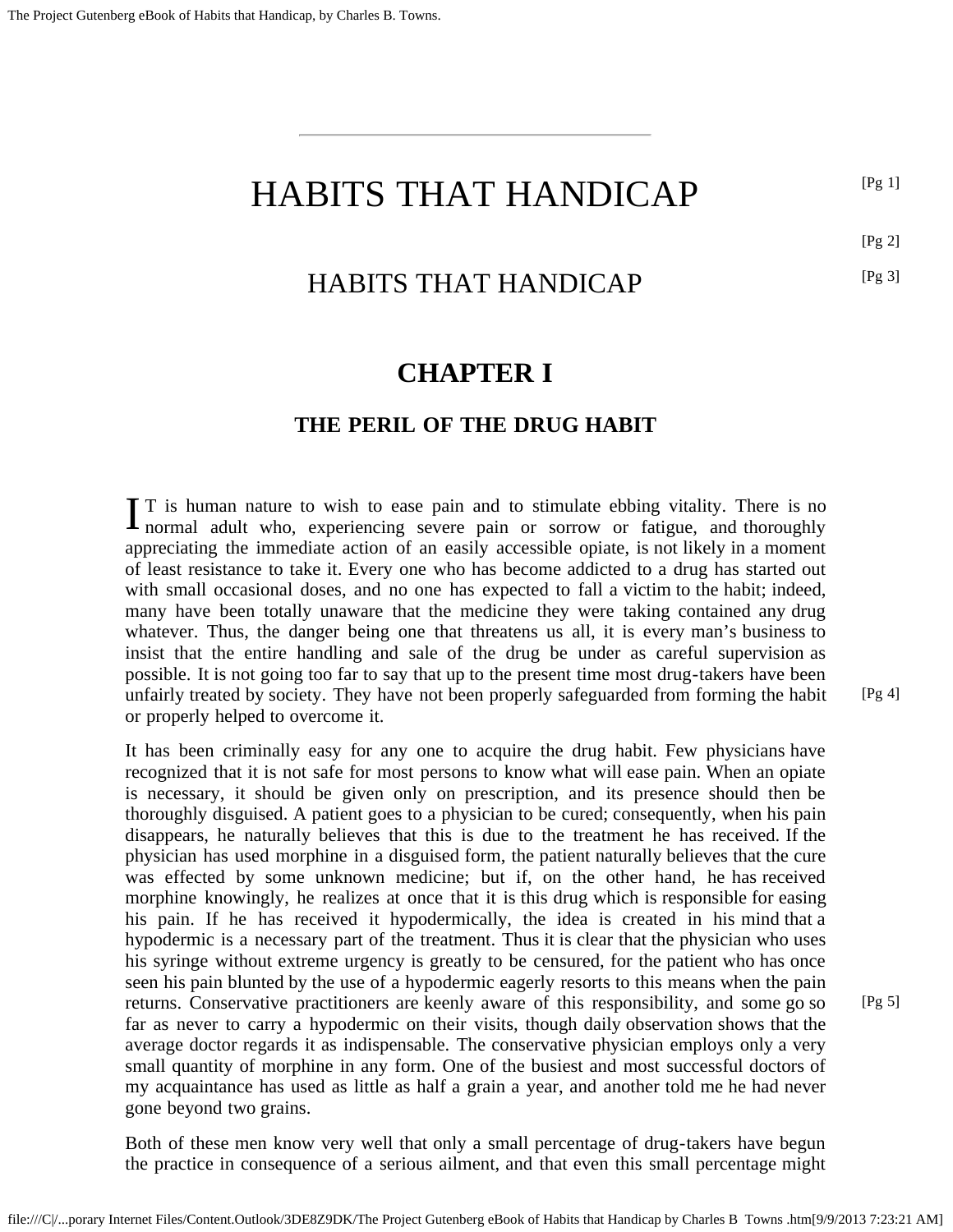have been decreased by proper medical treatment directed at the cause rather than at its symptom, pain. An opiate, of course, never removes the cause of any physical trouble, but merely blunts the pain due to it; and it does this by tying up the functions of the body. It is perhaps a conservative estimate that only ten per cent. of the entire drug consumption in this country is applied to the purpose of blunting incurable pain. Thus ninety per cent. of the opiates used are, strictly speaking, unnecessary. In the innumerable cases that have come under my observation, seventy-five per cent. of the habitual users became such without reasonable excuse. Beginning with small occasional doses, they realized within a few weeks that they had lost self-control and could not discontinue the use of the drug.

#### FORMING THE HABIT

A very common source of this habit lies in the continued administration of an opiate in regular medical treatment without the patient's knowledge or consent, or in the persistent use of a patent medicine, or of a headache or catarrh powder that contains such a drug.

The man who takes an opiate consciously or unconsciously, and receives from it a soothing or stimulating or pleasant effect, naturally turns to it again in case of the same need. The time soon arrives when the pleasurable part of the effect—if it was ever present—ceases to be obtained; and in order to get the soothing or stimulating effect, the dose must be constantly increased as tolerance increases. With those who take a drug to blunt a pain which can be removed in no other way, it is fulfilling its legitimate and supreme mission and admits of no substitute. Where it was ever physically necessary, and that necessity still continues, an opiate would seem inevitable. But the percentage of such sufferers, as I have said, is small. The rest are impelled simply by craving—that intolerable craving which arises from deprivation of the drug.

But whether a man has acquired the habit knowingly or unknowingly, its action is always the same. No matter how conscientiously he wishes to discharge his affairs, the drug at once begins to loosen his sense of moral obligation, until in the end it brings about absolute irresponsibility. Avoidance and neglect of customary duties, evasion of new ones, extraordinary resourcefulness in the discovery of the line of least resistance, and finally amazing cunning and treachery—this is the inevitable history.

The drug habit is no respecter of persons. I have had under my care exemplary mothers and wives who became indifferent to their families; clergymen of known sincerity and fervor who became shoplifters and forgers; shrewd, successful business men who became paupers, because the habit left them at the mercy of sharpers after mental deterioration had set in. But the immediate action of morphine by no means paralyzes the mental faculties. Though when once a man becomes addicted to the drug he is incapacitated to deal with himself, yet while he is under its brief influence his mind is sharpened and alert. Under the sway of opium a man does venturesome or immoderate things that he would never think of doing otherwise, simply because he has lost the sense of responsibility. I have had patients who took as much as sixty grains of morphine in a single dose, an overdose for about one hundred and fifty people, and about fifty grains more than the takers could possibly assimilate or needed to produce the required result—an excellent illustration of how the habit destroys all judgment and all sense of proportion.

Against this appalling habit, which can be acquired easily and naturally and the result of which is always complete demoralization, there is at present no effective safeguard except that provided by nature itself, and this is effective only in certain cases. It happens that in many people opium produces nausea, and this one thing alone has saved some from the habit; for this type of user never experiences any of the temporarily soothing sensations commonly attributed to the drug. Yet this pitiful natural safeguard, while rarely operative, is

[Pg 7]

[Pg 6]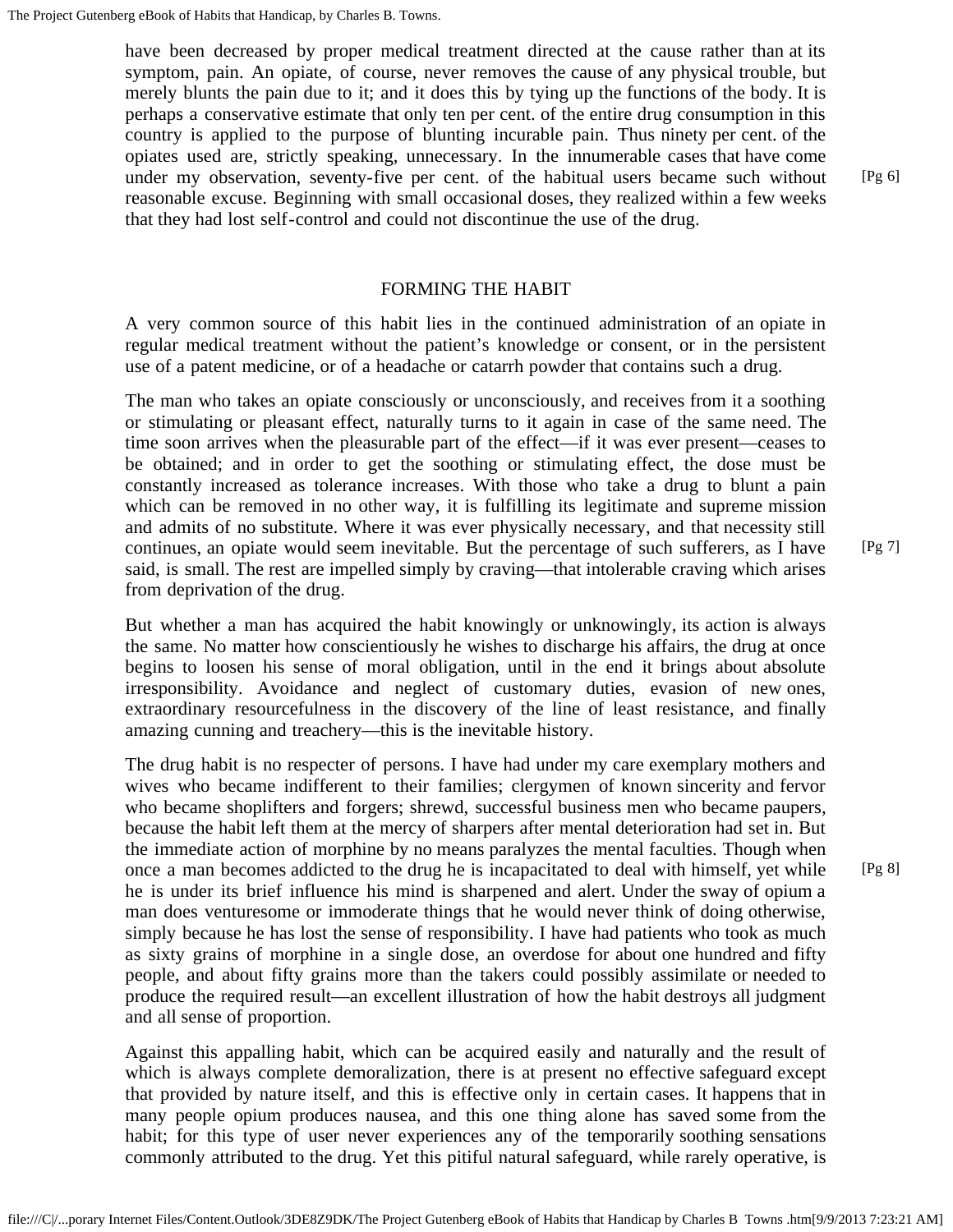more efficacious than any other that up to the present has been provided by man in his heedlessness, indifference, and greed. [Pg 9]

#### DANGERS OF THE HYPODERMIC SYRINGE

I have seen over six thousand cases of drug habit in various countries of the world. Ninetyfive per cent. of the patients who have come to me taking morphine or other alkaloids of opium have taken the drug hypodermically. With few exceptions, I have found that the first knowledge of it came through the administration of a hypodermic by a physician. It is the instrument used that has shown the sufferer what was easing his pain. I consider that among those who have acquired the habit through sickness or injury this has been the chief creator of the drug habit. This statement does not apply to those who have acquired the habit through the taking of drugs otherwise. My work has been carried out almost entirely in coöperation with the physician, and I have not come in contact with the under-world drugtakers. I consider that the syringe has been the chief creator of the drug habit in this country. In 1911 I made this statement before the Ways and Means Committee of the United States Congress, then occupied with the matter of regulating the sale of habit-forming drugs, and I personally secured the act which was passed by the New York legislature in February, 1911, to restrict the sale of this instrument to buyers on a physician's prescription. Before that time all drug stores and most department stores sold hypodermic instruments to any one who had the money. A boy of fifteen could buy a syringe as easily as he could buy a jack-knife. If a physician refused to give an injection, the patient could get an instrument anywhere and use it on himself. This bill has passed only a single legislature, but I am arranging to introduce a similar bill before all the others, and hope to have the State action confirmed by a Federal bill. At present in Jersey City, or anywhere out of New York, any one may still buy the instrument. It is inconceivable that the syringe should have gone so long without being considered the chief factor in the promotion of a habit which now alarms the world, and that as yet only one state legislature should have seen fit to regulate its sale. Restricting the sale of the syringe to physicians, or to buyers on a physician's prescription, is the first step toward placing the grave responsibility for the drug habit on the shoulders of those to whom it belongs.

[Pg 11]

#### HABIT-FORMING DRUGS IN PATENT MEDICINES

The second step to be taken is to prevent by law the use of habit-forming drugs in patent and proprietary medicines which can be bought without a physician's prescription. Prior to the Pure Food and Drugs Act, created and promoted by Dr. H. W. Wiley, druggists and patent-medicine venders were able, without announcing the fact, to sell vast quantities of habit-forming drugs in compounds prepared for physical ailments. When that act came into effect, these men were obliged to specify on the label the quantities of such drugs used in these compounds, and thus the purchaser was at least enabled to know that he was handling a dangerous tool. Except in a few States, however, the sale of these compounds was in no way restricted, and hence the act cannot be said to have done much toward checking the formation of the drug habit. Indeed, it has probably worked the other way, for there is perhaps not an adult living who does not know that certain drugs will alleviate pain, and people who have pains and aches are likely to resort to an accessible and generally accredited means of alleviation. Yet the difficulties in the way of passing the Pure Food and Drugs Act are a matter of scandalous history. What, then, would be the difficulties in passing a Federal bill to restrict the sale of patent medicines containing habit-forming drugs? It is of course to the interest of every druggist to create a lasting demand for his article. There is obviously not so much profit in a medicine that cures as in one that becomes indispensable. Hence arises the great inducement, from the druggist's point of

[Pg 12]

[Pg 10]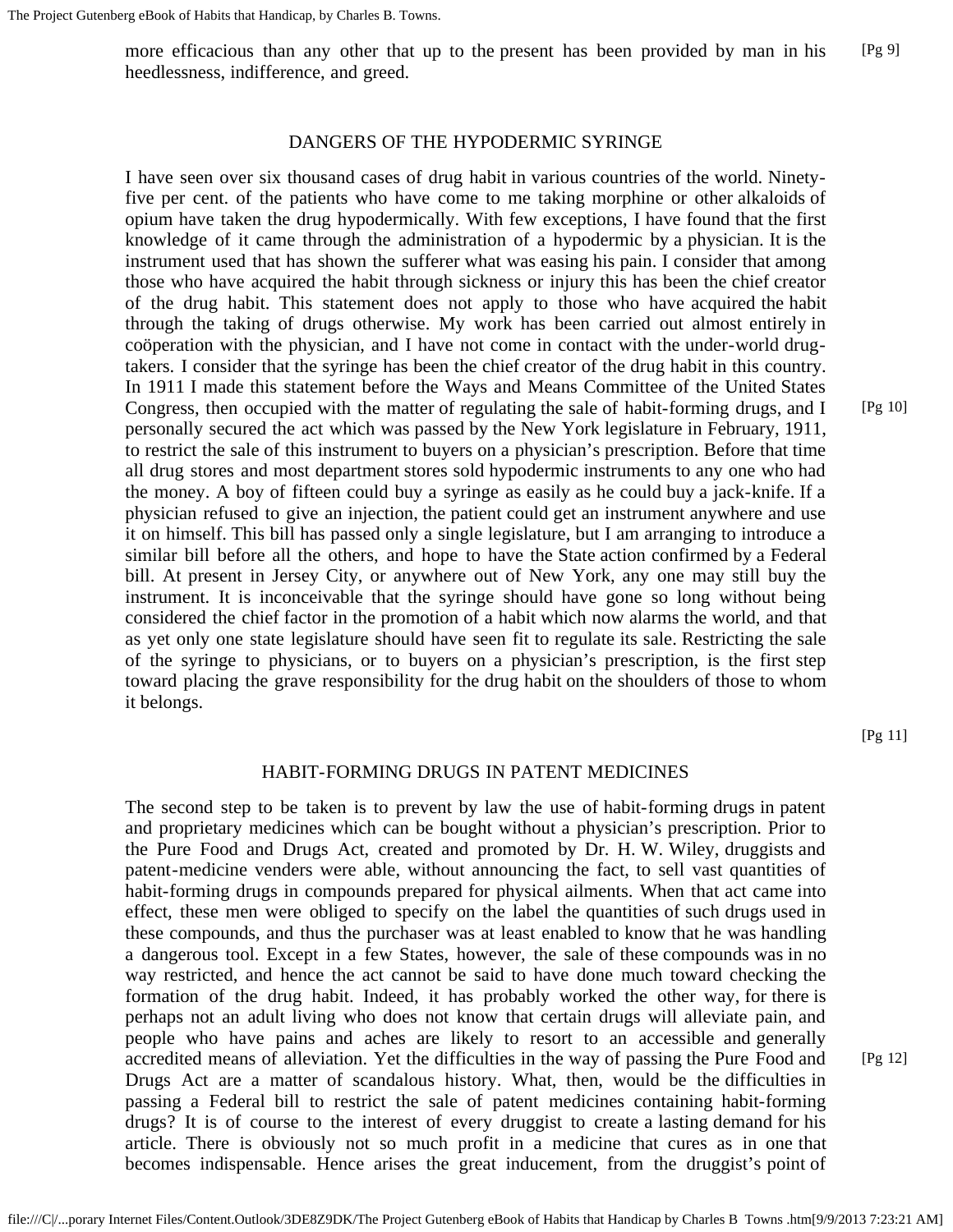view, in soothing-syrups and the like. In this country all druggists, wholesale and retail, are organized, and the moment a bill is brought up anywhere to correct the evil in question, there is enormous pressure of business interests to secure its dismissal or satisfactory amendment.

To show the essential selfishness of their position, it is only necessary to quote a few of the arguments used against me before the Congressional Ways and Means Committee when I was making a plea for the regulation of the traffic in habit-forming drugs. They claimed that registration of the quantities of opiates in proprietary medicines would entail great bother and added expense, that these drugs are usually combined with others in such a way as to result in altering their effect on the user, and that, anyway, so small an amount of these drugs is used that it cannot create a habit. Now, as a matter of fact, the combination of medicines in these remedies makes not the slightest difference in the physiological action of the drug; further, it is found that, just as with the drug itself, the dose of these compounds must be constantly increased in order to confer the same apparent benefit as in the beginning; and finally, it is well known that what creates the craving is not the quantity of the drug, but the regularity with which it is taken. A taker of one eighth of a grain of morphine three times a day would acquire the habit just as surely as a man who took three grains three times a day, provided the latter could tolerate that quantity.

The average opium-smoker consuming twenty-five pills a day gets only the equivalent of about a quarter grain of morphine taken hypodermically or of a half grain taken by the mouth. A beginner could not smoke a quarter of that quantity, but still he acquires the habit. Any amount of the drug which is sufficient to alleviate pain or make the taker feel easier is sufficient to create a habit. A habit-forming drug having no curative properties whatever is put into a medicine merely for the purpose of making the taker feel easier. One wholesale house alone prepares and sells six hundred remedies containing some form of opiate. Most of the cases of the cocaine habit have been admittedly created by so-called catarrh cures, and these contain only from two to four per cent. of cocaine. In the end, the snuffer of catarrh powders comes to demand undiluted cocaine; the taker of morphine in patent medicines, once the habit is formed, must inevitably demand undiluted morphine.

This easy accessibility of drugs in medicinal form is more dangerous than moralists care to admit. The reason why opium-smoking has been, up to the present, less prevalent in the United States than in China and some other countries is probably that the preparation of it and the machinery for taking it are not convenient. If opium-smoking had been generally countenanced in America, if the sale of the pure drug had been for generations permitted here, as it has been in China, if houses for its sale and preparation had been found everywhere, if its social aspects had been considered agreeable, if society had put the stamp of approval upon it, opium-smoking would be as prevalent here as it has been in China. Our human nature is essentially little different from that of the Chinese, but lack of opportunity is everywhere recognized as a great preservative of virtue. Due allowance being made for the difference of moral concepts, our standards of morality and honesty and virtue are certainly no higher than those of the Chinese. Thus, were the conditions the same in both cases, there is no reason to suppose that opium would not be smoked here as much as there; but fortunately it has not yet become thus easy, convenient, and agreeable, and consequently that particular phase of the evil has not yet reached overwhelming proportions. On the other hand, the alkaloids of opium administered hypodermically or as ingredients in many patent medicines *are* thus convenient, and as a result this phase of the evil *has* reached overwhelming proportions. Nor have we any cause for congratulation upon our particular form of the vice, for opium-smoking is vastly less vicious than morphine-taking.

#### THE TRAFFIC IN OPIUM

[Pg 14]

[Pg 15]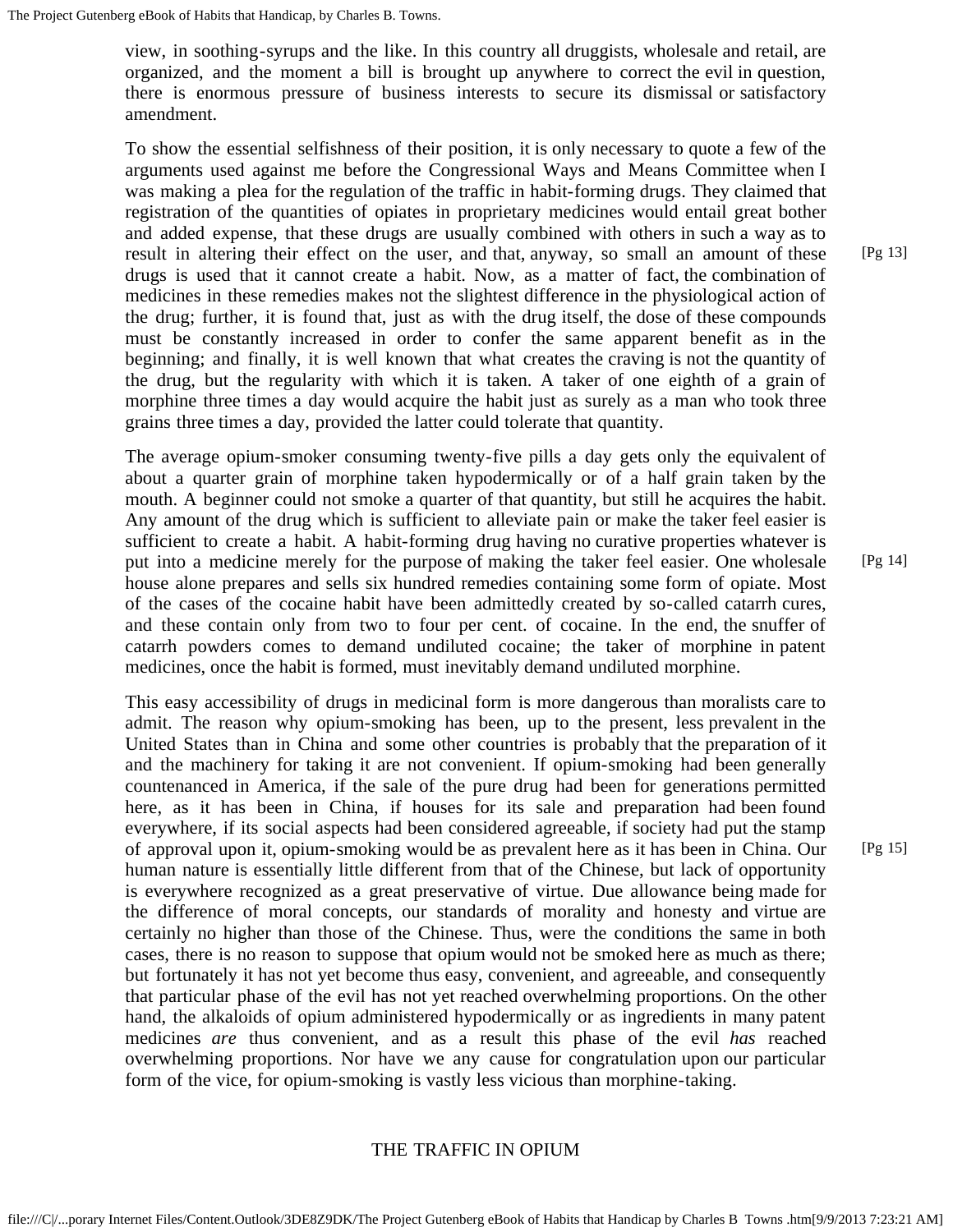Something more is needed, however, than mere restriction of the sale of hypodermic syringes and patent medicines by any one legislature or country. All persons who handle habit-forming drugs should be made to give a strict accounting for them, otherwise the traffic can never be properly regulated. Four years ago, by special act of Congress, all importation of prepared opium and of crude opium designed for smoking purposes was prohibited. In the ample interval between the passage of the bill and its going into effect the importation of opium was simply phenomenal. By the time it went into effect the American dealers had learned the secret process of preparing opium for smoking, which had hitherto been known only in the Orient. Thereafter it was found that since responsible importing houses were still at liberty to import crude opium in any quantity for general medicinal use, the retailers could buy and were buying from importers all the crude opium they wished and preparing it themselves without having in any way to account for the use they meant to make of it, although that use had now become illegal. The result was that the smoker could get opium more easily than before, since the secret process of preparing it had become known; and having no longer to pay the enormous tax on prepared opium, he got it much cheaper. In short, the only difference was that the Government lost about one million five hundred thousand dollars a year in revenue, while the vice was greatly increased. Thus the act had worked in precisely the opposite way from the intention of the framers, and all because men are permitted to handle opium without accounting for it. Until there is such an accounting, there can be no real regulation of the opium trade.

Congress has just passed a bill aiming to regulate the traffic in habit-forming drugs. I wish to go on record here as saying that this bill will not accomplish its purpose, and should be further amended to prove effective. But it will be only a matter of time when there will be amendments proposed, which, if adopted, will create legislation on this subject worth while.

The history of the Opium Commission appointed by Mr. Taft is sufficient to show how any less comprehensive regulation would act. When Mr. Taft was Governor-General of the Philippines, he found that an enormous quantity of opium was being smoked by the natives and the large Chinese settlement, of whom it was estimated that fifty-five thousand were smokers. He appointed a commission headed by Bishop Brent, now stationed at Manila, who has since headed two international opium conferences, at Shanghai in 1909 and at The Hague in 1911. Mr. Taft sent the commission into the most important opium-producing countries to find out how they were dealing with the problem and what progress was being made toward decreasing the use of the drug. The nearest approach they found to a reform was the method of the Japanese in their newly acquired island of Formosa. Japan, with the most stringent regulation of the sale of opium in the world, had made it a government monopoly in Formosa, had compelled the registration of all smokers, and was gradually lessening the amount which each smoker could buy. After the exhaustive report of the commission, our Government adopted the same tactics in the Philippines. To the surprise of the officials, they found that out of the fifty-five thousand opium-smokers they could obtain a registration of only from ten to twelve thousand, which meant that the great majority were getting smuggled opium. By special act of Congress the authorities at Manila were allowed to stop the importation of opium entirely. But this, while it meant a great loss of revenue to the local government, apparently did not lessen the amount smoked. After the sale was stopped, there were virtually no voluntary applications for opium treatment, as there must have been if anybody's supply had been cut off, which conclusively showed that nobody had discontinued the habit merely because importation had been discontinued. Stopping importation, then, is a farce, unless at the same time there is rigid governmental control in those countries that produce or import the drug. And, therefore, unless there should be a coöperation of all governments, it is futile to try to regulate the traffic. As long as people can get opium, they will smuggle it.

It has been demonstrated to be quite practicable for all the opium-producing countries to make the drug a government monopoly; it would be equally practicable for them to sell

[Pg 17]

[Pg 16]

[Pg 18]

[Pg 19]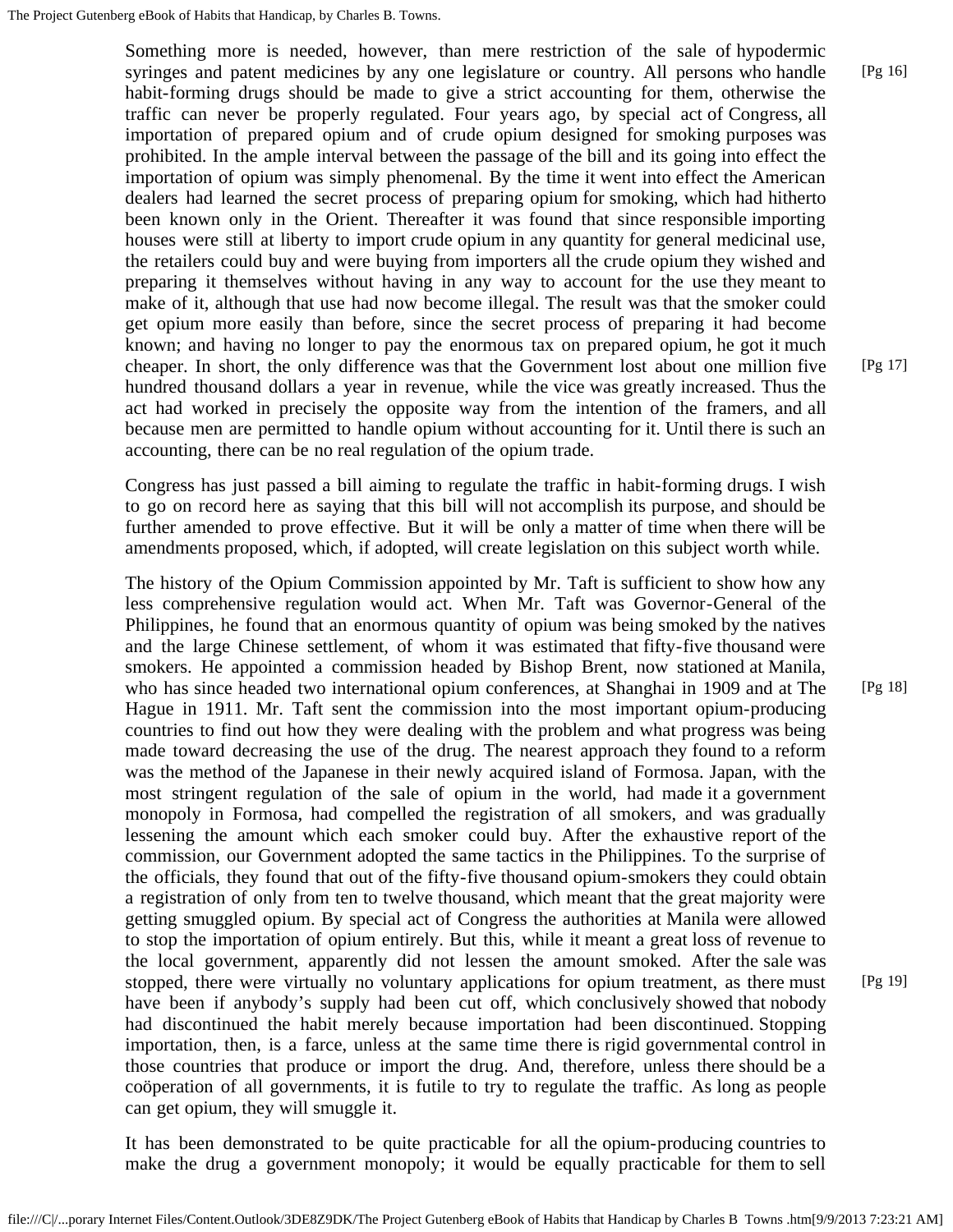directly to those governments that use it for governmental distribution. The only obstacle to an international understanding is that the producing countries know very well that government regulation would materially lessen the sale of the drug. Within the borders of our own country such a system would simplify rather than complicate present conditions. We have to-day along our frontier and in our ports inspectors trying to stop the illicit traffic in opium, and the money thus spent by our Government would be more than sufficient to handle and distribute all of the drug that is needed for legitimate purposes. Any druggist could of course continue to buy all that he wished, but he would have to account for what he bought. The drug would serve only its legitimate purpose, because the druggist could sell it only on prescription. This would at once eliminate the gravest feature of the case, the indiscriminate sale of proprietary and patent medicines containing small quantities of opium. The physician would thus have to shoulder the entire responsibility for the use of any habitforming drug. With the Government as the first distributor and the physician as the last, the whole condition of affairs would assume a brighter aspect, for it would be a simple matter to get from the physician a proper accounting for what he had dispensed. Thus the new crop of users would be small, and less than ten per cent. of the opium at present brought into this country would be sufficient to meet every legitimate need.

#### THE HABIT-FORMING DRUGS

The important habit-forming drugs are opium, cocaine, and the small, but dangerous, group of hypnotics. These last—trional, veronal, sulphonal, medinal, etc.—are chiefly coal-tar products, and are not always classified as habit-forming drugs, but they are such, and there are many reasons why the sale of them should be scrupulously regulated. The opium derivatives go under the general head of narcotics. Morphine is the chief active principle, and codeine and heroin are the chief derivatives of morphine. Codeine is one eighth the strength of morphine; heroin is three times as strong as morphine. [Pg 21]

Though the general impression is otherwise, the users of heroin acquire the habit as quickly and as easily as if they took morphine. Many cough and asthma preparations contain heroin, simply for temporary alleviation, since, like opium, it has no curative power whatever. From time to time I have had to treat cases of heroin-taking in which the victims had thought to satisfy their need for an opiate without forming a habit. In the cases where it was given by prescription, it was so given by the physician in the sincere belief that it would not create a habit. All this despite the fact that heroin is three times stronger than morphine, and despite the fact that physicians know that anything which will do the work of an opiate is an opiate. Codeine, notwithstanding the fact that it is weaker than morphine, is likewise habit-forming; yet doctors prescribe it on account of its relative mildness, even though they know that it is the cumulative effect of continued doses, and not the quantity of morphine in the dose, which results in habit. As with morphine, to use either of these drugs effectively means in the long run the necessary increase of the dose up to the limit of physical tolerance.

The most harmful of all habit-forming drugs is cocaine. Nothing so quickly undermines its victim or provides so short a cut to the insane asylum. It differs from opium in two important ways. A man does not acquire a habit from cocaine in the sense that it is virtually impossible for him to leave it off without medical treatment. He can do so, although he rarely does. On withdrawal, he experiences only an intense and horrible depression, together with a physical languor which results in a sleepiness that cannot be shaken off. Opium withdrawal, on the other hand, results in sleeplessness and extreme nervous and physical disorder. In action, too, cocaine is exactly the opposite of opium, for cocaine is an extreme stimulant. Its stimulus wears off quickly and leaves a corresponding depression, but it confers half an hour of capability of intense effort. That is why bicycle-riders, prizefighters, and race-horses are often doctored, or "doped," with cocaine. When cocaine gives

[Pg 22]

[Pg 23]

[Pg 20]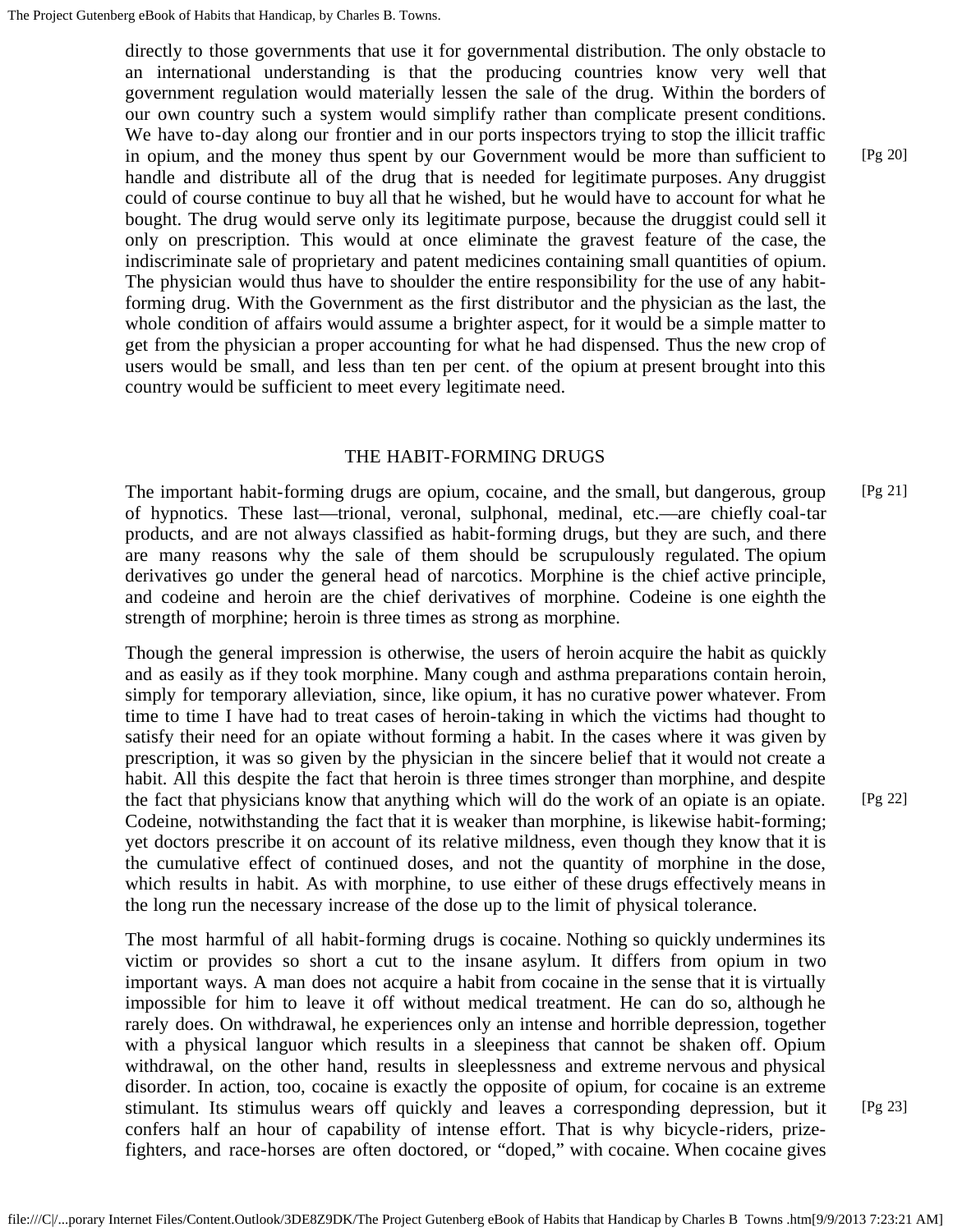out, its victim invariably resorts to alcohol for stimulus; alcoholics, however, when deprived of alcohol, generally drift into the use of morphine.

The widespread use of cocaine in the comparatively short period of time since its discovery has been brought about among laymen entirely by patent-medicine preparations containing small quantities of it. These have been chiefly the so-called catarrh cures, which of course cure nothing. With only a two or four per cent. solution, they have created a craving, and in the end those who could do so have procured either stronger solutions or the plain crystal. As with the other drugs, in order to maintain the desired result the dose must be increased in proportion as tolerance increases. Wherever the sale of patent medicines has been restricted to those presenting a physician's prescription, the consumption of cocaine has at once been lessened. A man cannot afford to get a physician's prescription for a patent medicine; and even if he could, the reputable physician refuses to prescribe one that contains cocaine. When an overseer in the South will deliberately put cocaine into the rations of his negro laborers in order to get more work out of them to meet a sudden emergency, it is time to have some policy of accounting for the sale of a drug like cocaine.

It is also extremely important to regulate the sale of the hypnotic coal-tar derivatives. All the group of hypnotics should be buyable only on a physician's prescription. They all disturb heart action and impoverish the blood, thereby producing neurotics. No physician, without making a careful examination, will assume the responsibility of prescribing for a man who comes to him in pain, yet a druggist does so constantly. He knows nothing of the customer's idiosyncrasy; that, for instance, an amount of veronal which would not ordinarily affect a child may create an intense nervous disorder in a particular type of adult. To the average druggist a headache is only a headache; he does not know that what will alleviate one kind of headache is exceedingly bad for another kind, and furthermore it is not his business to warn the customer that a particular means of headache alleviation may perhaps make him a nervous wreck. The patient usually has the same ignorance. In a case which was once brought to my attention, a girl swallowed nine headache powders within one hour. Had there been ten minutes' delay in summoning a doctor, she would have died; as it was, she was seriously ill for a long time.

These, then, the narcotics, cocaine, and the hypnotics, are the chief habit-forming drugs. They form habits because it is necessary to increase the dose in order to continue to derive the apparent benefit obtained from them in the beginning, and because, when once the habit is set up, it cannot be terminated without such acute discomfort that virtually no one is ever cured without medical help. In drug addictions the condition of the patient is not mental, as is generally supposed, but physical. Definite medical treatment to remove the effects of the drug itself is imperative, whether the victim be suffering from the drug habit alone or from that habit in a body otherwise physically disordered. With regard to the cure of the habit, as in the case of the conditions which permit of its being acquired, it may justly be said that the victims have been unfairly treated.

[Pg 26]

#### THE NEED OF CONTROL BY THE GOVERNMENT AND BY PHYSICIANS

The prevalence of the drug habit, the magnitude of which is now startling the whole civilized and uncivilized world, can be checked only in one way—by controlling the distribution of habit-forming drugs. With the Government as the first distributor and a physician as the last, drug-taking merely as a habit would cease to be. If physicians were made accountable, they would use narcotics, hypnotics, and cocaine only when absolutely necessary. Nobody should be permitted to procure these drugs or the means of using them or any medicines containing them without a doctor's prescription. By such restriction the intense misery due to the drug habit would be decreased by nine tenths, indeed, by much more than this; for when a physician dares no longer to be content with the mere alleviation

[Pg 24]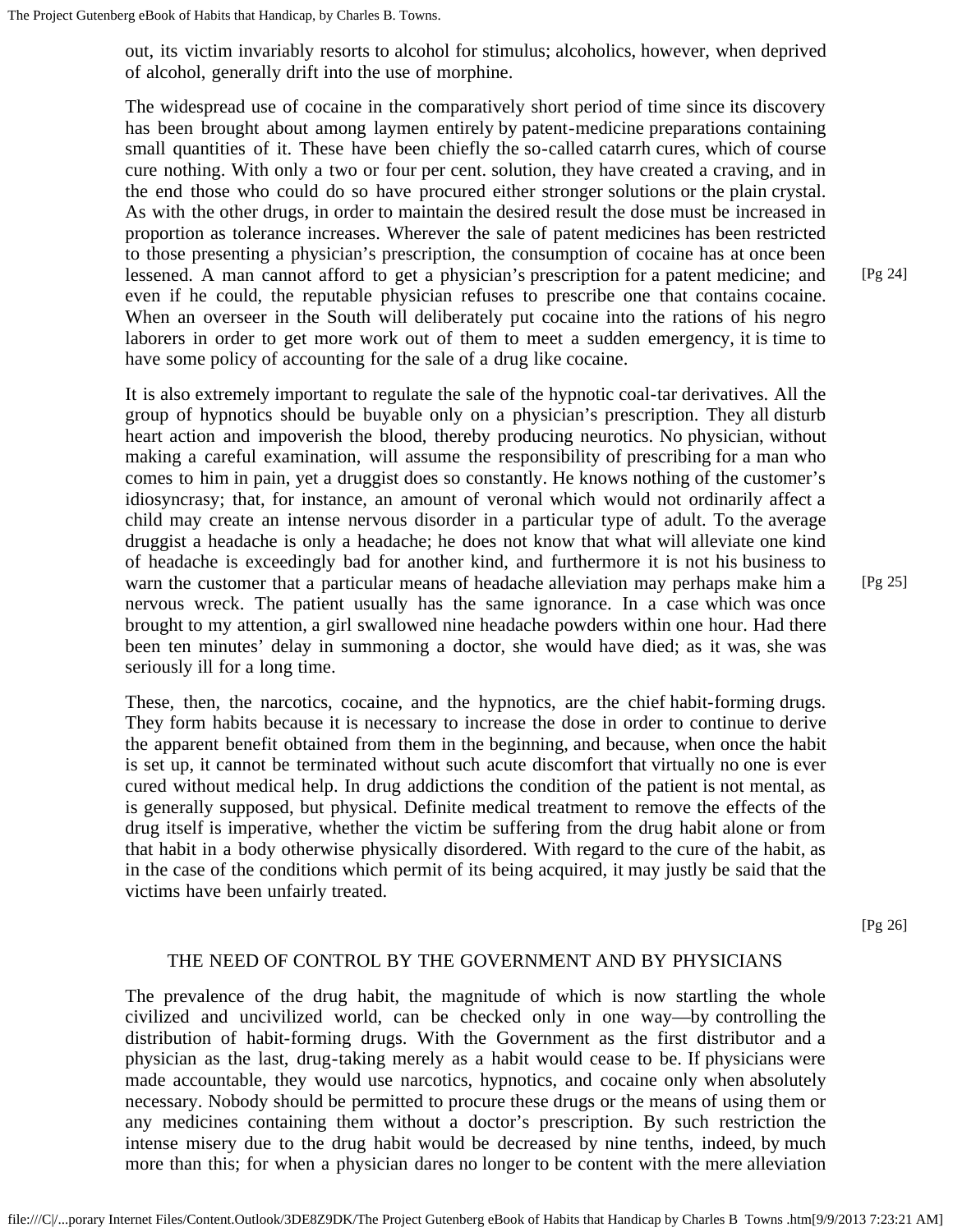The Project Gutenberg eBook of Habits that Handicap, by Charles B. Towns.

of pain, which is only nature's way of announcing the presence of some diseased condition, he will seek the more zealously to discover and remove its cause.

## **CHAPTER II**

### <span id="page-11-1"></span><span id="page-11-0"></span>**THE NEED OF ADEQUATE SPECIFIC TREATMENT FOR THE DRUG-TAKER**

THE Internal Revenue Reports are the only index to the extent of the drug consumption in the United States. They show for years past an annual increase in the importation of in the United States. They show for years past an annual increase in the importation of opium and its derivatives and cocaine, and for last year a very marked increase over that of any preceding year. This is not due to the increase in population; our immigrants are not drug-takers. Among the thousands of drug-users that I have treated or known, I have never seen an Italian, a Hungarian, a Russian, or a Pole. Moreover, I have met with only four cases of drug-taking by Hebrews. Few Jews—except in the under-world—acquire the habit knowingly. It may become fastened upon them through the use of a medicine the danger of which they do not realize, but, once freed, they will not again come under its power. The practical sagacity of their race is their surest safeguard.

What is commonly spoken of as the "American type," highly nervous, living under pressure, always going to the full limit, or beyond, is peculiarly liable to disorders that lead to the habitual use of drugs. We are all hypochondriacal by nature, prone to "take something" whenever we feel badly. Lack of opportunity alone, of knowledge of what to take and how to procure it, has saved many a person under severe physical or mental strain from recklessly resorting to drugs. Since the passage of the Pure Food and Drugs Act, which was intended to protect the public by requiring the express statement of any dangerous ingredients in a compound, the sale of preparations containing habit-forming drugs has preceptibly increased. It seems a just inference that the information given, instead of serving as a warning to the unwary, has been chiefly effective in pointing out a dangerous path to many who otherwise would not have known where to find it. [Pg 28]

Women, it should be said, though constitutionally more liable than men to feel the need of medicines, form the lesser portion of the drug-taking class. In the beginning their addiction is due almost exclusively to a physician's prescription, except in the under-world.

The habitual users of drugs in the United States come from every grade of society. Professional men of the highest responsibility and repute, laborers wearying of the dullness in a mining-camp, literary men, clergymen, newspaper men, wire-tappers, shoplifters, vagrants, and outcasts—all are among the number. Strangely assorted as they are, they become yet more strangely alike under the influence of the common habit. Shoplifting is not confined to the professional thief; it is noticeable in many a drug-user who has had every moral and worldly advantage.

The major part of the habit-forming drugs used in the United States is consumed by the under-world. It would be impossible to calculate the extent of their influence. Many a record of heinous crime tells of the stimulus of a drug. But when the school-children in [Pg 27]

[Pg 29]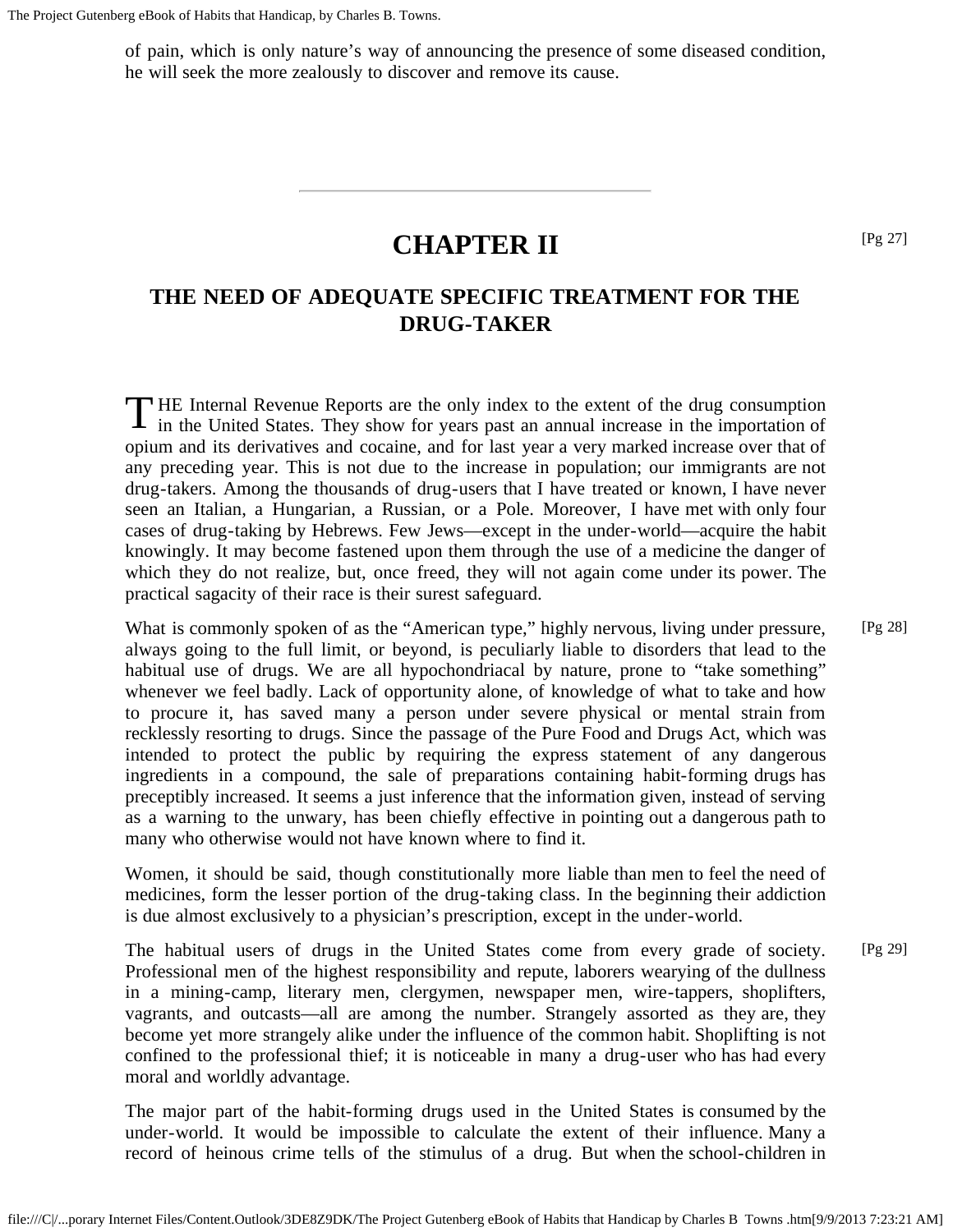some of our larger cities are found to be using cocaine, and able to buy it at will, the limit of tolerance has surely been reached.

#### THE DRUG-TAKING PHYSICIAN, NURSE, AND PHARMACIST

Among the widely varying classes of drug-users, three in particular are a source of the gravest danger: the drug-taking physician, nurse, and pharmacist. To realize this, one has merely to recall that the drug-taker is a confirmed evader of responsibility; and the physician, of all men, is in a responsible position. He must not forget or break his appointments; he must realize the effects of the medicines he is prescribing; if a surgeon, his work must never be below its best. But the proportion of physicians that I have treated, or consulted with, suggests one specially grave danger. It is a characteristic of the drug-taker, no matter who he is or how he acquired the habit, on the smallest excuse to advise others to take the drug whenever pain or fatigue gives the slightest occasion for it. While he grows callous to everything else, he has an abnormal sympathy with suffering. Thus it will readily be seen that there are few more dangerous members of society than the physician who is addicted to a drug.

The fact that there are not more drug-taking doctors speaks volumes for the high character of the profession. The physician has such drugs constantly at hand. The more a man knows of their insidious action and the more he handles them, the more cautious he feels himself to be, and the more confident that he can discontinue the use of them whenever he chooses. Any fear that the layman may have of them is due less to the dread of being personally overcome than to the mystery which surrounds them; but for the physician they have no such mystery. Furthermore, by the nature of his calling he is peculiarly exposed to the need of such drugs. He is often under excessive physical and nervous strain not only because he is unable to arrange his work so as to prevent periods of too great pressure upon his time and strength, but also because in a unique manner he puts his heart into it.

An even greater danger, in some respects, is the drug-taking professional nurse. Whatever has been said of physicians both in the way of extenuation and of warning may be repeated of nurses. They have the same exposure to the habit, and, once addicted, are likely to exhibit signs of irresponsibility. They are more dangerous in that their opportunity for mischief is greater, since they are closer to the patient and able to thwart the doctor's orders with perfect freedom. "I have had several nurses on this drug case," a doctor once said to me, "and I find that they have all smuggled morphine to my patient." This was, no doubt, an exceptional case, but the fact remains that nurses, because of their close alliance with druggists and doctors, find it comparatively easy to purchase drugs and hypodermics at any drug store without causing the slightest suspicion or reproof. Nor should one censure them too severely for clandestine compliance with the demands of a patient. It should not be overlooked that the nurse, in being paid by the patient and not by the doctor, is ordinarily subjected to great pressure when the patient clamors for morphine. In such circumstances the protection of a physician's monopoly of the drug would be most welcome. But how much worse is the pressure when the well-intentioned nurse also is a drug-taker! The morphinist has an abnormal sympathy with those who have undergone or are undergoing experiences similar to his own, and there is no stronger bond than that which unites two morphine victims. As a matter of the most elementary precaution for all concerned, no nurse should under any conditions be allowed to buy habit-forming drugs.

Another kind of drug-taker against whom physicians' distribution would be a safeguard, and the only safeguard that can be devised, is the pharmacist. The contingency of a drug-taking pharmacist, perhaps more than anything else, will bring sharply home to the average man the menace of morphine when used by a professional person. By reason of closer and more personal observation one may feel rashly confident of his ability to detect when a doctor or [Pg 33]

[Pg 30]

[Pg 31]

[Pg 32]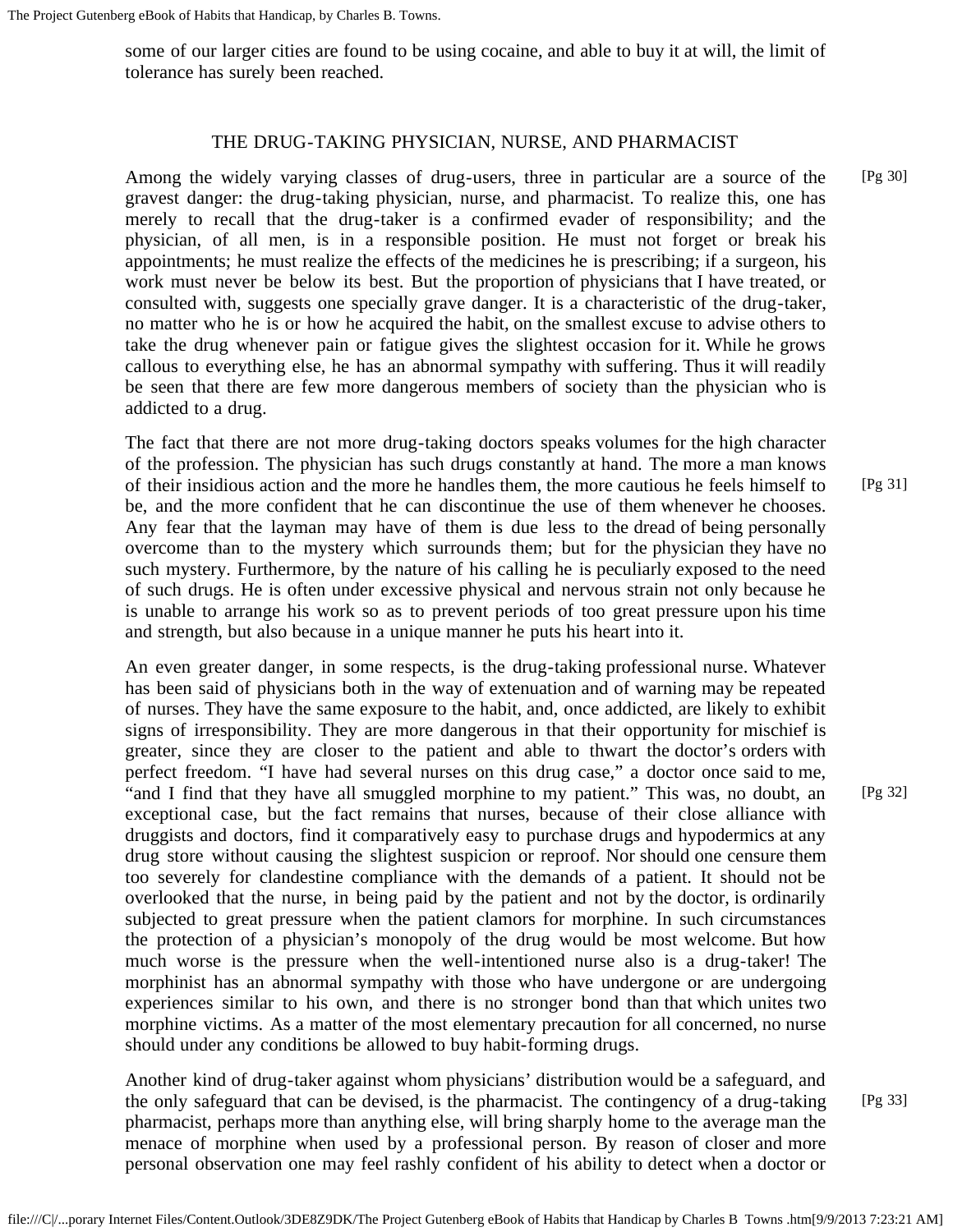a nurse is "queer," but generally the patron of a drug store has no such opportunity for observation. Addiction to a drug incapacitates the pharmacist for filling prescriptions. Often the slightest deviation from a precise formula in either quantity or ingredient is of the gravest consequence, and hence the utmost care should be used to insure the scrupulousness of one on whom such responsibility rests. As long as he is accountable to no one, or even accountable to the Government only on a business basis, there can be no safety for the public. If he may sell to any purchaser other than a physician, he may always supply his own wants. But if he has to account to a physician for the entire amount of habit-forming drugs that he distributes, any leakage may quickly be detected by the man who more than any one else can be relied upon to stop such a leakage promptly and sternly. A pharmacist should be allowed to dispense habit-forming drugs only on a physician's prescription.

The physician should be limited as to his authority not only for prescribing such drugs, but, as the Boylan Act provided, there must be a careful accounting on his part for all such drugs administered or given away. In other words, he must account for all such drugs which he buys for office use, and he cannot prescribe such drugs except under certain definite limitations.

#### METHODS OF TREATMENT: "THE HOME CURE"

For many years only two methods of dealing with the drug habit were known. They continue to be the only ones in general use to-day. They are the "home cure" and the sanatorium method. Neither is in any proper sense a treatment or anything more than a process of substitution and deprivation.

In many of the periodicals and daily papers are carefully worded advertisements setting forth that a man may be cured of a drug habit quickly, secretly, painlessly, and inexpensively. These are written by people who thoroughly understand the mental and physical condition of the drug-taker. In almost all cases he wishes to be freed from the habit, but at the same time to avoid the disgrace of being classed with "drug-fiends"; he is unwilling that even his family or his intimates should know of his condition. He has an exaggerated sensitiveness to pain, upon which also the advertisement relies. Furthermore, attention is directed to the fact that the patient may take the alleged remedy without spending much more money than he has been spending for the drug itself, naturally a powerful appeal to a man of limited means. Moreover, the people who take these "cures" are generally those who are unable to consider the expense of leaving home. That the advertisement is very alluring to the average drugtaker is shown by the fact that in my entire practice I have encountered few patients who have not at some time or other taken a home cure.

A minister wrote to me the other day begging me to cure a fellow-minister of the cure habit. His friend had had occasional attacks of renal colic, and a physician had eased their acuteness with a hypodermic. The patient of course knew what he was taking, and since he was forced to consider the cost of the physician's visits for the mere administration of the hypodermic, he naturally procured his own outfit, and in a short time was using it regularly upon himself. When he found that he could not leave off the practice he entered into correspondence with a succession of "home-cure" advertisers, whose clever use of the word "privacy" offered a hope that his condition might be concealed from his congregation. For ten years he had been undergoing the cures, and during all this time had been forced to take a regular dosage of the so-called remedies.

Before the passage of the Pure Food and Drugs Act the ingredients of such remedies were not stated. The patient seems never to have suspected the truth—that the bottle contained the very drug he had been taking, its presence disguised by added medicines. In certain instances the makers boldly advertised that a trial bottle would be sufficient to prove clearly [Pg 35]

[Pg 34]

[Pg 36]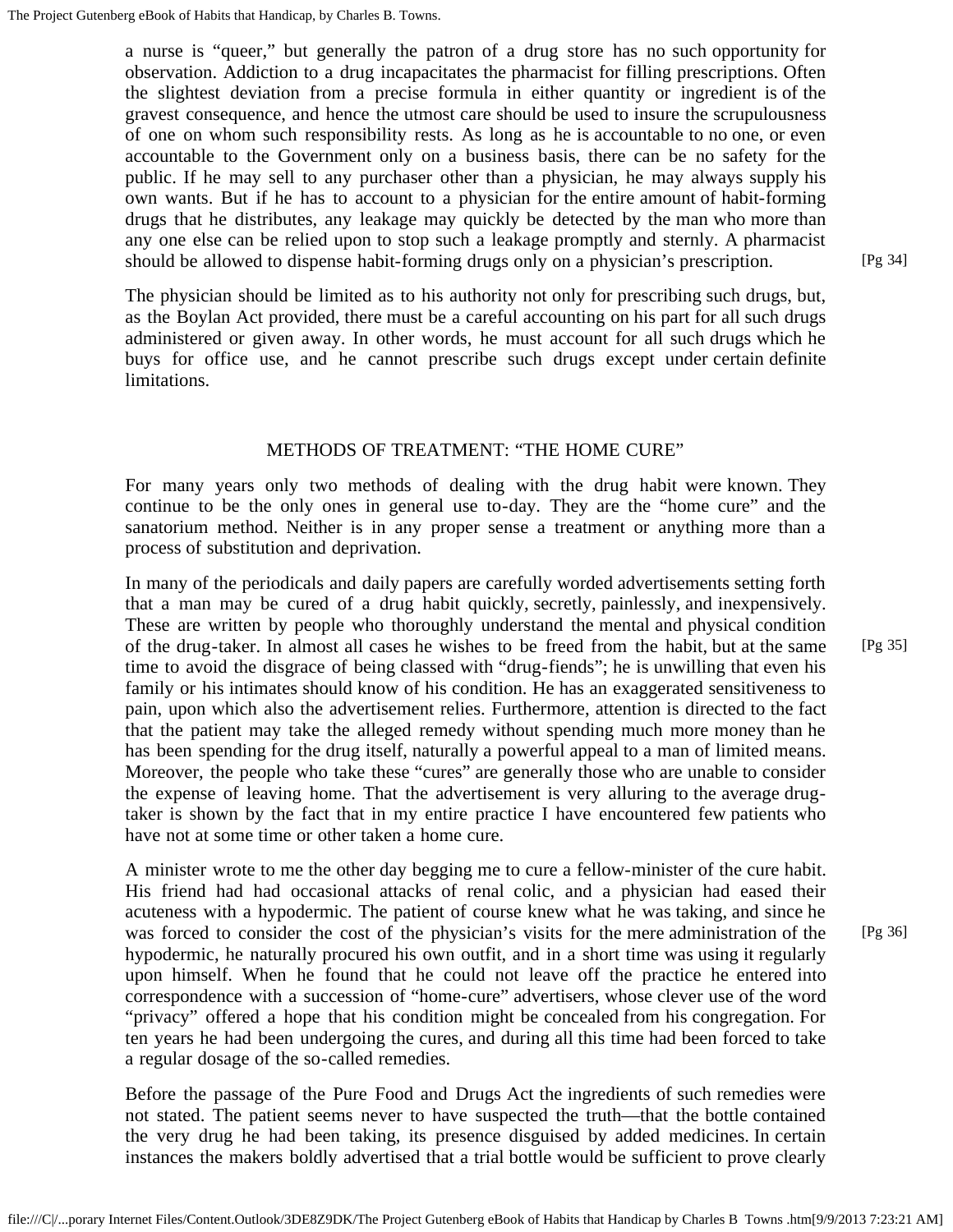that the taker could not get along without using his drug. Now that the law compels a list of dangerous drugs on the label, the cures proceed admittedly by a reductive principle. The patient graduates from a number one bottle to a number two, containing less opium, and so on, until finally he is supposed to be cured. The proprietors of these cures make a great deal of capital out of the fact that the reduction is so gradual that the taker experiences no discomfort. This consideration is highly effective, for while it irresistibly appeals to the morbidly sensitive morphinist, it also makes him comprehend, as time goes on, why the process of cure is so slow. It is hardly necessary to state that the final stage is almost never reached.

Almost without exception, the basis of restoration to health is the perfect elimination of the effects of the drug. It should go without saying that it is impossible to eliminate the effects of opium with opium or to find any substitute for opium that is not itself opium. At the International Opium Conference in China I exhibited seventy-six opium-cures which I had had analyzed and found to contain opium; and as a consequence of the Pure Food and Drugs Act all the American "cures" announced on their labels that they also contained it. Thus it is easy to see why the sale of these cures had always greatly increased wherever the rigid enforcement of anti-opium enactments had closed up the customary sources of habitforming drugs.

Up to the passage of the act, however, the presence of opium in the American cures was concealed, and their formulas were kept secret; and hence all of them, by the very nature of the case, were put forth either by irresponsible persons or by persons outside the pale of the profession; for one of the pledges given by a physician is that he will not patronize or employ any secret treatment, and that he will give to the profession whatever he finds to be of benefit to his fellow-men. [Pg 38]

In very rare cases these home cures have been able to relieve a man of strong will power, with the added assistance of a regimen for building up his bodily tone. But these cases have been so infrequent as to be virtually negligible, for to administer the treatment successfully demands from the patient the exercise of precisely that power of self-control the loss of which drove him to the cure in the first place. If there ever was any curative property in one of these so-called cures, a man could not be benefited unless he were under constant supervision. A treatment of this sort must, except in case of a miracle, be administered by another and under continuous medical surveillance. A man addicted to a drug, be he physician or longshoreman, in a short time becomes utterly unable to deal justly with himself, for it is the nature of the drug to destroy his sense of responsibility.

#### THE SANATORIUM TREATMENT

Besides the home cure there was, and is, the sanatorium treatment. Unlike the former, this was first established and carried on by trustworthy medical men, who depended for their support upon the patients of reputable doctors. A physician who had a morphine patient was obliged to send him to a sanatorium because there was nothing else to be done with him; elsewhere no course of treatment under constant surveillance could be given. It afforded the only opportunity of carrying the patient through the long period of gradual reduction which was then the only known treatment. Thus there was nothing optional about the matter; the physician could not recommend a home cure, and the only means of approximating systematic treatment was the sanatorium. Furthermore, those relatives and friends who knew of the patient's condition were anxious that he should go to one, since they realized the increasing awkwardness of keeping him at home. In many cases, indeed, they even went so far as to resort to means of commitment, if they failed to get his voluntary coöperation. It is due to the ease with which this type of patient can be committed that the State of Connecticut, for instance, abounds in sanatoriums. In that State, when a patient has entered

[Pg 39]

[Pg 40]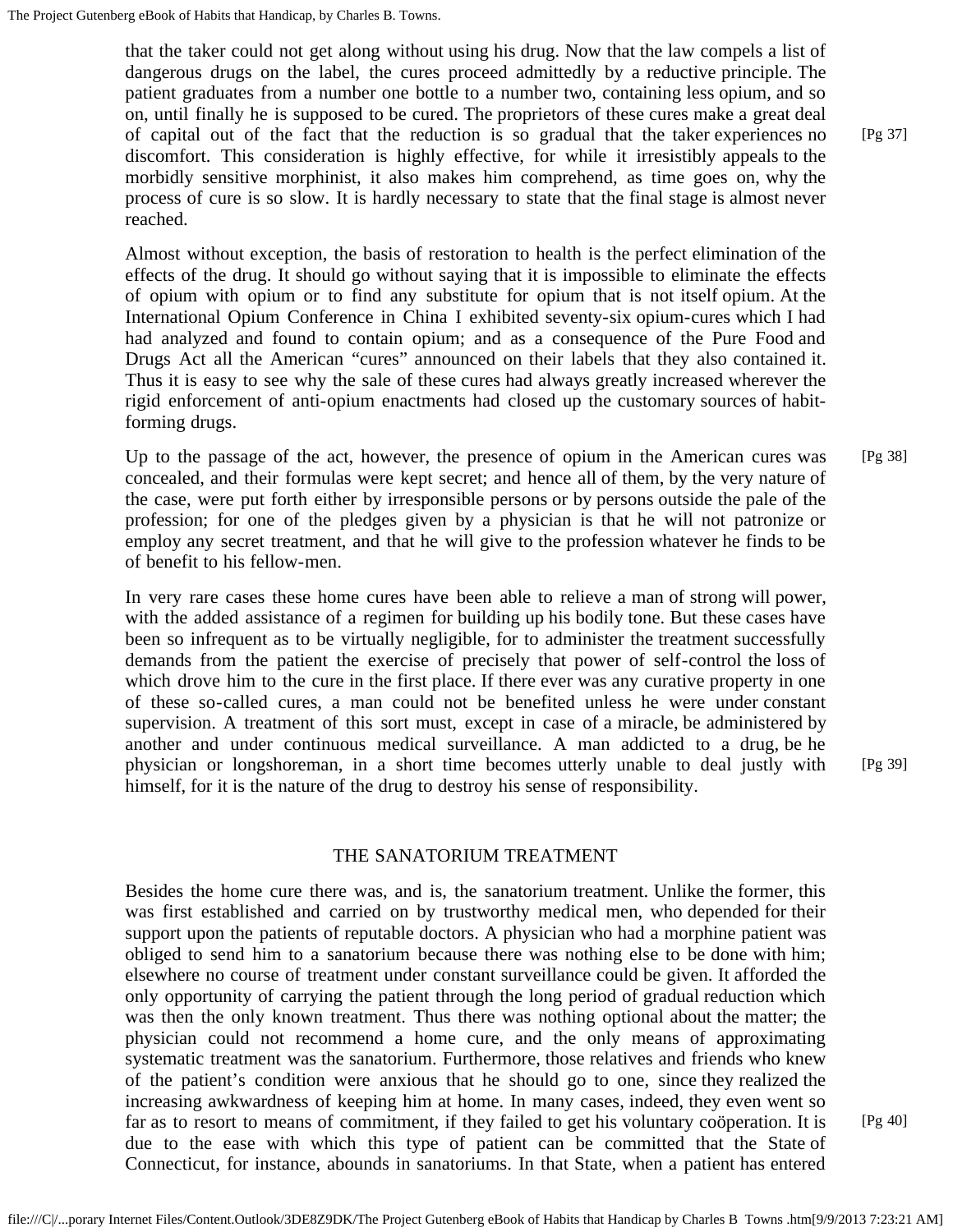one of them, he can often be detained there virtually at the pleasure of his relatives and friends.

The method of treatment at most of the sanatoriums is like the home cure, except that it is under surveillance; that is, it is merely one of gradual reduction accompanied by an upbuilding of bodily tone. The morphine-taker with means and time at his disposal will stay in a sanatorium as long as he can be made comfortable. This shows that whatever reduction he has undergone is extremely slight; for gradual reduction, when it is carried to any extent, sets up a highly nervous state, together with insomnia and physical disturbance. The patient, as is often said, has an exaggerated dread of discomfort, and will not, if he can help it, endure it at all. Unless he is committed, he transfers himself to another sanatorium the moment he ceases to be made comfortable. I had one patient whose life had been a continuous round of sanatoriums. He would stay in one place until the point was reached where discomfort was in sight, and then remove to another, remaining there for a similar period, and then to another, and so on, until he had finished a long round of sanatoriums to his taste in America and Europe. Then he would begin all over again.

A patient of mine who had visited eight different sanatoriums in the vicinity of New York told me that in America the sanatorium treatment of neurological patients was divided into three great schools: the "forget-it" system, the "don't-worry" system, and the "brace-up" system. Any nervous invalid who has stayed much at sanatoriums will appreciate the humor of this classification.

The gravest aspect of these long stays at a sanatorium is the unavoidable colonization. Picture to yourself a group of from half a dozen to fifty morphine patients, eating together, walking together, sitting on the veranda together, day in and day out. In this group are represented many different temperaments and many different stations of life, from the gambler to the clergyman. All the more on this account is there a general and eager discussion of previous history and present situation. For where the alcoholic is quite indifferent, the morphine victim has an insatiable interest in symptoms. He has also an excessive sympathy with all who have been through the same mill with himself. Thus, in a matter where individual and isolated treatment is imperative, most sanatoriums deal with patients collectively. Furthermore, these are peculiarly a class of unfortunates who ought never to become acquainted. Whatever moral restraint the habit has left in a man is completely relaxed when he hears constant bragging of trickery and evasion and has learned to envy the cleverness and resource so exhibited. The self-respect and pride which must be the main factors in his restoration are sometimes fatally weakened. Colonization should be restricted to the hopeless cases, and to them only because it is unhappily necessary.

#### FAILURE OF THE REDUCTION METHOD

All this, moreover, is never, or almost never, to any purpose. As the uncomfortable patient will move if possible, it is naturally the business of the sanatorium to keep him from being uncomfortable. The method of reduction, therefore, is rarely carried out to the point where it would do any good, even if good were thus possible. But it is not possible. In the first place, lessening the dose is of little avail; there is as much suffering in the final deprivation of a customary quarter of a grain as of twenty grains. In the second place, it cannot be ascertained by gradual reduction whether there is any disability which makes morphine necessary, since no intelligent diagnosis can be made so long as a patient is under the influence of the smallest quantity of the drug. Obviously, the first step in taking up a case should be to discover whether any such disability is present, and, if so, whether it is one that can be corrected; otherwise it may be a waste of time to try to correct it. The true physical condition of the patient, which should be considered before a long course of treatment is undertaken, can seldom be discovered by the reduction method.

[Pg 42]

[Pg 43]

[Pg 41]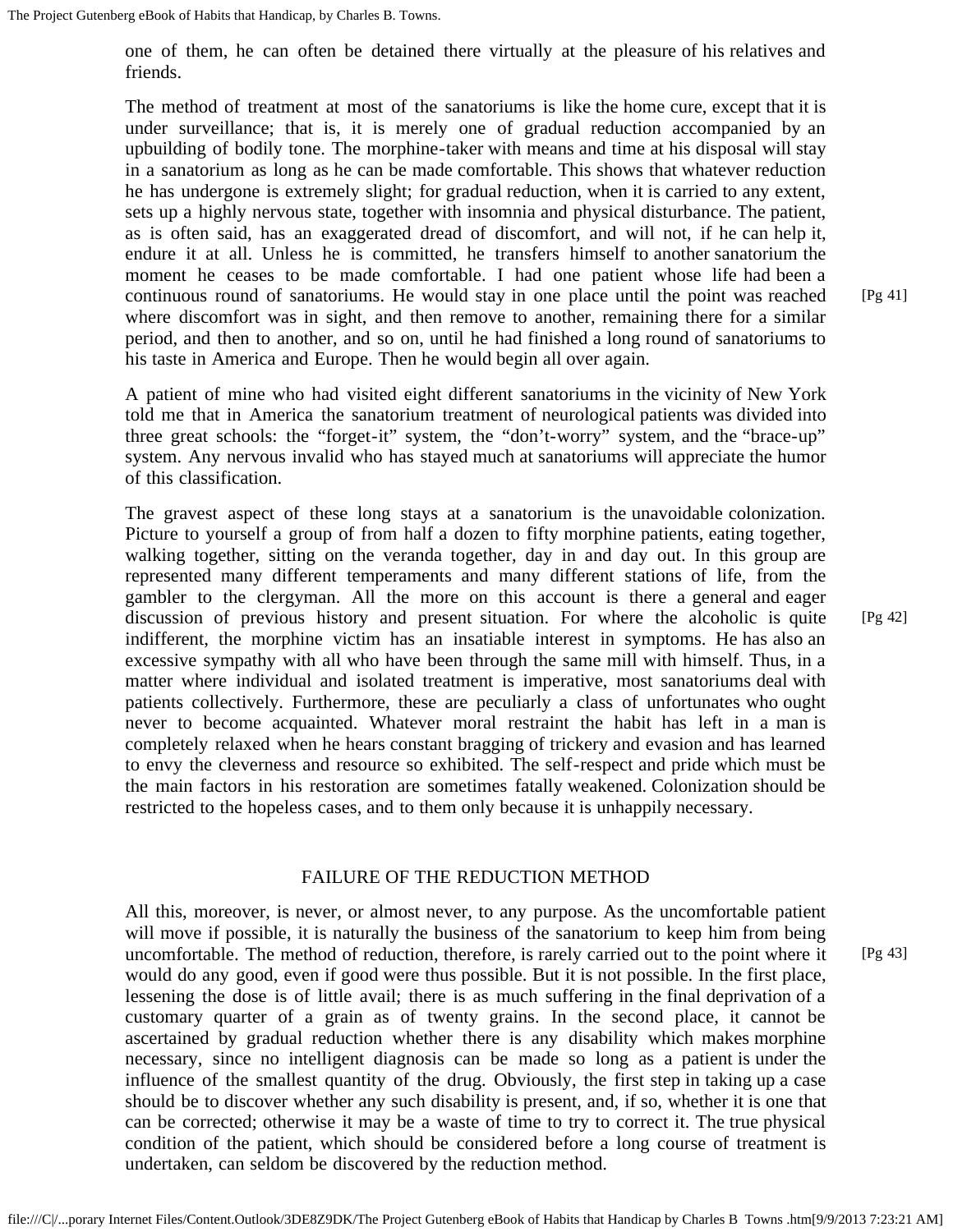The best doctors have always felt that they could not afford to lend their names to any institutions or sanatoriums except those which restricted themselves to mental cases. Yet these home cures and sanatoriums, unscientific and ineffective as they were, have offered to the victims of the drug habit the only hope they could find. The investigations begun by Mr. Taft in the Philippines extended over considerable time and cost two hundred and fifty thousand dollars, but, although furthered in every way by the whole world, they failed to discover a definite treatment for the drug habit. It was generally believed by physicians that there was no hope for the victims of it.

#### COST OF THE DRUG HABIT

It may be noted that I have not dwelt upon the expense of the habit. This consideration may be omitted from the case. To the average victim, the cost of his drugs, no matter what he may have to pay for them, seems moderate. He is buying something which he deems a vital necessity, and which, moreover, he places, if a choice be required, before food, drink, family, sleep, pleasures, tobacco—every necessity or indulgence of the ordinary man.

The real cost is not to the drug-taker, but to the world. If a human life be considered merely as a thing of economic value, an estimate may perhaps be made of the total loss due to the habit.

But the loss should not be reckoned in any such way. It should rather be reckoned by the great amount of moral usefulness and good that might be rendered to the world if these unfortunates could be freed from their slavery, and by the actual harm being done by them, especially by those that are now loosely classed as criminals and degenerates.

The retrieving of much of the waste of humanity may be accomplished by adequate treatment of the drug habit.

### **CHAPTER III**

[Pg 46]

### **THE DRUG-TAKER AND THE PHYSICIAN**

<span id="page-16-0"></span>THE doctor who begins to take the drug in order to whip his flagging energies into new effort finds the habit fastened on him before he realizes what has occurred. His  $\Gamma$  HE doctor who begins to take the drug in order to whip his flagging energies into new endeavors to reduce his daily dosage fail, and he becomes thoroughly enmeshed. His acquired tolerance for the drug has brought about so great a physical change that deprivation or even reduction of dosage is intolerable. Hundreds of cases where physicians had experimented with the drug with these disastrous results have been brought to my attention.

No one shows less foresight, less appreciation of the danger of tampering with drugs, than the physician himself. I am constantly amazed by the fact that any doctor will take even the slightest risk of becoming a drug-user. That many voluntarily incur the peril passes my understanding.

[Pg 44]

[Pg 45]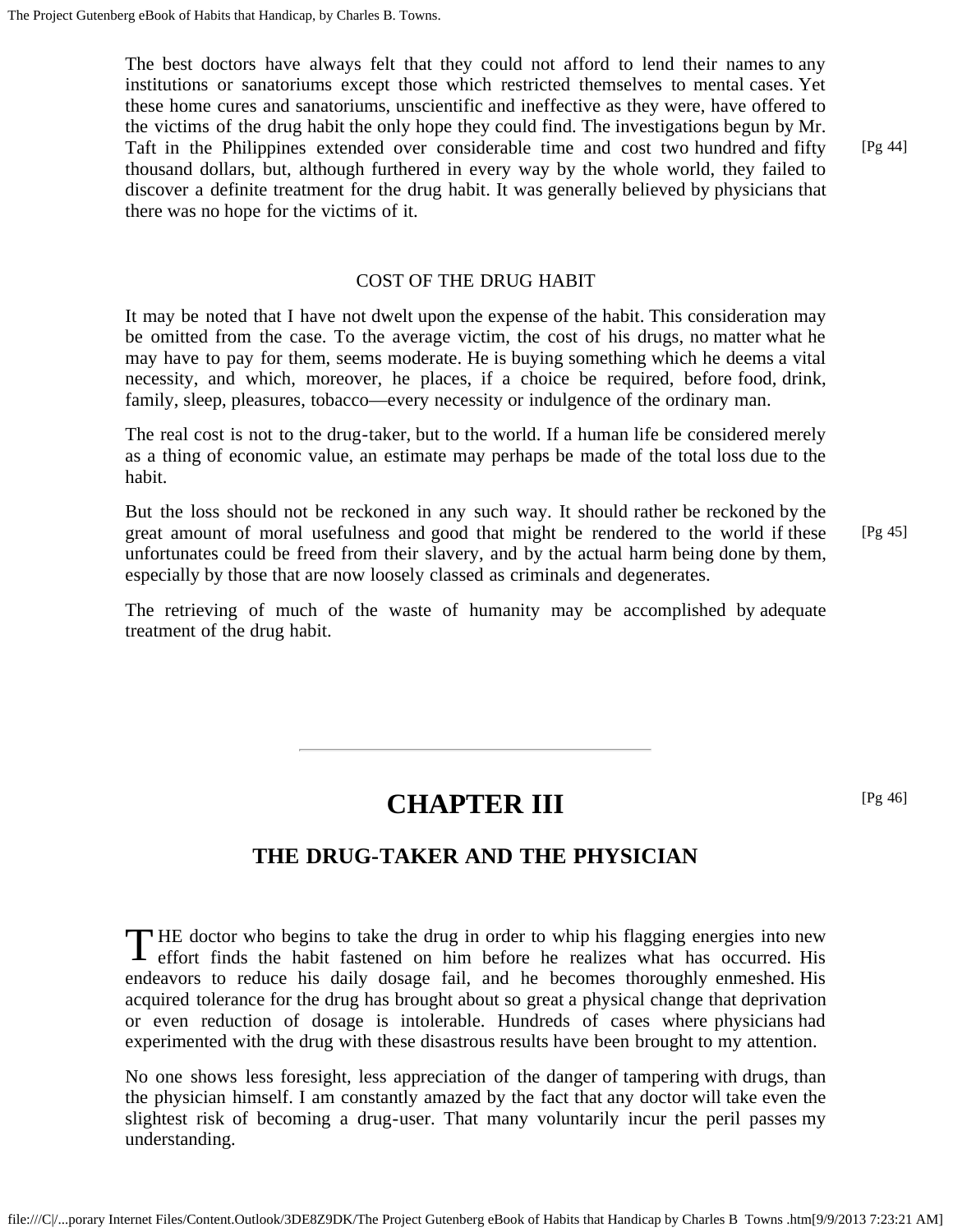I have seen an astonishing number of physicians who for various physical reasons other than exhaustion and the need of stimulant considered themselves eligible to experiment with drugs. It is a curious thing that, as a class, physicians and surgeons are themselves singularly averse to submitting to surgical operation, even when symptomatic indications strongly urge it. Why surgeons, in particular, should so generally dread the application of the knife in their own cases is a puzzle, for of course no class more thoroughly understands the need of surgery. I could mention many cases of this sort, but one in particular recurs to my memory. He was one of the most careful and best-informed doctors in the country, and he was not without a certain special knowledge of the peril involved in habit-forming drugs; but he suffered from a painful rectal trouble, and although he considered himself too intelligent a man to go too far with a dangerous substance, he did go too far. He had thought that he could leave drugs off whenever he desired; he found that he could not. [Pg 47]

#### THE PHYSICIAN WHO TAKES DRUGS

It is impossible to make even an approximately accurate guess at the proportion of physicians who are drug-users. Everywhere except in New York State physicians can obtain as many drugs as they desire without publicity and without laying themselves open to any penalty whatsoever, even if their purchases are brought to official attention. No medical organization takes any cognizance of drug-taking physicians or provides any medical help for them. It is highly probable that the New York State legislation may uncover some of the drug-taking doctors in that commonwealth, though this is by no means certain, since legislation in force in only one State cannot effectively put a stop to the illegal importation of habit-forming drugs from other States and countries. Proper restrictive legislation of sufficiently wide scope would very quickly disclose every drug-taking doctor in the nation, and either force him to correct his physical condition or drive him from the profession. Proper general regulation of the traffic and consumption of habit-forming drugs will aid tremendously in freeing the medical profession from drug-takers. Until this general regulation exists no general reform will be possible. An exact accounting for every grain of habit-forming drugs which he purchases, possesses, or administers, must be demanded of every physician in the United States before this evil can be entirely abated; and this accounting among physicians will be impossible until a similar accounting is demanded of every grain imported, manufactured, and dispensed by wholesale and retail druggists. [Pg 48] [Pg 49]

Concerning the extent of the hold which the drug habit has upon physicians I have had a rare opportunity to judge. Not only has my dealing with the drug habit been as exclusively as possible through the physician rather than through the patient, but the brevity of my treatment and the privacy that my patients are assured make it possible for many physicians who have become afflicted to come to me for relief without arousing in the mind of any one a suspicion of the real cause for their brief absence. I therefore feel that I have a firm basis for accuracy.

It is the fear of disgrace which has driven hundreds of physicians from bad to worse with the drug habit: they have become apprehensive that any effort tending to their relief will uncover their position to their families, associates, or patients, and thus bring ruin; so they have drifted on from bad to worse. Many who have not taken steps in time have reached the irresponsible and hopeless stage. To the medical profession in general, as well as to the public, these men are a dreadful menace.

#### ATTITUDE OF THE PROFESSION

I, a layman, have been greatly surprised that the medical world shows so little sympathy for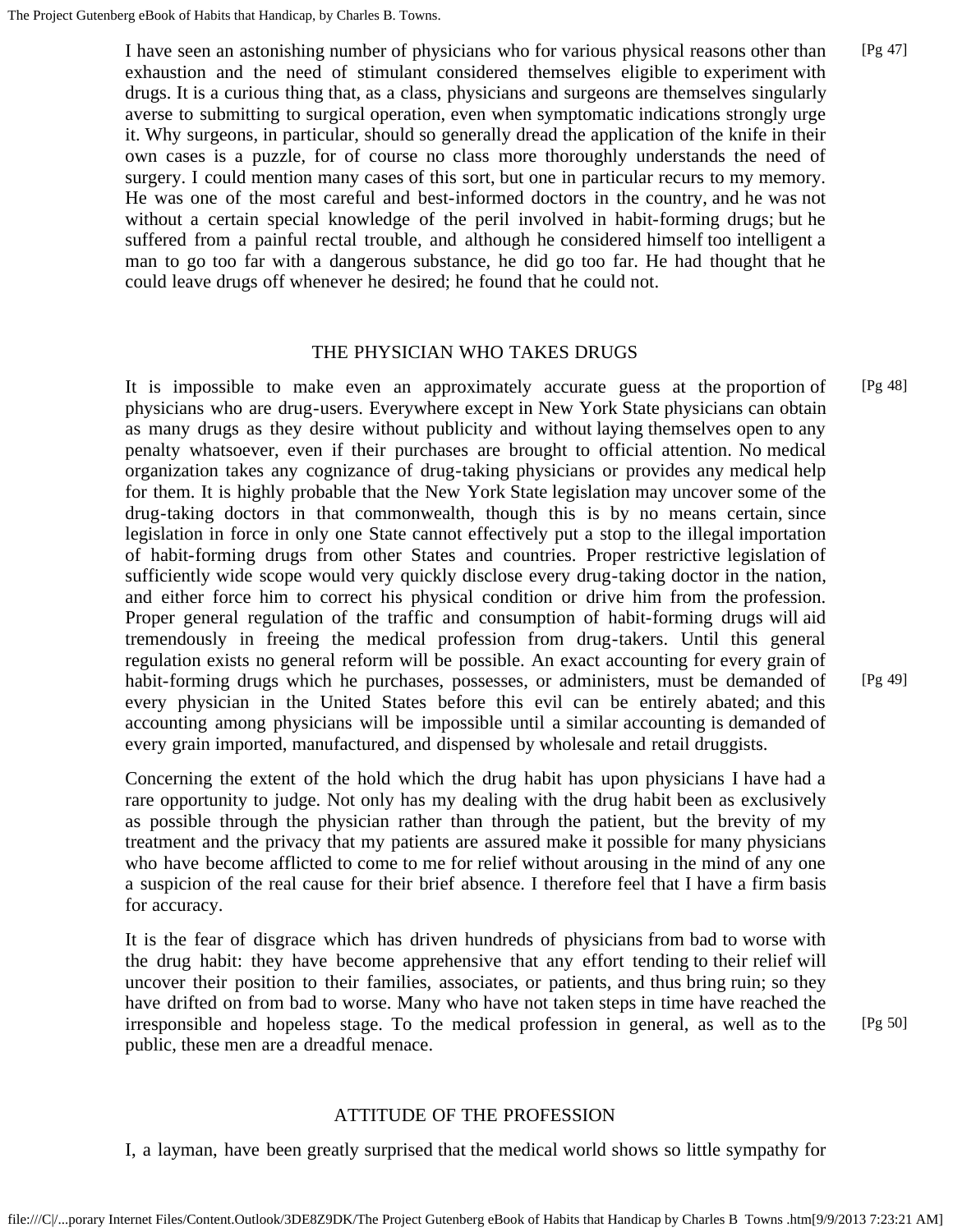these unfortunates. This seems to me to be specially reprehensible, since by this neglect they imperil the public. No greater service could be rendered to mankind by the medical profession than a concerted movement of the medical organizations toward the care and relief of those among their drug-taking members who are still susceptible to help, and the exclusion from medical practice of those who have already gone too far to be reclaimed. Physicians of this class who are without means are specially entitled to sympathy and help, and this service will be of double value, for it will not only give them necessary aid, but will notably safeguard the public. No physician should be permitted to practise who is addicted to the use of habit-forming drugs or who uses alcoholic stimulants to excess; but whatever is done in regard to these men should be accomplished without publicity and without any loss of pride or standing. A doctor who has used either drugs or alcohol is much more to be pitied than blamed.

The worthy practitioners—and there are many—who must resort to the use of drugs in order to enable them to practise despite some physical disability which cannot be eliminated, are no less numerous in proportion to the total number of physicians than similar cases are in relation to the total number of lawyers, merchants, or journalists, but because of the nature of their work, they are far more dangerous to the general public. It seems to me that there is in this fact—the existent, non-elimination of such perilous characters from the practice of medicine, and the obvious, very real necessity for such an elimination—a suggestion for some person of philanthropic mind. If the medical profession will not care for its own, then some one else must care for them. It occurs to me that among the people whose naturally fine impulses are leading them toward the endowment of institutions for the care of the aged maiden lady, or superannuated teachers, or others to whom fate has been unkind, there are many who might well consider this great need for the establishment of a comfortable institution in this country for the care of physicians who through no fault of their own have become unable to practise their profession with profit and efficiency.

#### HOW THE DOCTOR BECOMES A DRUG-TAKER

The doctor's yielding to the drug habit is a simple process, in ninety-nine cases out of a hundred unaccompanied by any unworthy tendency toward dissipation. In another part of this book I make extensive reference to the fact that nowhere in the text-books by means of which the medical students of the world receive their education is any proper attention paid to the psychology of the drug habit. We may assume that a doctor, having lost sleep because of a difficult case, is confronted on his return to his office by another that demands immediate and skilful attention. He is tired and very likely he himself is ill. He cannot yield to his worries or illness, as he would demand one of his patients to yield. He must "brace up." He knows that in the stock of habit-forming drugs that he uses in his profession lies the material which will brace him up. He tries it; it succeeds.

This doctor has begun to nibble at the habit, and he does not know his danger. He himself does not believe that one or two or a few doses will fasten that habit upon him. He finds that a certain dosage produces the necessary desired result upon the first day; he is stimulated to new efforts in behalf of his patients, and because those new efforts are the result of stimulation, they produce abnormal weariness. This exhaustion must be overcome, and the result is another dosage of the drug; and this time the dosage must be larger than the first, for both his toleration for the drug and his weariness have increased. Only a few days of such experiences are necessary to fasten the habit upon him. [Pg 53]

I have often endeavored to imagine the thrill of horror which must chill a doctor's soul when he finds that this has happened. His position is a dreadful one. He has lost control. He must tell no one, for if he tells, disgrace and the loss of his means of livelihood will be but matters of a short time. He knows nothing of any means of real relief; he cannot help

[Pg 51]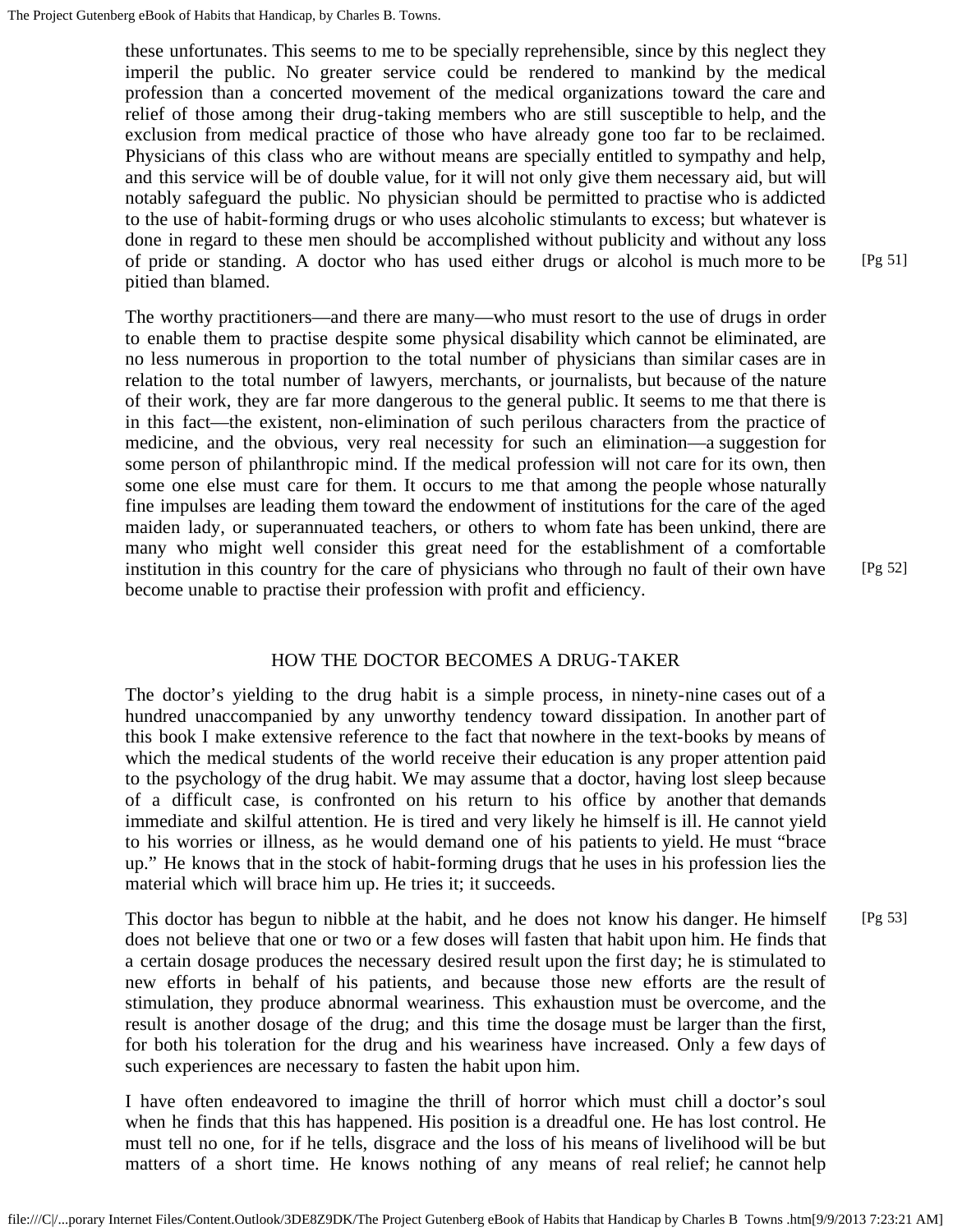himself; he is familiar with the dangers attendant on the fake cures which are widely advertised. He is confronted by a stone wall. He must either continue his dosage, thus enabling him to keep on with his practice, or he must accept ruin and defeat; and to continue his dosage is the easiest thing imaginable, for the drug has been by law intrusted to his keeping and is close at hand. [Pg 54]

Another doctor who is specially susceptible to drug addictions is the one who has been accustomed to alcoholic stimulation. Any doctor who drinks alcohol, when he finds himself beset by arduous labor involving loss of sleep, or is confronted by cases of such a complex nature that they involve a great deal of mental worry on his part, is likely to drink more than usual. Thus work and worry, the two things which make him most liable to the evil effects of any stimulation, are likely to drive him directly into over-stimulation.

Over-stimulation results in super-nervous excitation. The victim finds himself unable to sleep, he finds his hand tremulous, he finds his thoughts wool-gathering when they should be concentrating with intensity upon his work. In his pocket case there is his little morphine bottle; he knows its action, and when called to see a patient while under the influence of alcoholic stimulants he attempts to steady himself by the administration of a small dosage. The result is virtually instantaneous and at first marvelously effective. He finds himself enabled to do better work than he has done for years, and more of it. The remedy seems magical; he tries it again and again. The man is lost.

Such instances as these have produced the most utterly hopeless of the many cases of drug addictions among physicians with which I have come into contact.

#### TYPES OF DRUG-USERS

Specially numerous among drug victims are physicians in nose and throat work, where they make daily employment of cocaine solution. Some of the most desperate cases of drug habit that I have ever seen among physicians have come from this class, made familiar with the constant use of the drug by the necessity for continually administering it to their patients.

Another physician who is specially liable is the man who suffers severe pain from a physical cause that he knows can be removed only by resorting to surgery. The average doctor will postpone a surgical operation upon himself until his condition has long passed the stage that he would consider perilous to any of his patients. While he postpones it he is suffering, and while he suffers he may be more than likely to continue his practice through reliance upon the stimulation and pain-deadening qualities of habit-forming drugs, concerning the true and insidious nature of which he usually knows no more than the average layman.

There have been a few cases of physicians who have yielded unworthily to drugs and opiates as a means of dissipation. I have known some physicians, for example, who have been opium-smokers. In the United States the opium-smoker is invariably unworthy. Not long ago the New York police raided the apartment of a physician where were found thirty or forty opium-pipes and more than a hundred pounds of opium, either crude or prepared for smoking. I have known fewer than half a dozen physicians whose drug vice was purely social, however. The victims of drag habit who achieved it through a tendency toward dissipation are almost invariably denizens of the under-world; and if it were not for the fact that the contagion of their vice may spread, they might well be permitted by society to drug themselves to death as speedily as possible.

We shall entirely disregard the physician who becomes addicted to the use of drugs through unworthy tendencies, and consider only the dangers to the profession and the public latent in the case of the physician who becomes addicted in the less reprehensible, but more dangerous, manner that I have indicated. Not only will such a drug addiction injure the [Pg 57]

[Pg 55]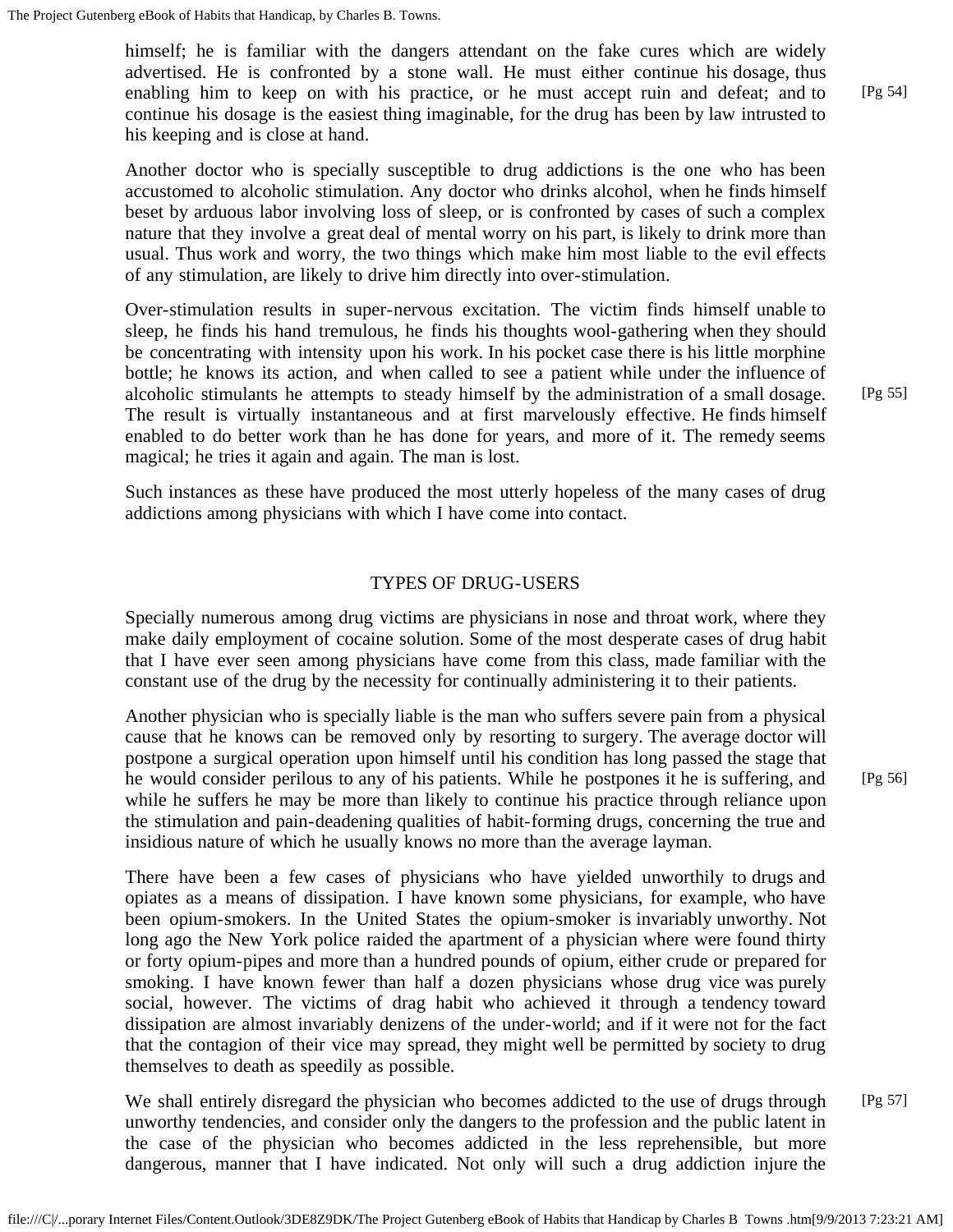doctor's practice and threaten his career, but it will surely constitute a threat against the welfare of his patients not included in the possibility that through it he may miss engagements, write improper prescriptions, and make mistakes of many kinds.

#### THE DRUG-TAKING PHYSICIAN A MENACE

A very serious danger lies in the psychology of drug addictions. The person who has taken a habit-forming drug for the purpose of relieving his own pain, and through it has found that relief which he sought, is almost certain to become abnormally sympathetic to the suffering of others. It is a curious fact that this doctor will be more than likely to administer the drug he uses to his patients, not with malicious, but with probably friendly, intent, and that he will feel no scruples whatsoever in acting as a go-between for drug-users in general who find themselves unable to obtain supplies easily. He will do what he can to help confirmed users to obtain their drugs, even if he makes no profit out of it. He will write prescriptions for them in evasion, if not in violation, of the law. It is a curious and tragic fact that the drug-taking doctor will spread the habit in his own family.

There have been many instances in my hospital when I have had a physician and his wife as patients at the same time and on the same floor. In every one of these instances the drug addiction of a wife has been the direct result of constant association with the drug-addicted husband. No more dangerous detail exists in the psychology of drug-users than their almost invariable tolerance for the habit in others and their sympathetic willingness to promote its spread among those who suffer pain. In the under-world the drug habit never travels alone. Through it the woman who is a drug-user holds the man whom she desires; through it the male drug-taker holds the woman whose companionship he finds agreeable. It is a curious fact that while in the under-world the drug habit has become a social vice, especially in the case of cocaine, and is frequently a proof of mixed sex-relations, in the upper-world it is accompanied by a secrecy of method and sequestration of administration that characterizes no other form of vice.

The difference between the psychology of the doctor's relation to the drug habit and that of the layman to it may be summed up in the statement that while the layman does not at all know what he is getting, the doctor knows what he is taking, but thinks that he can stop taking it whenever he feels ready. It is probable, therefore, that the doctor's primary danger is as great as the layman's, and it is certainly true that his secondary danger—that growing out of the fact that he has drugs and the instrument for their administration always ready to his hand—is very much greater.

<span id="page-20-1"></span><span id="page-20-0"></span>The unnecessary administration of habit-forming drugs to the sick must be legally prevented as far as possible. No affliction which can be added to an already existing physical trouble can compare in horror with that of a drug habit. Numbers of cases have come under my observation in which physicians have accomplished exactly this addition to the ruin of their patients' health, to the incalculable distress of the sufferers' families, and to the vast loss of society. In the recent legislation written upon the statute-books of New York State the first definite effort is made to provide against this catastrophe.

[Pg 58]

### **CHAPTER IV**

[Pg 61]

[Pg 60]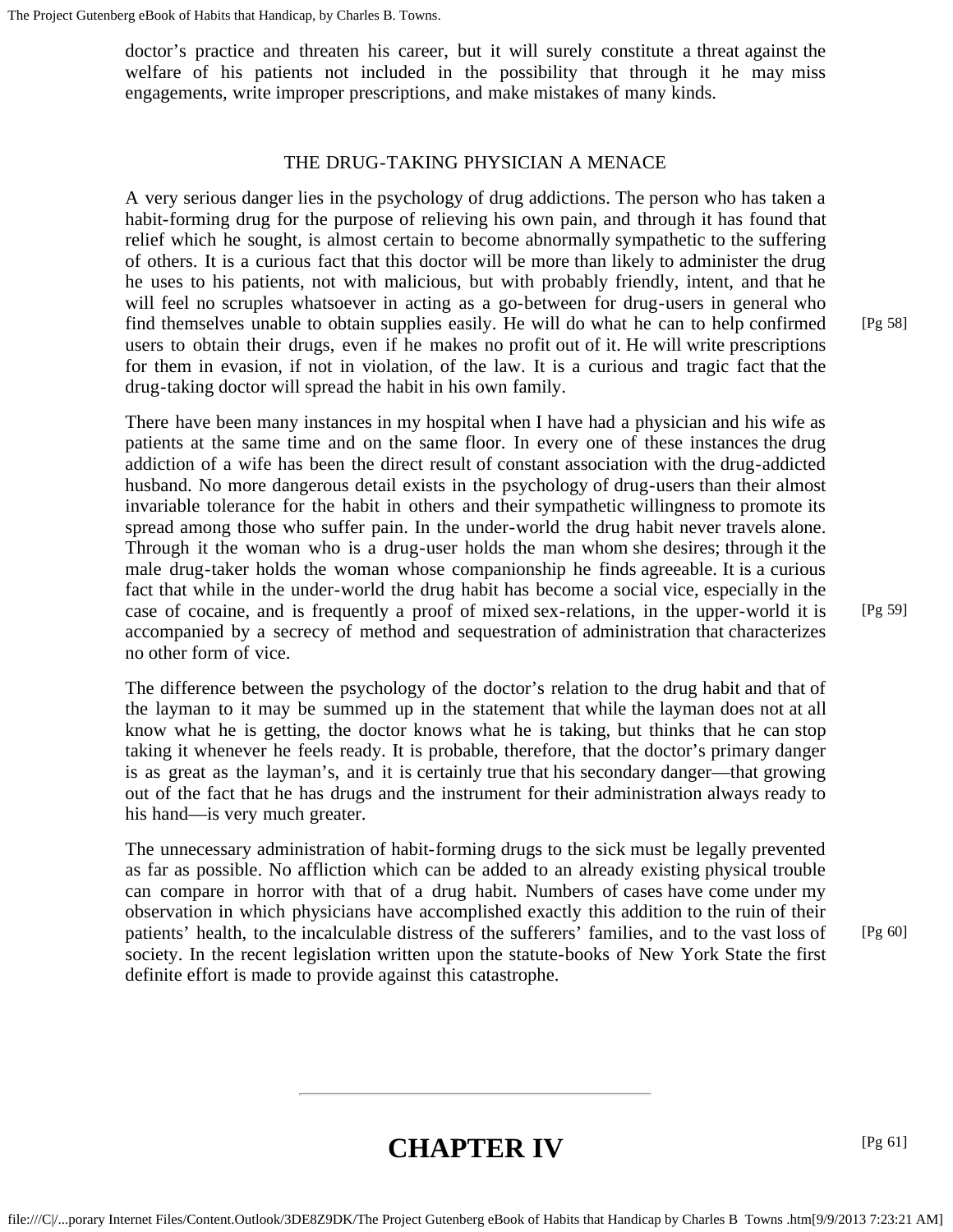### **PSYCHOLOGY AND DRUGS**

DRUG habits may be classified in three groups: the first and largest is created by the doctor, the second is created by the druggist and the manufacturer of proprietary and doctor, the second is created by the druggist and the manufacturer of proprietary and patent medicines, and the third, and smallest, is due to the tendency of certain persons toward dissipation.

The major importance of the first two groups is due to the fact that they include by far the greater number of cases, and to the pitiful fact that such victims are always innocent. Speaking generally, and happily omitting New York State from our statement, it is safe to say that the manufacturer, the druggist, and the physician are without legal restraint despite their importance as promoters of drug habits, while the comparatively unimportant drugpurveyor in the under-world is held more or less strictly in control by the police, and is subject to severe punishment by the courts in case of a conviction.

With few exceptions, the part which the doctor plays in the creation of drug habits is due to lack of knowledge; but the druggist's part in the spread of this national curse is purely commercial, and may justly be designated as premeditated. He always has gone and always will go as far as is permissible toward creating markets for any of the wares that he sells.

Regulation of the upper-world in regard to the distribution of habit-forming drugs will automatically regulate the under-world in its similar activities. The amount which will be smuggled by those of criminal tendencies always will be small as compared with the amount improperly distributed through channels now recognized as legitimate until all the States have passed restrictive legislation founded upon, modeled after, and coöperative with New York State's legislation; and all this must be backed and buttressed by Federal legislation of a special kind before real and general good can be accomplished in the United States. Illicit drugs rarely find their way into the possession of users who have acquired drug habits through illness or pain. So it must be admitted that most of the effort that in the past has been made toward restrictive legislation has really been devoted to the interests of the unworthy rather than to those of the worthy. Save in New York State, the man or woman with a sheep-skin—the doctor, the druggist, or the nurse—remains virtually a free-lance, permitted to create the drug habit in others or in himself or herself at will.

#### THE DOCTOR A MEANS OF SPREADING THE DRUG HABIT

The man in severe pain is immediately exposed, by the very reason of his misfortune, to the physician with a hypodermic or the druggist with a headache powder; the man who cannot sleep may at any moment be made a victim by the physician whom in confidence he consults, or by the druggist to whom he may foolishly apply for "something" which will help him to secure the necessary rest. Save in New York State, the druggist's shelves are crowded with jars and bottles holding dangerous compounds which he may dispense at will, his drawers are crowded with neat pasteboard boxes containing powders which are potent of great peril. The public will have made a long step toward real safety when it realizes that any drug which brings immediate relief from pain or which will artificially produce sleep is an exceedingly dangerous thing.

The sick man's confidence in his doctor is one of the doctor's greatest assets; it has saved innumerable lives. It is of the same general nature as the mysterious mental phenomena which frequently control physical conditions, and which have been capitalized by various bodies, such as Faith Cure and Christian Science; but if this is an asset to the physician, the

[Pg 62]

[Pg 63]

[Pg 64]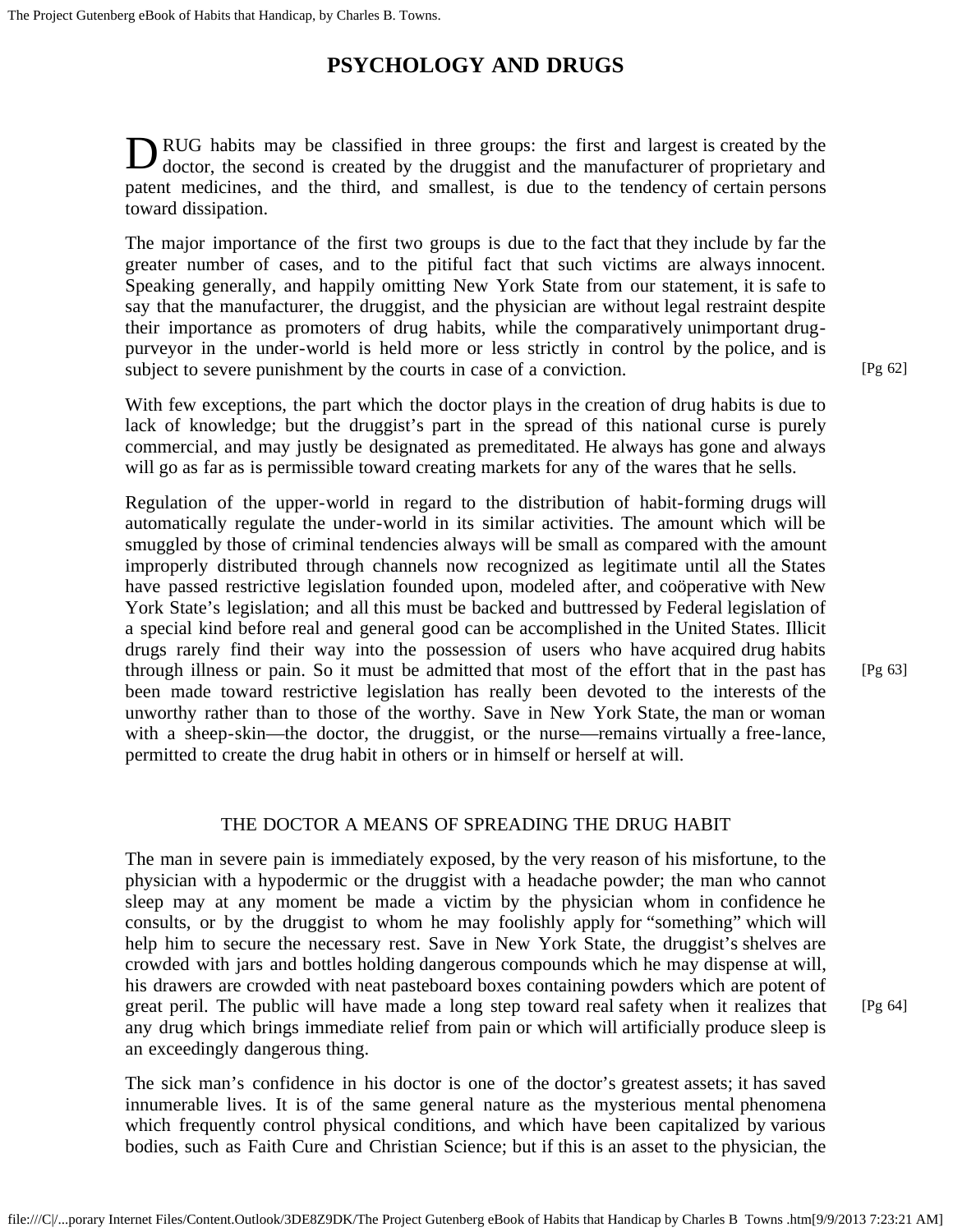general public knowledge that he carries in his case or in his pocket drugs which he can use without restraint of law for the relief of pain may become a general peril. In the old days when the doctor's work was a mysterious process, operating by methods of which he alone was cognizant, this peril was less well defined; but now that the spread of education has made everybody a reader and periodical literature of the times has given even children a smattering of knowledge concerning medical matters, the nature of the means by which the doctor works his miracles is well known, and his unrestraint may become a public peril.

Of one thousand patients who may consult the average physician, nine hundred and ninetynine know perfectly well that he can stop their pain if he desires to do so. Pain is unpleasant; naturally their demands that he use his power are insistent. If he refuses, they are likely to call in another and less scrupulous physician. The medical profession is overcrowded, and perhaps the doctor needs the money. Even if he is swayed by nothing but financial need, he is likely to be tempted into the administration of pain-deadening substances when his patient urges him. [Pg 65]

There is another powerful influence which works upon the most admirable of men—the pity of the temperamental physician for the human sufferer. Most men who choose the medical profession as the avenue for their life-work have the qualities of mercy, pity, and sympathy notably developed in their psychology. This is likely to induce them to stretch points in favor of relieving suffering patients. Even when their previous experience has proved to them the danger lying in narcotics, they are likely to forget it, or to take a chance if a special emergency arises. This may be done without great peril to the patient.

[Pg 66]

[Pg 67]

#### DANGER OF THE KNOWLEDGE OF PAIN-RELIEVING DRUGS

The physician should exhaust every means known to medical science to prevent his patient from knowing what it is that eases pain when his practice makes it absolutely necessary that a substance of the sort should be administered, and this is very much less frequent than the average doctor realizes, as will be shown in another passage of this book. It is in this necessity for concealment that the great danger of using the hypodermic syringe as an administrating instrument principally lies. The moment the hypodermic syringe is taken from the doctor's or the nurse's kit, the sufferer is made aware of the means which will be used to give him ease. He remembers it, forming a respect and admiration, almost an affection, for the mere instrument, and with the most intense interest gathers such information as he may find it possible to acquire about this wonder-working little tool and the material which is its ammunition of relief. He knows absolutely that the relief which he has found is not due to medical skill, but to the potency of a special drug administered in a special way. He stops guessing as to whether he has been soothed by an opiate; he knows he has been.

It is not only those of weak psychology or mental characteristics who are affected by this knowledge and who through it become drug-takers, though it is the general impression that this is the case. No impression was ever more inaccurate. The mentally strong and the morally lofty are as much averse to suffering physical pain as the mentally weak and the morally degenerate. All are in the same class when the drug has been administered until that point of tolerance is reached where its administration cannot be neglected without the indignant protest of the physical body. That this fact should be impressed upon the medical profession as a whole is one of the most needful things I know.

Another hazard which the doctor runs, if he passes the point of extreme caution in the administration of drugs to patients, is the possibility, even the probability, that through such an administration he will lose control of his patients. From the moment the patient becomes cognizant of the means which the doctor has successfully used to alleviate his pain, he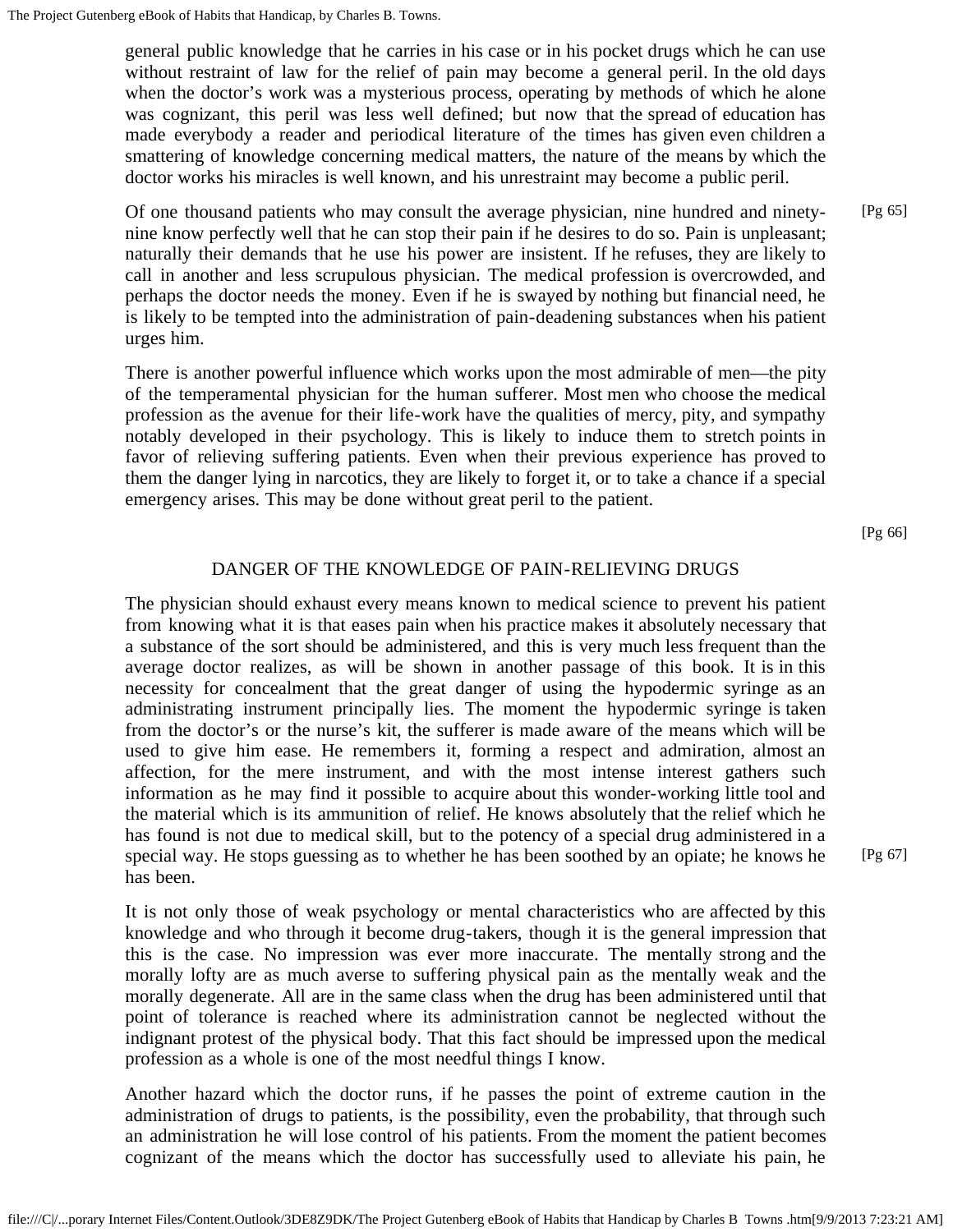begins to dictate to the doctor rather than to accept dictation from him. No doctor can control a case successfully unless his judgment is accepted as the supreme law of treatment. A patient who is not susceptible to the doctor's dictation cannot be expected to get the full advantage of the doctor's skill or knowledge. If diagnosis shows that a patient requires some operation, as in certain uterine troubles, or more especially in the case of bladder affections or gall-stones,—cases in which frequently only an operation can give relief,—and if that patient is aware that even if the operation is not performed, the doctor can still ease all suffering, that patient, loath to run the risk of the surgeon's knife, horrified by the thought of hospitals and operating theaters, is likely to demand the relief which opiates offer, and refuse to risk the cure which surgical procedure alone would certainly afford. [Pg 68]

The conscientious doctor who insists upon the proper course in such a case is seriously handicapped by the presence in the medical profession of many men who are less conscientious, and who may yield more readily to the urgings of the patient. Thus the possibility of unrestricted use of habit-forming drugs by the medical profession becomes a handicap to the conscientious man and a commercial advantage to the unscrupulous practitioner.

[Pg 69]

#### UNCONSCIOUS VICTIMS OF THE DRUG HABIT

Episodes occurring continually in the course of my work add to the strength of my conviction of the physician's responsibility. For years not a week has passed which has not brought me patients with stories of the manner in which they have become victims of drug addiction through the treatment of their physicians. Lying before me as I write is a communication from a young man in Pennsylvania. He had been hurt, and through improper surgical attention a healing fracture had been left intensely painful. The attending doctor, unable to correct his imperfect work, had left with him a box of tablets to be taken when the pain became severe. Promptly and inevitably the youth achieved the drug habit. He felt disgraced, he would not tell his father, his wife, or his sister. His doctor could give him no relief. By some accident he saw an article of mine which was published in the "Century Magazine," and made a pitiful appeal to me. I have received many such communications.

A pathetic letter comes to me from a woman suffering with fistula. Having achieved the morphine habit as the direct and inevitable result of taking pain-killing drugs given to her by her family physician, she now feels herself disgraced. Like many sensitive women who in this or some other way become victims of the drug habit, she is obsessed, as her letter clearly shows, with the conviction that her achievement of the habit has been a personal sin, and that her continued yielding to it puts her beyond the pale of righteousness. She writes that she finds herself incapable of going to her church for Sunday services or to prayer meetings because she feels ashamed when in the imminent presence of her Maker. Another woman, evidently animated by a similar psychological phenomenon, writes that having acquired the drug habit, although blamelessly, since it was through the administration of narcotics by her doctor, she finds it a psychological impossibility to kneel at her bedside and offer that prayer to God which it had been her nightly practice to deliver. [Pg 70]

I could multiply such instances indefinitely. It is impossible to conceive any episodes more pitiful than the cases of this sort which have been detailed to me by drug victims, doctormade. That feeling of disgrace, that unjustified conviction of sin on the part of absolutely innocent women victims of the drug habit, is apparently among the most terrible of humanity's psychological experiences. If I had the pen of a Zola and the imagination of a Maupassant, I might properly impress the medical world with a sense of its responsibility in this matter. Without it I fear that I may fail to do so; but could I accomplish only this one thing, I should feel that my life had been of use to that humanity which I desire above all things to serve. [Pg 71]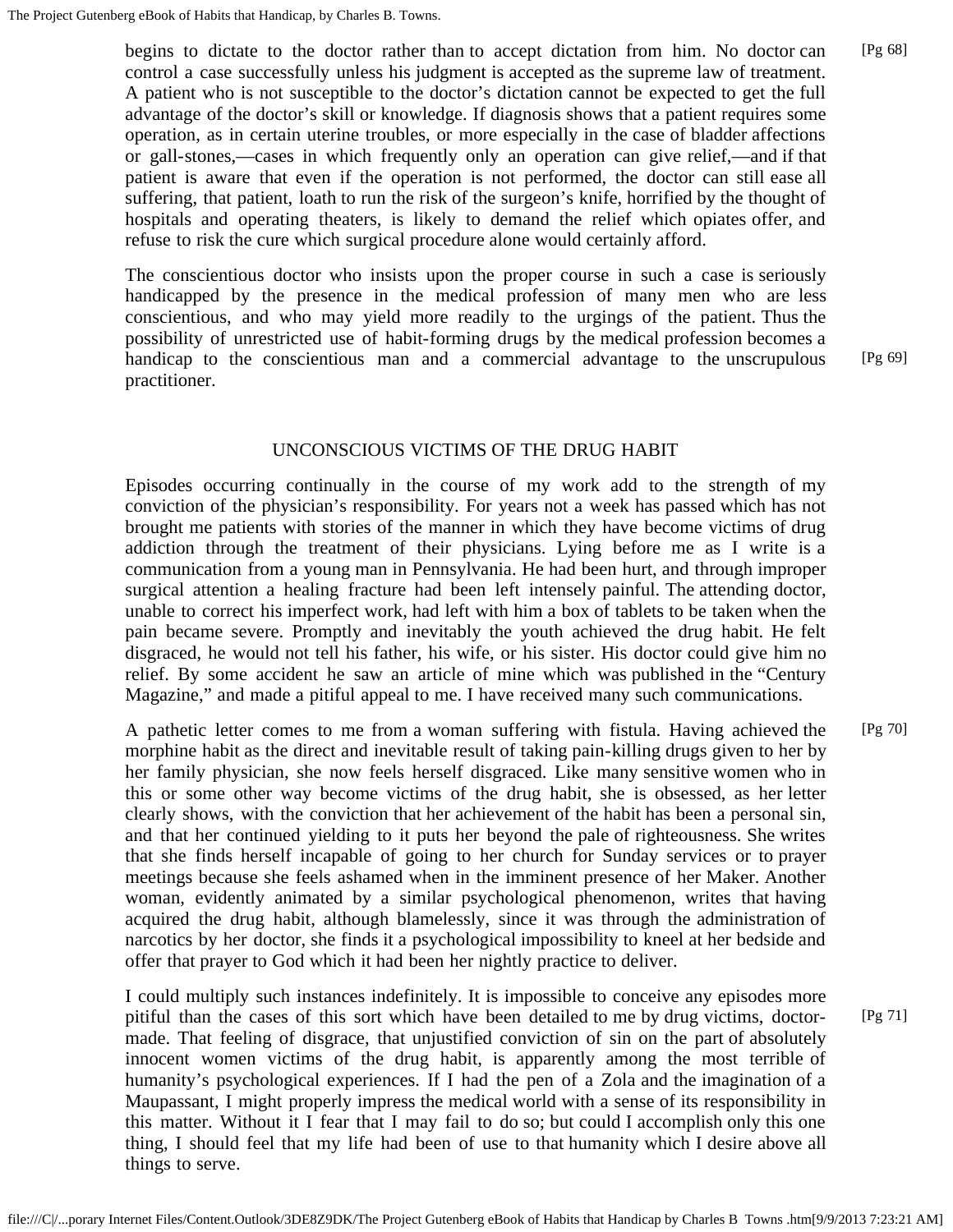No work could be of more importance to the world of sufferers than one which would put the use of these potentially beneficent, but, alas! often injurious, drugs upon a respectable basis, so that the man who must be given the relief which they alone can offer may no more hesitate to tell his neighbor that he is taking morphine than he now will hesitate to tell his neighbor that he is taking blue mass pills or citrate of magnesia.

#### RESPONSIBILITY OF THE TRAINED NURSE

That the medical world should ever have been so lax in its realization of its proper responsibility as to allow trained nurses to carry hypodermic syringes and to administer habit-forming drugs seems to me to be one of the most amazing things in the world. No physician who has had an extensive experience with drug addiction and who has any conscientious scruples whatsoever will fail to make sure before he leaves a nurse in charge of a patient that the attendant possesses no habit-forming drugs and is without any instrument with which they may be hypodermically administered. If such drugs are to be used, they should be kept in the physician's possession until they are used, and should be administered by means of an instrument which he carries with him. When such drugs are left, the nurse should give an accounting for every fraction of a grain.

I have no desire to convey the impression that in my opinion all nurses are untrustworthy or unscrupulous, but it must be remembered of them, as it must be remembered of the doctor, that they are in the employ of the patient, that their income depends upon giving satisfaction to their employer, and that they are likely to make almost any kind of concession and resort to almost any practice in order to make comfortable and profitable assignments last as long as possible. It is impossible not to admit the truth of this statement, and it must be recognized that if it is true, a nurse is under too great a responsibility when she is in possession of a hypodermic kit, particularly if the patient knows that it is *her* kit, *her* hypodermic, *her* drug, and that she will not be called to account by the physician for such drugs as she may administer. It must be rather disconcerting for a physician to reflect upon the fact that a nurse whom he has left in charge of a critical case, through greed or even through the general and admirable quality of mercy, is equipped for, and ignorantly may yield to the temptation of, resorting to a practice that may not only undo all the good his treatment has accomplished, but, in addition, may afflict the patient with suffering more terrible than any which disease could give. This element of mercy, soft-heartedness, and readiness to pity must specially be remembered in considering the relation of the trained nurse to the patient. If men are often induced to enter the medical profession because of its presence in their soul, even more frequently are women led by it to become trained nurses. The sympathetic woman is even more likely to yield to the pleadings of suffering patients than is the sympathetic male doctor.

It must also be remembered that, like the doctor, the nurse is human, and neither iron-nerved nor iron-muscled. She is frequently under terrific strain, which makes her tend toward the use of stimulants of any kind. That which she can administer to herself by means of the hypodermic is closest to her hand, is easiest to take, and is least likely to be discovered. Again, too, it must be remembered that the nurse is as susceptible to pain as are the rest of us. Suffering, with the means of alleviation at her hand, and, like the doctor, ignorant of its true peril, what is more natural than that she herself should use the hypodermic for her own relief? Thus it comes about that probably a larger proportion of trained nurses than of doctors are habitual drug-users. This is not a statement which is critical of the profession, for if all mankind knew of drugs, had hypodermics, and knew how to use them, a very large proportion of the human race would resort to this quick and effective, if inevitably perilous, means of finding comfort when agony assailed them. [Pg 74]

file:///C|/...porary Internet Files/Content.Outlook/3DE8Z9DK/The Project Gutenberg eBook of Habits that Handicap by Charles B Towns .htm[9/9/2013 7:23:21 AM]

[Pg 72]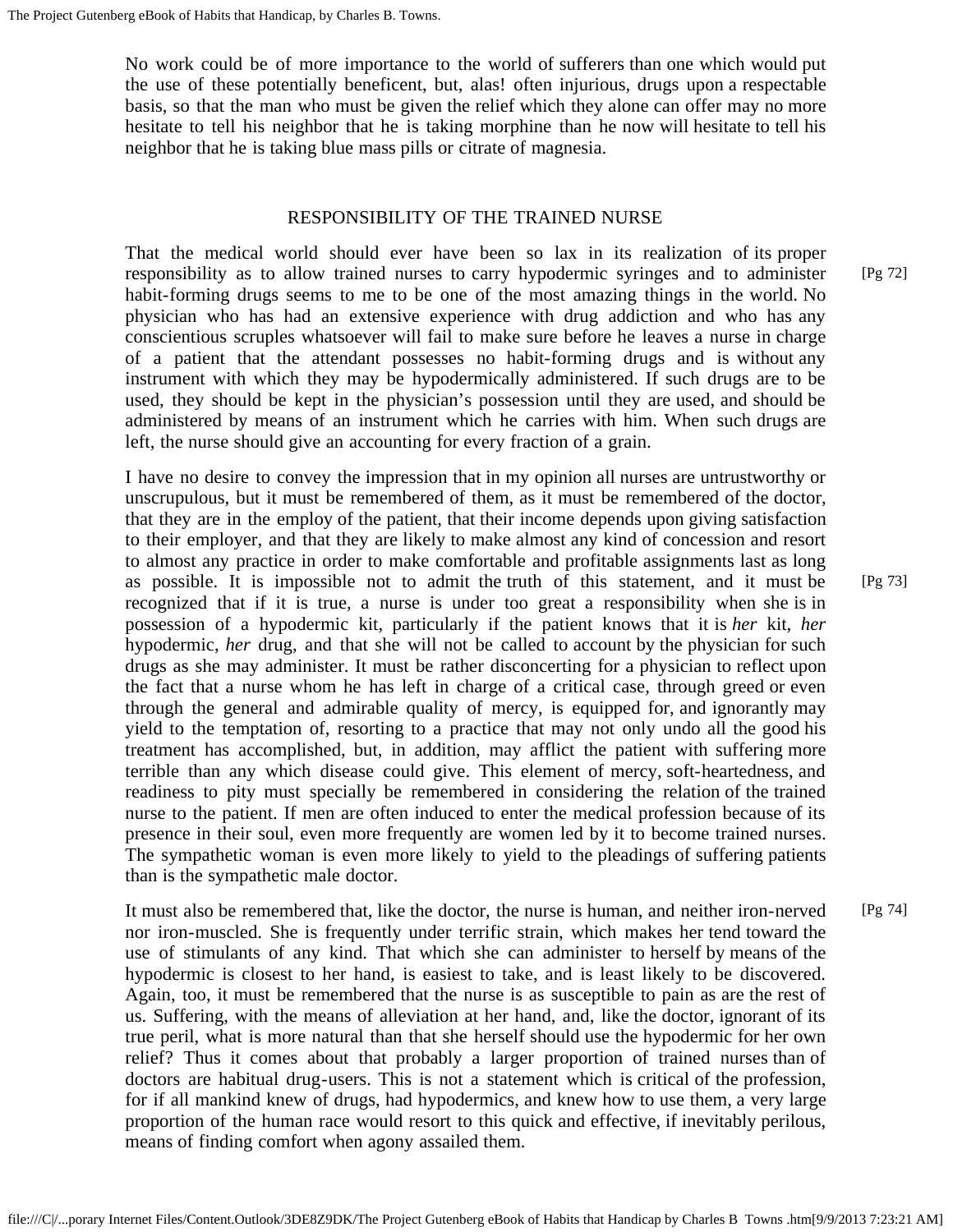The world does not, the world cannot, understand that while to the normal human being the worst that can come is pain, the worst pain is vastly less terrible than the horrors which at intervals inevitably afflict the habitual drug-user. Not one human being who has become a victim of a drug habit through its use for the alleviation of pain but will voluntarily cry after he has come to realization of the new affliction which possesses him, "save me from this drug habit, and I will cheerfully endure the pain which will ensue." The horror of pain is not so great as the horror of the drug habit.

Another very serious reason for extreme caution on the part of the medical profession in regard to the use of habit-forming drugs is that the effect of such drugs upon a patient must almost certainly make accurate diagnosis of his case difficult or even impossible. A patient whose consciousness of pain is dulled or eliminated by the use of drugs cannot accurately describe to a physician the most important symptoms of his ailment. Without the assistance of such a description the physician is so handicapped that all the skill which he has acquired in practice and all the knowledge he has gained from study are apt to be of no avail. Indeed, in the case of habitual drug-users accurate diagnosis of any physical ailment is impossible until the effect of the drug has been so completely eliminated that not one vestige of it remains.

# **CHAPTER V**

### **ALCOHOLICS**

<span id="page-25-1"></span><span id="page-25-0"></span>I AM not specially familiar with the statistics of insanity, but I am inclined to believe that an appreciable contribution to the total—indeed, one of its largest parts—has arisen from AM not specially familiar with the statistics of insanity, but I am inclined to believe that the improper diagnosis of drug and alcoholic cases, followed naturally by improper medical treatment. Lack of definite medical help in cases of chronic alcoholism is likely to bring about brain lesions, which eventually mean hopeless insanity.

For that special reason, the chronic alcoholic has been the chief contributor to the army of the insane, and in the asylums his presence is notably frequent among the violent cases. The head of one of the greatest institutions in the United States for the care of the insane assures me that this seems to occur among women to a greater degree than with men.

One of the most difficult problems of my work has been to discover ways by which the medical profession can be made to understand the really serious meaning of chronic alcoholism. Most delirium, the primary cause of which lies in alcoholism, is amenable to treatment. [Pg 77]

### EFFECTS OF DEPRIVATION IN CHRONIC ALCOHOLISM

It is exhaustion or lack of alcohol which first produces delirium in an alcoholic case, whether that exhaustion is due to the patient's inability to assimilate food or alcohol or whether it is due to the fact that, being under restraint, alcohol is denied him.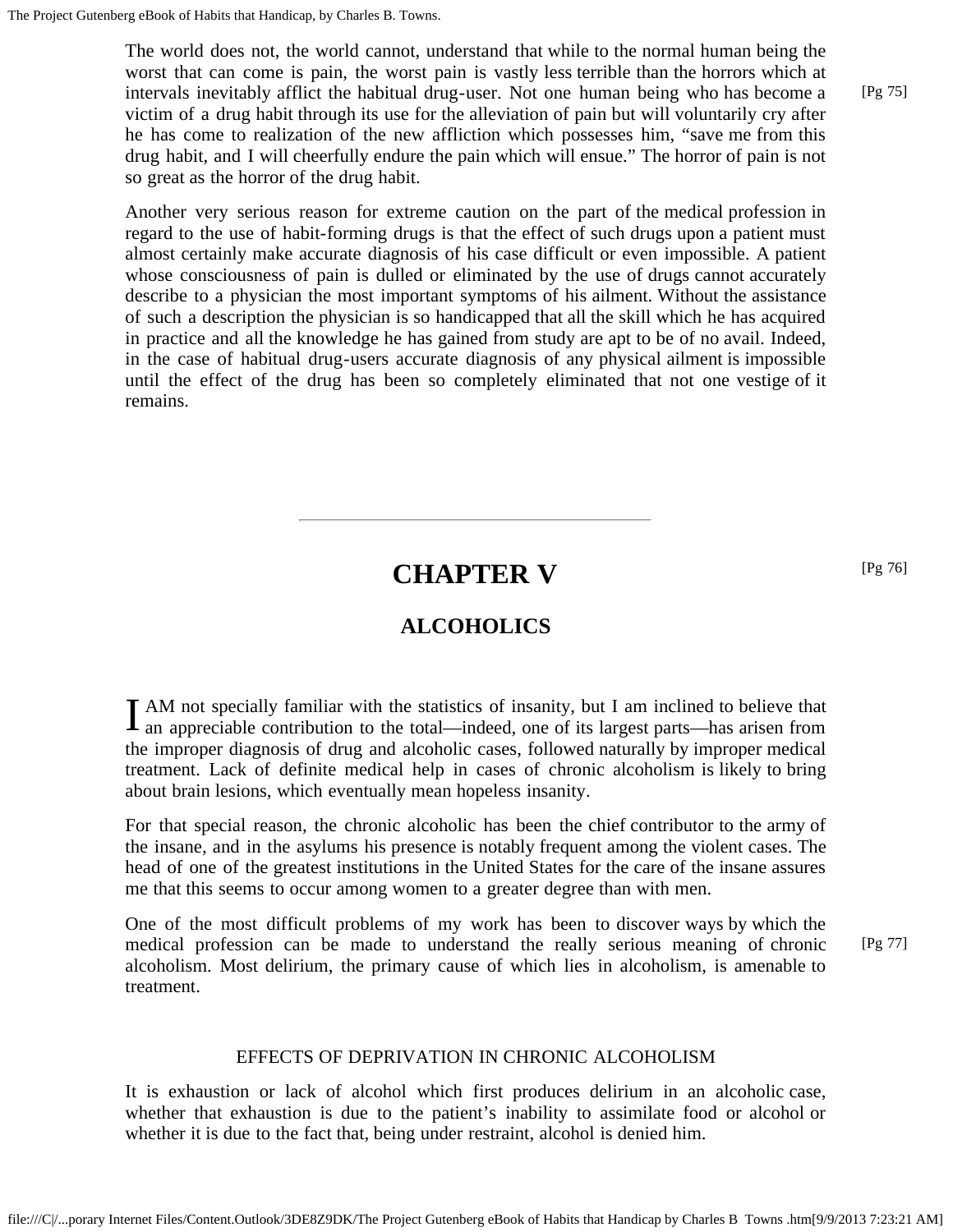In most cases there is no form of medication which can be successfully substituted for alcohol, and unless definite medical help is provided for the purpose of bringing about a physical change and thus avoiding delirium, no course remains safe except a long and very gradual process of reduction of alcoholic poisoning. Such a measure as this cannot be successfully applied in the wards of the general hospital, as the mere fact that alcohol was there administered, even in slowly diminishing doses, would make such a ward the chosen haven of innumerable "old stagers," who, having reached that stage of worthlessness which would make it impossible for them to obtain the narcotic elsewhere, would take the treatment for the mere sake of getting the alcohol of which it principally consists.

Many friends of alcoholic subjects and many physicians in private practice have believed that they were doing the alcoholic a great service when they put him where he could not get alcohol, and helped him over the first acute stages of the period of deprivation by the administration of bromide and other sedatives. This usually means delirium first and then a "wet brain"; if the patient survives this, his next development is more than likely to be prolonged psychosis, or, in the end, permanent insanity. It is because of this that I consider the chronic alcoholic more clearly entitled to prompt and intelligent medical treatment than most other sick persons. With the alcoholic, as with the drug-taker, the first thing to be accomplished is the unpoisoning of the body. In order to accomplish this, it is first necessary to keep up the alcoholic medication, with ample sedatives, using great care lest the patient drift into that extreme nervous condition which leads to delirium. If delirium does occur, nothing but sleep can bring about an improvement in the patient's condition. This is the point of development at which physicians not properly informed in regard to such cases are likely to employ large quantities of hypnotics, and frequently this course is followed until the patient is finally "knocked out." In many instances an accumulation of hypnotics in the systems of persons thus under treatment has proved fatal. I am rather proud of my ability to state that from delirium tremens I have never lost a single case.

[Pg 79]

#### NECESSITY OF CLASSIFICATION OF ALCOHOLICS

The records show that to-day about forty per cent. of the insane in the asylums of New York State have a definite alcoholic history. In this condition lies one of the greatest opportunities ever offered to the medical profession. Even now a proper classification of the patients thus immured, and their appropriate treatment, would in many instances result in the return to the normal of those affected; proper classification and treatment at the time when the symptoms of mental disorder first appeared would have resulted in the salvation of innumerable cases. As a matter of fact, I earnestly believe that if this course was followed, the number of supposedly permanent cases of insanity arising from alcoholic and drug addictions might be decreased by seventy-five per cent.

Certain general rules may be laid down. There are no circumstances in which it is advisable for a physician in private practice to attempt to handle a case of chronic alcoholism in the patient's own environment. Efforts to do this are constantly made, with the result that many needlessly die from lack of alcohol, while an even more tragic result is the unnecessary entrance, first into the psychopathic wards of our hospitals and thence into our asylums for the insane, of innumerable cases which needed intelligent treatment only for alcoholism or drug addiction. If this treatment is neglected, the incarceration of these unfortunates in asylums becomes necessary, for without question their insanity is real enough.

#### UNSCIENTIFIC METHODS IN THE TREATMENT OF ALCOHOLISM

During the summer of 1913 I visited a large hospital in Edinburgh and discussed alcoholism

[Pg 78]

[Pg 80]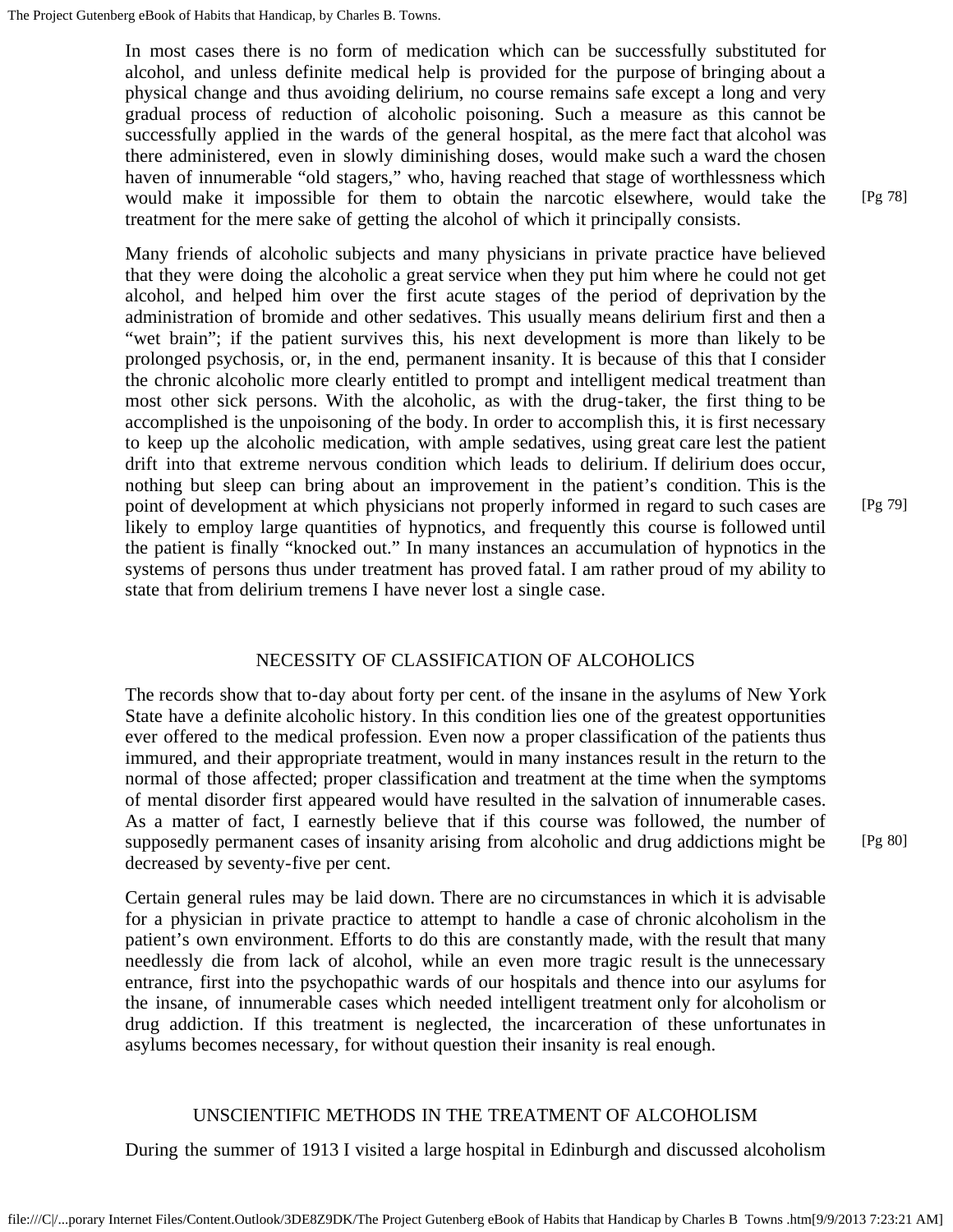and its treatment with the visiting physician.

"We do not have many alcoholics here," said he.

"Why?" I inquired.

"All our hospital work is supported by private subscription," he answered.

"Then there is no place whatever in Scotland for the care of the acute alcoholic case?"

"No. If an intoxicated person is locked up by the police and develops delirium, he is sent here, and we do what we can for him by the old methods."

[Pg 81]

"You offer no definite medical help along special lines?"

"No; we have none to offer."

He showed me two cases in the general ward; one man in a strait-jacket was in the midst of delirium tremens, his face terribly suffused. He was in a pitiable state, and nothing was being done for him.

"What course shall we follow?" the physician inquired.

"Let me see his chart," I requested. After I examined it, it became immediately apparent that the patient's condition was due to lack of his usual drug. It was his third day in the ward.

"Nothing but sleep will save him," I said, and suggested medication which was administered.

In three or four minutes the patient was relaxed and taken out of the strait-jacket. I made certain suggestions regarding general stimulation for the bowels and the kidneys, and diet. On the next day I found the patient improved after twelve or fifteen hours of sleep, and wholly free from delirium. His case had now become simply a matter of recuperation. [Pg 82]

Another case had lived through several days of delirium tremens, which had been followed by a "wet brain"; the visiting physician considered this patient a fit subject for the psychopathic ward. I asked the patient questions about himself. He was sure that he had been out the night before and pointed out one of the internes as his companion during the hours of dissipation. His case was regarded at the hospital as almost certain to end in an asylum. I suggested treatment and within two days the man's mind had entirely cleared up.

These instances of successful and prompt relief occasioned considerable surprise among the hospital physicians, who frankly admitted that they knew nothing to do except to keep the patients there under restraint, and, if necessary, feed them according to existing rules, to keep their bowels open and their bladders free, and hope for the best.

This was an institution which is supposed to represent the best medical learning in the United Kingdom. I found similar conditions existing in the great hospitals of London, Paris, and Berlin, so that the Scotch institution is not an exception to the general European rule. Everywhere I was frankly informed that the medical staff knew of nothing to be done in alcoholic cases beyond deprivation and penalization. [Pg 83]

Nor have we been more scientifically progressive in the United States. We are following virtually the same unenlightened methods, and it has even been suggested that chronic alcoholism be added to the conditions which in the minds of some sociological thinkers justify sterilization. How important our shortcoming is may be strikingly illustrated by the statement that alcoholic patients comprise one third of all the cases admitted to Bellevue Hospital in New York.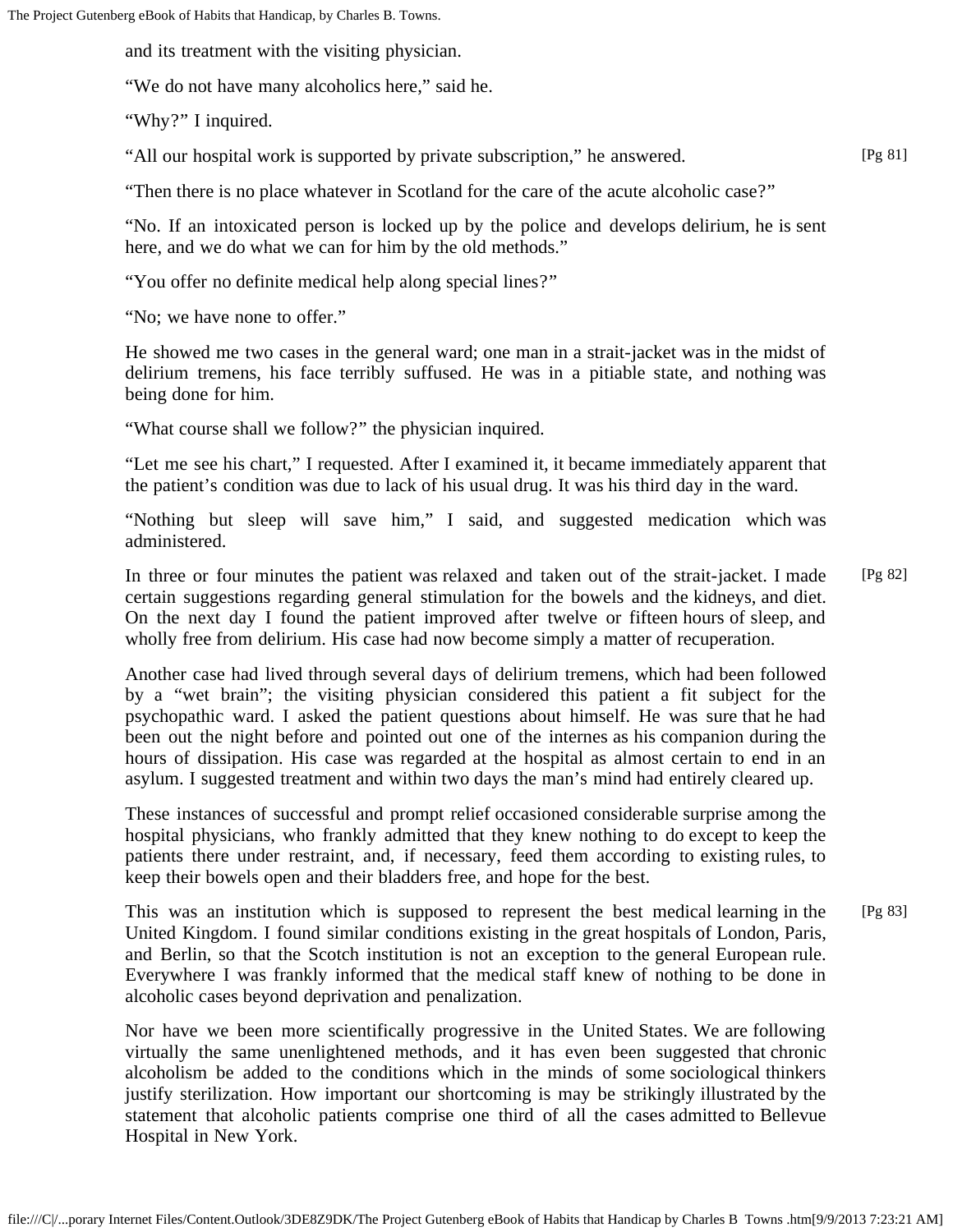#### THE DIFFICULTY OF TREATMENT IN SOME ALCOHOLIC CASES

The alcoholic differs notably from the person addicted to drugs. A drug-taker, deprived of his drug, will experience in the early stages only acute discomfort and a natural longing for the drug of which he has been deprived. His unfavorable symptoms can always be relieved by the administration of the drug. The chronic alcoholic, however, deprived of the stimulant, often drifts into a delirium which cannot be relieved by the administration of his accustomed tipple. No more terrible spectacle can be imagined by the human mind than that of an acute case of delirium tremens; no patient needs more careful watching in order that unfavorable developments may be avoided; once delirium sets in, no type of case is medically so difficult to handle. The man who for long periods has been saturated with alcohol, and who is suddenly deprived of it, is, I think, more to be pitied than almost any one I know; yet relatives, friends, and physicians frequently follow exactly this course, and think that by so doing they are rendering the patient a kindly service.

#### CAUSES OF INSANITY

In mentioning the causes of insanity, it is, however, impossible to permit the impression to be recorded that alcohol is the only offender. My statement of the part which alcohol plays in supplying the population of our mad-houses has never been denied; but it is also true that the use of headache powders and other preparations commonly sold at our drug stores and as yet slightly or not at all restricted by law, and the use of coffee, tea, and tobacco in unrestricted quantity, also contribute their quota to the insane. A letter from the superintendent of a certain state asylum tells me that he has seen many improvements, sometimes even amounting to cures, result from ten days of fasting. That fasting really was a process of unpoisoning. In such a case the symptoms of insanity may be attributed to auto-intoxication, coming from any one of many causes, of which alcohol, tobacco, or even food improperly selected or unreasonably eaten may be one. The physician can have no means of learning just what method to pursue in any case of auto-intoxication until the patient has been unpoisoned. If any one of the great general hospitals would secure careful histories of one hundred of its patients and apply the proper methods to those who are found to have been poisoned by their habits, surprising results would be achieved. It is specially true that no intelligent mental diagnosis can be made of any patient who has had an unfavorable drug, alcoholic, or even tobacco, tea, or coffee history until he has been freed from the effects of these drugs or stimulants. The first thing that a physician must do when confronted by a case of alcoholic or drug addiction is to learn whether it is acute or chronic. If the case is chronic, the patient must not be suddenly deprived of his stimulants. [Pg 85]

[Pg 87]

### **CHAPTER VI**

### **HELP FOR THE HARD DRINKER**

<span id="page-28-1"></span><span id="page-28-0"></span>HE people of the world in general, and especially the people of the United States, are

[Pg 84]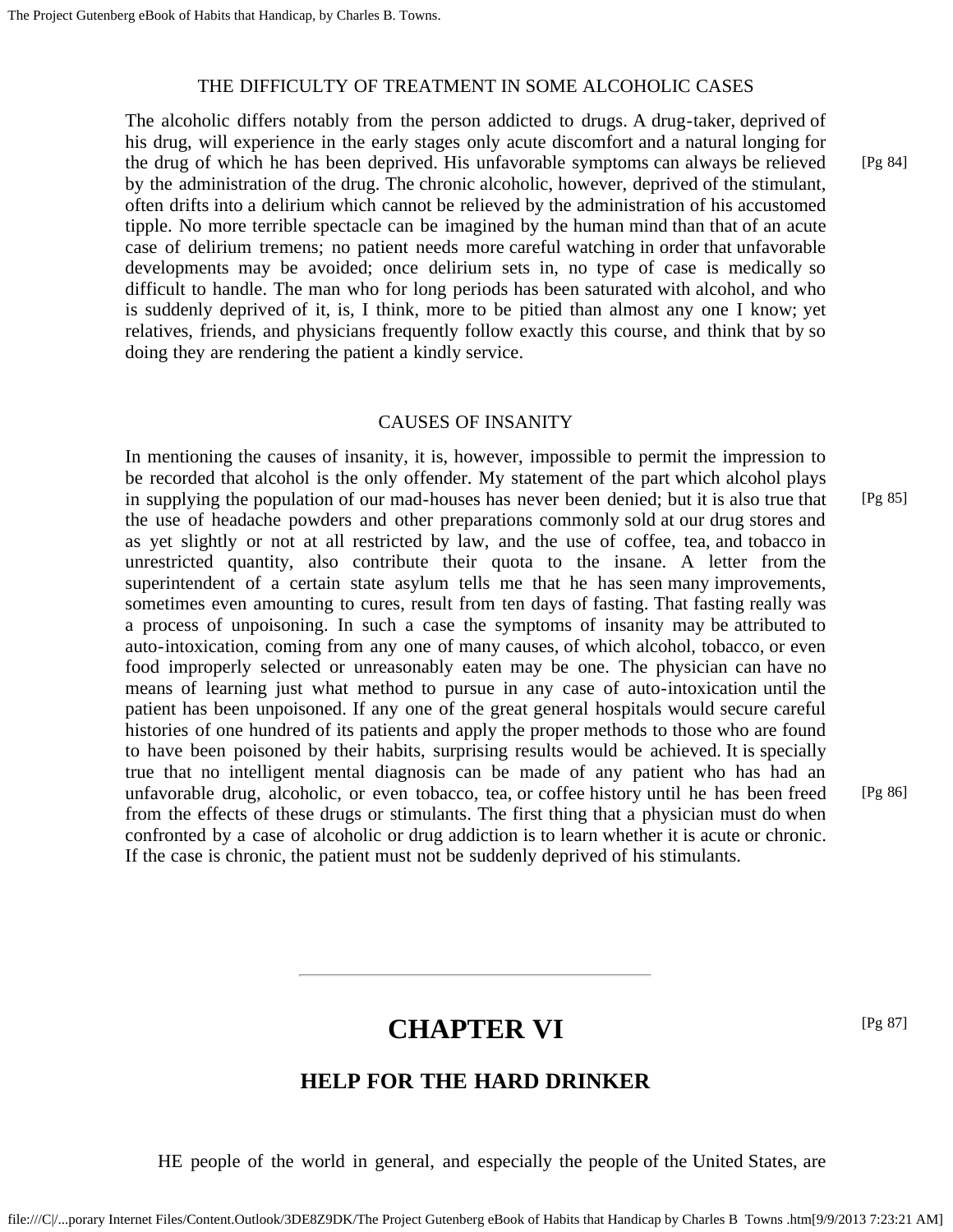The Project Gutenberg eBook of Habits that Handicap, by Charles B. Towns.

 $\frac{1}{\sqrt{2}}$  asking more questions about the cost of alcohol—not its cost in money, but its cost in men. These are questions which statistics cannot answer, which, indeed, can never be definitely answered; but we know enough to be assured that if answers could be given, they would be appalling. With increasing unanimity the thinkers of the whole world are saying that in alcohol is found the greatest of humanity's curses. It does no good whatever; it does incalculable harm. A dozen substitutes may be found for it in every useful purpose which it serves in medicine, mechanics, and the arts; its food value, of which much has recently been said, is not needed; and it has worked greater havoc in the aggregate than all the plagues. If not another drop of it should ever be distilled, the world would be the gainer, not the loser, through the circumstance. Yet the use of alcohol as a beverage is continually increasing. The number of its victims sums up a growing total. Sentimentalists have failed to cope with it, and the law has failed to cope with it. In combating it, the world must now find some method more effective than any it has yet employed.

When we consider excessive drinkers as a class, we find that a large number of alcoholics are born with tendencies which make alcohol their natural and almost inevitable recourse. As a rule they are naturally highly nervous, or, through some systemic defect, crave abnormally the excitation which alcohol confers. For these reasons, granting favorable opportunity and no great counterbalancing check, they are foredoomed to drink to excess. Some are predisposed to alcoholism by an unstable nervous organism bequeathed to them by intemperate parents or other ancestors; others are drinkers because they do not get enough to eat, or fail, for other reasons than poverty, to be sufficiently nourished; and others, possessing just the favorable type of physique, become alcoholics through worry or grief. All these kinds of people are victims of a habit which, properly speaking, they did not initiate, and of which, therefore, censure must be very largely tempered. Yet they are generally treated as though they had perversely brought about their own disease, a course not more reasonable than the punishment of people for developing nephritis or cancer.

The demand for a more effective as well as a more logical treatment of alcoholism has even greater urgency than comes out of this injustice. Much of our best material falls victim to this disease. By general admission the alcoholic often possesses many qualities of mind and temperament which the world admires and pronounces of the utmost value when rightly developed. Even the careless weakling who drinks to excess is proverbially likely to be generous, magnanimous, warmly impulsive, even quixotic. The finest sensibilities, the most delicate perceptions, and the most enthusiastic temperaments—from all of which qualities great constructive results may be expected—are notably the most exposed to alcoholism. A far greater number of its victims than the offhand moralist is inclined to concede have admirable sturdiness of will and dogged persistence. With less, perhaps, they would not have become excessive drinkers. They are alcoholics because with the help of stimulants they have habitually forced themselves to overwork, to bear burdens of responsibility beyond their normal strength, or to overcome physical obstacles, like poor health, eye-strain, and insufficient nourishment. The man who drinks is not necessarily depraved; but under the influence of stimulant he is very likely to drift into associations and environments which will lower his standards until he becomes irresponsible, unadmirable, or even criminal.

[Pg 88]

[Pg 89]

[Pg 90]

#### ARE ALCOHOLICS GETTING A FAIR CHANCE?

It is perhaps not going too far to say that most alcoholics have not been given a fair chance by their bodies, their temperaments, or the actual conditions of their lives. The question is, Are they getting a fair chance from society—society whose experience has demonstrated that it must in some way protect itself from them?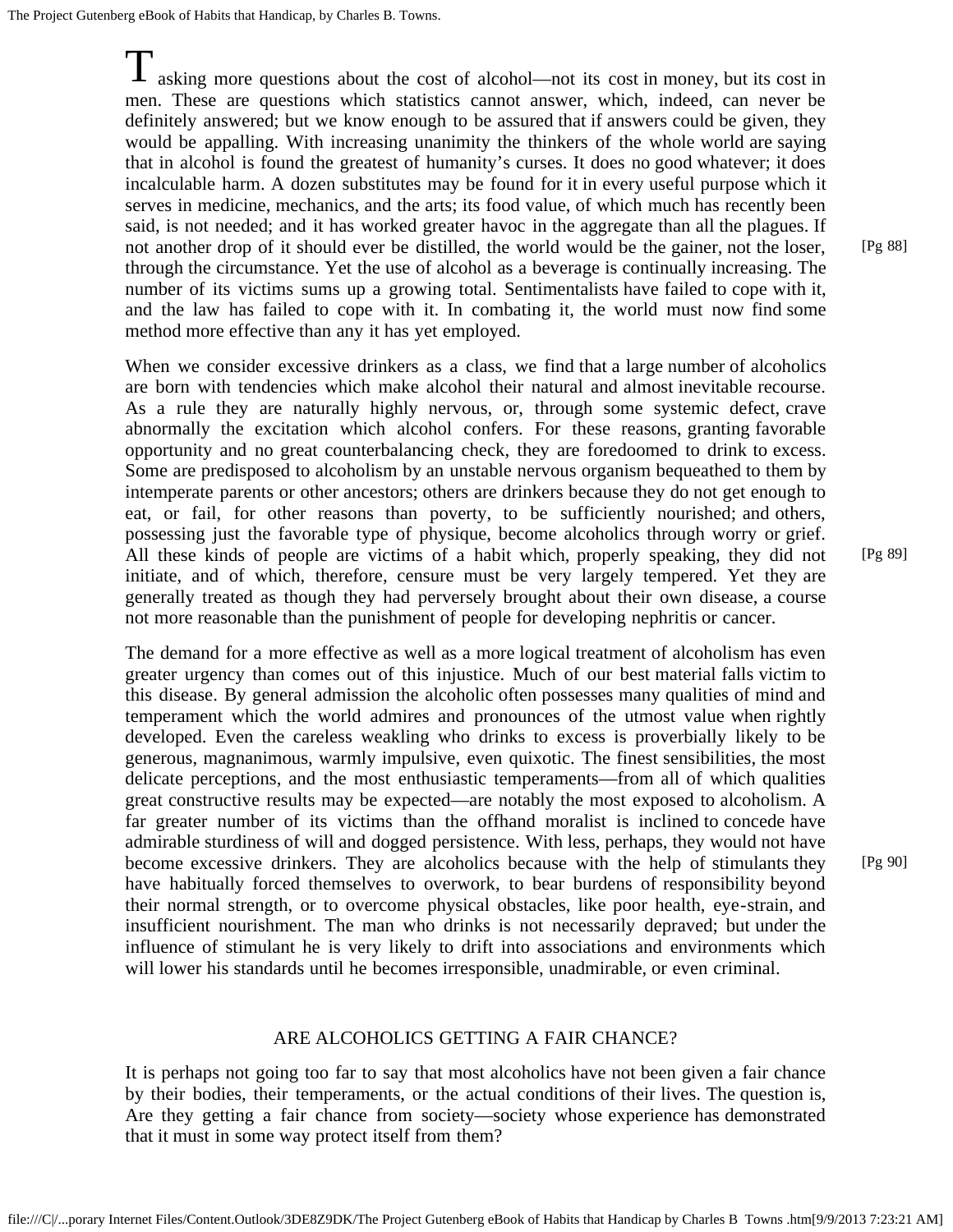At present the only public recognition of the alcoholic is manifested through some form of penalization. He loses his employment, he is excluded from respectable society, in extreme cases he is taken into court and subjected to reprimand, fine, or imprisonment. Nothing is done to bring about his reform except as the moral weight of the non-remedial punishment may arouse him to his peril and set his own will at work. Instances where this occurs are rare, because the crisis always comes when, through the influence which alcohol has wrought upon him, his brain has been befogged and his will weakened. Society does virtually nothing to awaken that will or to assist its operation. The man whose drinking has so disarranged him physically or mentally that he is obviously ill is, it is true, taken to the alcoholic ward of some hospital, but even there no effort is made to treat the definite disease of alcoholism. For example, Bellevue and Kings County hospitals, where New York's two "alcoholic wards" exist, are institutions devoted specially to the treatment of emergency cases. As a matter of course, the alcoholics taken to them are merely "sobered up." As soon as they are sobered and have achieved sufficient steadiness of nerve to make their discharge possible, they are turned out again into the liquor-ridden city, with their craving for the alcohol which has just mastered them no weaker, with their resolution to resist its urging no whit stronger, than they were before the crisis in their alcoholic history engulfed them. There is as yet no public institution in New York City where a man, either as a paying or as a charity patient, may go for medical treatment designed to alleviate the craving for liquor; no organized charity makes provision for the medical treatment of the alcoholic. Only three States in the Union attempt to provide more competently than New York State does for this class of unfortunates. The provision they make progressively treats men convicted of drunkenness in the courts with surveillance, threat, colonization, and finally perpetual exclusion from society. Massachusetts has a colony for inebriates, New York is developing one, and Iowa has had one for several years. [Pg 92]

This, then, is at present the treatment accorded by the public to the victims of this serious disease. There are no clinics devoted to the study of alcoholism, although it is the ailment of probably one third of the sick people in the world to-day. Those who feel disposed to question this statement will be convinced that it is reasonable if they but make a count of the private sanatoriums dealing exclusively with alcoholics in and near New York, and, indeed, dotting and surrounding all our large cities. Connecticut, New Jersey, and Illinois will show a startling number. And it must also be remembered that many of the cases of disease other than inebriety treated in all public hospitals have histories more or less alcoholic, and that the insane asylums are crowded with those gone mad through drink. It is the demand of common sense, not of sentiment alone, that this situation should be altered.

Provision never has been made really to help even the man who, having lost control, is anxious to regain it. Inquire of the United Charities in New York and of similar organizations in other cities, and you will learn that they are doing most intelligent work in the treatment of tuberculosis, but that alcoholism is getting only condemnation and punishment, not curative methods; yet there probably are forty alcoholics to every consumptive. Neglect is almost universal, and where that charge cannot be brought, there the errors are incredible and continual. Many are charitable toward the drunkard, giving him their dimes when he begs for them, and thus promoting his inebriety; but society as a whole ignores him until he forces its attention through his helplessness or often through some sin, which might be more rightly charged to alcohol rather than to any natural criminal tendency in the man's nature.

[Pg 93]

#### ALCOHOLICS SHOULD BE TREATED AS INVALIDS

The physician, as things are, can do little with the sufferer from any ailment if his system at the time is impregnated with alcohol, for the alcohol may very likely prove an antidote to

file:///C|/...porary Internet Files/Content.Outlook/3DE8Z9DK/The Project Gutenberg eBook of Habits that Handicap by Charles B Towns .htm[9/9/2013 7:23:21 AM]

[Pg 91]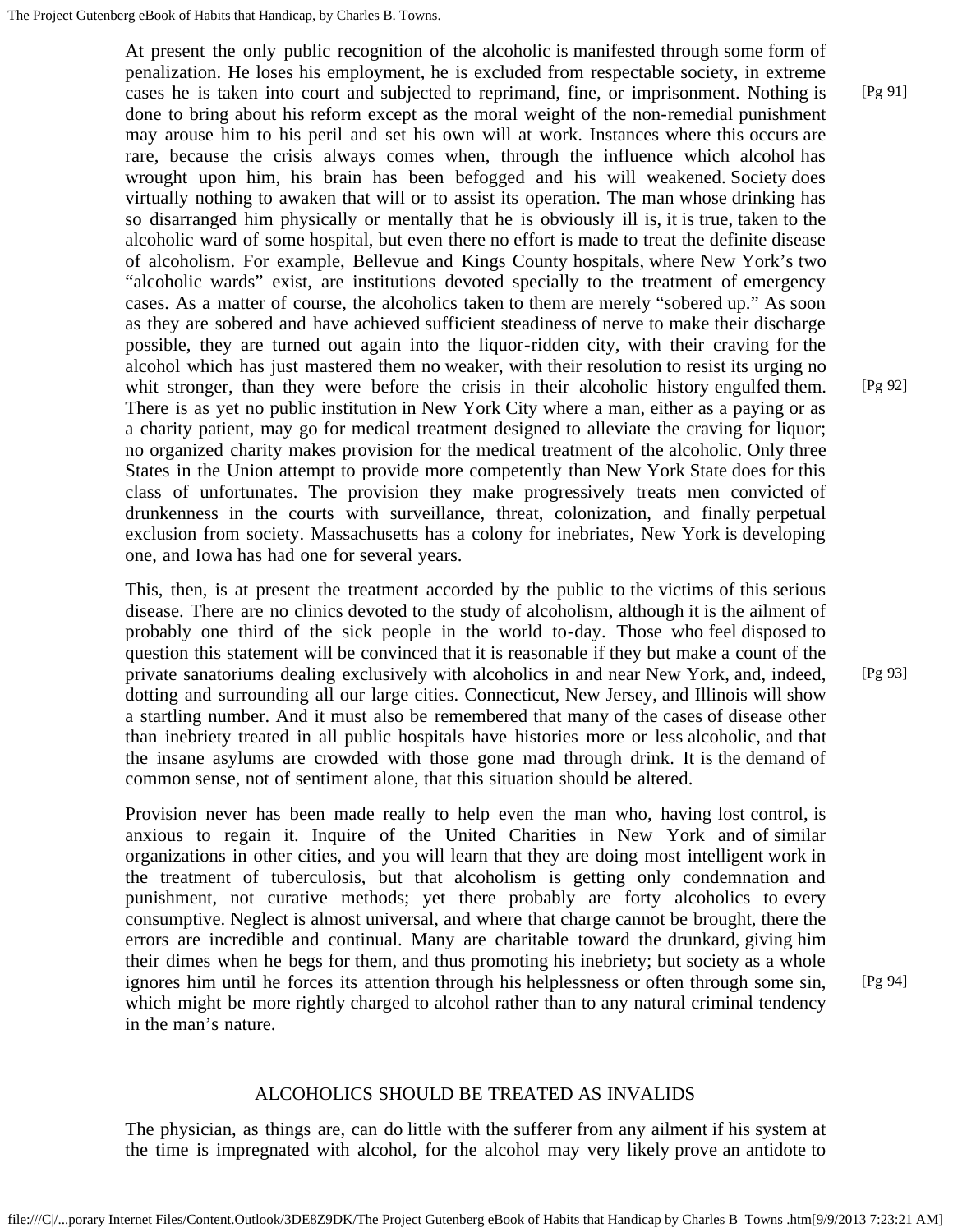the medicines, or, if it does not, may prevent the patient from taking them. An alcoholic does not keep engagements; he cannot be expected to take doses as prescribed by his physician. An alcoholic who is also ill of something else is doubly ill, but he usually gets treatment only for his secondary illness. No man who has lost control through stimulants is well, and until he has been definitely treated, he cannot be expected to act normally. The world does not yet know how to deal with him. Sequestration as it is usually practised trips round Cape Horn, weeks spent in the woods where liquor cannot be obtained—will never do it. Not only must the physical yearning be eliminated, but the mental willingness to drink must be destroyed before reform can be accomplished. It is at this point that the sentimentalists are wont to fail. A promise made by one in whom the craving for the stimulant exists cannot properly be considered binding, for such a one is not responsible for what he promises. If body proves stronger than the mind in such a battle, he is merely an unfortunate, not really a liar or a weakling. The world's loss through alcohol has been incalculable. No community ever existed which could afford to relinquish the services of all its citizens who drink to excess or even of those who frequently get drunk. Yet society has continually maintained that when encountering the alcoholic it has crime, not disease, to deal with. Hence the crudely ineffective idea of penalization as a preventive.

In general the nearest approach which has been made toward physiological treatment beyond, of course, the mere "sobering up" in an occasional hospital of patients made delirious by drink—has not been through medicine, but regimen, and this regimen has invariably included sudden enforced abstinence. This remedy is worse than the disease. It rarely helps and sometimes kills. I have seen many men who had been pronounced insane after they had been deprived of alcoholic beverages, without proper treatment, but whose minds became perfectly clear as the result of the definite medical care their cases really required. Numbers of far from hopeless alcoholics are yearly being sent to our insane asylums, where there is little chance of their recovery, I think. Furthermore, by merely depriving an alcoholic of alcohol without eliminating his desire for it, we are likely to force him into something worse. Thus the attempt to enforce abstinence upon the man who wants to drink is not only ineffective, but destructive. In making this statement I do not wish to be understood as being opposed to the prohibition of the sale of alcoholic beverages; indeed, I should favor the most drastic restrictions prohibiting the sale of alcohol. If there was never another ounce of alcohol manufactured, the world would be none the loser either medicinally or commercially. My reason for making this statement is that prohibition of the sale of alcoholic beverages has been largely defeated because there have not been the proper safeguards thrown about the manufacture and sale of drug-store concoctions that can be had in any quantity as substitutes for alcoholic stimulants; and I think the most drastic legislation that could possibly be created on this subject should be enacted and enforced against the druggists selling over their counters such concoctions.

The late Dr. Ashbel P. Grinnell, for seventeen years dean of the Vermont Medical College, studied this phase of the subject, gathering interesting statistics.

After Vermont's adoption of prohibitory legislation, he sent out to wholesale and retail drug stores, general stores, and groceries that carried drugs as a part of their stock a letter in which were inclosed blanks calling for specific information concerning the sale of habitforming drugs. Such was his personal standing in the State that he received responses from all but two or three of those whom he addressed, and these indicated that such sales had swelled rapidly until they indicated a daily consumption equal to one and one half grains of opium or its alkaloids for every man, woman, and child in the State. This vast increase in the use of dangerous drugs he attributed solely to the prohibition of the sale of liquor. Thus it must be argued that the attempt to enforce abstinence upon the man who wants to drink is not only ineffective, but destructive. Society may thus save itself from a few drunkards, but is likely to get lunatics or "drug-fiends" in their places.

[Pg 95]

[Pg 96]

[Pg 97]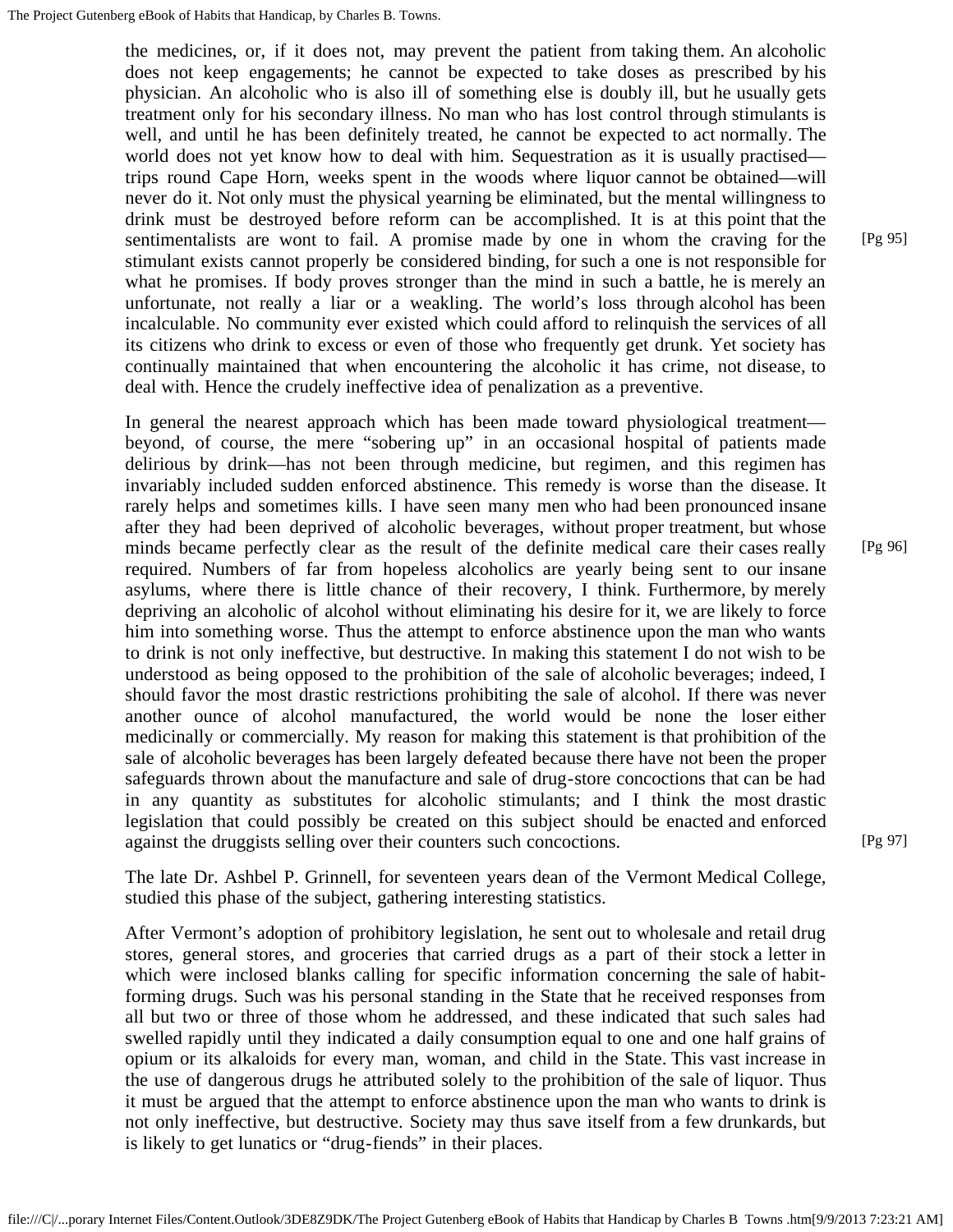#### REFORM CANNOT BE ATTAINED BY PUNISHMENT

At the foundation of the present treatment of the alcoholic is usually the idea that threatening with punishment can be effective. Actual experience and the slightest examination prove this to be preposterous. Many a man who drinks when he knows he should not, does so because he cannot control himself, and he who has lost his self-control is obviously irresponsible. A threat, or the remembrance of a threat, cannot restrain him. A man who had committed a crime while drunk, but whose whole career had otherwise been reputable, was sentenced to life imprisonment. After he had served six years his friends presented so strong a case to the governor that he was pardoned, but with the warning that if he took one drink he might be returned to prison to complete his sentence. An excellent illustration of the slight influence of fear upon the alcoholic is furnished by the fact that within a very short time he was arrested for public drunkenness. Punishment breeds rebellion, and when you make a man rebellious you are most unlikely to reform him. Punishment has never yet cured a disease. The inflamed brain not only carries grudges, but is almost sure to intensify them. If a man is discharged from his employment or arrested at a time when he is in the abnormal alcoholic state, the effect on him cannot be reformatory; it must be to arouse his resentment, not his repentance. The employer who discharges a good man from his position because of drunkenness not only fails to deal intelligently with the man or with the subject, but may very likely be committing a crime against society by robbing it of a useful citizen and at the same time forcing a useless one upon it. A man taken to court for drunkenness should with great care be properly classified. It should be determined whether he is an habitual drunkard, an occasional drunkard, or an accidental drunkard. There may be hope for the occasional drunkard, there is invariably hope for the accidental drunkard. If one of these is found to have employment at the time of his arrest, great care should be exercised not to let the fact that he has been arrested prejudice his employer against him, and as far as possible he should be spared humiliation. Nothing will more quickly unfit a man for anything worth while than humiliation. To punish such a man with a prison term will help no one.

Neither should he be sent back to his liberty without some recognition of the fact that he has been drunk and irresponsible. Any police officer, and more especially any police-court reporter, will testify that almost every man who, having been arrested for drunkenness, is discharged from custody without penalty, for one reason or another, social position, political importance, or previous good character record, will find a saloon within two blocks of the court and take a drink on the way home. He will probably not get drunk,—the impression made by his arrest will remain too strong to permit that,—but he will take a drink. And that and other drinks will help time drive from his mind the memory of the arrest, the cell, the court. And what is true of him who has been arrested and discharged is also true of him who has been arrested and imprisoned. Punishment fails utterly to "reform" the alcoholic.

Nor is colonization more effective, except for the hopeless cases. It means segregation. A man once said to me: "I want to be helped, but not at the cost of compulsory association with others seeking help. I know that to be thrown into unavoidable contact with those worse than myself would hopelessly degrade me. I should not be willing to risk that, no matter how much good the treatment might do me." Colonization of the occasional alcoholic stamps him only a little less deeply than his stripes are sure to stamp the criminal who is sent to prison, and its effects upon him and his family are not more desirable than they would be if the process made exactly that of him. He is likely to be barred from employment after his discharge from the colony, and thus find it impossible to reëstablish himself. Moreover, during the period of sequestration it is difficult to devise a plan for the care of the wives and children of those sent into seclusion. At a time when nothing in the way of betterment can be expected of him unless he regains confidence in himself, such treatment

[Pg 99]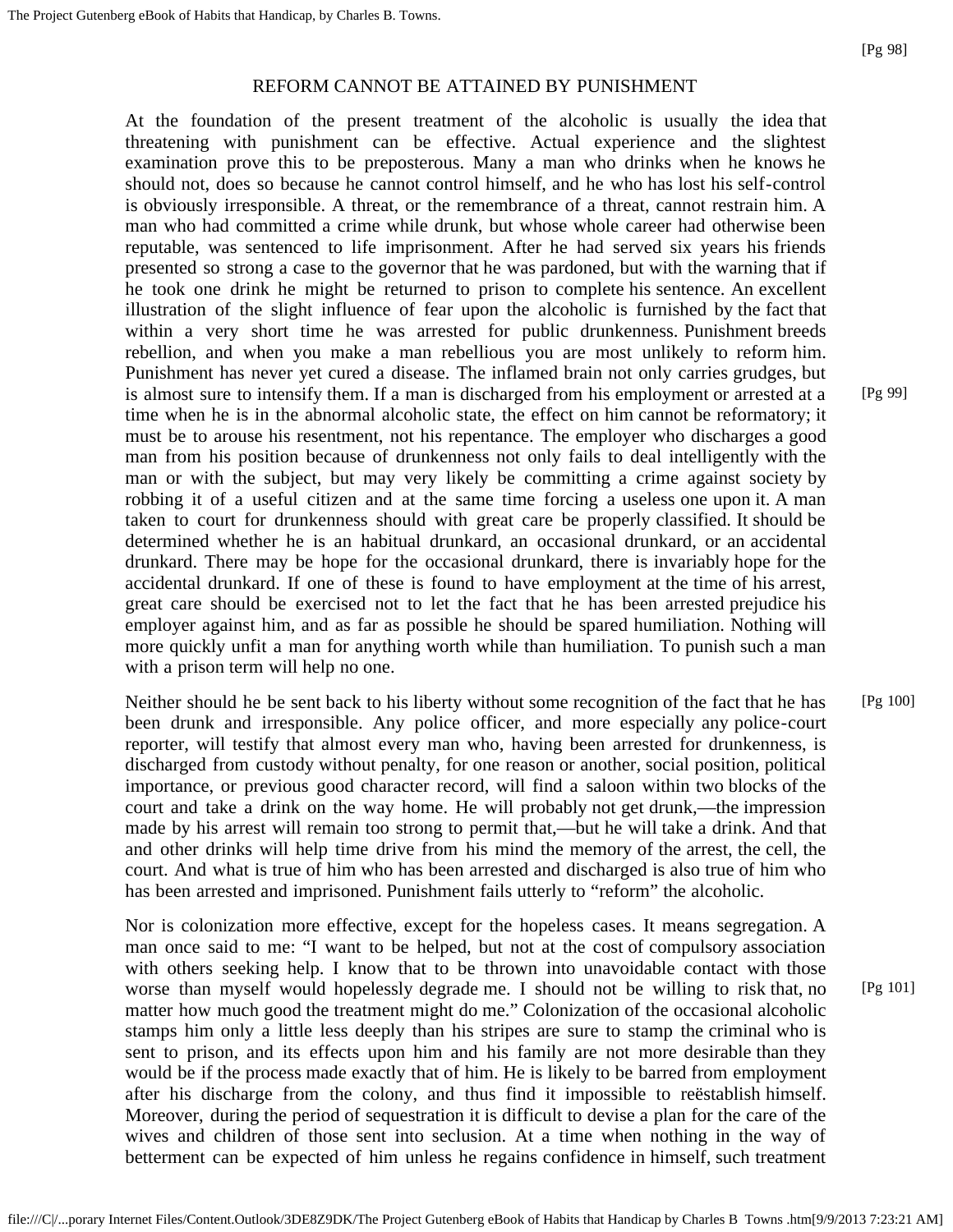does not strengthen, but cripples, a man's spirit. Surveillance after his return will work on his imagination, cowing him into morbidness, until that alone will first weaken his will and then break it down. Too great emphasis, therefore, cannot be placed upon the viciousness of colonization for any but the first of the three classes into which I have said that all men charged in court with drunkenness should be carefully separated. Colonization of the hopeless is advisable only because such men, before they have descended to that stage, have cost their friends and society all that it is advisable to spend on them. If the man who is worth while is to be saved, it must be without the application to him of the brand.

So much for the existing public methods of dealing with the alcoholic. The most usual private method is for a man's family or friends, when he has lost control, to send him to some place where he can "get a grip on himself." But he often does not receive in such a place, any more than in the hospital or prison, that specialized treatment which can make that regained grip effective. General treatment, accompanied by a gradual withdrawal of stimulant, will restore his bodily strength, with the result, in nine cases out of ten, that when he emerges from the seclusion he is able to drink more than he was before he was sequestered, and will be sure to come to grief more quickly. In most cases his craving and need for stimulant are in no degree decreased, and in consequence he will frequently relapse while going to the railway station on the homeward journey. An even graver danger is that, while still in full possession of the alcoholic habit, he will in addition contract the hypodermic habit, and any drug habit developed in the alcoholic is the most difficult of cases to deal with successfully. If he does relapse, his friends will almost surely hold him blameworthy and impatiently abandon him as hopeless, believing everything to have been done which can be done. In reality nothing at all useful has been done to help him. He is a sick man, and no attack whatever has been made on his disease.

#### COMPLETE MENTAL CHANGE MUST PRECEDE REFORM

This brings us to the kernel of the matter. No man who has become addicted to the use of alcohol can possibly abandon it unless he has first undergone a complete mental change, and in ninety-nine cases out of a hundred this alteration of the mental state will not come until he has experienced a physical revolution. The reason for this is simple. Excessive use of alcohol really deteriorates body and brain tissue, and tissue degeneration transforms for the worse the entire physical and mental make-up of a man. The confirmed alcoholic is in the state which, save in rare instances, nothing short of specialized medical treatment can correct. Mere general building up of bodily tone is as ineffective with alcoholics as is enforced deprivation or punishment.

I emphasize this point particularly because many men are afraid to take any treatment for alcoholism lest through it they lose their standing with themselves or with their neighbors. Self-respect must be protected at every stage of the struggle as the patient's only hope. My purpose here is to show that the only chance of reforming most alcoholics lies in giving them opportunity through this physiological change to reëstablish confidence in themselves.

In setting about the business of treating an alcoholic, the first step is to realize that he is in an abnormal mental state. To moralize or to appeal in the name of sentiment to a warped and twisted mind is, I believe, sheer waste of time. To the man who has lost control, it must be first restored before he can be put to thinking. You cannot expect the distorted alcoholic brain to be honest with you or with itself.

I cannot emphasize too strongly the harm that may come out of simply depriving the chronic alcoholic of his stimulant. I know that there are many relatives and friends and even physicians who, out of pure desperation, feel that they have accomplished much when they are able to put a man where he is unable to get his drink, irrespective of the amount which [Pg 102]

[Pg 103]

[Pg 104]

[Pg 105]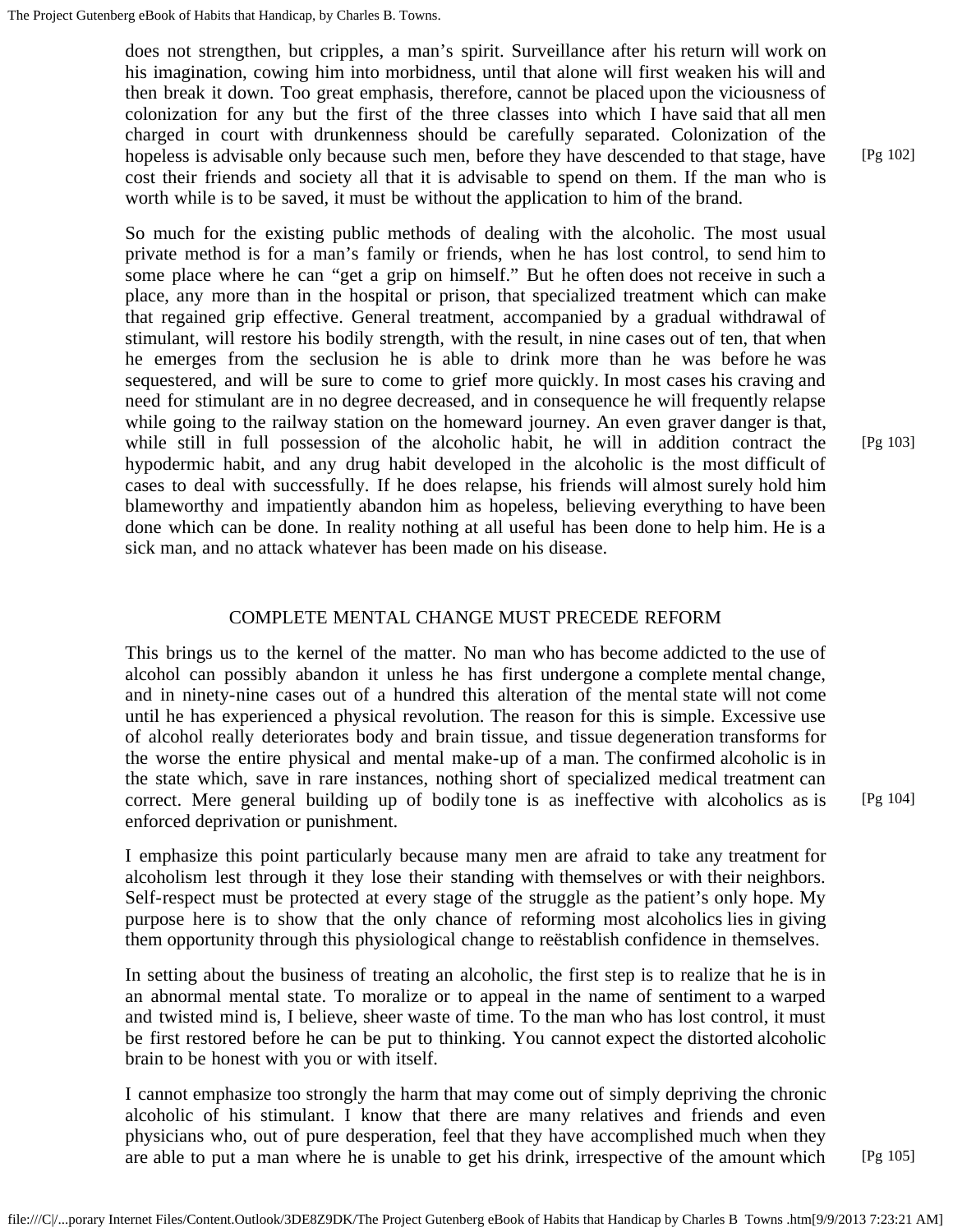he has been accustomed to take. I consider the chronic alcoholic one of the most important cases in medicine to deal with successfully. Strange as it may seem to the layman,—and it is just as strange to the physician,—to such a case there is absolutely no other form of artificial stimulants that will take the place of alcohol, and when a patient is deprived of his accustomed stimulant, within twenty-four hours he begins to drift into delirium tremens, which means that the patient is a very sick man, and unless he is properly treated, will, if he lives through the active period of delirium, drift into a "wet brain," or, in other words, alcoholic insanity; and even if the patient survives the latter illness, a large percentage of such cases prove in the end to be hopelessly insane, and about eighty per cent. of the delirium tremens cases that do not get proper medical help die. It is a very serious matter dealing with the chronic alcoholic. Something definite must be done for such a case; deprivation is impossible; simple reduction is sometimes a failure; nothing short of definite medical, hospital work will unpoison this sick man and avoid the complications of delirium, "wet brain," or possible hopeless insanity.

[Pg 106]

The second step is to give the patient that definite medical treatment which will correct his physical condition. Once this change has been effected, you have a man whose system is no longer crying out for liquor, with every nerve a-quiver for it, every tissue thirsting for it. There have been reforms from alcoholism which were not preceded by this physiological change, but they have been rare.

The physiological metamorphosis may be accomplished from without, by means of treatment, without assistance from the patient other than mere acquiescence. The mental change can be assisted from without; it cannot be accomplished or maintained by any one except the patient. Despite himself a man may be successfully treated for other ailments, but not for alcoholism. By an intelligent subsequent attitude friends or physicians may help to restore self-confidence, but that is all they can do.

After the desire for it has once been eliminated, the patient cannot afford to take any alcohol whatever, and after a proper change of mental attitude he will not wish to. From alcohol he must abstain altogether, even in illness. Let no recovered alcoholic risk relapse because alcohol seems to his physician to be desirable as a medicine. Indeed, the most extreme care should be exercised to avoid medicines containing alcohol even in small percentages, and this will bar most of the proprietary remedies. When he is hungry, let the recovered alcoholic eat; when he is weary, let him be sure to rest; when he feels ill, let him be sure to consult without delay a competent physician. None of these conditions indicates a necessity for alcohol.

Thus the man who is not hopeless may be saved. Society owes every alcoholic a fair opportunity to reform; it may be questioned if it owes him repeated opportunities. Many alcoholics never have been and probably never could be useful citizens. Waste of money and emotion on them is lamentable to contemplate; the sums at present thus hopelessly thrown away would aggregate enough really to restore every alcoholic actually curable. Sentimentalists do not like to admit the limitations of useful help, but those limitations do exist, and we should reckon with them. If we do, the man really curable will have all the better chance.

[Pg 108]

[Pg 107]

#### A TEST OF THE WORTHY

It is possible to discriminate between the curable and the incurable by the simplest of expedients. Usually the question, What is this man willing to do in return for help? will, with its answer, also supply the answer to the inquiry as to his future. No man of sufficient mental fiber to make helping him of any actual value is willing to accept charity. Even if he finds himself at the moment unable to repay the debt involved, he will be anxious to make it

file:///C|/...porary Internet Files/Content.Outlook/3DE8Z9DK/The Project Gutenberg eBook of Habits that Handicap by Charles B Towns .htm[9/9/2013 7:23:21 AM]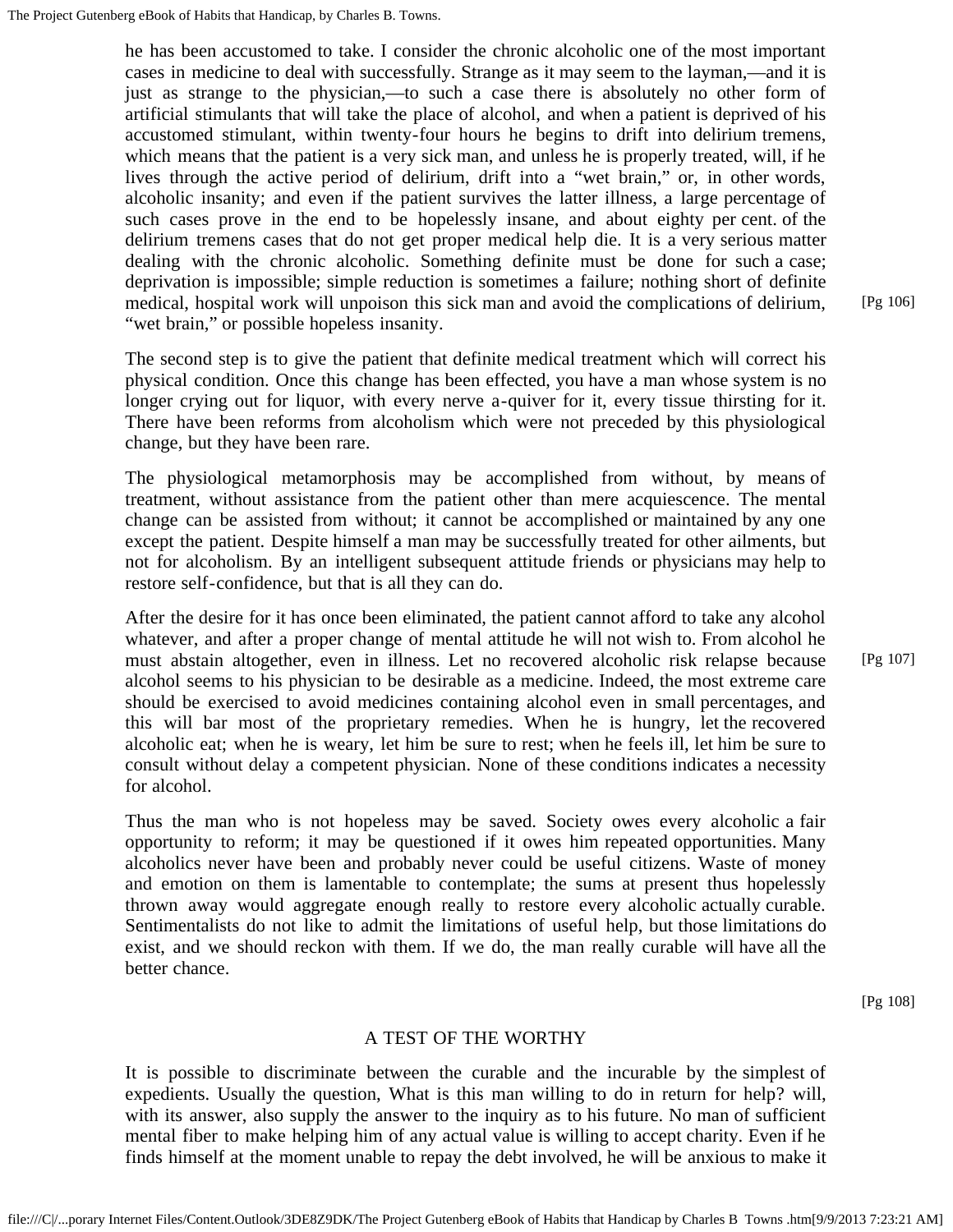a future obligation. My fifteen years of experience have proved to me that the sense of personal obligation is of great moment in this matter. Even when it becomes necessary for a relative, employer, or friend to assist a patient by the payment of his bills, it should be regarded a part of the treatment to consider this a loan, which must be repaid, and not a gift. It follows, sadly enough, that the most hopeless alcoholic is the rich young man to whom financial obligations incurred for treatment mean nothing whatsoever, and to whom responsible employment is unknown. Indeed, it seems well-nigh impossible to reform the vagrant rich. The man who thinks that giving up his alcohol is primarily a privation, although he may admit the definite necessity of this privation, is not likely to reform permanently; but there is hope for that one who declares without apology that drinking is a bad business and that he wishes to be helped to stop it. I cannot say with too great emphasis that self-respecting pride is the main hope of the alcoholic.

It must not be overlooked, however, that it is the pride of the curable alcoholic which makes him difficult to reach. To try to help such a man when it is too late is a pitiably usual experience, for not until it is too late does the pride of such a man allow him to apply for help. The man who says, "I will not drink to-day," and finds himself compelled to; who promises himself, but cannot keep his promise, is the man who most deserves help, and is most likely to yield some sort of good return on an investment made in him. Indeed, it is the rare alcoholic, curable or incurable, who of his own initiative submits himself to treatment. Friends must assist; but while the importance of such friendly service cannot be overestimated, it must be of the right kind or it will be worse than useless. Friends of alcoholics too often either sentimentalize or bully when they go about the task of helping, or they allow too little time for the accomplishment of the reform. Successful business men are specially likely to act childishly when dealing with the mighty problem of assisting alcoholics to their feet. They are likely to affirm that there is no excuse for any man who yields to drink. If they have given help before, they are prone to call attention to the fact that their beneficiary has not recompensed their kindness by reforming, and declare, for instance, that they will pay his board another week, but that will be the end of their endeavor. This spirit—and it is the usual spirit—can accomplish nothing; and the money spent in this and other ill-considered and half-hearted efforts to save men has not decreased, but has increased, the dissipation it has sought to stop. Even relatives and intimate friends are likely to become weary of a case which shipment to some private institution, deportation to a ranch, or embarkation on a sailing-vessel for a long voyage has failed permanently to help.

Such treatment works no reforms, or almost none. Until the cause of drinking is removed, travel from one place to another in an effort to obtain reform by breaking up old associations will be of no avail, but will, instead, repeat the experience of the old woman in the fairytale who was bothered by a goblin. When she uprooted herself from her old home and sought another, the goblin, hidden in a churn, went with her. It was the old woman, not the cottage, he was haunting; it is the man, not his environment, in which the alcoholic habit finds its stronghold. When a patient by intelligent treatment has been put into a receptive state of mind, he should be told to look up his old associates and to them declare himself upon the liquor question. If they are friends, they will congratulate him; if they are not, he will have gained by making certain of it. And there is very little danger that, after he has seen them, he will wish again to make intimates of them; that after, in his sober senses, he has examined the surroundings which they frequent, he will be willing to return to them. Being himself normal, he will wish for normal men as friends; being far more fastidious than he was when he was alcoholic, the old haunts will fill him with disgust. This declaration of himself the man must himself make. Good friends may help him otherwise, and chiefly by refraining from the slightest thing which may by any chance tend to decrease his self-respect and his confidence in his own power to stay reclaimed. What a man needs is a new mind on the subject.

[Pg 109]

[Pg 110]

[Pg 111]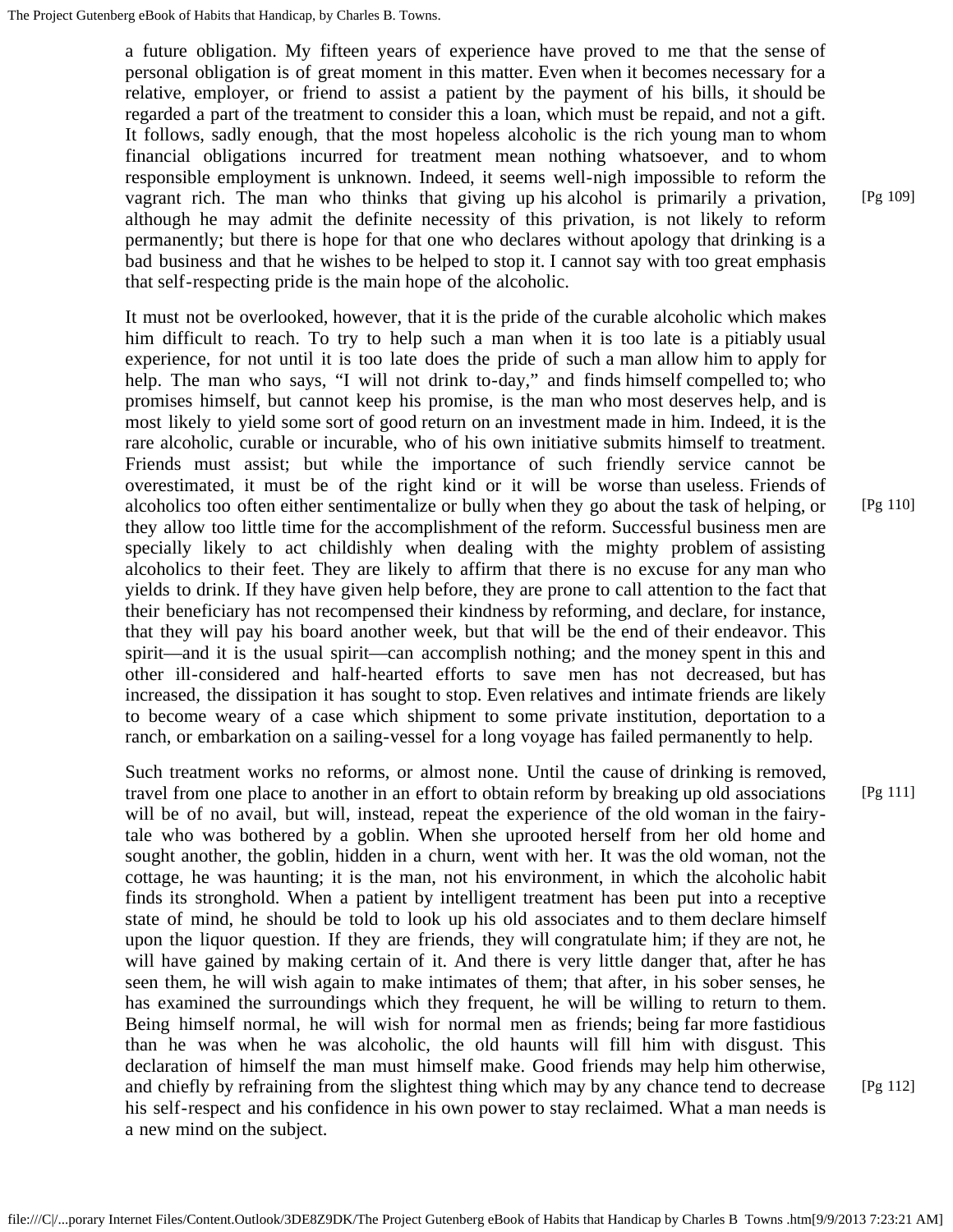# **CHAPTER VII**

# **CLASSIFICATION OF ALCOHOLICS**

A LCOHOLICS are more easily classified than drug-takers. With few exceptions, alcohol-users have their beginnings in social drinking. Not a few women and boys LCOHOLICS are more easily classified than drug-takers. With few exceptions, have had their first taste of alcohol, and may even have acquired a definite alcoholic habit, through the small quantities administered as stimulants by physicians; but in a general way it is as easy and just to absolve the physician from responsibility in the matter of alcoholism as it is easy and just to put a heavy responsibility upon him in the case of the use of drugs.

#### THE DEMAND FOR STIMULANTS

In these days all mankind searches for exhilaration. The instinctive demand for it is an inevitable result of the artificial social system which we have built up. We work beyond our strength, and naturally feel the need of stimulants; we play beyond our strength, and as naturally need whips for our vitiated energies. The greatest social disaster of all the ages occurred when first alcoholic stimulation, which is only one step in advance of alcoholic intoxication and narcotization, found its place as an adjunct of good-fellowship. All humanity turns in one way or another to artificial stimulants, and while alcohol and narcotics are the worst among these, we cannot slur the fact that many who would shun these agents as they would a pestilence, turn freely to milder, but not altogether harmless, stimulants, such as tea, coffee, and tobacco. [Pg 114]

I do not purpose to go into a long dissertation upon the chemical peculiarities of alcohol; I do not purpose to discuss the value or peril of alcohol as food; there are plenty of published chapters telling exactly what alcohol is. I feel that it is my mission to do none of these things, but to endeavor to reveal to the student the most effective way of dealing with a patient who has drifted into a definite alcoholic addiction.

#### THE MAN WHO CANNOT BE SAVED

It seems impossible to arouse any enthusiasm or sympathy for the human derelict whose natural weakness is inevitably such that one taste of alcohol means a gallon, and final wreck and ruin. The human cipher, plus alcohol or minus alcohol, it matters not which, means nothing. It may be true that alcohol subtracted from nothing leaves nothing, but it is certain that alcohol added to nothing may mean a peril to society and a serious charge upon it.

A man who has achieved nothing up to the point where he has become addicted to excessive alcoholism will rarely repay the trouble involved in an effort to preserve him from his folly, although of course his preservation from it might be of general social service as a means of saving the public money that otherwise might be expended in the reparation of the work of his destructive tendencies, besides the public expense involved in police, court, and prison economy that prevents him from the opportunity of indulgence. But thousands of decent

file:///C|/...porary Internet Files/Content.Outlook/3DE8Z9DK/The Project Gutenberg eBook of Habits that Handicap by Charles B Towns .htm[9/9/2013 7:23:21 AM]

[Pg 113]

[Pg 115]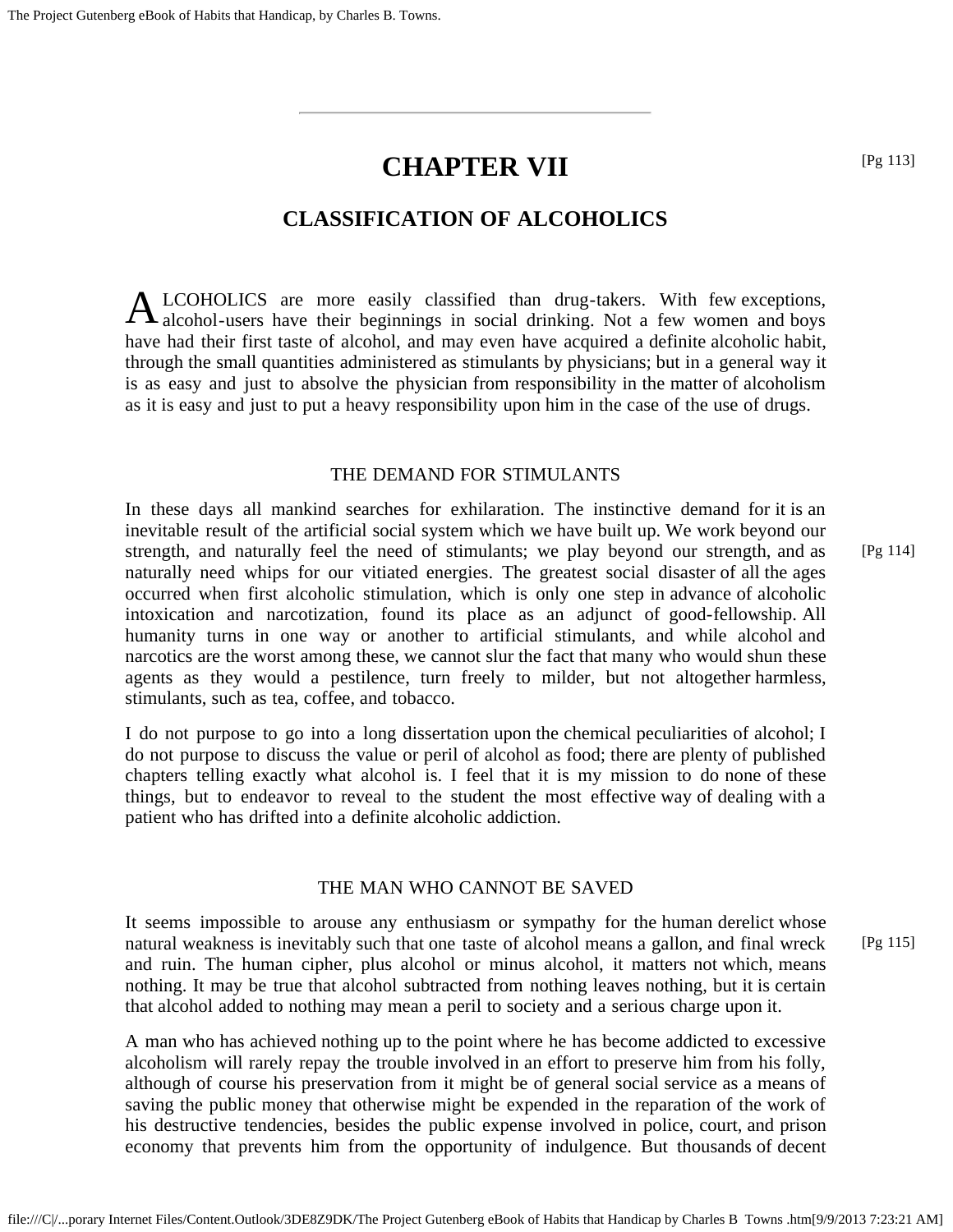men annually yield to alcohol, and are wrecked by it. The decent and potentially valuable citizen who through overwork, worry, sickness, sorrow, or even through a mistaken conception of social amenities or duties, drifts into excessive alcoholism is a victim of our imperfect social system, and repays remedial effort. Furthermore, such a man is invariably savable if he himself applies for salvation, assists with his own will in its application to his case, and pays his own money for the cure.

The proportion of the cases that can be saved among the general run of alcoholics who are sufficiently prosperous or have sufficiently prosperous friends to make them likely to come under my direct observation amounts to about one quarter of the whole. It will be observed that this claim for alcoholics is far below the claim which I have made for drug-users.

Where it is found that a case of excessive alcoholism has grown out of a lack of a normal sense of responsibility, where excessive alcoholism has reached the point at which deterioration of the moral nature has set in, or where social and financial entanglements already have resulted, a problem is presented which is complicated and even very doubtful. In such a case far more than definite medical treatment must be resorted to before a complete restoration of the unfortunate to social usefulness can be hoped for. The naturally irresponsible person or the person already led into irresponsibility by alcoholism may be regarded as an almost hopeless proposition. This is peculiarly the case where no financial obligation can be imposed upon the patient as a part of the treatment. The very poor for whose treatment some one else must pay, and the very rich to whom the sum paid for treatment is a matter of no moment, are almost equally hopeless. My long experience has taught me that the man who does not feel a financial responsibility for that which is done for him is usually the least promising of all the cases brought to me. I have found it necessary to regard as a definite part of my treatment the imposition of a monetary obligation.

If, for example, the employee of a person or a corporation is sent to me for relief from alcoholic tendencies by his employer or employers, I invariably refuse to accept the case unless it is agreed that the sum paid for the patient's treatment shall be held against him as an obligation to be repaid as soon as possible to those who have advanced it. Even the man who is curable will fail in a psychological realization of the misfortune into which he has actually fallen through alcoholic indulgence unless he himself must pay the fiddler. In the case of a working-man who is brought to me for treatment by his employers, I make a minimum charge as a rule, but only on the condition that with all due speed it is deducted from his pay-envelop. In the case of men of a higher order, as professional employees, heads of departments, etc., I insist in a general way upon following the same line of procedure. I cannot too strongly emphasize my absolute conviction that it is invariably a waste of money and time for an employer or an employing company to attempt to help alcoholics by means of free medical treatments. No good will come from this in the long run, as it never will prove to be worth while. Thus we may classify very rich, utterly poor, and irresponsible inebriates as among the hopeless. From every moral, social, and economic point of view the hopeless inebriate is a liability to the world at large. Throw him in the sieve of respectability, and soon or late he will always prove small enough to slip through the meshes.

### COLONIZATION OF ALCOHOLICS

Among such cases will be found fit subjects for colonization, and these are the only ones who should be treated in this way. No greater social mistake is possible than the colonization and segregation, either in sanatoriums or inebriate farms, of other than utterly hopeless alcoholic cases. The next greatest mistake undoubtedly is society's failure to segregate those who are utterly beyond the pale of hope. These men and women will be less of a burden to their friends and the community after segregation; their segregated existence

[Pg 117]

[Pg 116]

[Pg 118]

[Pg 119]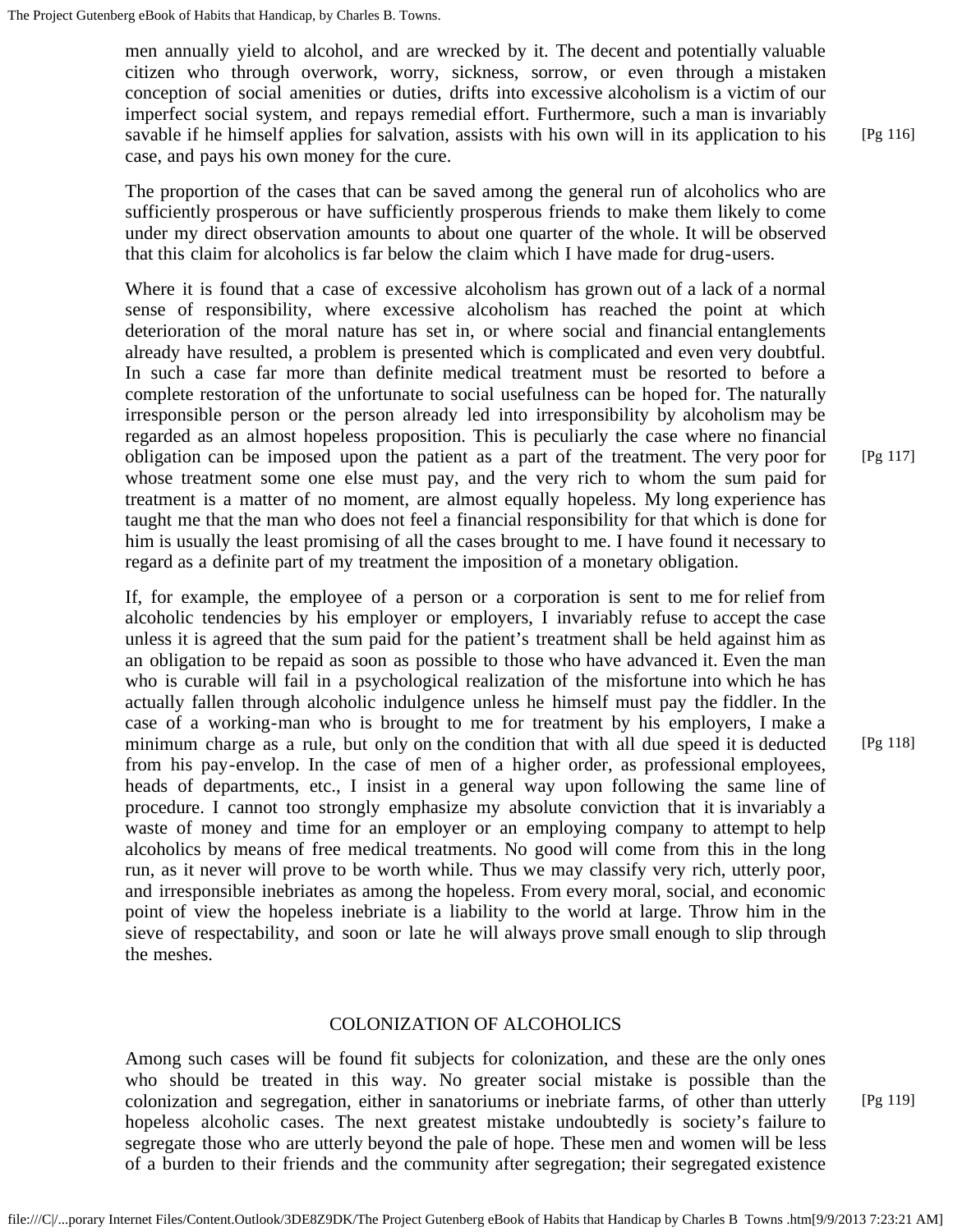will not constitute a threat against society of the present and future generations. It is my opinion that these people, men and women, rich and poor, should be sterilized and put at work. It is possible that this plan, if properly carried out, might develop some institutional effort worth while. That at present practised means a waste of time and money.

It should be borne in mind that deprivation never yet removed the underlying cause of the desire for alcohol, no matter over how long a period this deprivation may have extended, nor has it ever removed the desire itself. These things can be brought about only by the elimination of the poison from the victim's system.

All alcoholics, no matter whether they are preferred risks or hopeless cases, whether they are to be returned to society or isolated and sterilized, should be unpoisoned.

[Pg 120]

# SUCCESS OF THE SPECIFIC TREATMENT

The first exhaustive test of this treatment for alcoholism was made at Bellevue Hospital, and its results were announced in a pamphlet published by Dr. Alexander Lambert. The hospital in which the work was carried on was without ideal facilities; overcrowded wards and an insufficiency of nurses were among the many handicaps. That the results were more hopeful than anything theretofore accomplished is indicated by the following extracts from articles by Dr. Lambert:

### RESULTS

I am often asked as to the success of this treatment and the percentage of patients who remain free from their addiction. This varies enormously with the individual patients and one can only judge from one's experience. My personal experience is that 11 per cent. of the morphinists and 12 per cent. of the alcoholists return for treatment. Doubling this percentage it still gives us 75 per cent. as remaining free from addiction. Of these a very high percentage are known to have stayed free.

### SCOPE OF THE TREATMENT

This treatment is not offered as a cure of morphinism or as a cure of delirium tremens or chronic alcoholism, as I said in the first article. It will, however, obliterate the terrible craving that these patients suffer when, unaided, they endeavor to get off their drugs or are made to go through the slow withdrawal without some medication to ease them. Compared with the old methods of either slow withdrawal or rapid withdrawal, it is infinitely superior. Deprivation of a drug is in no way equivalent to elimination of that drug from the body. Deprivation causes suffering; elimination relieves it. But neither this combination of drugs nor any other combination known to man can prevent persons, after they are free from their addiction—be it alcohol or morphin from going out and repoisoning themselves by taking again the drug which has poisoned them and led them on to their habitual intoxication.

There are many more morphinists who have unconsciously fallen under the spell of the habit through no fault of their own, than can be said of alcoholists.

To any one who has ever tried to break off a patient by the old withdrawal methods when they were taking goodly amounts of the drug, and has struggled to keep them free from it after they have ceased taking it, the difference in the picture when undergoing the treatment by this new method is

[Pg 121]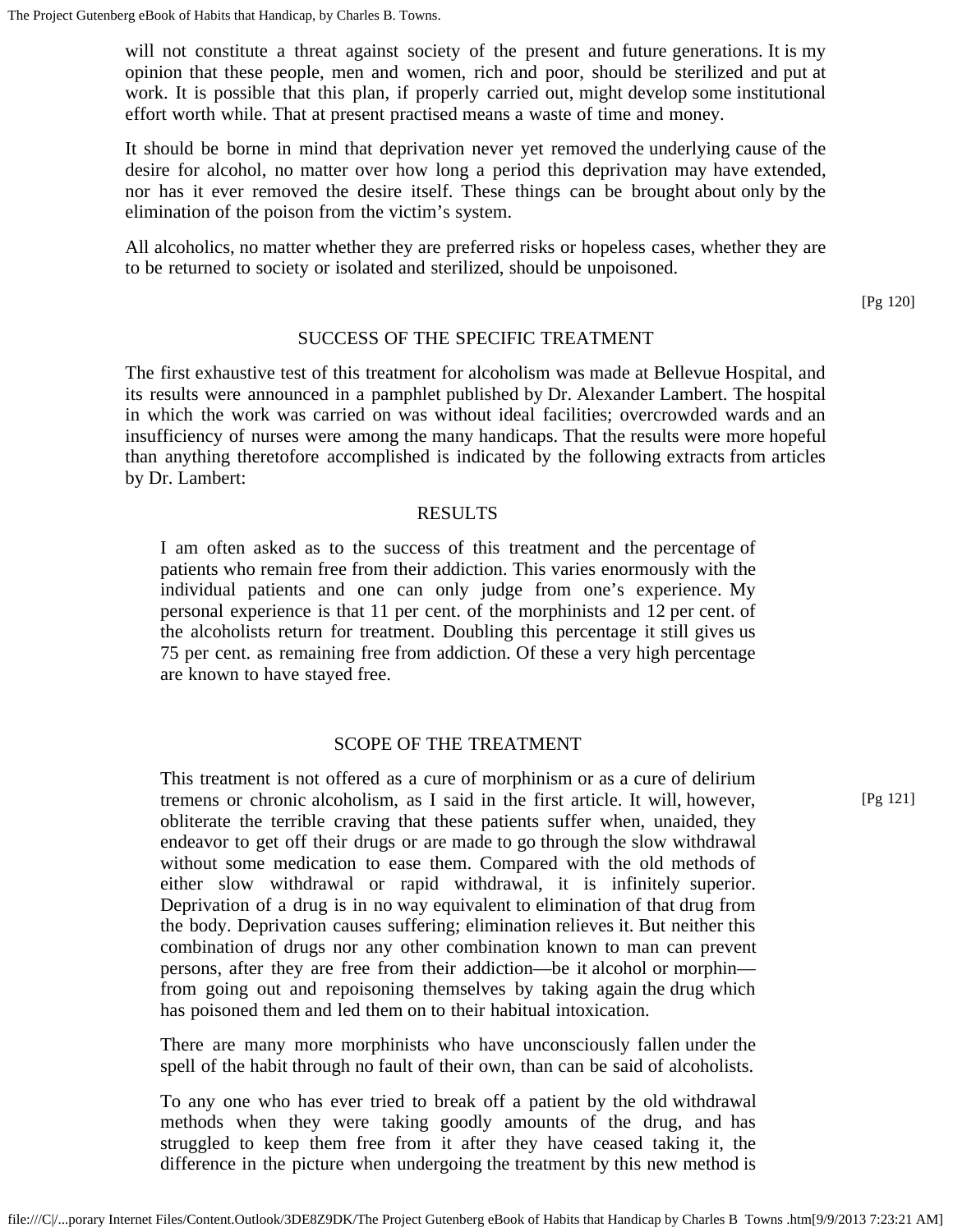most striking.

With this treatment most patients do not suffer more than a bearable amount of discomfort of hot flashes, slight pains, and the discomfort of their cathartics. When properly administered, this is the full extent of suffering with the majority of patients. Some do not go as far as this, a few suffer more. But when improperly administered, they can suffer as much by this method as by any other.

No test more exacting than the one made at Bellevue Hospital could be devised. Most of the cases appearing for treatment in the wards of that institution are of the most advanced type, for the nature of the New York hospital system may be said in a general way to select for Bellevue the least hopeful patients coming from the least hopeful classes of society. If, therefore, anything approaching permanent relief was secured for as many as twenty out of every one hundred cases, an extraordinary efficiency was indicated.

Of course the intelligent reader will understand that no man with reason can claim for any treatment the power permanently to divorce from alcohol a man who does not wish to be divorced from it. To take a man whose system has reached that degree of craving for alcohol that he would sign away his right to salvation in exchange for a drink after a brief period of deprivation, if he could not otherwise obtain the alcohol, and to unpoison him so that he feels no necessity or even the slightest desire for a drink or for any stimulant, is to accomplish a great deal of good. It means that his nervous system has been restored to something nearly normal, and that he has been given a chance. The man who has not had this help from outside can do nothing for himself; but having been cleared of alcoholic poison, he is brought into a mental state wherein he finds it possible to estimate reasonably the harm which alcohol has done him. The patient is then in a mental state that enables his relatives and friends to deal with him without being forced to estimate and allow for alcoholic abnormalities in his processes of thought. He is in a physical state that, although it apparently may be worse than that in which the alcohol had placed him, is nevertheless one that will enable his physician to work with him intelligently.

Such an achievement seems a perfect piece of medical work of its kind. Properly carried out, my treatment will accomplish exactly this in every instance. It will accomplish it within five days and very likely within three days. I have never known it to require a period of more than seven.

When this treatment is properly provided for throughout the country, it will be found that neither large nor costly institutions will be necessary. The stay of every patient is so brief that in the average community a small institution containing only a few beds will be found sufficiently large to meet all local needs. [Pg 124]

# THE HABITUAL DRUNKARD IS NOT A CRIMINAL

Legislation restrictive of the sale and use of habit-forming drugs is in reality a dangerous experiment until other legislation that provides for the medical help of those who would thus be deprived has first been written upon our statute-books. I am inclined to think that many of the failures which strew the paths of experimentalists in anti-alcohol movements have been due to a lack of similar foresight. The man who is penalized for drunkenness will usually get drunk again the moment he finds himself at liberty to do so; and this will not be due to any natural depravity upon his part, but, rather, to an almost inevitable result of the bodily craving that thrills his every fiber and for the relief of which nothing whatever has been provided. We shall never make any serious progress in dealing with the most serious evils of alcoholism until we waken to the folly of treating the hard and habitual drinker as a [Pg 122]

[Pg 123]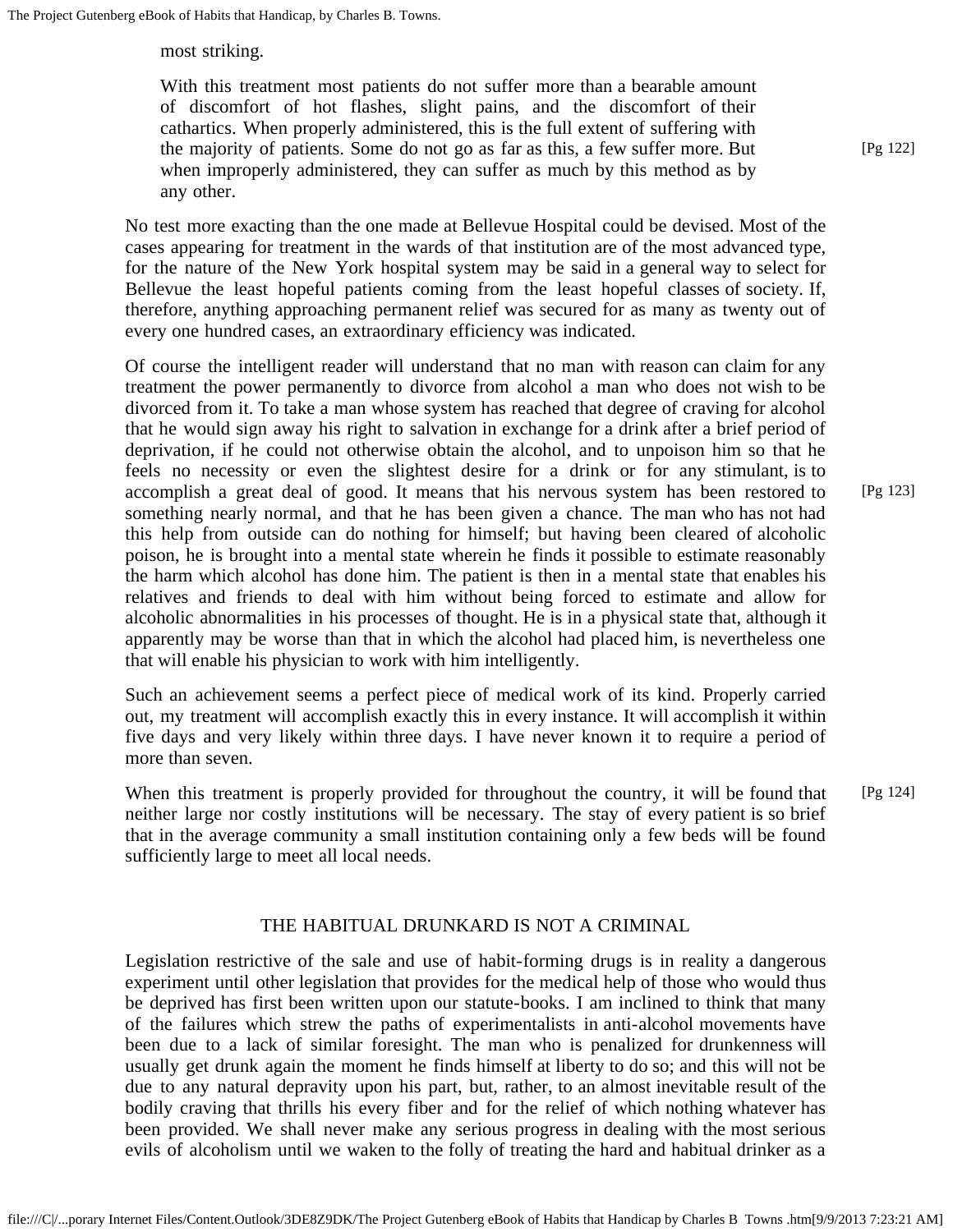criminal, exacting from him penalties and inflicting upon him disgrace.

In every instance the passage of restrictive legislation should be accompanied by the passage of remedial legislation; for provision for the relief of suffering caused by prohibitory laws must be provided. The courts should carefully consider the facilities at the disposition of the communities in which they labor, and in imposing sentences they should be careful not to overtax them. It would be better for a community to keep a victim upon a steady diet of alcohol for weeks while he was waiting for a bed in a curative institution than to risk causing the man's death or insanity by depriving him of his alcohol until the means for relieving his system's acute demand for it were at hand. By following a similar plan, it will be found that the evil of habit-forming drugs can be exterminated in the United States. Whether alcoholism, which is a social vice, ever can be similarly exterminated by like methods I do not know; but I am convinced that an intelligent pursuit of such a policy would do more to accomplish the desired results than ever has been done by other means.

[Pg 126]

### HOW SOCIETY TREATS THE VICTIM OF ALCOHOL

The care of the inebriate who already comes under the law, and who by his habits forces his way into the state and municipal hospitals, forms one of the great burdens upon society of the present day. It should be regarded as one of the most important problems of modern medicine.

No other class of the sick includes so great a number of individual cases. We find, for example, the almost incredible fact staring us in the face that more than one third of all the patients admitted to Bellevue Hospital in New York City are sent there by alcohol, while less than two per cent. are sent there by habit-forming drugs.

I am casting no reflection upon this or any other institution when I say that there and elsewhere little understanding is shown in dealing with these cases. As a matter of fact, no intelligence is anywhere shown in this matter. The policeman who finds a drunken man or woman on his beat arrests the unfortunate with as much wrath and probably as much brutality as he would show a burglar or a murderer; the committing magistrate before whom the victim is taken treats him or her precisely as he would treat a criminal; in the various penal institutions to which this man or woman is committed the idea upon which their whole treatment is based is that of punishment.

It seems to me that the imperfections of this system might most easily be corrected by the committing magistrates. It is the largest problem which confronts these officials; therefore they might very well afford the time necessary to study it carefully. Concerted action by this group of the judiciary might accomplish worthy results almost immediately. As matters are at present organized, the committing magistrate may do any one of four things with an inebriate who has been brought before him: he can release him without penalty, he can put him on probation, he can fine him, he can imprison him. I have yet to discover any one capable of telling me why measures of this sort can possibly be expected to have a beneficial effect upon a person who through over-indulgence has set up in his system a demand for alcohol.

I have no wish to appear publicly as the critic of our petit judiciary, but no class of men is less informed upon this subject—the one subject upon which they should be best informed —than the committing magistrates not only of the United States, but of every other country in the world. A year or two ago I made a somewhat comprehensive European tour, and studied carefully the methods of dealing with inebriety. Nowhere did I find the faintest indication of a tendency for real intelligence in regard to the matter. We insist upon special education for the professors of our colleges; yet the influence of a committing magistrate

[Pg 127]

[Pg 128]

[Pg 125]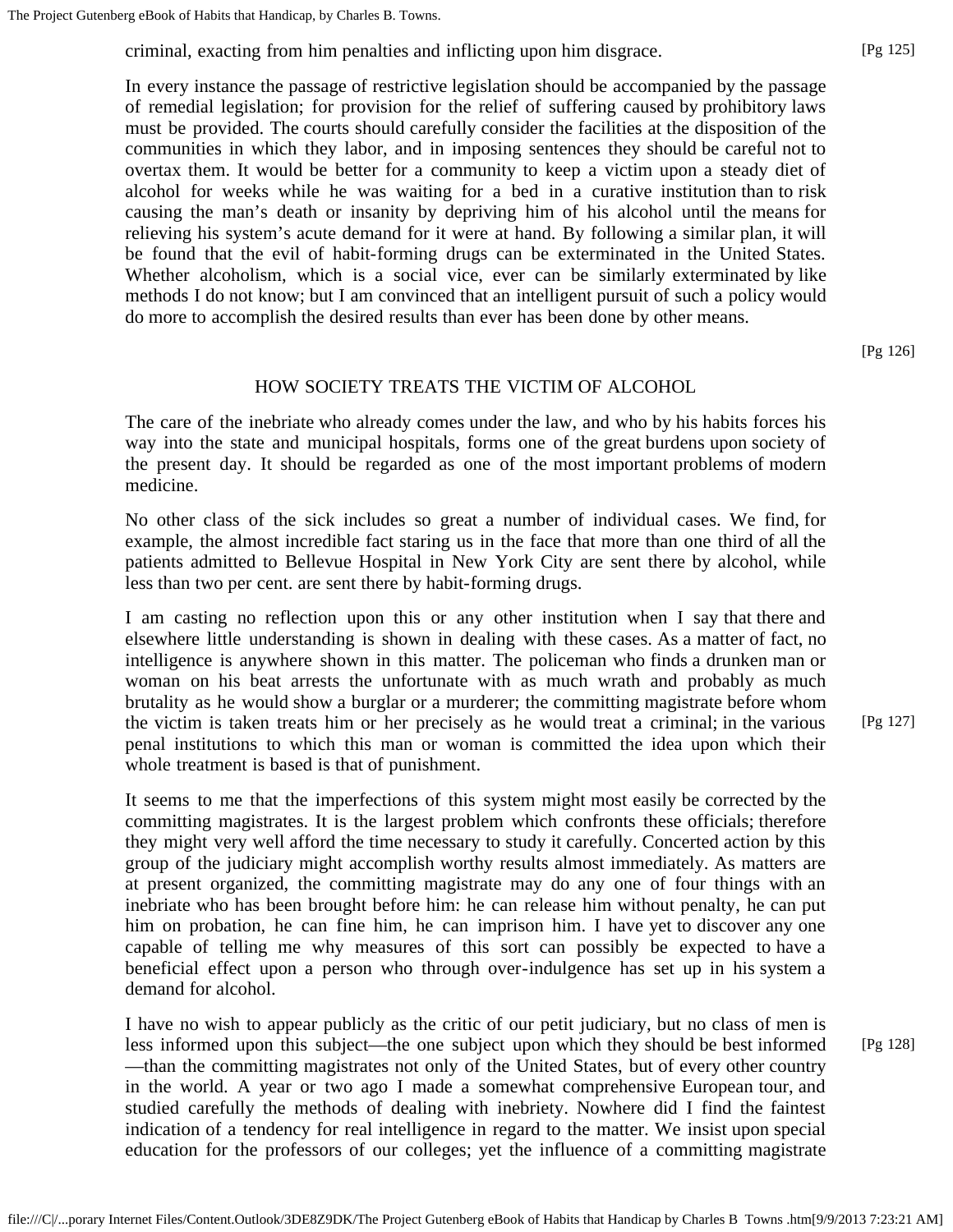upon the human life that is brought under his direct sphere of influence may be greater even than that of a college professor or a college student, and of our committing magistrate we make no educational demand whatsoever, and have never established even a minimum standard of intelligent information for our petit bench. It is my belief that expert sociological knowledge should be required of every man considered for the important post of committing magistrate.

#### RESPONSIBILITY OF THE MAGISTRATE

The fact that in New York State a colony for inebriates has been established by law makes this special knowledge more necessary there than it was before. Wherever such institutions have been founded, and the courts may contribute to their population by commitment, an unintelligent magistrate finds it within his power not rarely, but every day, to do more harm during one session of his court than he is likely to find it within the scope of his intelligence to do good during the course of a year's sitting. I find it impossible to be otherwise than bitterly pessimistic in regard to the work our courts are doing with alcoholics.

Under the New York law, a man taken for the first time before a magistrate and charged with alcoholism must either be fined or told that if he again appears charged with that offense, he will be subject to commitment to the inebriate farm for a period of not less than three months. By this procedure not one thing has been accomplished toward the salvation of the man. If he is not committed, but is only threatened and ordered to report weekly or oftener to the probation officer or the court itself, the greatest of all damage has been done, since the man's pride has been depreciated. After definite medical treatment has been administered to an inebriate, the only other thing that can be done is to make an intelligent appeal to his pride. In this appeal is included at least one half the possibilities of his salvation. Nowhere save in a few instances in New York City is the alcoholic case treated with medical intelligence, and nowhere in the world is the balance of the necessary treatment—the right appeal to pride—carried out with any degree of common sense.

I find one system of special horror in this treatment of inebriates—committing a man for three months, then for six months, and then for twelve. No more certain means could be devised to increase the harm done by alcohol to the community. Not only does this course fail to help the man in any measure whatsoever, but it increases the unspeakable harm which his misfortune must inflict upon his family. In most instances such a commitment not only means the man's separation from his means of livelihood for the period of its duration, but his discharge from it as the result of this utterly inefficient and legally inflicted disgrace.

The whole effort of society in dealing with the alcoholic should be to prevent those things which at present are the very ones which it accomplishes—mental depression, loss of pride, disgrace, and loss of social position. I am inclined to think that as the world grows older it will be more and more convinced of the inefficiency of punishment, and more and more aware of the necessity of reform through helpfulness.

It seems obvious that penalization, probationary influences, or colonization must be utterly useless in removing from a man's physical system the craving for alcohol. Therefore it is equally obvious that their only successful mission must be to remove the victim of drink from contact with society for the length of time during which his sentence is operative. The man who is in all probability incurable is not put permanently out of harm's way by these means, or placed where he can do no harm; the man who has good stuff in him but who has through chance used drugs to excess upon one or more occasion is offered by these methods nothing in the nature of a fair show toward regaining his usefulness.

I see the possibility of many serious results in New York's board of inebriety plan. These, I

[Pg 129]

[Pg 130]

[Pg 131]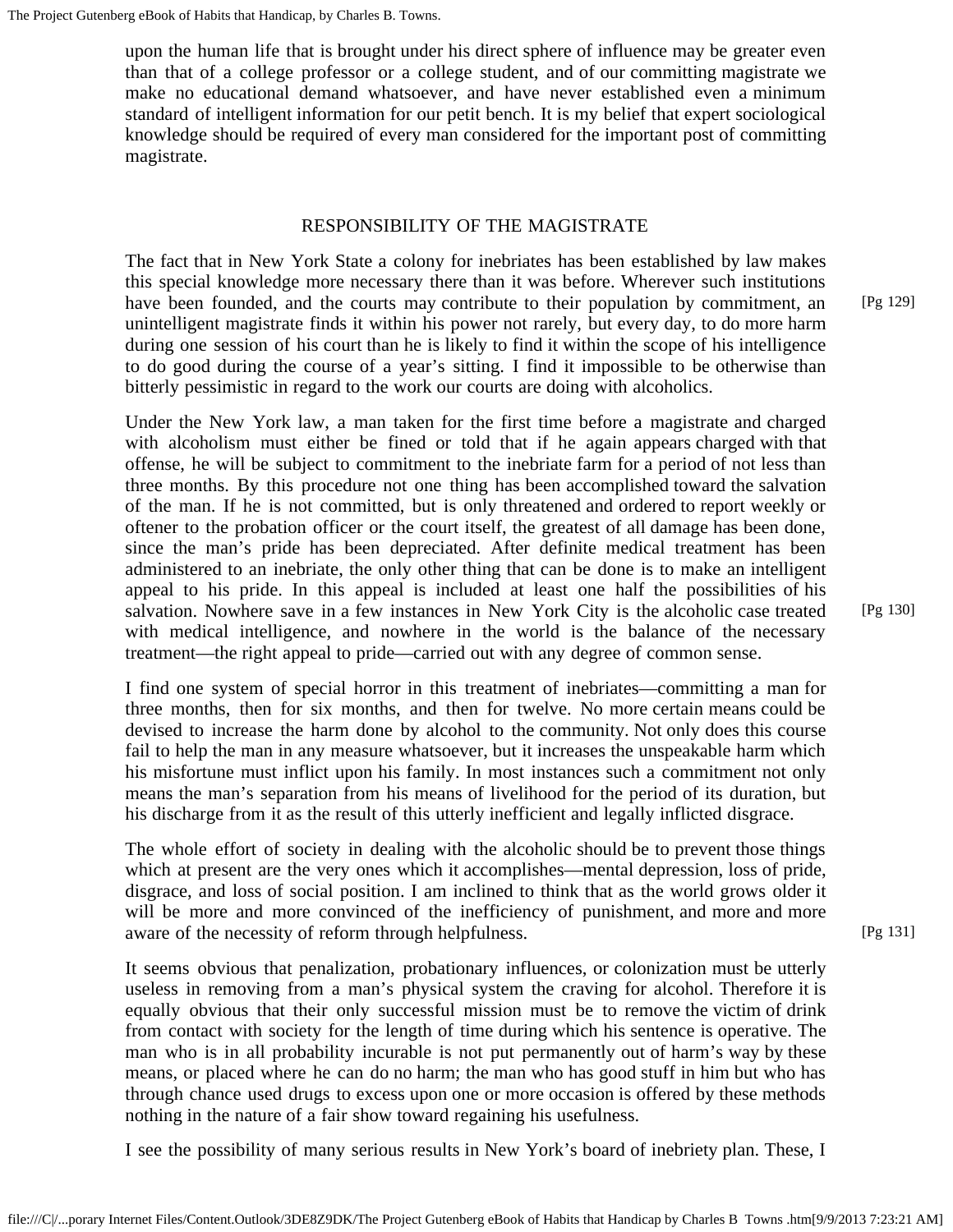think, have their beginning principally in the fact that nothing along the line of classification has been devised or, as far as I know, has been even suggested. If its work were made efficient by means of the adoption of a plan of classification, this board really might become a great boon to society. Suppose that instead of penalizing the man who has been taken before it for inebriety, the board, after intelligent and detailed investigation has shown that the man is probably curable, should provide for him the necessary definite medical treatment to relieve his system from the ill effects of alcohol, and then should bring him into contact with psychological and analytical minds capable of enforcing upon him a realization of the terrible meaning of alcoholism. Without having affected the man's pride it would send him back to his family and his task with a cool brain and a new point of view. Would not this be a vastly better way of dealing with him than those which are at present followed?

There is no reason why some small charge should not be enforced against such beneficiaries of an enlightened public intelligence who might be found able to meet it. This would accomplish two things: it would reduce the public expense of the system and it would add very greatly to the mental impression left upon the mind of the person for whose benefits the State was working. Furthermore, if a magistrate had once formed the habit of feeling personal interest in individual cases probably his first act after a man had appeared before him would be to send for the accused's employer and make the truth of the situation clear to him. The mere fact that a man has once been intoxicated should not justify his discharge from employment in which at normal times he is useful and efficient. Both for his sake and for his employer's, efforts should be made toward reform; for it is not infrequently the case that the man who has lost control through drink is in normal conditions the best man in the office, factory, or workshop. That is one of the chief tragedies of the problem of alcohol.

There is no subject upon which society more sadly needs enlightenment. In this educational process it is probable that the magistrate will be the largest factor. He must realize that he is not society's instrument of vengeance, but society's instrument of helpfulness. It should be his aim not to punish, but to protect and preserve. He must realize that scientific knowledge of the problems which confront him is as necessary to his real efficiency as scientific knowledge is to the analytical chemist.

The heart of a conscientious magistrate should thrill with a special sympathy, should be aware of a great responsibility, whenever there appears for judgment in his court a man who for the first time has lost control of himself through drink. To mar this man forever is an easy task; to make him may be difficult, but it is certainly not beyond the bounds of possibility.

The hard drinker who for the first time is haled into court as the consequence of intoxication never is willing to concede either to himself or to others that he needs help. His soul revolts before the mere thought that he has more than temporarily, even momentarily, lost control. He is likely to deny that he has developed a craving for alcohol, and emphatically and indignantly to assert that his drunkenness has been merely incidental to the social spirit, an accident, and in general a thing of no primary importance. The thought that without help there is even a possibility that he may drift from bad to worse is abhorrent to him, and is indignantly repudiated. He will cheerfully admit that many other men of his acquaintance have fallen victims to the effects of alcohol, but he will vehemently deny the possibility of a similar fall on his own part. The magistrate who thoroughly understands all the details of the alcoholic's psychology, and who is sufficiently adroit of mind and speech to take advantage of this understanding, giving the culprit who has been brought before him every benefit of a carefully and intelligently organized knowledge of alcoholism, could not fail to be one of the most useful of society's servants and safeguards.

The man or woman taken before a magistrate as the result of alcoholic over-indulgence offers a peculiarly perplexing problem. Society has placed itself in a highly inconsistent [Pg 133]

[Pg 134]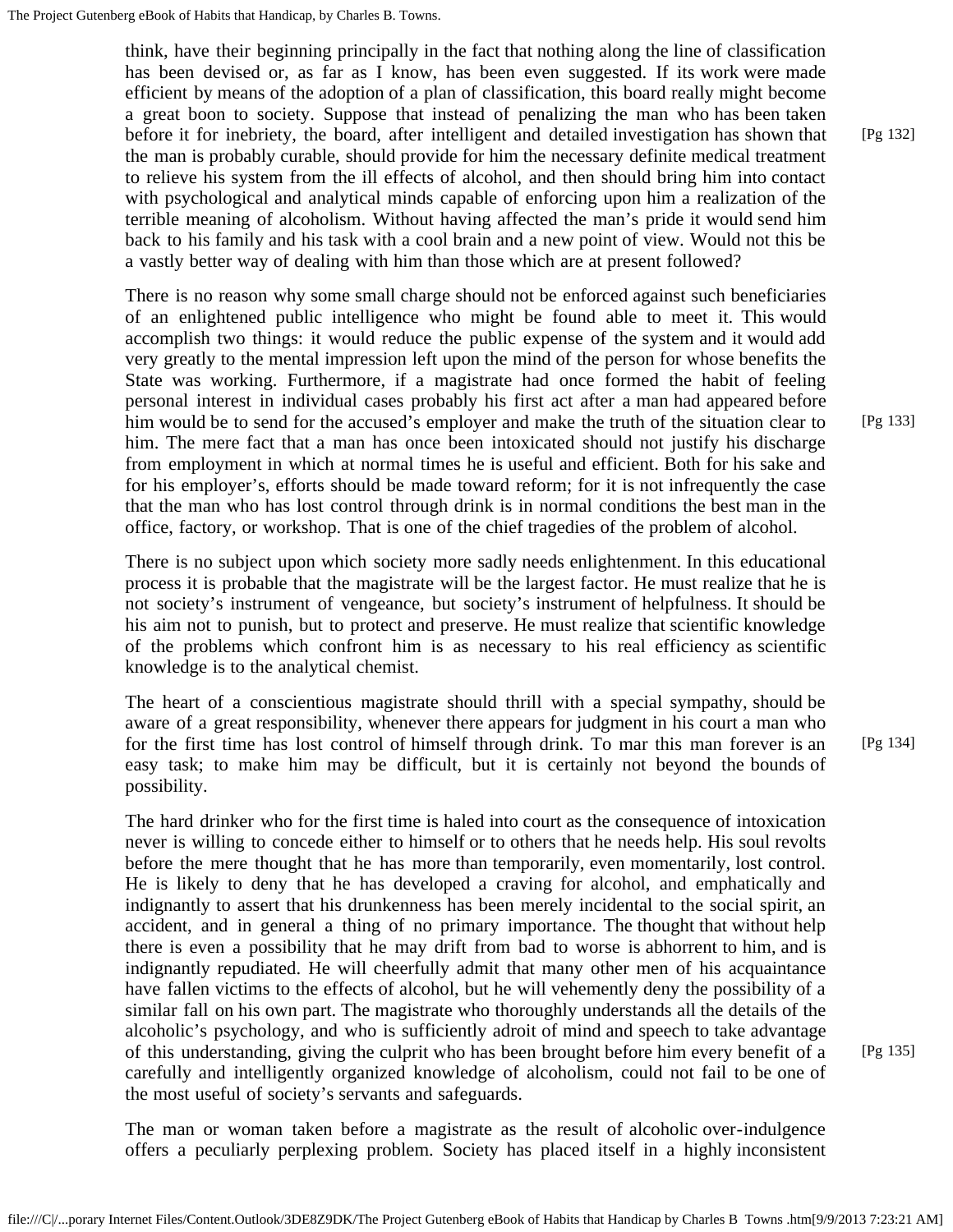position as regards its relation to alcohol. It permits a man to pay it for the privilege to sell alcohol to any one who asks for it, the only restriction being that he may not sell it to a person who already has "had too much." This leaves the decision as to a customer's needs and capacity, as well as perils, to be rendered by the man behind the bar. Thus to an extent we intrust daily the destinies of an appreciable proportion of our public to a class of men who certainly have done little to earn general confidence. In nearly every State, if not in all, laws exist imposing penalties upon the dealer in alcohol who sells drink to a person who is already in a state of intoxication; but a careful study of the records of our courts would fail to reveal any large number of liquor dealers who have been charged with this offense, while it is obvious that most persons found upon the public streets or elsewhere in a state of intoxication must have had alcohol served to them at a time when they had already "had enough." As a matter of fact, the intelligent mind cannot fail to realize that the man who has "had enough" invariably has had too much.

This is only one of many reflections which must occur to the inquiring mind occupying itself with this problem. We have made innumerable laws dealing with, and fondly supposed to control, the sale of alcoholic beverages, but as a matter of fact only one sort of law has ever been devised which possibly could control it, and that law provides for absolute prohibition.

# THE NEED OF AN ORGANIZED EFFORT TO HELP THE ALCOHOLIC

If the world wishes to be relieved in any measure from the human waste attributable to alcohol, the time must speedily arrive when municipalities will recognize it as their duty to provide definite medical help for every man who wishes to be freed from the craving for alcohol, and who cannot afford to pay for treatment. It must be recognized that it is society's duty to hold out this helping hand to every man who has a job and is in danger of losing it through the trap which society itself has set for his feet by authorizing, and thereby encouraging, the sale of alcoholic intoxicants.

Notwithstanding the presence in our social fabric of innumerable charitable bodies, churches, religious societies, and other groups of people who mean well and work hard to aid the unfortunates, it is a fact that nowhere in the United States or, as far as I know, anywhere else is there a single organization which is effectually working along definite and intelligent lines for the preservation of the endangered man who is still curable.

No mother, wife, employer, or magistrate can effectively reason with a man whose brain is befogged by alcohol, for that man cannot reason with himself. Tears, threats of imprisonment, and loss of position do not have upon him their normal reaction. He is a sick man whose mental and physical condition is abnormal; it must be made normal before anything real can be done toward his assistance.

There is but one way out of the sad muddle in which alcohol has plunged certain branches of our judiciary. In every city must be established emergency hospital wards to which committing magistrates may send persons with excessive alcoholic or drug histories. Treatment in these emergency wards will be neither difficult nor costly.

Once this has been done, the patient may be returned to court, where his clarified brain will greatly assist the magistrate in deciding upon the proper course for his assistance and the protection of society.

The commitment of the alcoholic to an ordinary penal institution is a perilous expedient. The experiences which various authorities connected with the Department of Correction in the City of New York have had with drug and alcohol smugglers indicate a condition that exists more or less generally in penal institutions throughout the country. The drug-user or

[Pg 136]

[Pg 138]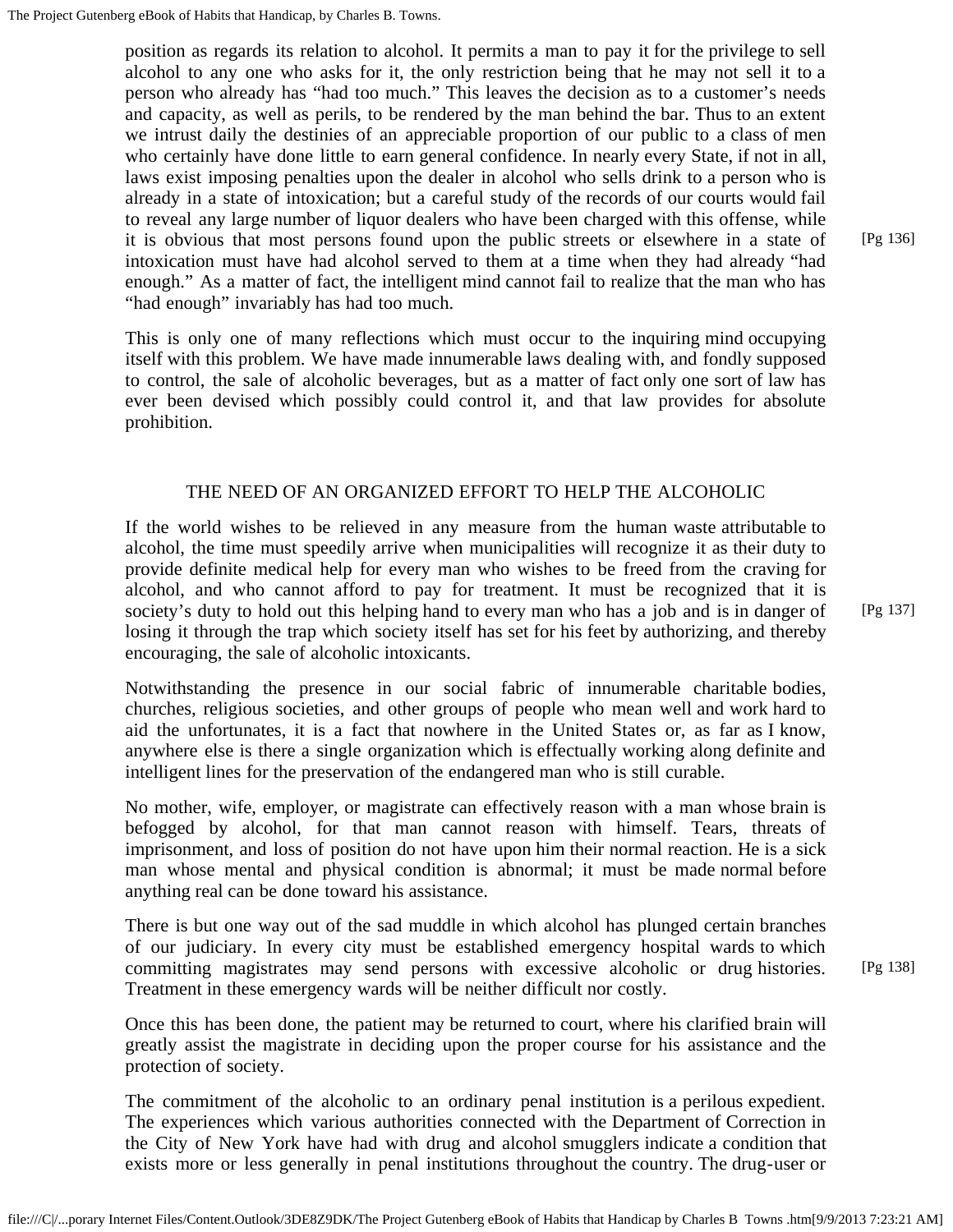alcoholic who has been locked up in a prison is in no way relieved of his craving for the substance which is harming him, and his efforts to obtain it will be desperate. The class of men who surround him as prison guards is not of a high type. If he has money, they will get it from him if they can; and if he has friends outside, especially if they themselves be drug or liquor addicts, they will attempt to smuggle to him what he craves. Inasmuch as it is much easier to smuggle drugs into a prison than it is alcohol, many alcoholics have been changed in prison to drug-takers, and after this change the metamorphosis for the mere drunkard into an actual criminal has often occurred. The administration of a definite medical treatment should therefore be regarded as imperative in all cases of drug addiction, and in most cases of alcoholic addiction that appear in our prisons. In the cases of alcoholic addictions, imprisonment should end, in the case of first offenders, with the completion of the treatment and the restoration of the subject's mind to normal.

I cannot too strongly or too frequently reiterate the statement that there is no more desperate illness than chronic alcoholism.

Purification from the physical demand for alcohol at the place of commitment of men taken before the courts upon the charge of intoxication might save the public from a greater burden than any other available medical process. Drunkenness cannot rightfully be considered as a crime as long as society sanctions the sale of alcohol and profits by it; therefore the punishment of alcoholics as criminals is an intolerable injustice. That it is also an economic waste is as clearly apparent.

# **CHAPTER VIII**

# **THE INJURIOUSNESS OF TOBACCO**

W HEN tobacco was first introduced into Europe the use of it was everywhere regarded as an injurious habit, and on this account for a while it made slow progress. It is no as an injurious habit, and on this account for a while it made slow progress. It is no less injurious now than it ever was,—we have simply grown used to it,—and it was only when people became used to its injuriousness that the habit began to make great strides. We find nowadays that smokers as well as non-smokers are suspicious of any form of tobaccotaking to which they have not become used. Smokers who for the first time meet chewers or snuffers or those who "dip" tobacco, as in the South, are affected unpleasantly. Smokers keep on finding chewers disgusting, and smokers of pipes and cigars frequently object to the odor of cigarettes.

Nothing more strikingly illustrates how addicted people may become to a habit than the smoking and chewing of the traditional Southern gentleman of the old school, whom any other personal uncleanliness would have horrified. Young men most fastidious about their apparel seem quite unaware that it is saturated with the smell of tobacco. The odor of a cigarette is probably as offensive to some of those who do not smoke as any other smell under heaven. Yet such is the power of habit that we tolerate all these things.

If we could begin all over again, we should find the same general objection to smoking that existed in Europe when the habit first began. Our chief need, then, is a new mind on the [Pg 141]

[Pg 139]

[Pg 140]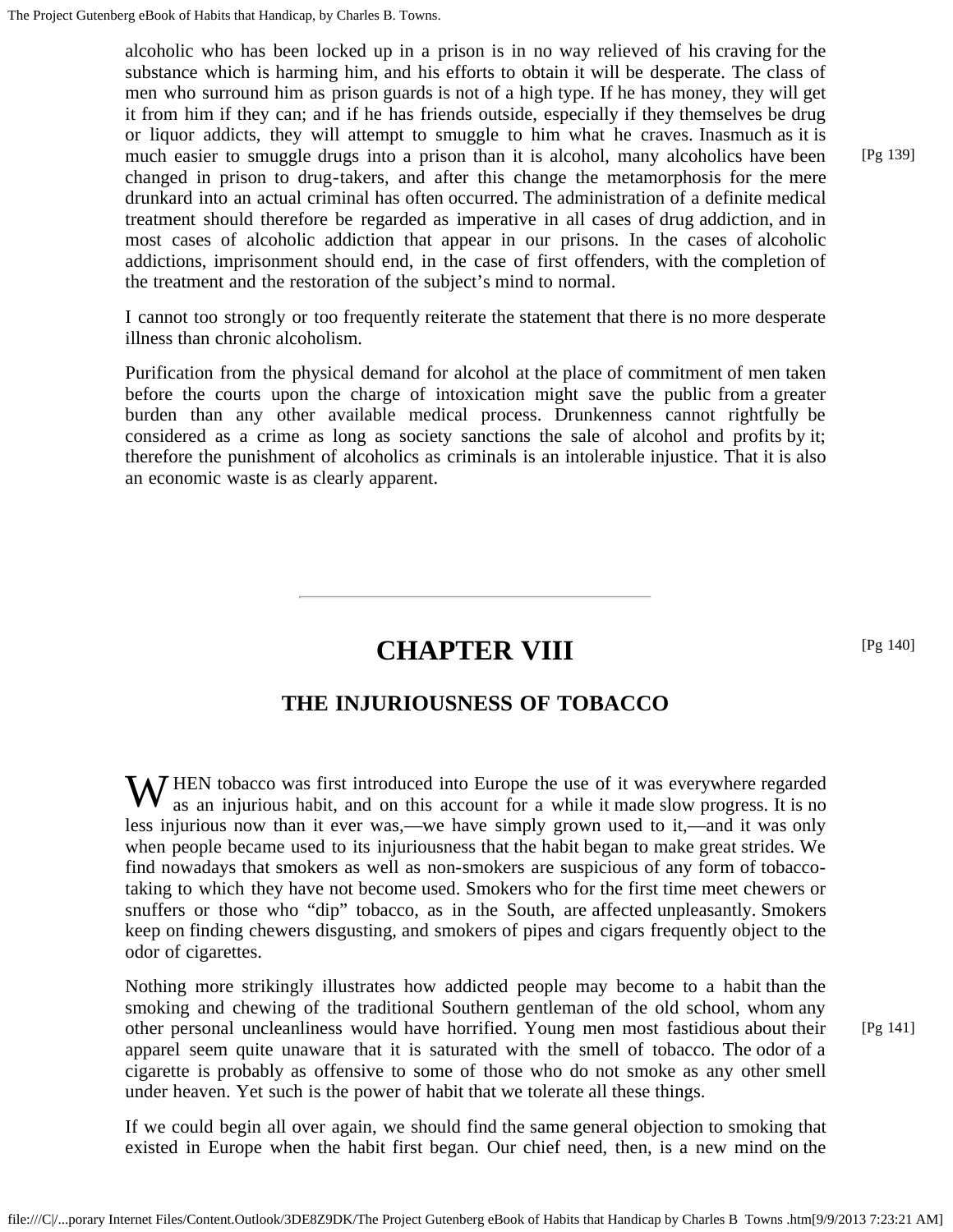subject. How can we get it?

The circumstance of my giving up smoking eighteen years ago may have some slight significance in this connection. I was smoking hard, and began to have a vague feeling that it was hurting me. I had been playing whist at a late hour in my room at a hotel, and when I finally went to bed I could not sleep for a long while. I awoke with a bad taste and a parched mouth in a room heavy with stale smoke and unsightly with cigar-butts lying everywhere. Suddenly a disgust for the whole habit seized me, and I broke off at once and completely. After a week or so, when the first feeling of seediness and uneasiness and depression had worn away, I found my appetite and concentration and initiative increasing. You will observe that it was not until I began to regard smoking as harmful that I saw it was also filthy. I had a new mind on the subject.

I am trying to give my readers a new mind on the subject, and if they have not come to suspect the evil of smoking, they will naturally ask me to prove that it is harmful.

Let us begin at the bottom.

Does it do any one any physical good? Arguments in favor of tobacco for any physical reason are baseless. It does not aid digestion, preserve the teeth, or disinfect, and it is not a remedy for anything. The good it does—and no habit can become general, of course, unless it does apparent good—can only be mental. Let me admit at once that smoking confers mental satisfaction. It seems to give one companionship when one has none, something to do when one is bored, keeps one from feeling hungry when one is hungry, and blunts the edge of hardship and worry. This sums up the agreeable results of tobacco. There are one or two more specialized agreeable results which I exclude at this moment because they are only temporary. The results I mention—let me admit at once—are real, and both immediate and apparent. On the other hand, the injurious results, after one has become inured to tobacco poison, are both unapparent and delayed.

#### THE PHYSIOLOGICAL ACTION OF TOBACCO

As to the physiological and toxic effects of tobacco there is much difference of opinion. Everybody knows that the first chew or the first smoke is apt to create nausea; and that no matter how long a man has been smoking, a little lump of the tar which has collected in his pipe will sicken him. Nicotine is in itself highly toxic, but is very volatile and is absorbed only from the portion of the cigar or cigarette held in the mouth. The products of combustion of tobacco are chemical substances which are also toxic, and nausea naturally stops the smoker before symptoms of acute poisoning result. One must look, then, for symptoms of *slow* poisoning. The popular belief that tobacco stunts growth is supported by the fact that non-smokers observed for four years at Yale and Amherst increased more in weight, height, chest-girth, and lung capacity than smokers did in the same period.

Every athlete knows that it hurts the wind; that is, injures the ability of the heart to respond quickly to extra work. It also affects the precision of eye and hand. A great billiard-player who does not smoke once assured me that he felt sure of winning when his opponent was a smoker. A tennis-player began to smoke at the age of twenty-one, and found that men whom he had before beaten with ease could now beat him. Sharp-shooters and riflemen know that their shooting is more accurate when they do not smoke. But you may say: "The athletes and billiard-players and the rest are experts. I am an average man, making average use of my faculties. Besides, I am not contending that excessive smoking isn't injurious, and I will even concede that the limit of excess varies with the man. But is it not true that harmful results of average smoking for the average man are rare?" [Pg 144]

In answer, let me on my side admit that they are—the *apparent* harmful results.

[Pg 142]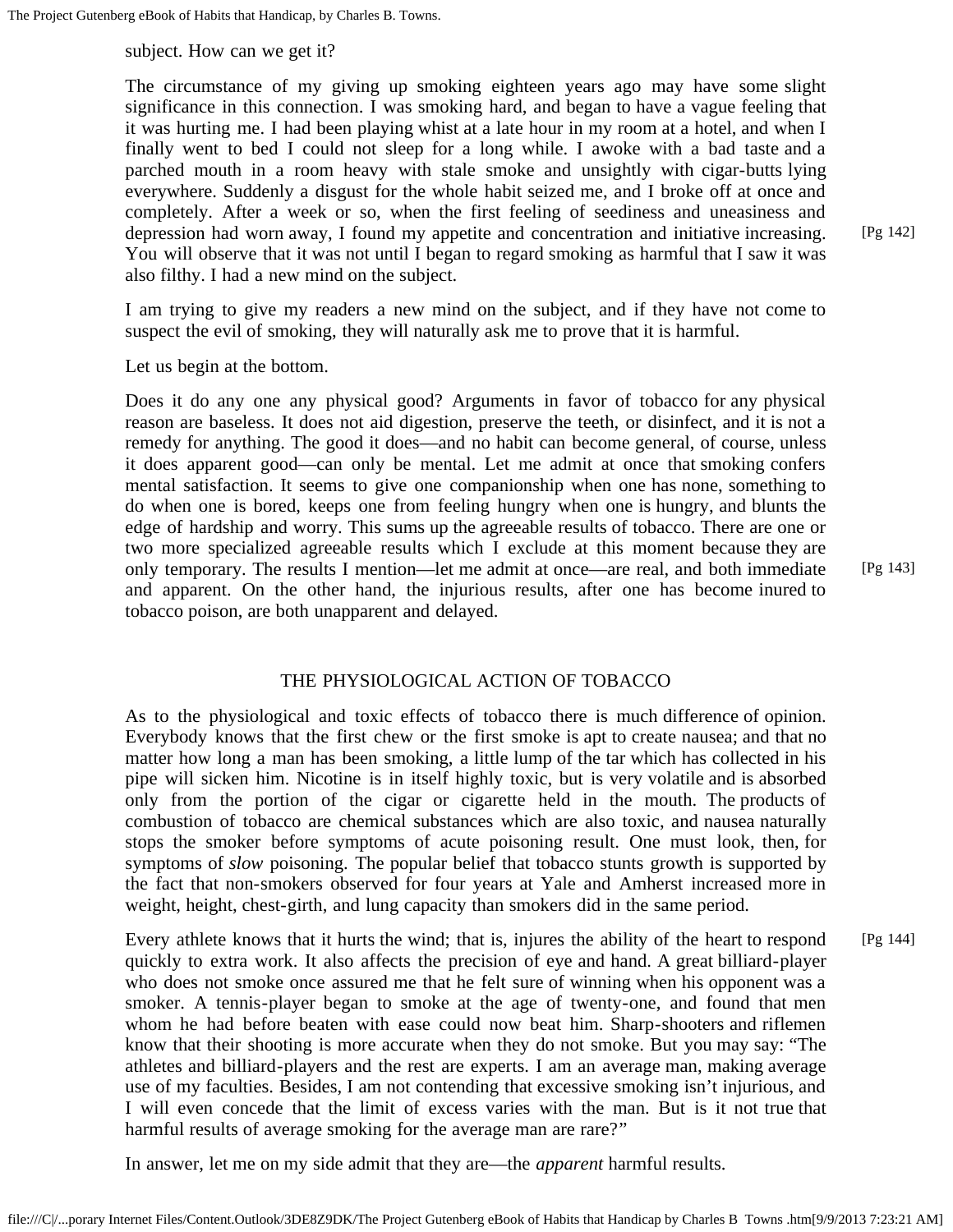We are, however, very ignorant of the effect of small, continued doses of the various tobacco poisons. All drugs comparatively harmless, such as lead, mercury, and arsenic, produce a highly injurious effect when taken in repeated small doses. Just what effect the use of tobacco engenders we cannot absolutely know, but no physician doubts that smoking may be a factor in almost any disease from which his patient is suffering.

There can be, for instance, no question that smoke simply as smoke irritates the mucous membrane of the bronchial tubes and renders them more susceptible to infections; by irritating the mucous membrane of the nose and throat it tends to produce catarrh and therefore catarrhal deafness. It would therefore seem fair to state that the man who does not use tobacco is less susceptible to disease and contagion, and recovers more quickly from a serious illness or operation. From this we should expect to find that tobacco shows most in later life, when vitality is ebbing and the machinery of the body is beginning to wear. It is in his middle age that a man begins to feel the harm. In short, though we know only the precise or immediate effect of nicotine and only *some* of the *morbid processes* which excessive smoking may produce, it is likely that the worst aspect of tobacco is something that we do not know very much about—its tendency to reduce a man's general vigor.

The dominant characteristic of tobacco is the fact that it heightens blood-pressure. The irritant action by which it does this sometimes leads to still more harmful results. Its second action is narcotic: it lessens the connection between nerve-centers and the outside world. These two actions account for all the good and all the bad effects of tobacco. As a narcotic, it temporarily abolishes anxiety and discomfort by making the smoker care less about what is happening to him. But it is a well-known law of medicine that all the drugs which in the beginning lessen nerve-action increase it in the end. Thus smoking finally causes apprehension, hyper-excitability, and muscular unrest. Here this inevitable law seems to give contradictory results. Every physician knows that an enormous amount of insomnia is relieved by smoking, even if it is at the expense of laziness the next day; at the same time every physician knows that most excessive smokers are troubled with insomnia. [Pg 146]

### CIGARETTES

In using tobacco we take the poison into the tissues. The chewer and the snuffer get the effect through the tissue with which the tobacco comes in contact. The cigarette-smoker almost invariably inhales, and he gets the most harm merely because the bronchial mucous membrane absorbs the poison most rapidly. The tobacco itself is no more harmful than it is in a pipe or a cigar. Indeed, it is often less so in the cheaper grades, for, being less pure, it contains less nicotine. Furthermore, the tobacco is generally drier in a cigarette, and for that reason the combustion is better, for the products of the combustion of dry and damp tobacco are not the same. But since it is a little difficult to inhale a pipe or a cigar without choking, the smoke products of a pipe or cigar are usually absorbed only by the mouth, nose, and throat, whereas the inhaled smoke of the cigarette is absorbed by the entire area of windpipe and bronchial tubes. If you wish to see how much poison you inhale, try the old experiment of puffing cigarette smoke through a handkerchief, and then, having inhaled the same amount of smoke, blow it out again through another portion of the same handkerchief. The difference in the discoloration will be found to be very marked. You will *note* that in the second case there is hardly any stain on the handkerchief: the stain is on your windpipe and bronchial tubes.

If a man inhales a pipe or a cigar, he gets more injury simply because he gets stronger tobacco; but a man never inhales a pipe or a cigar unless he is a smoker of long standing or unless he has begun with cigarettes. Besides allowing one to inhale, a cigarette engenders more muscular unrest than any other kind of smoke. Because of its shortness, cheapness, [Pg 148]

[Pg 145]

[Pg 147]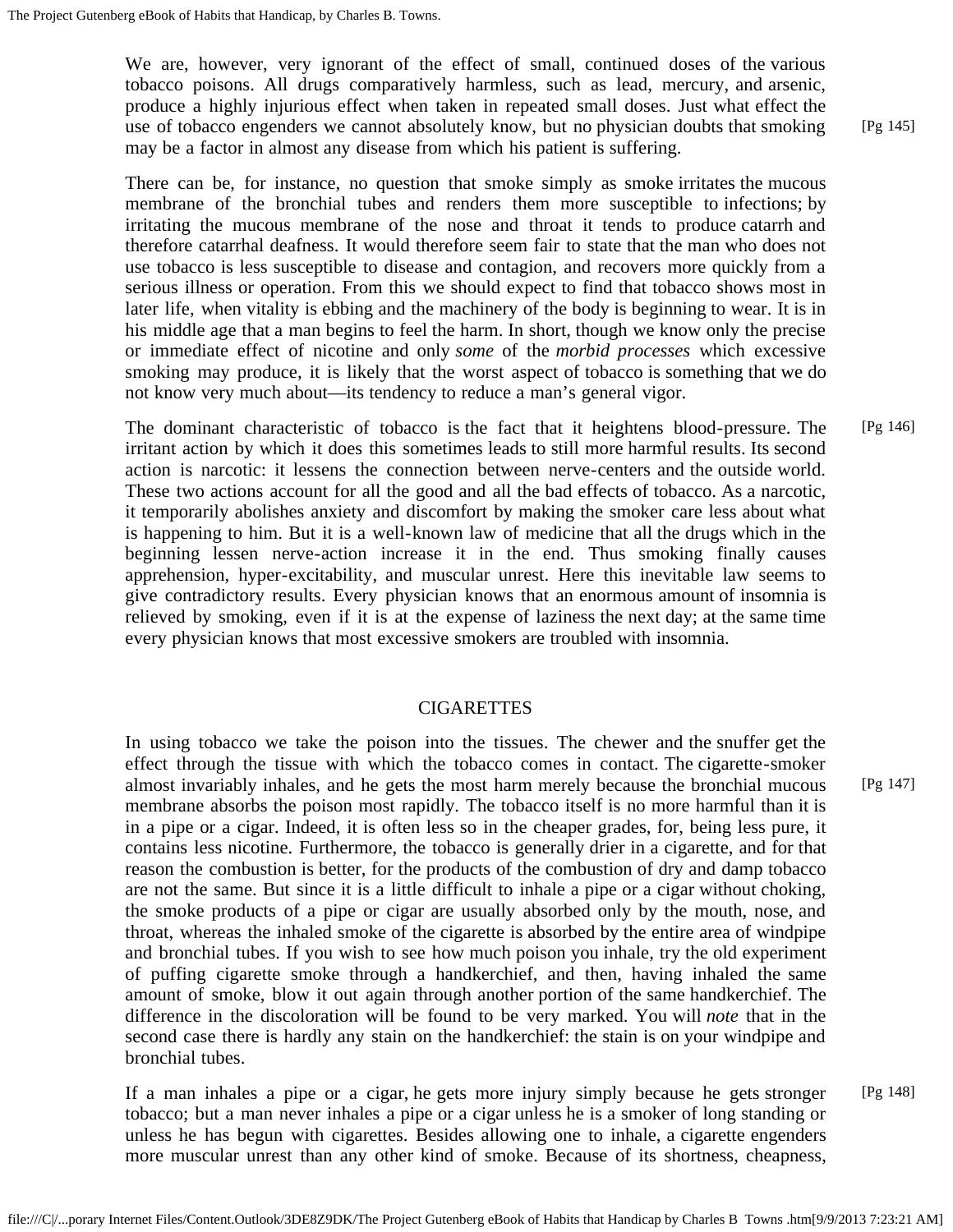and convenience, one lights a cigarette, throws it away, and then lights another. This spasmodic process, constantly repeated, increases the smoker's restlessness while at the same time satisfying it with a feeling that he is *doing something*. Yet despite the fact that cigarette-smoking is the worst form of tobacco addiction, virtually all boys who smoke start with cigarettes.

It is generally believed that in the immature the moderate use of tobacco stunts the normal growth of the body and mind, and causes various nervous disturbances, especially of the heart—disturbances which it causes in later life only when smoking has become excessive. That is to say, though a boy's stomach grows tolerant of nicotine to the extent of taking it without protest, the rest of the body keeps on protesting. Furthermore, many business men will tell you that tobacco damages a boy's usefulness in his work. This is necessarily so, since anything which lowers vitality creates some kind of incompetence. For the same reason the boy who smokes excessively not only is unable to work vigorously, but he does not wish to work at all. This result, apparent during growth, is only less apparent after growth, when other causes may step in to neutralize it. Tobacco, in bringing about a depreciation of the nerve-cells, brings, together with physical results like insomnia, lowered vitality, and restlessness, their moral counterparts, like irritability, lack of concentration, desire to avoid responsibility and to travel the road of least resistance. If there were some instrument to determine it, in my opinion there would be seen a difference of fifteen per cent. in the general efficiency of smokers and non-smokers. The time is already at hand when smokers will be barred out of positions which demand quick thought and action. Already tobacco is forbidden during working hours in the United States Steel Corporation.

Many men were prejudiced against smoking until they went to college. There they found themselves "out of it" because they did not smoke. More than that, they found that the smoke of social gatherings irritated their eyes and throat, and they thought that smoking might keep them from finding other people's smoke annoying. A man who had left off smoking told me that at the first "smoker" he attended afterward he found the air offensive and his eyes smarting intolerably, although when he had been helping to create the clouds in which they were sitting he had not noticed it at all. These two experiences are common. For this reason, the social inducements to smoking are considerably greater than those to drinking. The man who refuses to drink may feel as much "out of it" as the man who refuses to smoke, but he has ordinarily, and in the presence of gentlemen, no other penalty to pay. He undergoes no discomfort in spending the evening in a roomful of drinkers, and he can manage to find things to drink that will have for them the semblance of good-fellowship. It is the social features that attend the acquiring and the leaving-off the habit which make smoking difficult to attack. In its present state, even if a boy were thoroughly familiarized in school with the harm tobacco would do him, he would still be seduced by the social side of it. $[1]$ 

When a habit fosters or traditionally accompanies social intercourse, it is all the harder to uproot. [Pg 151]

What grounded opium so strongly in China was its social side. The Chinese lacked social occupation, and it was not the custom of the country for a man to find it with his friends and family, though no people are more socially inclined. Smoking opium became their chief social activity; they gathered together in the one heated room of the house to gossip over their pipes. We smoke tobacco as the Chinese smoke opium, "for company" and in company. Thus one must provide strong reasons to make a man give it up. He will not do so because it costs him something; he expects to pay for his pleasures. When a man has actually gone to pieces, it is comparatively easy to convince him that he ought to give up what is hurting him; but the average man has not been excessive enough for that, and has never brought himself to the point of serious conscious injury. Even a physician cannot with any certainty tell the average moderate smoker whether tobacco is hurting him.

[Pg 149]

[Pg 150]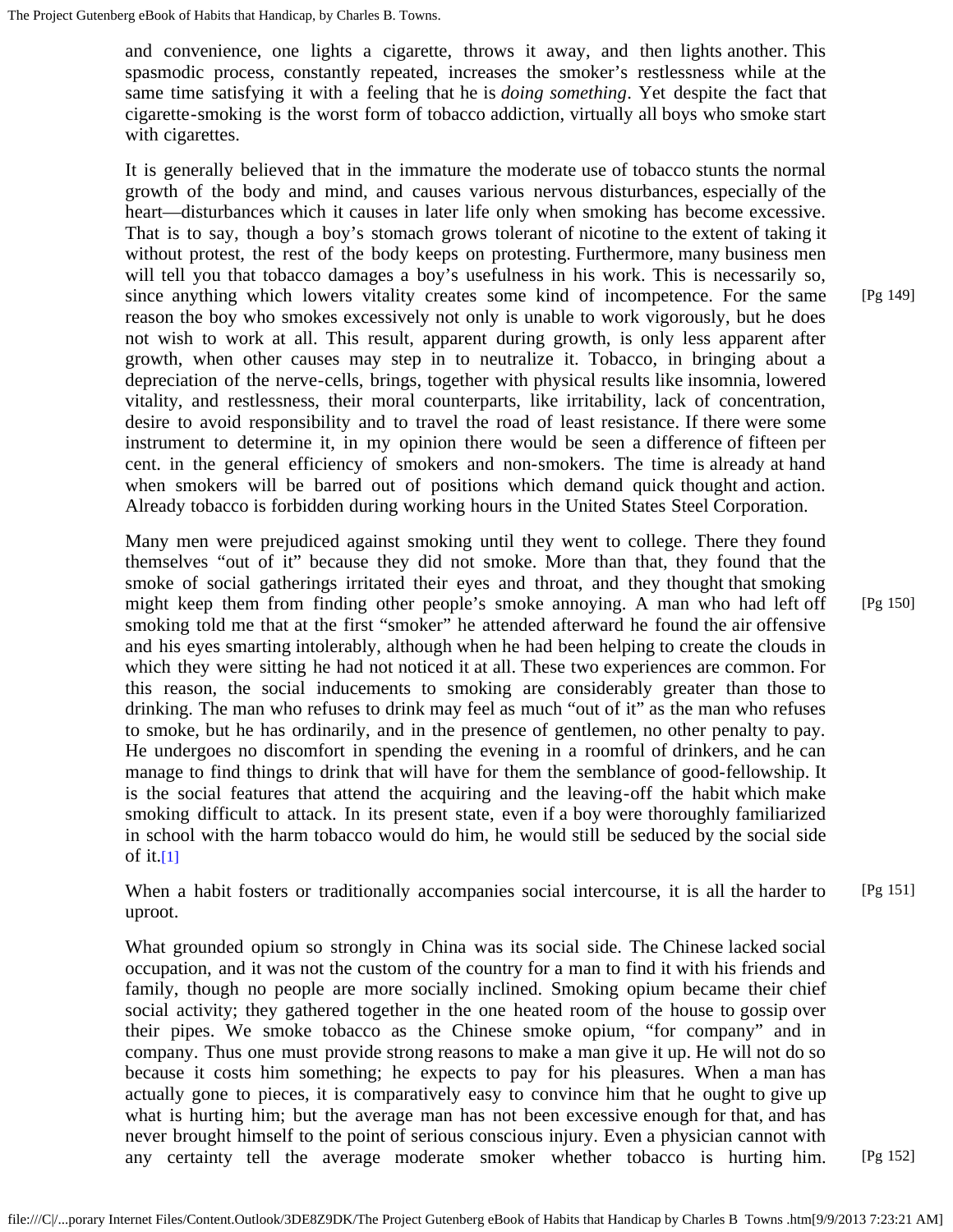Consequently, if one would make this man stop smoking, especially when he sees that leaving off has caused some people more apparent discomfort than all their smoking did, one's only chance is to make him change his mental attitude. I hope to assist in doing this by calling attention to the fact that tobacco not only prepares the way for physical diseases of all kinds, as any physician will tell you, but also, as long investigation has shown me, for alcoholism and for drug-taking.

# TOBACCO, ALCOHOL, AND OPIUM

The relation of tobacco, especially in the form of cigarettes, and alcohol and opium is a very close one. For years I have been dealing with alcoholism and morphinism, have gone into their every phase and aspect, have kept careful and minute details of between six and seven thousand cases, and I have never seen a case, except occasionally with women, which did not have a history of excessive tobacco. It is true that my observations are restricted to cases which need medical help,—the neurotic temperaments,—but I am prepared to say that for the phlegmatic man, for the man temperamentally moderate, for the outdoor laborer, whose physical exercise tends to counteract the effect of the tobacco and the alcohol he uses—in short, for all men, tobacco is an unfavorable factor which predisposes to worse habits. A boy always starts smoking before he starts drinking. If he is disposed to drink, that disposition will be increased by smoking, because the action of tobacco makes it normal for him to feel the need of stimulation. He is likely to go to alcohol to soothe the muscular unrest, to blunt the irritation, he has received from tobacco. From alcohol he goes to morphine for the same reason. The nervous condition due to excessive drinking is allayed by morphine, just as the nervous condition due to excessive smoking is allayed by alcohol. Morphine is the legitimate consequence of alcohol, and alcohol is the legitimate consequence of tobacco. Cigarettes, drink, opium, is the logical and regular series.

The man predisposed to alcohol by the inheritance of a nervous temperament will, if he uses tobacco at all, almost invariably use it to excess; and this excess creates a restlessness for which alcohol is the natural antidote. The experience of any type of man is that if he takes a drink when he feels he has smoked too much, he finds he can at once begin smoking all over again. For that reason, the two go together, and the neurotic type of man too often combines the two. Tobacco thus develops the necessity for alcohol.

It is very significant that in dealing with alcoholism no real reform can be expected if the patient does not give up tobacco. Again, most men who have ever used alcohol to excess, if restricted voluntarily or involuntarily, will use tobacco to excess. This excess in tobacco produces a narcotic effect which temporarily blunts the craving for alcohol. Another way of saying the same thing is that when smokers are drunk they no longer care to smoke, a fact that is a matter of common observation. This means that there is a nervous condition produced alike by alcohol and tobacco. When a man gets it from drinking, he does not keep on trying to get it from smoking. As well as reacting upon each other, the two habits keep each other going. It is not altogether by haphazard association that saloons also sell cigars; they sell them for the same reason that they give away pretzels—to make a man buy more drinks.

This relationship between tobacco and alcoholism is not understood by the public. It has been absolutely demonstrated that the continued use of tobacco is a tremendous handicap upon the man who is endeavoring to free himself from the habit of alcoholic indulgence. Only a man of the strongest character will persist in abstaining from alcohol unless he also abstains from tobacco, even after he has undergone the most intelligent medical treatment. In the system of a man already disposed toward alcoholic stimulation, no one thing will prove so positive a factor toward creating the sense of need as the use of tobacco. Physiological action of tobacco is to create muscular (motor) unrest. Most habitual smokers [Pg 155]

[Pg 153]

[Pg 154]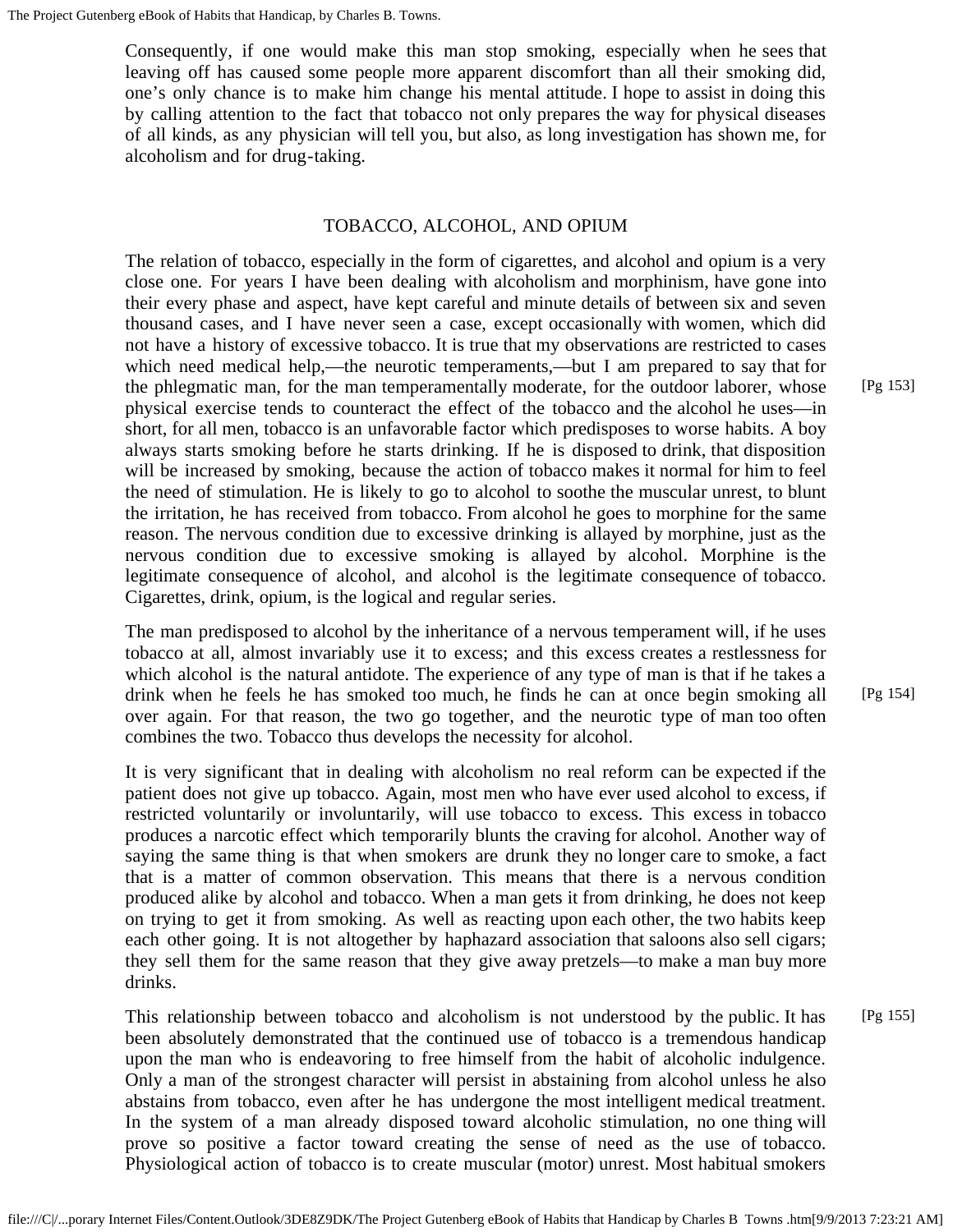consume every day more than enough tobacco to carry them far beyond the point where its stimulating effect ends and its narcotic effect begins. Where this habitually occurs, the definitely toxic effect is notable, and this results in a demand for that stimulation which the tobacco itself once furnished, but now does not. Here is an evil effect of tobacco that is rarely understood and almost never admitted.

# OPIUM AND CIGARETTES IN CHINA

Current history affords us a striking proof of the closeness of the relation between tobacco and opium.

I have spent a good deal of time in the Orient in the interest of those who were trying to subdue the opium evil, and I may add that there is in China to-day a flourishing American tobacco concern which has grown rich out of the sale of cigarettes. With the extremely cheap Chinese labor, the concern was able to sell twenty cigarettes for a cent of our money. Up to the beginning of this enterprise (about 1900), the Chinese had never used tobacco except in pipes, and in very minute quantities in rolling their own crude cigarettes. The concern was sending salesmen and demonstrators throughout the country to show the people how to smoke cigarettes. Now it is estimated that one half of the cigarette consumption of the world is in China. In trying to lessen the opium evil, in which they have to a considerable extent succeeded, the Chinese are merely substituting the cigarette evil. It is well known to the confirmed opium-smoker that he needs less opium if he smokes cigarettes. *The Chinese to-day are spending twice as much money for tobacco as for opium.* [Pg 156]

I once said to a Chinese public man: "I can help you to get rid of the opium habit because you have found that you *must* get rid of it, but I cannot help you to get rid of the evil you are substituting for it, for not even America has yet found out that she *must* get rid of it. Your cure, I fear, is worse than your disease; and *our* disease has no cure—until we change our mental attitude." [Pg 157]

If any one thinks that China is the gainer by substituting the one drug habit for the other, I beg leave to differ with him. The opium-smoker smokes in private with other smokers, and is thus not offensive to other people. He is not injuring non-smokers, or arousing the curiosity of boys, or polluting the atmosphere, or creating a craving in others. In the West the opium habit is generally condemned because the West is able to look with a new and unbiased mind on a drug habit that is not its own.

I consider that cigarette-smoking is the greatest vice devastating humanity to-day, because it is doing more than any other vice to deteriorate the race.

# LIKE ACTION OF THE THREE HABITS

The more you compare smoking and drinking and drugging, the more resemblances you see. Opium, like tobacco and alcohol, ceases to stimulate the moment the effect of it is felt: it then becomes a narcotic. The history of the three as a resort in an emergency is precisely the same. At the time when the average man feels that he needs his faculties most, he will, if addicted to any of the three, deliberately seek stimulation from it. He does not intend to go on long enough to get the narcotic effect, since that would be clearly defeating his own aims; he means to stop with the stimulant and sedative effect, but that he is unable to do. The inhaler of tobacco gets his effect in precisely the same way that the opium-smoker gets his—the rapid absorption by the tissues of the bronchial tubes. It may be news to the average man to hear that the man who smokes opium moderately suffers no more physical deterioration than the man who inhales tobacco moderately. The excessive smoker of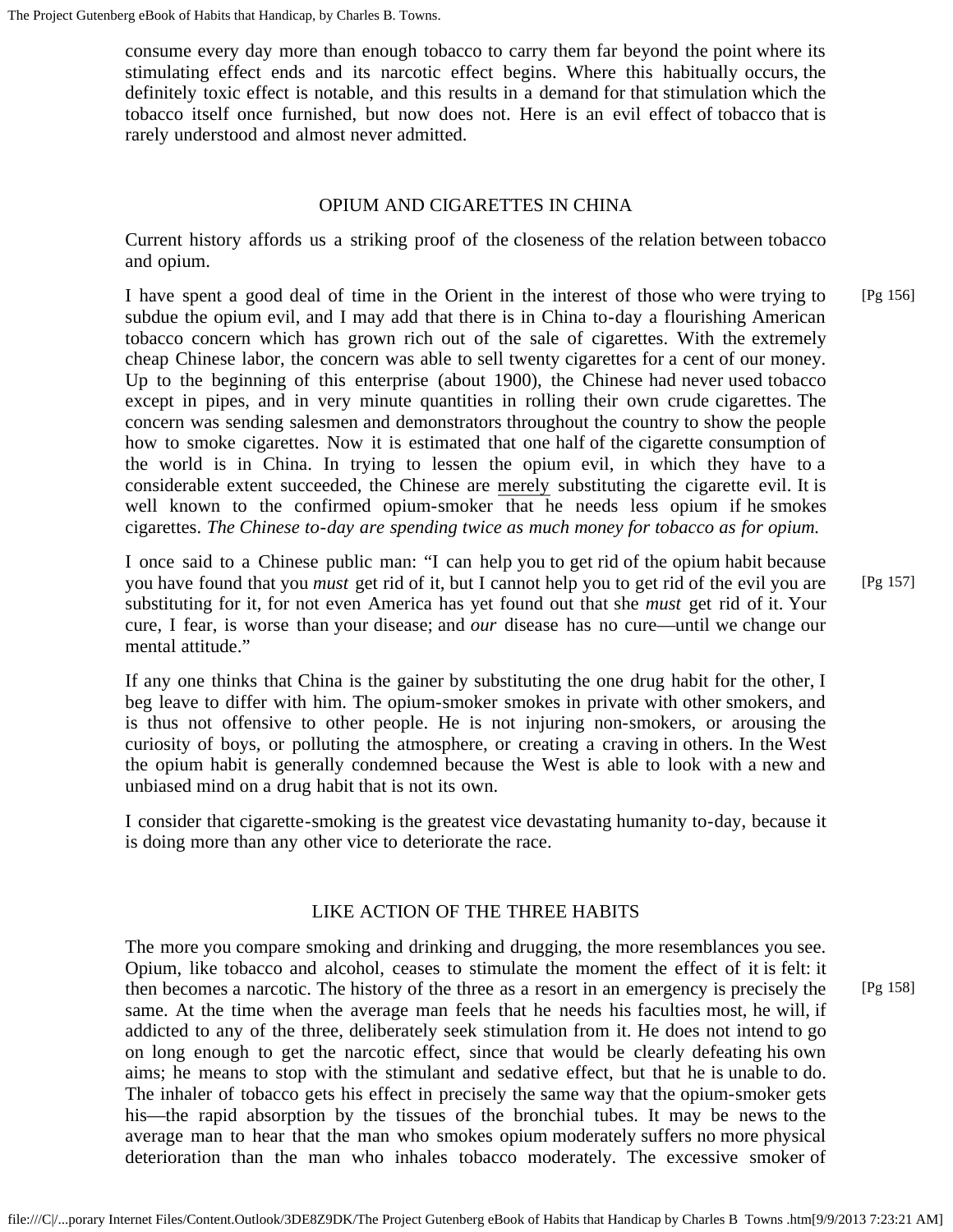cigarettes experiences the same mental and physical disturbance when deprived of them that the opium-smoker experiences when deprived of opium. The medical treatment necessary to bring about a physiological change in order to destroy the craving is the same. The effect of giving up the habit is the same—cessation of similar physical and nervous and mental disturbances, gain in bodily weight and energy, and a desire for physical exercise. A like comparison, item for item, may be made with alcohol, but it is the similarity with opium which I wish particularly to emphasize here.

[Pg 159]

### TOBACCO AND MORAL SENSITIVENESS

Morphine, as is very well known, will distort the moral sense of the best person on earth; it is part of the action of the drug. Since the way morphine gets its narcotic effect is very similar to the way tobacco gets its effect, one would naturally suppose that tobacco would produce in a milder degree something of the same moral distortion. This may seem a startling conclusion, but change your mental attitude and observe. Have not smokers undergone a noticeable moral deterioration in at least one particular? They have a callous indifference to the rights of others. This happens with all habitual indulgence, of course, but is it not carried more generally to an extreme with tobacco than with anything else? Few men quarrel with a hostess who does not offer them drinks, but all habitual smokers expect that, regardless of her own desires, she will let them smoke after dinner.

"We gave up the fight against tobacco in our drawing-rooms long ago," said a famous London hostess. "We found it was a case of no smoke, no men."

Respectable men in New York City who would not dream of deliberately breaking any other law carry cigars and cigarettes into the subway despite the fact that it is forbidden and that it is vitally necessary to keep the air there as pure as possible. A gentleman is more annoyed at being forced to consult another's preference about not smoking than about anything else that could arise in social intercourse, and is often at small pains to conceal his impatience with old-fashioned people who believe they have rights which should be respected. [Pg 160]

On all sides the attitude seems to be, "What right has any one to object to my smoking?" The matter is really on just the *opposite* basis, "What right has any one to smoke when other people object to it?"

If a man *must* get drunk, we say he shall get drunk where he is a nuisance only to himself and to others of the same mind. If a man feels the need of interlarding his conversation with obscenity and grossness, we say he may not compel us to listen to him. But a smoker may with impunity pollute the air, offend the nostrils, and generally make himself a nuisance to everybody in his neighborhood who does not practise his particular vice. Is this not a kind of moral obtuseness? Change your mental attitude and consider.

The action of a narcotic produces a peculiar cunning and resource in concealment; it develops, when occasion arises, the desire to deceive and, whether occasion arises or not, the desire to shift obligation and evade direct responsibility. Tobacco does this more mildly than opium, and it does so more appreciably with boys than with men; but, as with opium, it is part of the narcotic effect in all cases.

Let it always be remembered that if a man smokes and inhales tobacco excessively he is narcotizing himself more than when he smokes opium moderately.

[Pg 161]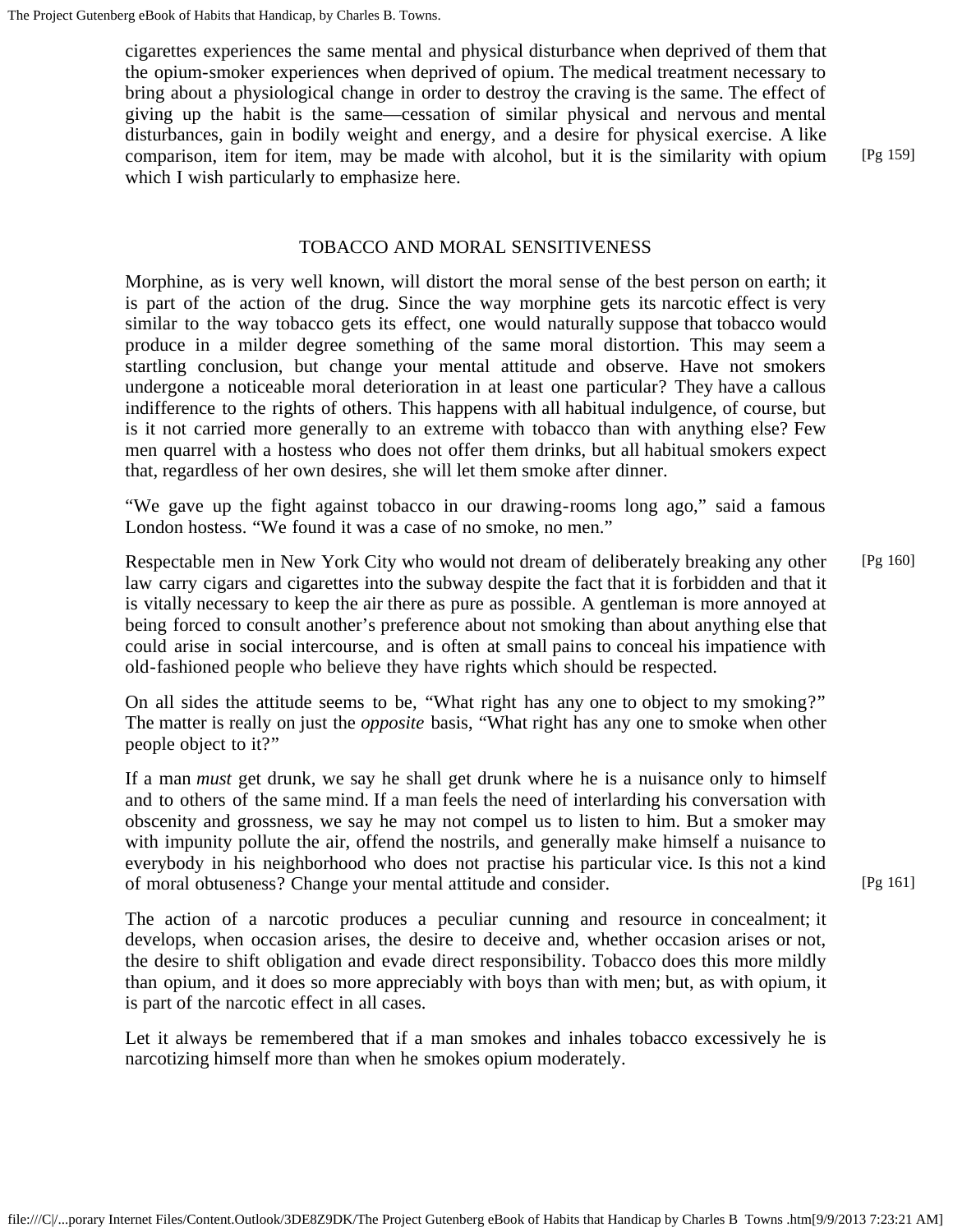# **CHAPTER IX**

# **TOBACCO AND THE FUTURE OF THE RACE**

N EVER yet has tobacco done any good to a man. Its direct effect has been harmful to millions, and indirectly it has harmed many other millions by setting up a systematic millions, and indirectly it has harmed many other millions by setting up a systematic demand for stimulants. Of all the widely used products of nature, tobacco finds the least excuse in real necessity. Virtually the only medical use to which the active principle of tobacco (nicotine) can be put is the production of nausea, and there are many other drugs that can be used with much better effect for that purpose. If one will study the pharmacopœia, he will find that, next to prussic acid, nicotine is rated as the most powerful known poison, and is not credited with a single curative property. From a medical point of view it is valueless.

The social standing of the man who took it from the tepees of the North American Indians to England is mainly responsible for its taking root there, for the acquisition of the tobacco habit is a painful process. Nature's revolt against it is much more instinctive than her revolt against alcohol. Furthermore, like any other form of poison, its effects are most immediate and evident upon the young and weak; for they are easier to poison than the mature and strong. [Pg 163]

# THE FULL EFFECT OF THE TOBACCO HABIT IS NOT YET APPARENT

To one who has made a careful study of the effects of tobacco the prospect for the future is not encouraging. The habit was already widespread before the extensive manufacture, or even knowledge, of cigarettes was introduced into the United States, and this later form of smoking, which is easily the most obnoxious and harmful of all, has not yet had time to disclose its full power for injury. For it is in the inhaling of tobacco that the smoker receives his greatest injury, and the habit of inhalation is peculiar to the cigarette-smoker. While there are smokers of cigars and pipes who inhale their smoke, it will almost always be found upon investigation that they acquired the habit of inhalation through smoking cigarettes. The average man with a cigarette history gets no pleasure out of smoke which he does not inhale.

Even if a cigarette is made of the best tobacco, undrugged, and wrapped in the purest of rice-paper, the mere fact that the smoke is almost invariably inhaled suffices to make cigarette-smoking the most harmful form of the tobacco habit. Inhalation is harmful because it not only exposes the absorbent tissues of the mouth and upper throat to the smoke, but thrusts the smoke throughout the throat, lungs, and nose, all of which are lined with a specially sensitive membrane of great absorptive capacity. Thus from the smoke of the cigarette the system takes up many times as much poison as it takes up from the uninhaled smoke of the pipe or cigar. Indeed, it may be added that the purer and higher the grade of the tobacco, the more harmful it is to the smoker, for the more will it tempt him into inhalation. Another danger of certain brands of cigarettes, principally the costly imported and specially flavored brands, is that to the extraordinary dangers of nicotine-poisoning found in all cigarettes are added in these higher grades the perils of their flavoring materials, from which even so dangerous a drug as opium is not always absent.

I believe that the evil effects of tobacco will be much more apparent in the next generation [Pg 165]

[Pg 164]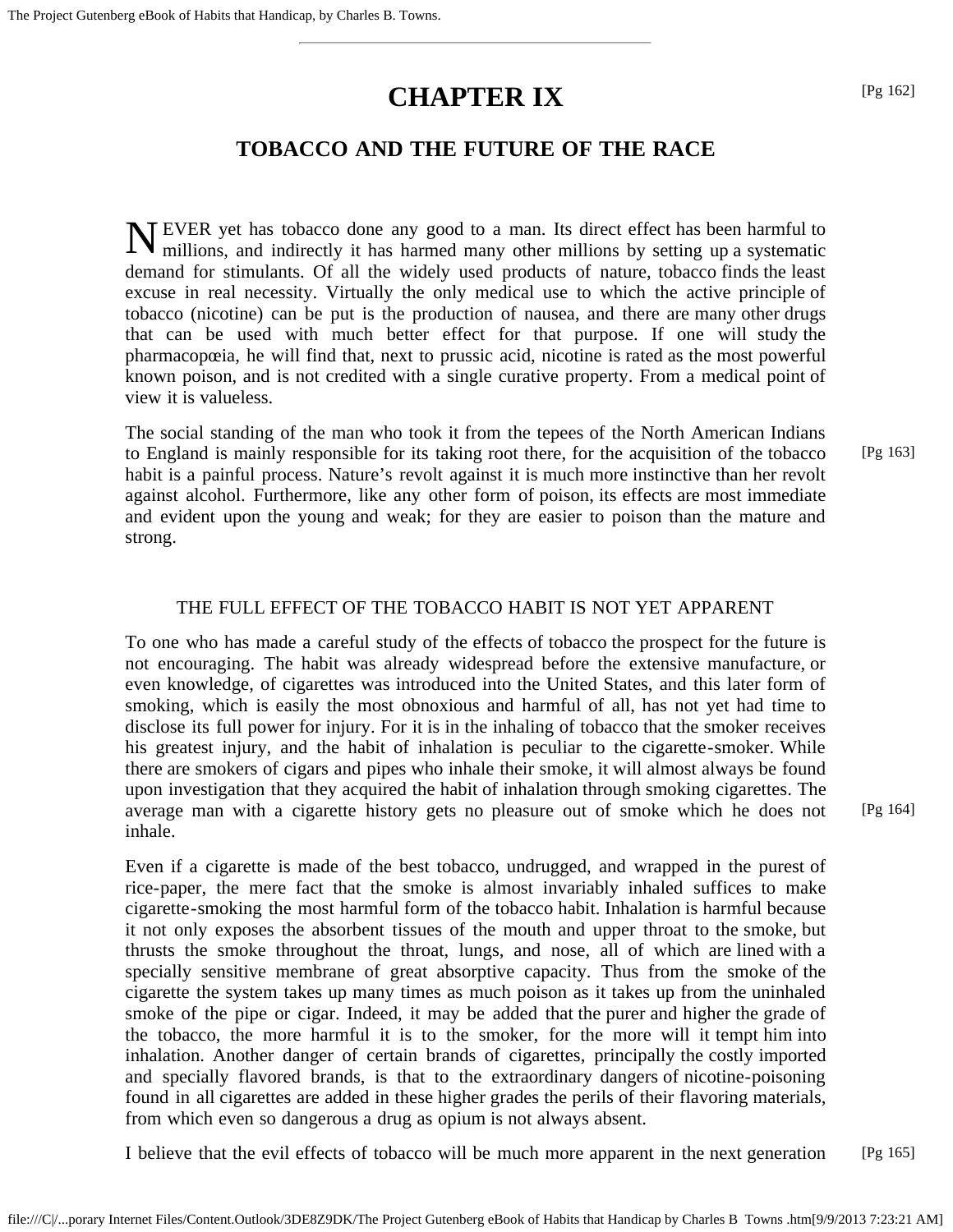than they are in this; for forty years ago, when I was a boy, the lad who decided to begin to smoke knew nothing of cigarettes, and had only the pipe and the cheap cigar to choose between, forms so overpowering that they frequently discouraged him at the start. Thus many were undoubtedly saved from the tobacco habit; but now, with mild cigarettes upon the market, at very low prices, and in most States found on sale in every candy store, the situation has perils undreamed of at that earlier period. It is noteworthy that cigarettes are "doped" expressly to allay nausea, which is the normal effect of tobacco-smoking upon the uninured human system, and at the same time to quiet that motor unrest which is the first symptom to follow the introduction of nicotine into the human system. The narcotic effect of the adulterant drugs is therefore to ease the smoker's first pang and to make him more quickly the victim of the tobacco habit.

The smoker of cigarettes gets his narcotic by precisely the same mechanical process through which the opium-smoker gets his. The opium-smoker would find it far too long and expensive a process to obtain the desired effect from opium by taking it into his stomach; but by burning a very much smaller quantity of the drug and bringing it into contact with the sensitive absorbent tissues of the throat and nose, he obtains the narcotic effect that his system craves.

[Pg 166]

[Pg 167]

# THE USE OF TOBACCO DESTROYS MORAL DISCIPLINE

I am convinced that the use of cigarettes is responsible for the undoing of seventy-five per cent. of the boys who go wrong. Few boys wait until they are mature and their resistance is at its maximum before they begin the use of tobacco. It would be remarkable if they did wait, for their fathers and their older brothers are constantly blowing smoke into their faces. Even where restrictive laws exist, minors find no difficulty in obtaining cigarettes, so that children of the age that is most easily harmed by the use of tobacco now habitually indulge in its most harmful form.

There is another unfortunate effect of the use of tobacco by boys. When they begin to smoke, they do so against the wishes and usually against the orders of their parents. This means broken discipline and deception. The boy who endeavors to conceal the fact that he smokes is started along a path that is even more harmful than tobacco. He has to invent excuses for being absent from home, and to explain away the odor of tobacco that is sure to cling to him; and when a boy begins to lie about these things, he will lie about others. So far as truth goes, the bars are down. Furthermore, he has to spend more money. Unless he is one of those unfortunate youths who are not held to a moderate weekly allowance, too often he will resort to dishonest means to obtain the money to satisfy his newly acquired taste.

And that is not all. Boys who spend their time in smoking go where they will find other lads also engaged in the forbidden habit. They find congenial groups in pool-rooms, where they learn to gamble, and in the back rooms of saloons, where they learn to drink. The step from the pool-room or the saloon to other gambling-places and to drinking-places frequented by the unworthy of both sexes is an easy one. Thus the boy whose first wrong-doing was the smoking of cigarettes against the wishes of his parents soon becomes the target for all manner of immoral influences.

In these days of advanced sociological study, when the mind of the world is set upon efficiency, it is astonishing that so little attention has been given to the effect of tobacco upon the young. To mankind at the present time nothing in the world is so important as the conservation of the boy. Humanity might well make any sacrifice conceivable in order to keep its boys clean. Keeping boys clean means keeping girls clean, and whatever keeps boys and girls clean purifies humanity as a whole. In other words, the boy is the most important thing in the world, and his cleanliness the most vital issue. Setting aside entirely [Pg 168]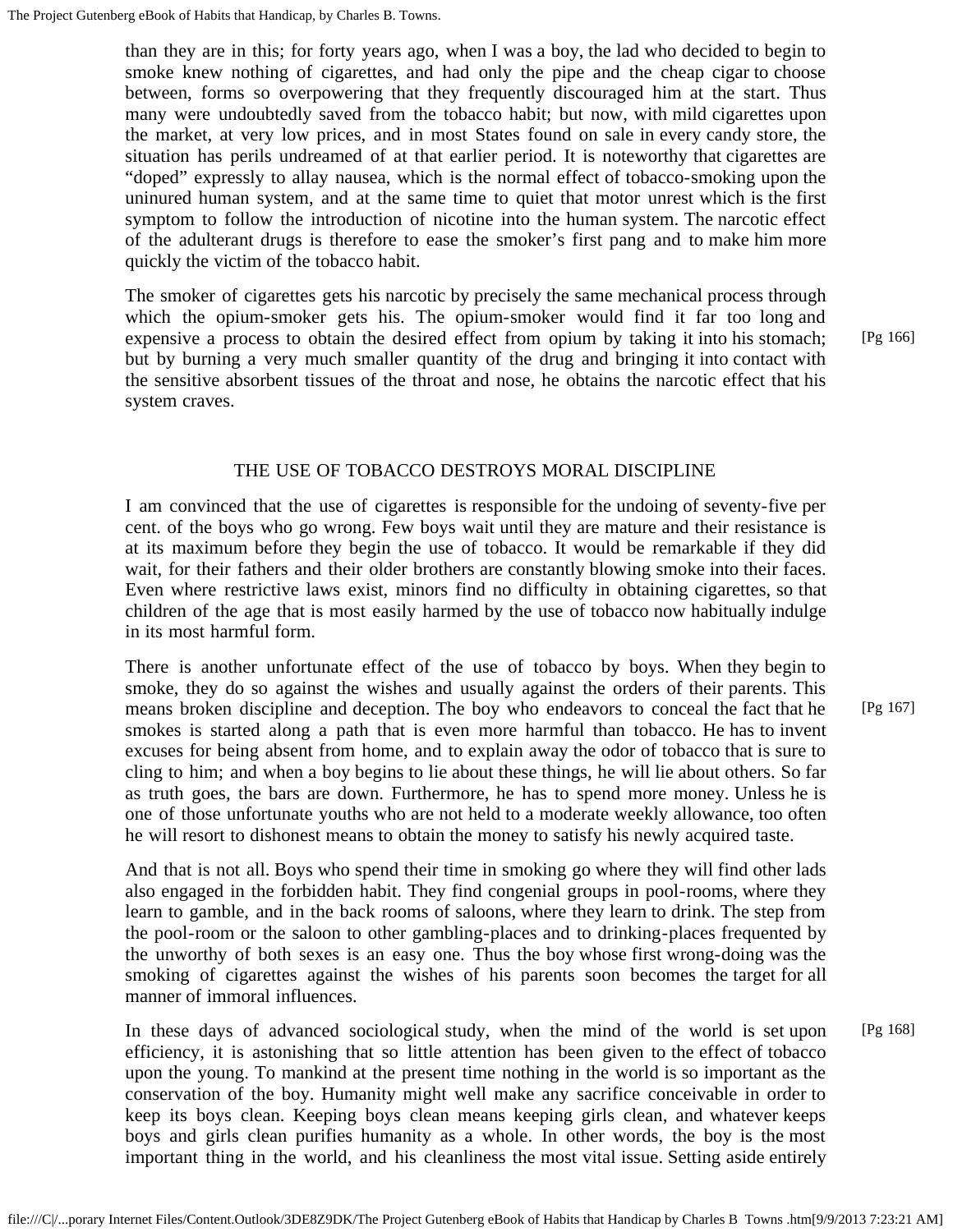the deleterious effect of nicotine upon his physical system, early smoking, which usually means the cigarette, is the most harmful single influence that is at present working against his welfare. We can appreciate the terrific total harm which tobacco does to youth, however, only when we add the psychological harm and the physical harm together. Everything considered, the question is an appalling one.

# THE TEMPTATION TO USE TOBACCO

It is impossible to blame most boys very severely for yielding to the smoke-temptation; therefore it becomes a difficult matter to blame them for the wrong-doing which tends to follow it. Their error is only the continuation of a similar error that their fathers have made before them and now tacitly encourage. It is difficult to make any lad believe that he need not be a fool because his father is one. Yet in most cases to save a boy from the demonstrable ills of tobacco-using entails just this course of reasoning. Orators and essayists from the beginning of time have found a stumbling-block in preaching to their followers virtues they admire and value, but do not themselves possess. The father who forbids his son to smoke because it is harmful and expensive, while his own person reeks with it, is not likely to impress the lad very vividly with either the force or the honesty of his argument. More than one parent has found himself abashed in such circumstances by a son with logic and intelligence. For such a parent there is only one really honest course—to admit to his son that he himself has been a fool, but that he does not wish his son to follow in his footsteps.

# THE NECESSITY OF EDUCATION CONCERNING THE DANGER OF TOBACCO

There is no question in my mind that this matter of tobacco should be made the basis of a very thorough educational campaign among the youth of the United States. The shocking spread of the tobacco habit among the women of American cities indicates, moreover, need for extending this instruction to girls as well. [Pg 170]

If cleanliness of body is next to godliness, then cleanliness of mind is godliness, and cleanliness of mind, real cleanliness, is impossible while ignorance exists. Nothing in education is more generally neglected than the enlightenment of the young—an enlightenment which can come only from the mouths of elders who are themselves clean as to the deadly nature of alcohol, habit-forming drugs, and tobacco. I should very much dislike to send a young and impressionable son for instruction in any subject to any teacher, male or female, who used cigarettes. Thousands upon thousands of parents in this country feel as I do on this subject; but while they realize the danger which might result from the influence of a teacher who smokes, they utterly neglect the far more dangerous and powerful influence of a father who smokes. To my mind, however, it is essential that parents should seriously consider the personal character of the men to whom they intrust the education of their boys.

But the use of tobacco reaches far beyond the home circle and the schools and even pollutes the atmosphere of the church itself. There are few clergymen in the United States who do not use tobacco, and so a clean father who rears a clean son is under the tragic necessity of urging his attendance at a dirty church, and later on sending him to be a student in a dirty college, for the simple reason that there are no clean ones. [Pg 171]

Society seems to have been viciously organized for the destruction of the boy, in whom lies its chief hope of preservation and improvement. The boy who keeps clean does so against tremendous odds, to which frequently his father, his school-teacher, and his clergyman are the chief contributors. A dozen times during every day of his life he is subjected to the third [Pg 169]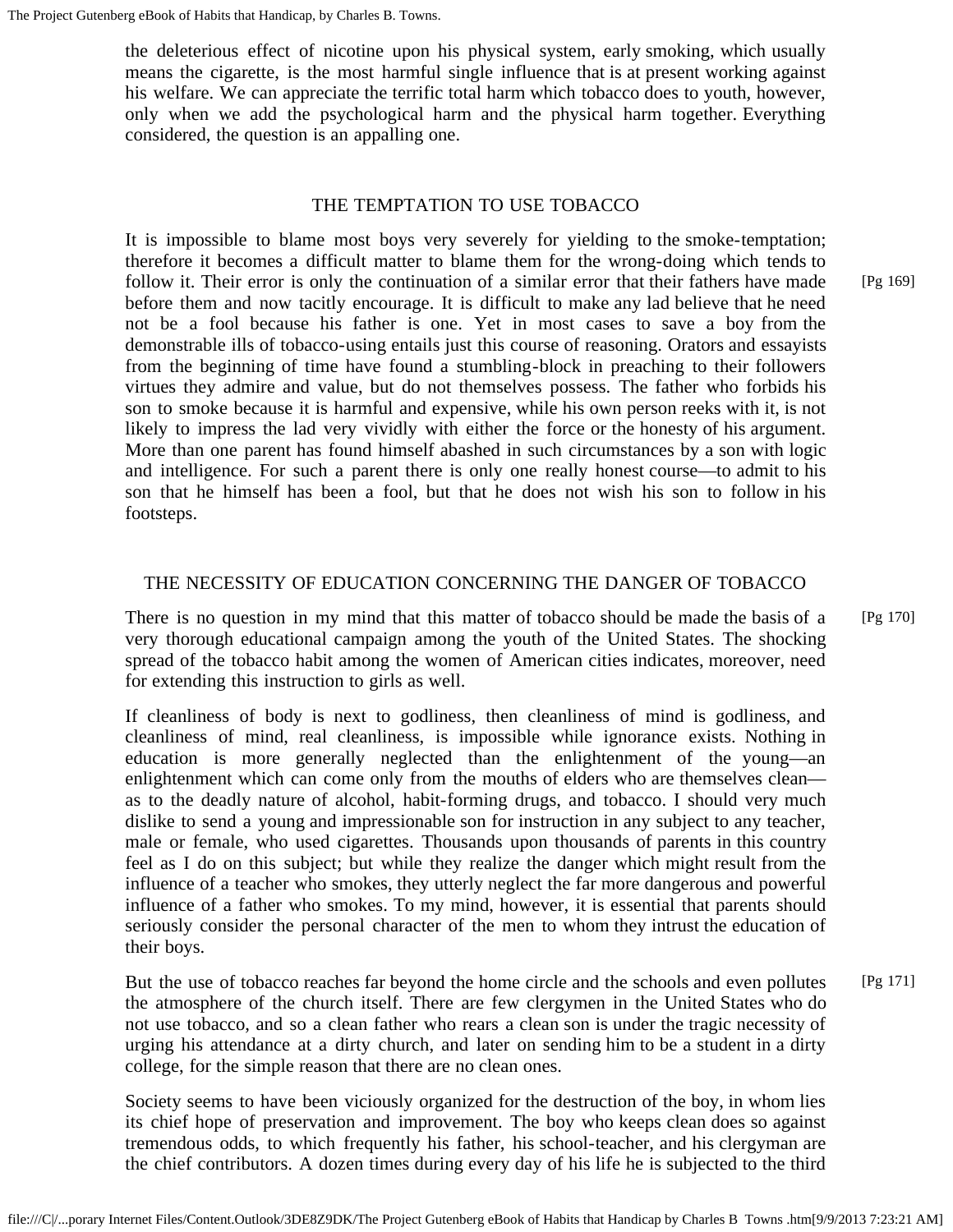degree of temptation, and twice out of three times this ordeal is thrust upon him by the very persons who really should do most to safeguard and protect him. And now that society has set its sanction upon the use of tobacco by the women of the nation, he is confronted with the further peril of a mother who smokes. It seems to me that this tobacco question detracts enormously from that very vivid hope we might feel for the rising generation, which is also handicapped with alcohol and drugs.

[Pg 172]

# TOBACCO ADDICTION MORE DANGEROUS THAN DRUG HABIT OR ALCOHOLISM

I have no desire to moralize upon the subject of tobacco. I am not a moralist, but a practical student of cause and effect, urging the elimination of bad causes so that bad effects may be eliminated in turn. A very wide experience in studying the result of the use of narcotics has convinced me that the total harm done by tobacco is greater than that done by alcohol or drugs. Nothing else at the present time is contributing so surely to the degeneration of mankind as tobacco, because, while its damage is less immediately acute than that done by alcohol or habit-forming drugs, it is, aside from its own evil effects, a tremendous contributory factor to the use of both. There is nothing to be said in its favor save that it gives pleasure, and this argument has no more force in the case of tobacco than in the case of opium. Any man who uses tobacco poisons himself, and the very openness and permissibility of the vice serve to make the process of self-poisoning dangerous to the public as well.

To sum up, the tobacco habit is useless and harmful to the man who yields to it; it is malodorous and filthy, and therefore an infringement upon the rights and comforts of others. Its relation to alcohol is direct and intimate. When an alcoholic comes to me for treatment, I do not regard my chances of success with him as good unless I can make him see that to abandon smoking is a necessary step in his treatment. My deductions concerning the intimate relationship between the use of tobacco and liquors are the result of years of observation and study. And if it is true that no man whose system is alcoholic is fit to be the father of a child, it is no less true that the habitual smoker is also unworthy to be a guardian of his kind. The alcoholic fiend almost invariably becomes the parent of children provided with defective nervous systems, of children as definitely deformed nervously as they would be physically if born with club-feet or hare-lips. [Pg 173]

# **CHAPTER X**

[Pg 174]

# **THE SANATORIUM**

THERE is no class of patients in the world to whom the physician, and especially the physician who conducts a sanatorium, can offer so good an excuse for long-continued physician who conducts a sanatorium, can offer so good an excuse for long-continued treatment as to those addicted to the use of drugs. It is certain that the person who makes a weekly charge to such patients is rarely honest with them or tries to shorten their stay. Several years ago I freely and without reservation gave all the details of my treatment to the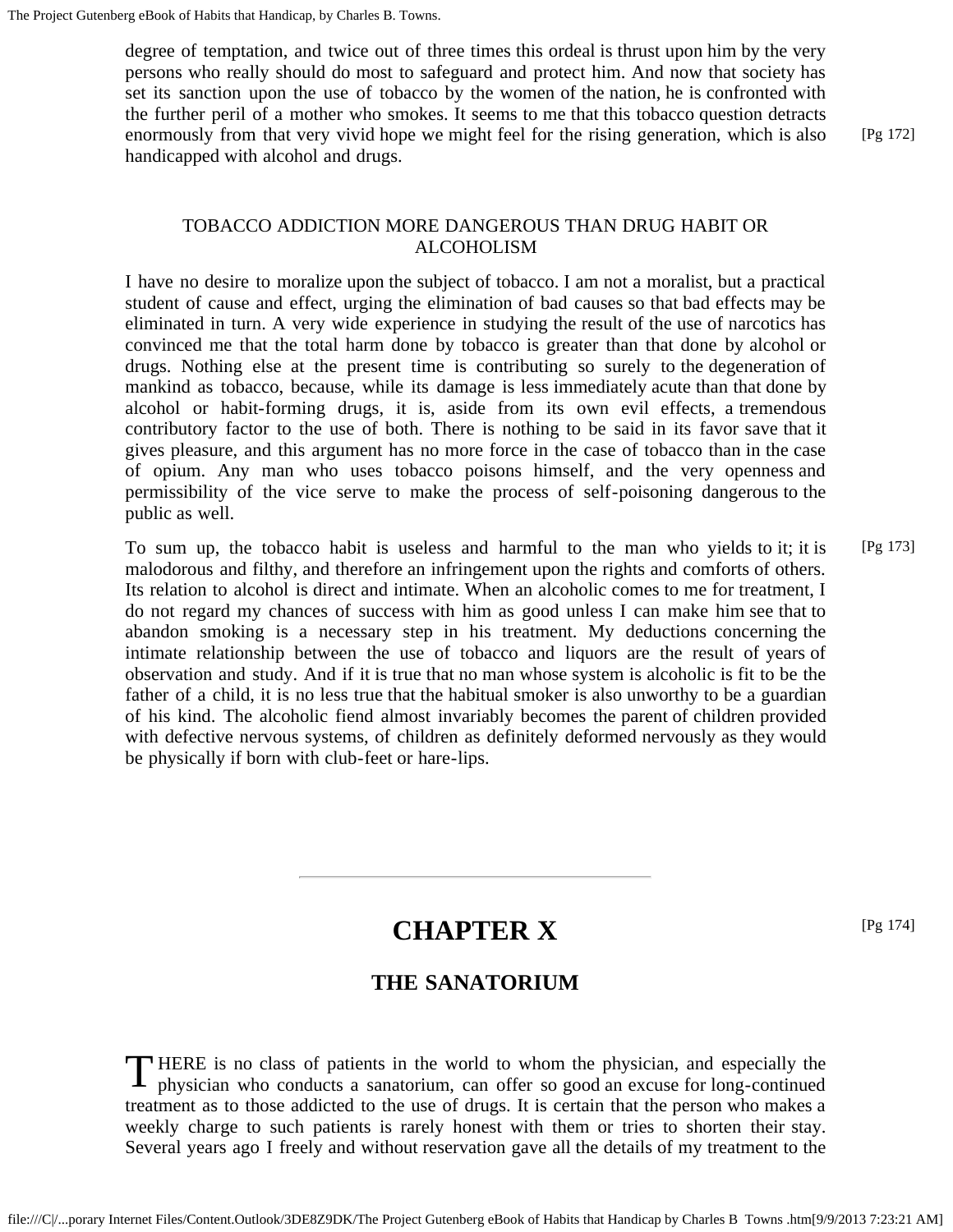medical world, and though many institutions have endeavored to install it as a part of their own curative policy, most have failed. The failure may be attributed principally, if not wholly, to the fact that few have also adopted the necessary principle of a fixed charge, without regard to the length of time the patient is under treatment. The weekly charge, with its attendant temptation to keep the patient as long as possible, has invariably defeated all possibilities of success.

There is also a class of institutions in which the "cure" for the drug habit consists in the administration of the drug itself in a disguised form. In such surroundings a patient will contentedly stay indefinitely, for the chains of his habit bind him to the spot. The very fact that he wishes to stay may be accepted as a proof that he has not been benefited by it. For the man who has been freed from a drug habit desires a normal life in the world; indeed, only his reëntrance into its turmoil and bustle can set him surely on his feet. [Pg 175]

The average sanatorium, accustomed to the time-honored and thoroughly established system of making its patients comfortable,—in other words, pampering and coddling them,—finds it difficult, if not impossible, to conform in every detail to the necessities of a system like mine.

Even if the institution is equipped with every possible facility, it is highly probable that the physicians in charge may be mentally unfitted to the work. Inured by every detail of their training to methods that make a successful treatment of drugs impossible, they find themselves incapable of changing when confronted by specific cases that demand a radically different treatment. The institutions themselves are equally inadaptable. The sanatorium, it must be remembered, is really a boarding-house or hotel, and the business of boardinghouse or hotel, whether it presents an epicurean or "sanitary" bill of fare, or whether its staff is supplemented by trained nurses and physicians or not, remains a boarding-house or hotel. Its main province is to keep its paying guests and to make them comfortable.

The whole sanatorium situation so far as it relates to the "cure" of those addicted to the use of drugs and alcohol may be summed up in a few words. The average sanatorium is merely a small colony of drug-users. No one can deny that. Now, no man who has been freed from his desire for drugs and no one who is being made uncomfortable by deprivation will remain in such surroundings for any length of time. The natural conclusion is that such institutions are not accomplishing what they have promised to be able to accomplish. The inmates are still drug-users. This is not true of American institutions alone. Within a few months I have had as an eleven-day inmate of my own institution a very wealthy man who has made three European journeys to find relief from the drug habit, on each journey going the rounds of six or eight celebrated institutions, and taking the treatment of each without result. Successful treatment is brief treatment, and no establishment operating upon a system of a weekly charge to patients will make an earnest effort to release these patients as soon as possible. In their desire to make their patients comfortable, and so prolong their stay, their usual quantity of drugs is supplied to them, though of course in some disguised form. There is no other way of accomplishing this.

Moreover, so long as a patient is thus kept comfortable, he is unable to describe his symptoms, for he does not feel them. The drug, therefore, hides exactly those details of a man's condition that it is essential for the attending physician to know. In a normal man the presence of pain is always a guide for a physician, but in a drugged case this is always absent. The constant drugging that conceals the symptoms of organic ailment may permit one of comparative insignificance at the time a patient entered a sanatorium to become incurable before he leaves. Thus the result of his stay may mean in the end a serious or even fatal deterioration.

And the prolonged stay becomes a means, intentional or unintentional, of mulcting the patient or his friends of money. The sum annually spent in the United States upon useless [Pg 178]

[Pg 176]

[Pg 177]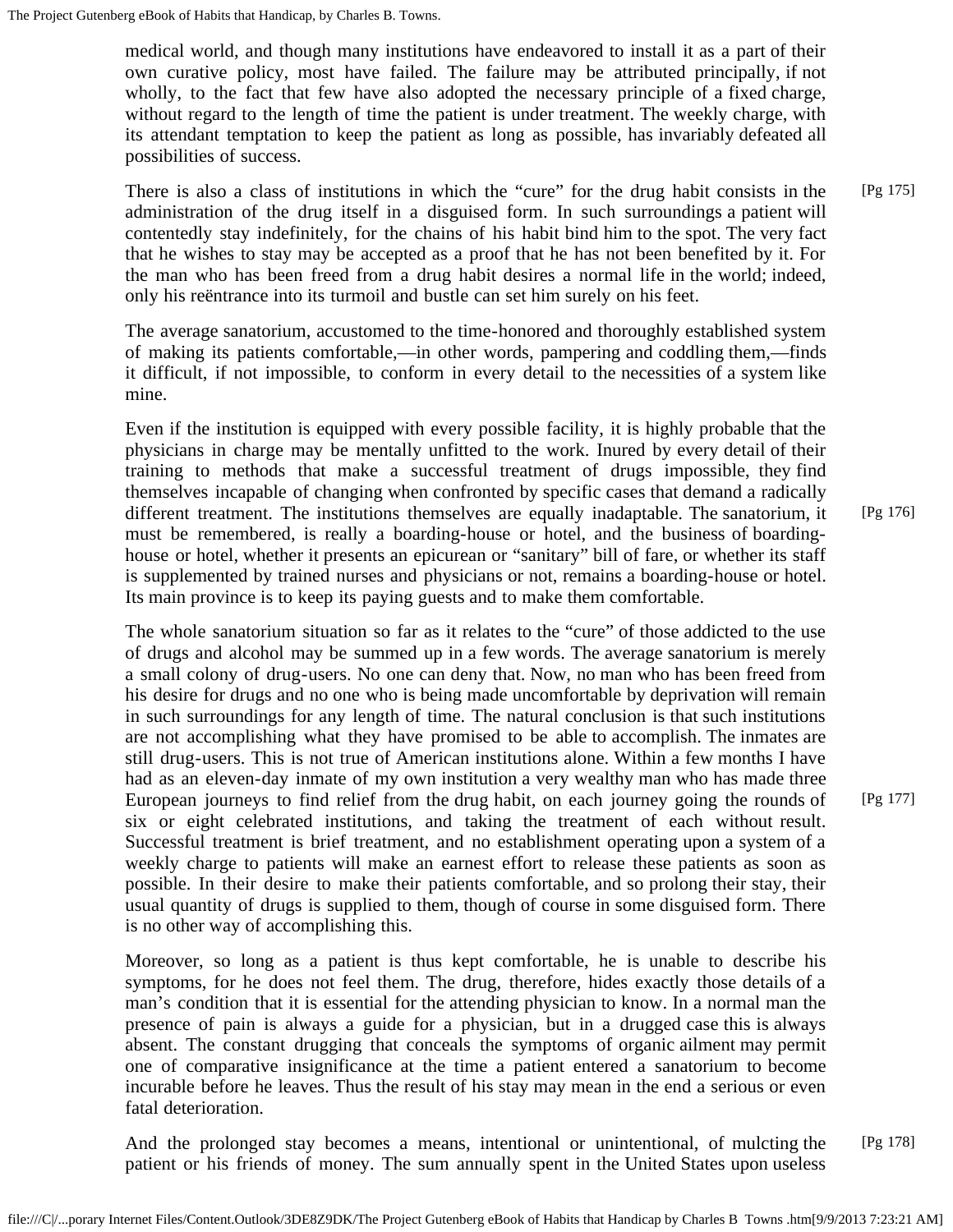sanatorium treatment must certainly amount to millions. I have had patients come to me from such institutions to which they had paid sums as large as \$10,000. Wealthy people are specially likely to become victims of this form of rapacity, and a mere glance at some of the receipted bills that I have seen in their possession is enough to stagger a modest financial imagination. The ingenuity with which a sanatorium manager devises "extras" is worthy of the name of genius. And the physically incurable patient is often retained in the sanatorium till his money or the money of his friends is exhausted in a needless sacrifice to greed.

### THE PHYSICIAN'S ATTITUDE TOWARD THE DRUG-USER

It is also necessary to direct attention to some of the errors of the general medical practitioner who deals with cases of this sort. It is not unnatural for a doctor to hesitate at the thought of surrendering his patient into strange hands. There may be unselfish as well as purely mercenary reasons for this hesitation. The doctor may hope that he himself can aid the sufferer, and may therefore endeavor to administer this treatment either in the patient's home or possibly in his own residence or private hospital. The patient is likely to be as much inclined to this course as the doctor, for the doctor is his friend and confidant, and he dislikes intensely the idea of revealing what he regards as the shameful secret of his enslaved soul to strangers' ears. Treatment in the doctor's or the patient's own environment must of necessity be an expensive matter, but if the patient can afford it, he is likely to desire it. This is most natural, especially if the patient is one of the tens of thousands who have tried the treatment offered by a sanatorium and found it not only valueless, but horrifying. There are, too, many patients who from sheer lack of funds naturally desire a home administration of the treatment as a means of saving expense. Of course many of the most worthy cases are to be found among people of moderate or small means. The drug habit is itself impoverishing.

Even so I find myself irresistibly impelled to advise against any attempt to treat such cases in their own environment, or in any environment improvised by a local doctor. This I do only because I have known so many cases of utter failure, so many cases where the sufferer's final hope has been destroyed by such experiments.

# [Pg 179]

[Pg 180]

# PRIVATE ADMINISTRATION OF TREATMENT NOT SUCCESSFUL

The friendship existing between a physician and his patient must often disarm the former and incapacitate him for the strict dealing that is required in a treatment like mine. The mere fact that in caring for a friend or one of his regular patients the doctor feels unwilling to exact a definite charge in advance is a certain handicap here, as is also the fact that each patient needs continual watching, and no doctor can afford to devote his entire time and constant medical attention to one patient. The average doctor in private practice, moreover, finds it impossible to secure upon demand nurses of sufficient moral responsibility and medical assistants of sufficient technical training to coöperate with him in the work. Above all, I find that only when the patient is on premises other than his own, in unfamiliar surroundings where he is subject to a strict and inviolable discipline, can the best results be obtained. The doctor who administers this treatment, if he is to win, must have every advantage. Hospital surroundings, unfamiliar nurses, and strange assistant doctors are of great value; but payment in advance may be regarded as the most effective means for inducing the patient to complete the necessary course. An amazing number of people have come to me who have confessed that while they have from time to time tried other treatments, they have never completed one of them. Others come in a skeptical frame of mind. I can mention one such who had been three times to Europe, each time on the advice of the very doctor who, as the patient was aware, had been responsible for his forming the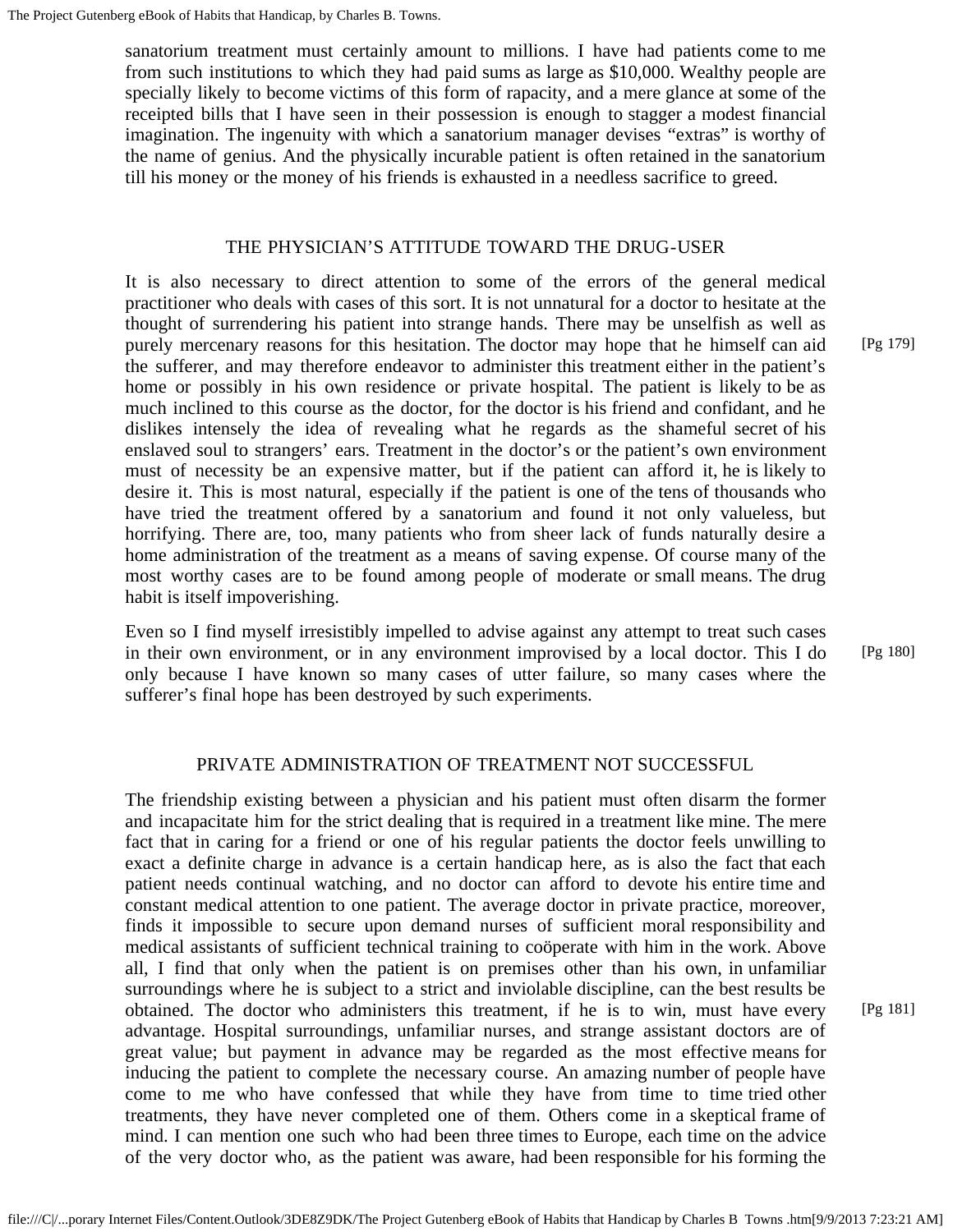habit.

No physician in private practice should ever attempt to relieve a patient from a drug habit in a manner incidental to the conduct of his practice, though it is nevertheless true that the temptation for doctors to attempt this are extraordinary. A patient who becomes aware that his physician knows of a treatment which will bring relief is likely to bring to bear upon the physician every possible pressure in the effort to induce him to administer it. The doctor must be liberal indeed who, having made such an attempt and failed to achieve good results with it, will acknowledge that he was mistaken at the start.

# THE NECESSITY OF A FIXED CHARGE FOR TREATMENT

The advantage of a definite charge, paid in advance, was a discovery that I made early in my work. With a large proportion of my patients it would otherwise have been impossible for me to obtain the definite medical result which has characterized my work.

It is quite impossible to make an intelligently satisfactory mental or physical diagnosis of any patient brought to me until he has been entirely freed from the drug which he has been taking. As soon as this has been fully accomplished, it is possible to consider the case carefully. It is also necessary to make an invariable rule that no person entering my institution for treatment shall be permitted to come into contact with any other person who is there for treatment, for there can be nothing psychologically worse than the discussion of symptoms and the exchange of experiences among people under treatment. It is also a rule that in the institution physicians employed in the establishment shall not become intimate with the patients or spend with them any time not necessarily devoted to professional investigation and attendance.

Nurses also must be as businesslike as possible in all their relationships with patients, and must do as little hand-holding and sympathizing as possible even in the cases of ultranervous women patients. It is a principle of the average sanatorium to encourage the "sympathetic" nurse. Wittingly or unwittingly, the old-time sanatorium made a practice of manufacturing habitual sanatorium inmates. The most hopeless cases I have ever seen have been those who have become inured to wearing sanatorium stripes. Such will never change their tailor till their pocket-book becomes empty.

Another detail of my treatment not easily compassed in the average sanatorium is to consider every case as an individual case, to be dealt with individually. In private practice this is often overlooked, and to this I also attribute many failures in treatment. The individuality of every case must be borne in mind not only throughout the treatment itself, but afterward, during the period of recuperation. The case itself is sure to indicate in some measure the further treatment which should be followed in the period immediately succeeding the patient's discharge from my institution, and very frequently indicates, in fact, the necessity for consultation with other specialists and for a surgical operation. After the patient has been relieved of drugs comes the time to begin the necessary physical upbuilding by means of exercise. Although I may have seemed to condemn the sanatorium, I must add now that some institutions are specially qualified to assist in this building-up process. Some health-building institutions that devote their entire attention to strengthening their patients by means of physical exercise are doing wonderfully good work.

The fact that my methods in treating these cases have prevented me, and will prevent me, from becoming directly or indirectly interested in any institution other than my own, in New York City, gives me a freedom in offering advice to patients concerning what they should do after they have left my care that I should not feel if my institution were operated upon the old-time keep-them-as-long-as-you-can plan. I find it possible to suggest physical exercise [Pg 183]

[Pg 182]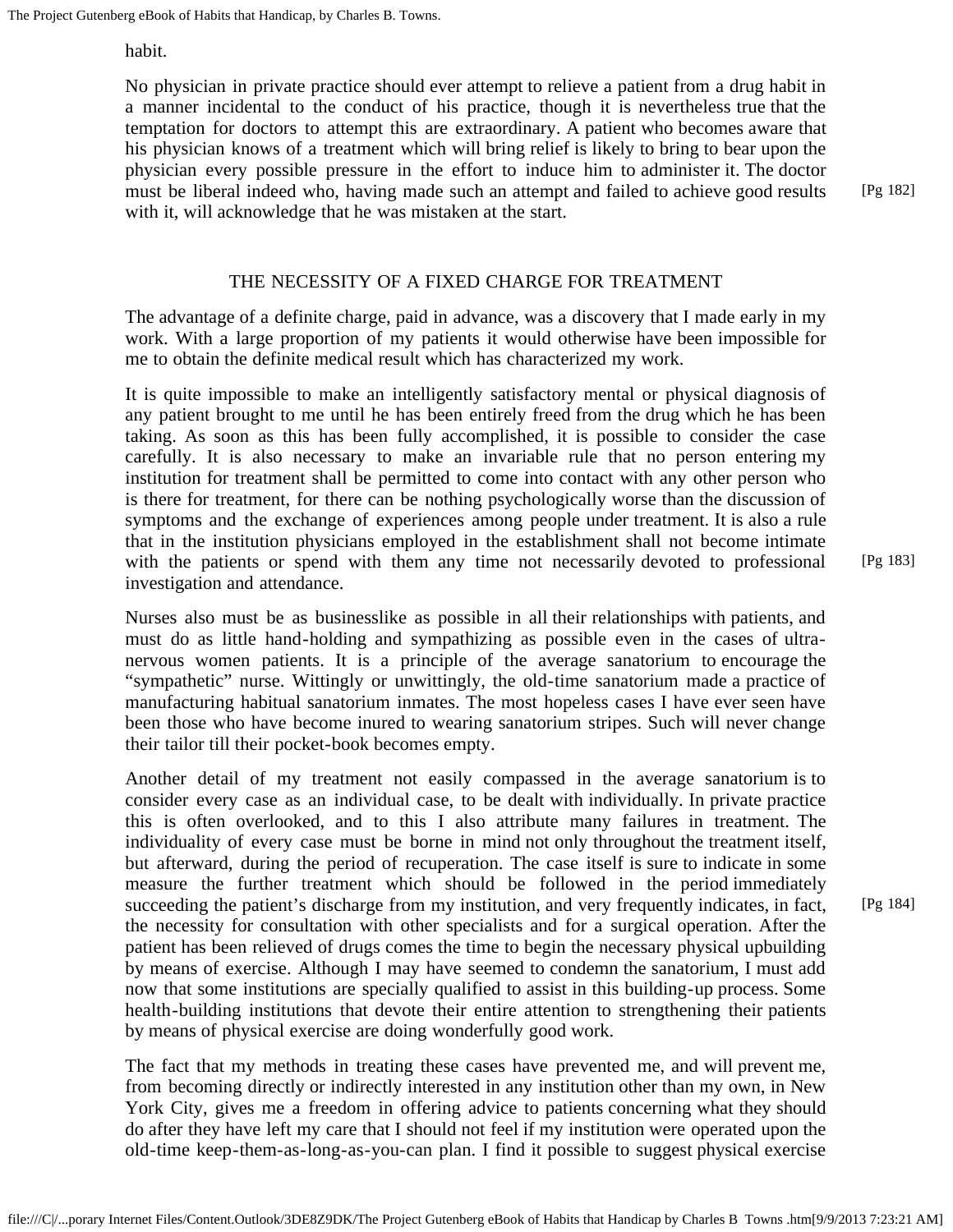and even professional training to those who especially need it with entire disinterestedness, just as I find it possible to suggest to some an investigation of some religious influence.

It must be laid down as an axiom that the patient must have a mental as well as a physical change before the treatment can accomplish all the good of which it is capable. Such a mental change is highly improbable in the comfortable surroundings of the average sanatorium. No man or woman ever achieved it by sitting on a pleasant veranda in an easychair exchanging tales of symptoms with other invalids. [Pg 185]

# THE REASON FOR THE FIXED CHARGE

The principal consideration which has influenced me in shaping my policy of a definite charge and limiting the length of stay of my patients has been the fact that I find it impossible when the effect of the drug has been perfectly eliminated to hold most of the patients under restraint. The man who has won freedom from his habit feels sure of himself; he desires to get away, and he is not afraid to go out into the world, where it may be possible for him to get the drug again. He will not yield to the temptation to get it, partly because he will not want it, and partly because he knows the horror of the habit and does not wish to become involved in it again. As a matter of fact, one of the hardest tasks I have is that of inducing people to stay as long with us as we think necessary, although their prolonged stay means no additional payment to us and no additional expense to them.

That is one of the principal arguments against colonization; and it is as much an argument against the average municipal or state institution as it is against the average sanatorium. The theory of colonization in this matter is all wrong.

The question of a definite charge has as much influence on my own attitude as on that of the patient. From the fact that I know when a patient enters my house that I can get no further money from him or her beyond the advance payment I gain a distinct advantage. I do not feel it necessary to cater to my patient's whims, nor do I feel it necessary to sacrifice any portion of the necessary routine of the treatment because the patient may be rich or influential and may make extraordinary demands upon me. All that I have to do is to go ahead along those lines which I know are effective and which will gain results.

The effect of this system is equally admirable upon the members of my medical staff, for our efforts are devoted not to keeping the patient as long as possible for the purpose of increasing revenue but to getting rid of him as quickly as possible, so that the profit will be relatively large. That it is to his advantage as well as to mine to see that the treatment is complete and effective before the patient leaves is obvious.

These methods take into consideration my own and my patient's psychology. A man who deals with this type of patient needs every advantage which he can get, for invariably he is dealing with abnormalities.

# PHYSICAL DEFECTS REVEALED BY TREATMENT

The treatment itself is certain to uncover these abnormalities, revealing whether or not they are due to physical causes. It becomes very quickly evident if there is any real physical reason why a patient is not eligible for treatment, as in the case of an incurable and painful physical ailment. No matter how careful and frank a patient's statements may be or how elaborate the diagnosis that his physician has transmitted to me, no matter how elaborately careful are the preliminary examinations made by my own physician, it is not until the drug has been entirely eliminated that we find it possible to make a really intelligent diagnosis. [Pg 186]

[Pg 188]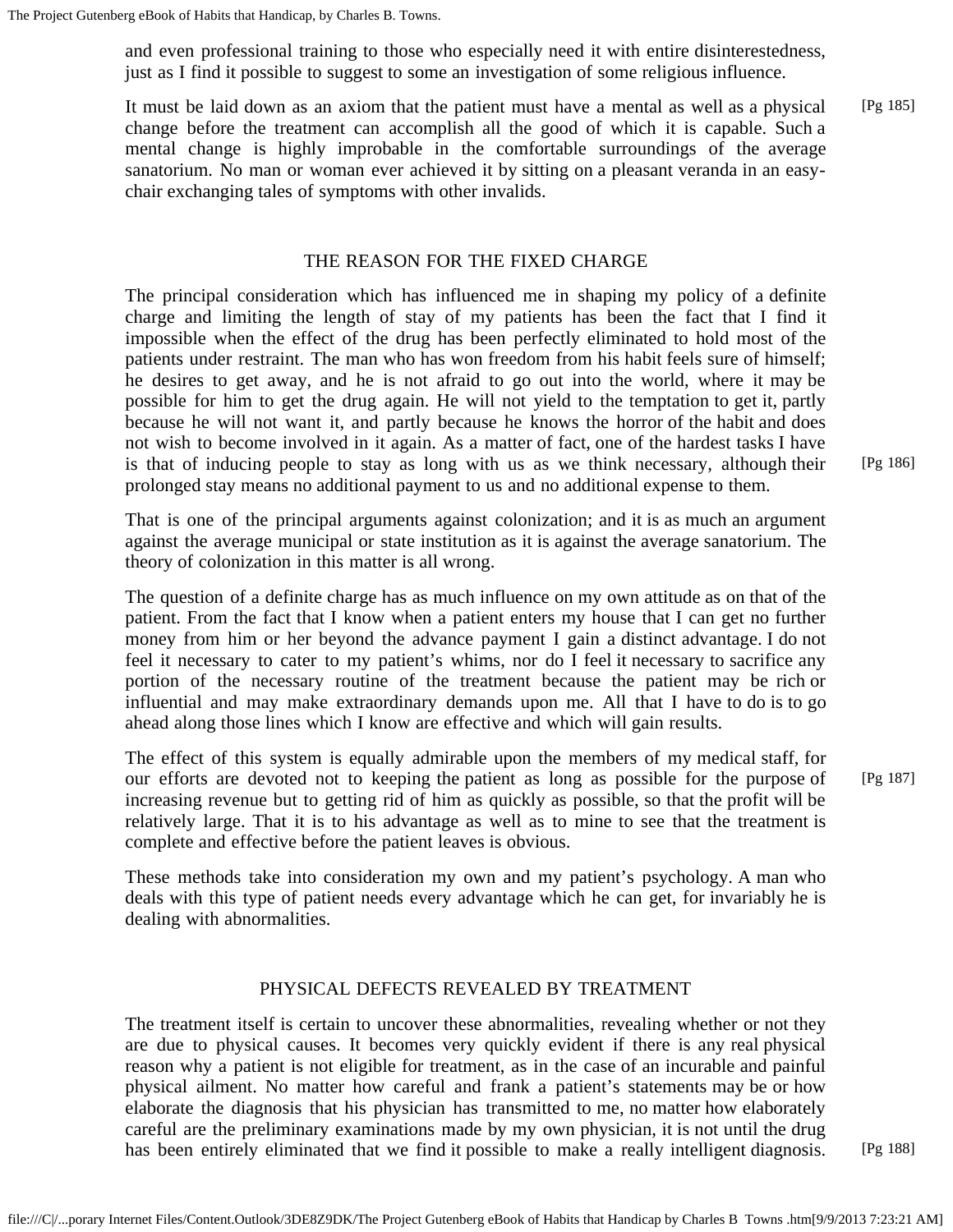The symptoms of disease, however, are sure to appear before the first part of the treatment is completed. It is a standard policy of my hospital at once to inform a patient who has proved to be physically ineligible, and to return to him his fee.

This method of procedure has made us careful before accepting patients to study their histories, for, naturally, we do not wish to do even preliminary work and then return the fee in full. We accept no patient for treatment until we are provided with a careful and detailed history of his case, and it is upon a large collection of such histories that I have based many of the theories embodied in the subject matter of this book. It is especially these detailed histories which have enabled me to fix with some accuracy of judgment the circumstances leading up to the formation of most drug habits. In our invariable practice of returning the fee and discharging the patient whom we find ineligible for treatment we have surely taken a step in advance. There is scarcely an institution of this sort in the United States to which a patient might write, "I am taking drugs," without receiving in reply the invitation, "Come to us, and we will treat you," implying that they will give the treatment whether or not an examination of the patient shows that he is one who can benefit from it.

[Pg 189]

#### THE DUTY OF THE MEDICAL PROFESSION

The victim of drugs, whether he is rich or poor, old or young, good or bad, deserves the public sympathy in a measure scarcely equaled by any other class. These folk are sick folk in every way I can possibly think of. I am attempting to see to it that they are protected by every safeguard from being victimized. It is my hope that through continual and untiring education I may force the state medical institutions throughout the country to assume their rightful responsibility in providing proper care for drug victims who have slight means or none. I purpose to work toward the awakening of the medical profession to its responsibility not only in regard to the growth of new crops of drug-users, but to the care and relief or sequestration from medical practice of those among its own members whose condition warrants action.

Perhaps this last step should be the first one to be taken. I have given it much thought, and can see only one way out of the veritably infernal tangle in which the medical profession has enmeshed itself. That would involve a conference between delegates from the medical societies of the various States to form a plan whereby the medical profession as a whole or in groups might establish and support an institution or a number of institutions. These should be backed by the most eminent and conscientious men in the profession. They should be managed by men fully competent, and should be open not only to physicians who need treatment and are unable to pay for it at a private institution, but to all patients, in the certainty that there they will receive the proper treatment, properly administered, and at a reasonable charge. I purpose furthermore that every institution under private management in the United States shall by law be held responsible for its methods of treatment.

#### LEGISLATION TO REGULATE SANATORIUMS

There should be the most drastic legislation compelling all physicians and institutions accepting this class of patients for treatment to report periodically to the board of health which has jurisdiction in their district whenever, after a three weeks' medical supervision, they still require the administration of habit-forming drugs. It is only reasonable that any institution accepting a patient for this treatment, and failing to secure favorable results within a period of twenty-one days, should report the case to the authorities, giving detailed reasons for the failure of the patient to respond to treatment.

[Pg 190]

[Pg 191]

The general adoption of this rule of procedure would mean that a class of unfortunates who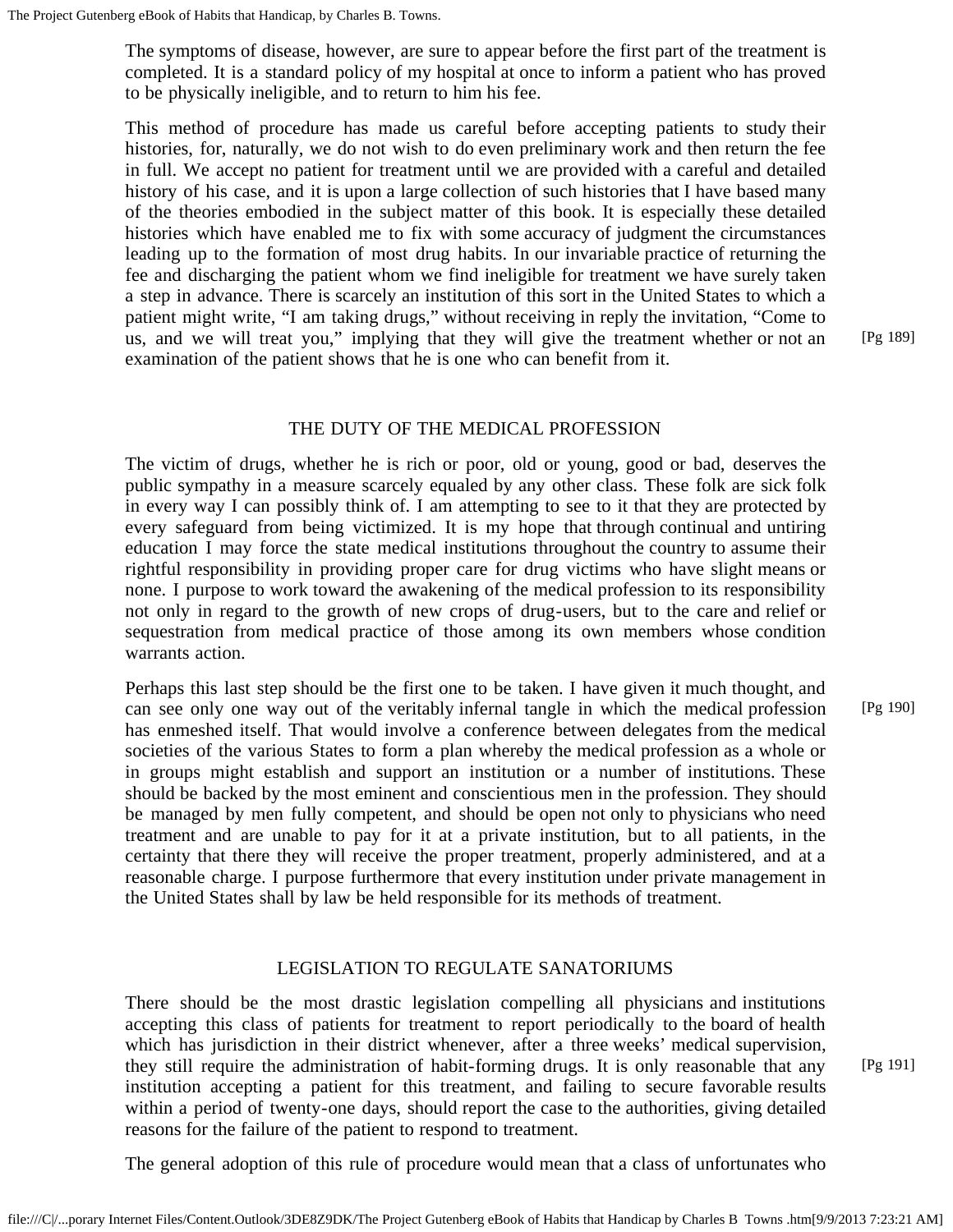have never had any protection from any source would be immediately provided with definite medical help. An accompanying provision would insist that patients who for physical reasons are found to be ineligible for treatment—unable, that is, to exist in comfort without regular doses of their drug—will be relieved of all sense of disgrace arising from this necessity, and will be preserved from victimization, and will find it possible to get the drug without difficulty and at reasonable prices, if necessary, from the boards of health themselves. If this plan accomplished nothing more than to prevent the operation of medical fraud against sufferers for a period longer than three weeks, it would even then have accomplished an extraordinary good.

I have in my present hospital only fifty beds, and as a rule I receive and discharge about four patients a day. Were my institution operated along the colonization lines which are common in the United States, the volume of business which I handle in a year, running well above a thousand patients, would require not fifty, but at least five hundred beds, and rooms in proportion. This statement of the exact situation in my own institution may possibly explain existing conditions in some others. [Pg 192]

It must not be understood that I attribute all the efforts at colonizing drug-users to unworthy motives. Much of it has been due to the complete ignorance of the medical profession in regard to this form of affliction. Finding itself unable intelligently to cope with conditions, it seeks the line of least resistance and adopts the colonizing sanatorium, with all its evils, as the best plan that can be found. When I first took up this work I went for information and assistance not to the humble members of the medical profession, but to the most eminent men whom I could find. Even these men invariably admitted their ignorance of the nature of the drug habit and the means for its relief. I was told by some of the best-known neurologists in the world that out of thousands of patients whom they and their confrères had sent to the best-known and most conscientiously operated institutions in the country not one had really been helped. They assured me that if I had found something which would give actual and material aid in any degree to even five per cent. of the drug victims who were sent to me for treatment, I would be doing more than any man had ever done before.

[Pg 193]

# **CHAPTER XI**

[Pg 194]

# **PREVENTIVE MEASURES FOR THE DRUG EVIL**

E ARLY in my investigations into the proper facilities for the medical treatment of drug-<br>users it became apparent that this could not be properly carried out in the patient's own users it became apparent that this could not be properly carried out in the patient's own environment, in a general hospital where new facilities had not been introduced, or in the usual sanatorium. It became necessary for me then to outline some system by which the medical profession might properly take up the work and to suggest some basis on which the medical men of various States might combine in an effort to remove the treatment of these sufferers from the hands of the irresponsible.

Some, if not the majority, of the worthiest subjects of the drug habit are people who cannot pay large sums or travel long distances in their search for relief. It seemed clear, therefore, that state institutions should be equipped with facilities and knowledge for dealing with this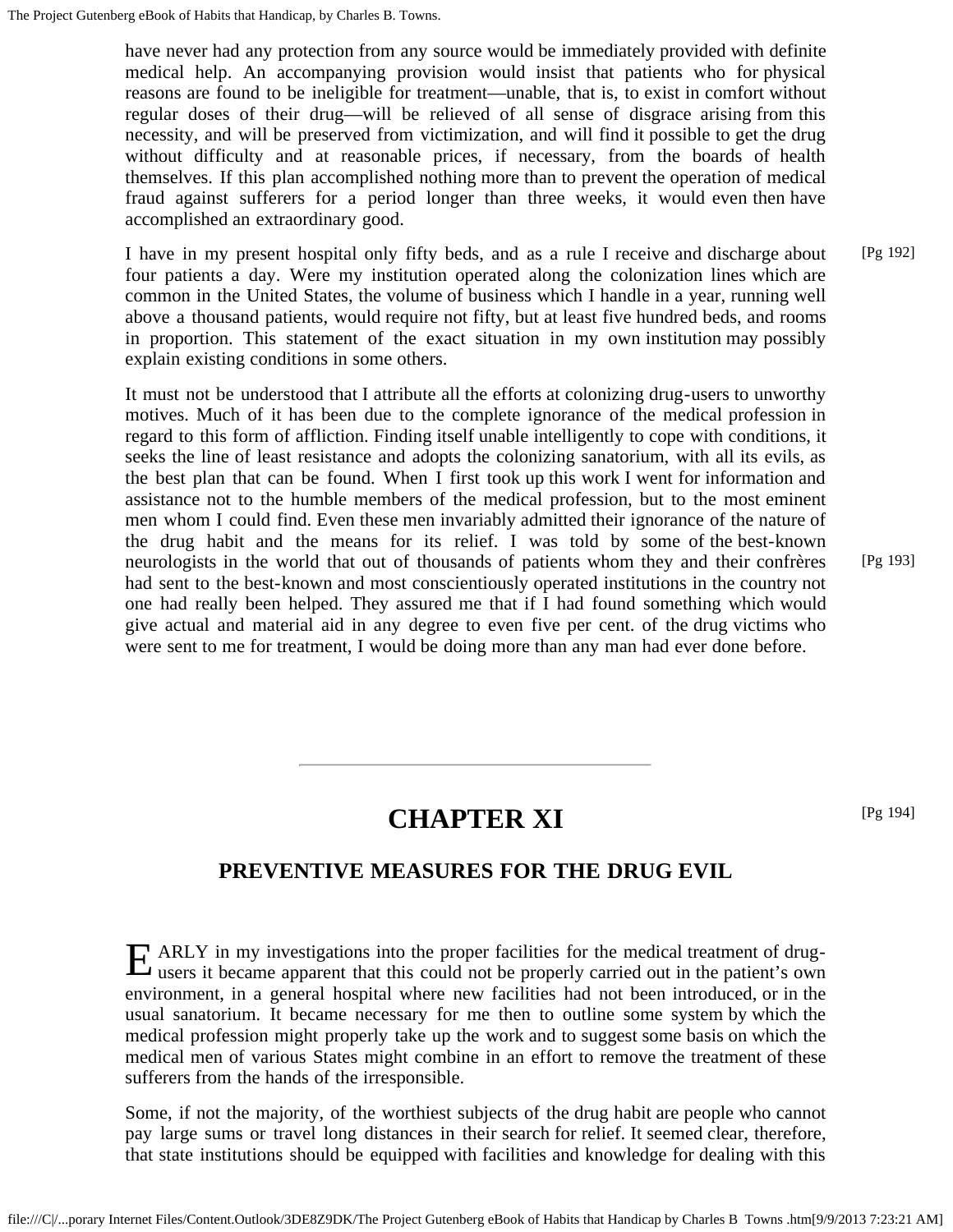affliction.

#### THE NEED FOR PRACTICAL INSTRUCTION

At the present time there is in existence no clinic or other practical place of demonstration where a doctor can get competent instruction in this important branch of medical work. I hope the time will come when it may be possible for me to offer to the medical profession a clinic where the professional student may prepare for this line of effort as effectively as he may now prepare himself for any special work, like nose and throat diseases. This can come about only through some arrangement in which I have no financial interest.

#### SKEPTICISM OF THE MEDICAL PROFESSION

I am fully aware that I must first overcome a strong undercurrent of skepticism among the members of the medical profession. The efficacy of the treatment must be proved. Even among the best-informed physicians it is a popular belief that the treatment which I announce as simple is really an impossibility. No matter what the doctor has hoped that he might do, he has been told by text-books and articles in medical periodicals that it cannot be done. This fallacious teaching must be counteracted before much can be accomplished, and in the progress of the work many traditions of the profession must be violated. Before he can hope to accomplish anything of importance in the administration of my method of treatment, the physician must understand that the length of time a drug-user has been taking the drug, the quantity that he has taken, and the manner of its administration are matters of no consequence. Short histories and small amounts, long histories and large amounts, are all one when it comes to the administration of this treatment. I went to Dr. Richard C. Cabot of Boston with a letter of introduction from Dr. Alexander Lambert of New York, whom he knew well and admired. He listened to my statement of the facts which I have just set forth.

"I have heard what you say, but I shall not believe it until it has been demonstrated to me," he declared.

I demonstrated it, and convinced him. A similar skepticism remains general throughout the medical profession.

The experience that the medical profession has already had in New York State as the result of prohibitive legislation indicates the many problems that arise immediately after the drug is put beyond the reach of those who have acquired the habit. It is only natural that the unscrupulous should seek to take advantage of the opportunities created by this situation. Without proper treatment, an habitual drug-user cannot endure the agony of deprivation until a definite physiological change has occurred; so that unless the medical profession is informed of this fact, and the community at large is provided with facilities for the administration of the required treatment, it is almost inevitable that restrictive measures will be followed immediately by the victimization of the unfortunate by the unscrupulous. One detail of the peril to society which may accrue from a general cessation of the drug traffic without the provision of proper facilities for the care of those who have been its victims is that those who are accustomed to drugs, on being suddenly deprived of them, almost invariably turn to alcohol for stimulation and, without being the least relieved of the drug habit, with abnormal speed become alcoholics. Modern society presents few spectacles of suffering more acute than that endured by the drunken drug-fiend. Few persons, moreover, are so dangerous to its welfare.

[Pg 198]

[Pg 197]

[Pg 196]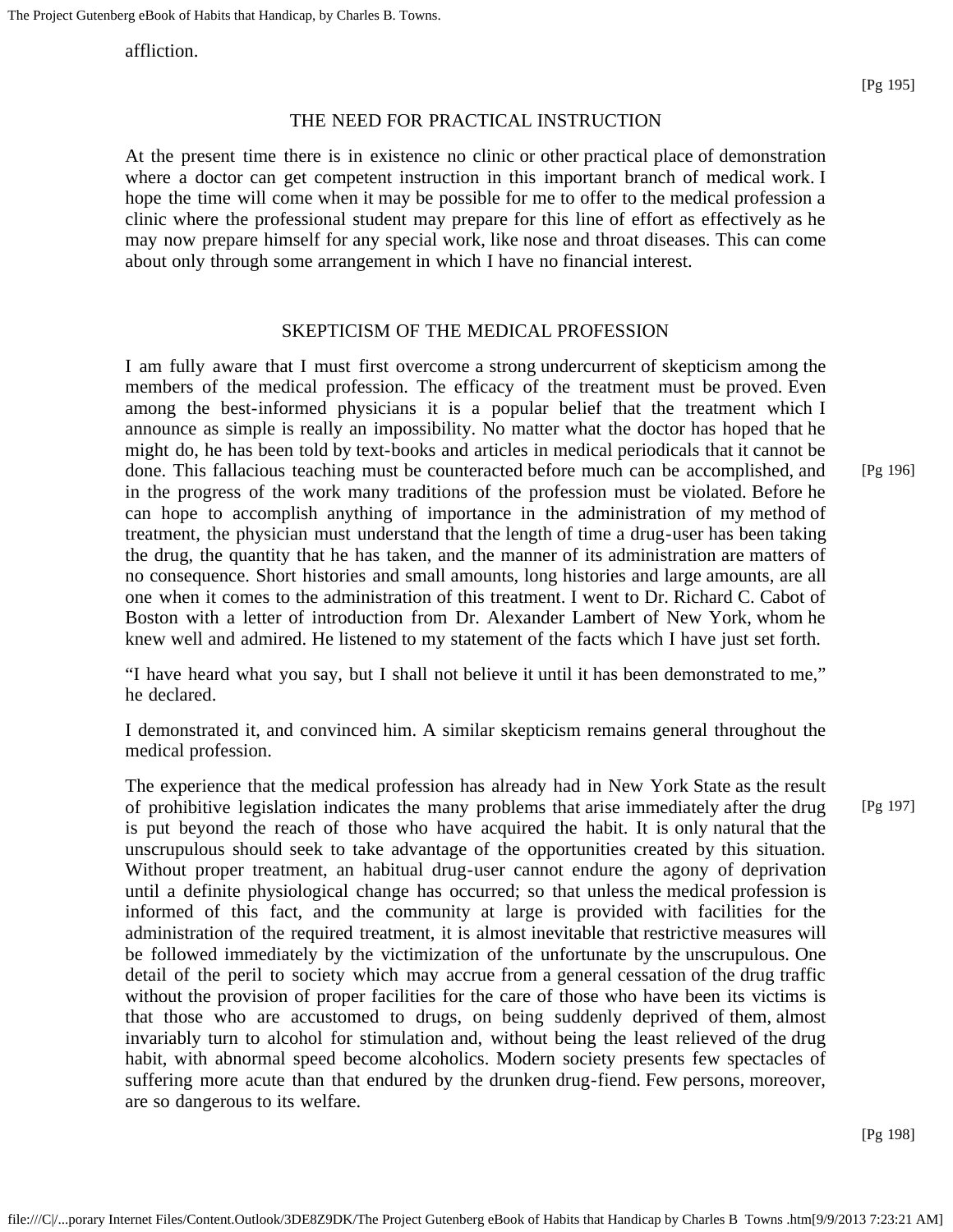# MEDICAL ETHICS

Constantly I must lay emphasis upon the responsibility of the physician in regard to drug habits. This phase of the subject must be an ever-recurring one, because the whole unpleasant situation has grown out of medical ignorance. While treatment for drug-users is at last making headway, for a long time experimentation had no chance save with a small number of broad-minded and bright-minded doctors who were able to shake off the shackles that held the less intelligent members of their profession.

When I made public the formulas of my treatment, I did not understand this phase of medical ethics. I assumed that certain dangers might arise from the probable activities of the omnipresent medical faker, who without any genuine effort to administer my treatment properly would advertise it widely, and thus victimize the innocent. I also assumed that the medical profession would eagerly grasp the idea, put the treatment into operation, to their own benefit and that of the world at large, and by the very beneficence of their work far more than offset the harm the charlatans would do.

Both of these assumptions proved incorrect. The fakers avoided even counterfeiting my treatment, because the articles which had announced it in the medical and lay press had made its brevity clear to the public; they did not care to promote any treatment in which their victims would be justified in demanding immediate relief. From that real peril the community was thus saved. But the general indifference of the medical profession was equally surprising and at first somewhat discouraging. I have since decided, however, that this was perhaps fortunate; for as the work develops, it becomes more and more apparent that it is a strictly hospital treatment, and cannot often be successfully administered in the environment of the home or in the regular course of a general practitioner's daily work. [Pg 199]

In another part of this book I shall have more to say about the medical buzzards who, working outside of medical ethics and in defiance of the usually admirable spirit of the profession as a whole, without regard to financial or ethical honesty, indulge in whatever practices seem to promise them the greatest profit. How dangerous these men are not only to the patient, but to the profession has many times been illustrated. Various medical discoveries imported from abroad or achieved and announced by eminent American medical men have brought flocks of unscrupulous practitioners to New York, not with the progressive desire to study and honestly apply these new theories for the benefit of their patients, but with the idea of learning barely enough about them to enable them to offer credulous sufferers cheap and worthless counterfeits at exorbitant rates. Where secret methods have been heralded, they have bid against one another frantically to secure locality privileges, working to this end with all the fierce competitive enthusiasm shown by eager commercialists seeking county rights to a practical and popular patent flat-iron. It is my earnest hope that the wave of reform which has begun in New York State, and which undoubtedly will carry new and effective drug legislation into every State of the Union before it loses its forward impulse, may not revitalize these unworthy schemers. It was partly the hope of preventing this evil that led to the writing of this book.

The progress of intelligent legislation will fill the land with much suffering from the tortures of drug deprivation. Therefore events have placed a solemn obligation upon the medical profession to satisfy itself of the efficacy of my treatment, even though a new organization for that purpose should be necessary. After the profession is assured of the value of the treatment, many should achieve competence in its administration. Then it will become a matter of duty to see that every community is provided with facilities and a staff of experts sufficient to meet the special needs that may arise there. If such an organization should be formed, I should be glad to devote my services to it.

[Pg 200]

[Pg 201]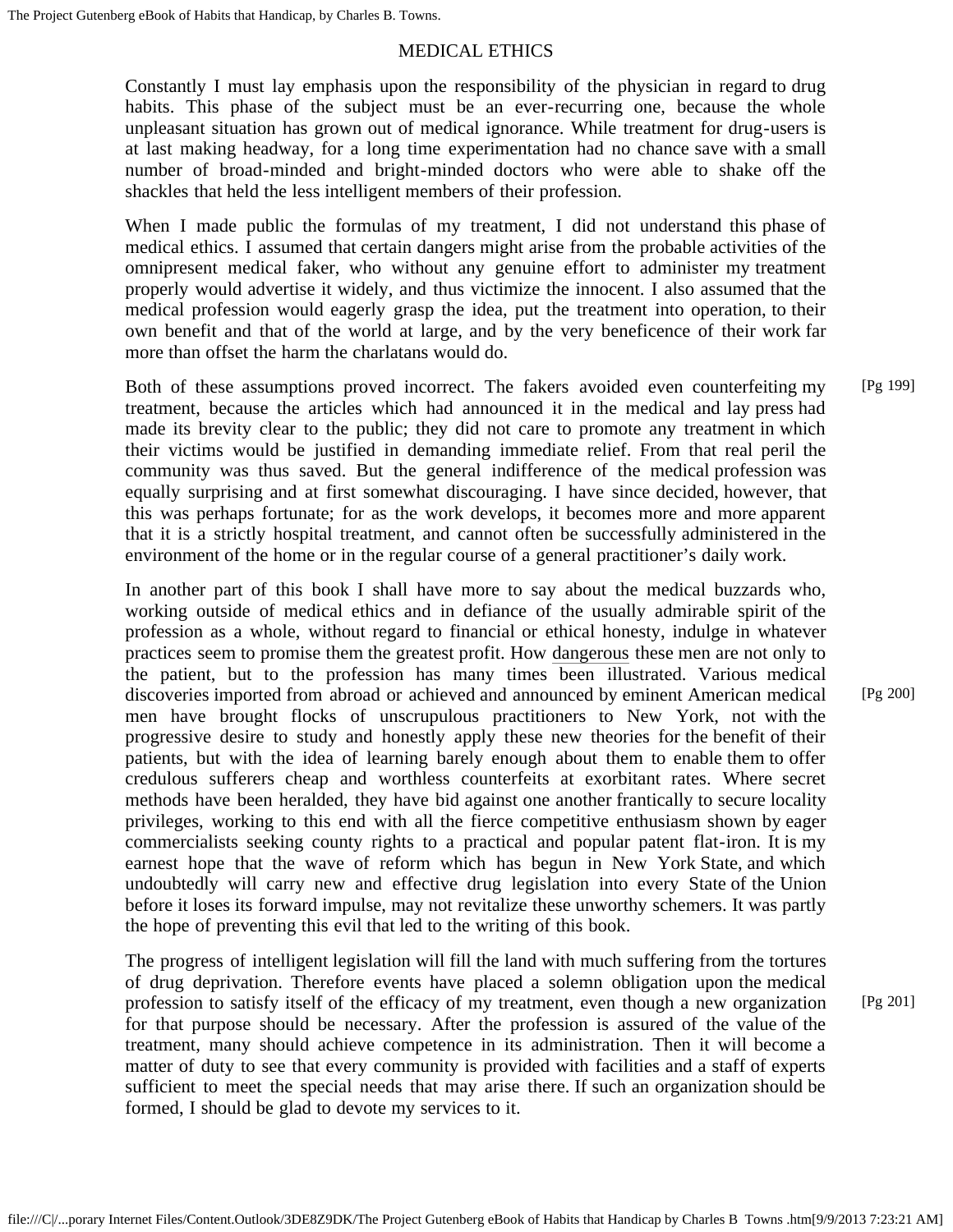# THE AUTHOR'S EXPERIENCE WITH THE DRUG HABIT

My opportunities for observation in this field have extended over fourteen years of constant study. They have included investigations in the Orient and Europe as well as in the United States, and have dealt with patients of every class. Early in my work I found it difficult to secure subjects, and presently saw that I could do so only by personally searching the underworld for them.

It was a complicated task, full of unexpected problems. As I could not engage salaried people for the carrying out of the details of the treatment, it became necessary for me to do everything except the medical work, and to assume all except the medical responsibility. But what I at first deemed a hardship proved in the end to be an advantage, for if I had had plenty of money with which to carry on my work, I should never have mastered its details.

It may be that the need for making the work strictly self-supporting from the start led to one of my first important psychological discoveries: that any person worth saving is either able to pay a reasonable amount for treatment or can make the price of it a deferred obligation of such a character that it will certainly be met. The experience from which this and other statements in this book have been deduced is not an experience gained from casual or even regular daily calls of a few minutes or a few hours upon the patients under treatment, but is due to years in which I have frequently spent twenty-two hours out of every twenty-four in the same building with them, and subject to their constant call.

After having proved the efficacy of treatment at home it seemed advisable to make a journey to the Orient, where drug habits were notoriously more common than elsewhere. It was the desire to study them at first hand and literally by wholesale which led me to China, where I opened three hospitals, and in the course of eleven months supervised the treatment for the opium habit of over four thousand Chinese. During this period I treated all who presented themselves, the ages of those to whom relief was given ranging from eighteen to seventysix. Among the four thousand patients not one fatality occurred, although many of them were extreme cases, and I was able to obtain the assistance of only one foreign physician who could be considered responsible. The rest of the work was done by untrained Chinese boys, who administered the capsules at stated hours, and not one of whom was capable of intelligently counting a patient's pulse.

I have said that not one fatality occurred. It is pleasant for me to add that during the whole fourteen years of my practice, although I have had thousands under treatment, many of them in exceedingly bad physical condition at the time the treatment was begun, with their drug symptoms complicated by various and serious physical ailments and often accented by alcoholism, only four cases have died.

[Pg 204]

### SUCCESSFUL ACHIEVEMENTS IN THE CURE OF DRUG-USERS

A new precedent has been established with cases of this character in the course of my hospital experience. For the first time the treatment has been reduced to a definite hospital system, during which the resident physician is never divorced from his patient, and in the course of which complete and elaborate bedside histories and charts are kept. I have in my possession at the present moment the complete bedside notes of every patient to whom my treatment has ever been administered. I call attention to this fact because it shows that the work has not been hit or miss, but has been as carefully systematized and made as highly scientific as it has been possible to make it.

A second precedent has been set, as is proved by the fact that within a brief time any case of drug or alcoholic habit that is not complicated by physical disabilities due to other causes can be successfully treated in a few days without heroic methods and without risk.

[Pg 202]

[Pg 203]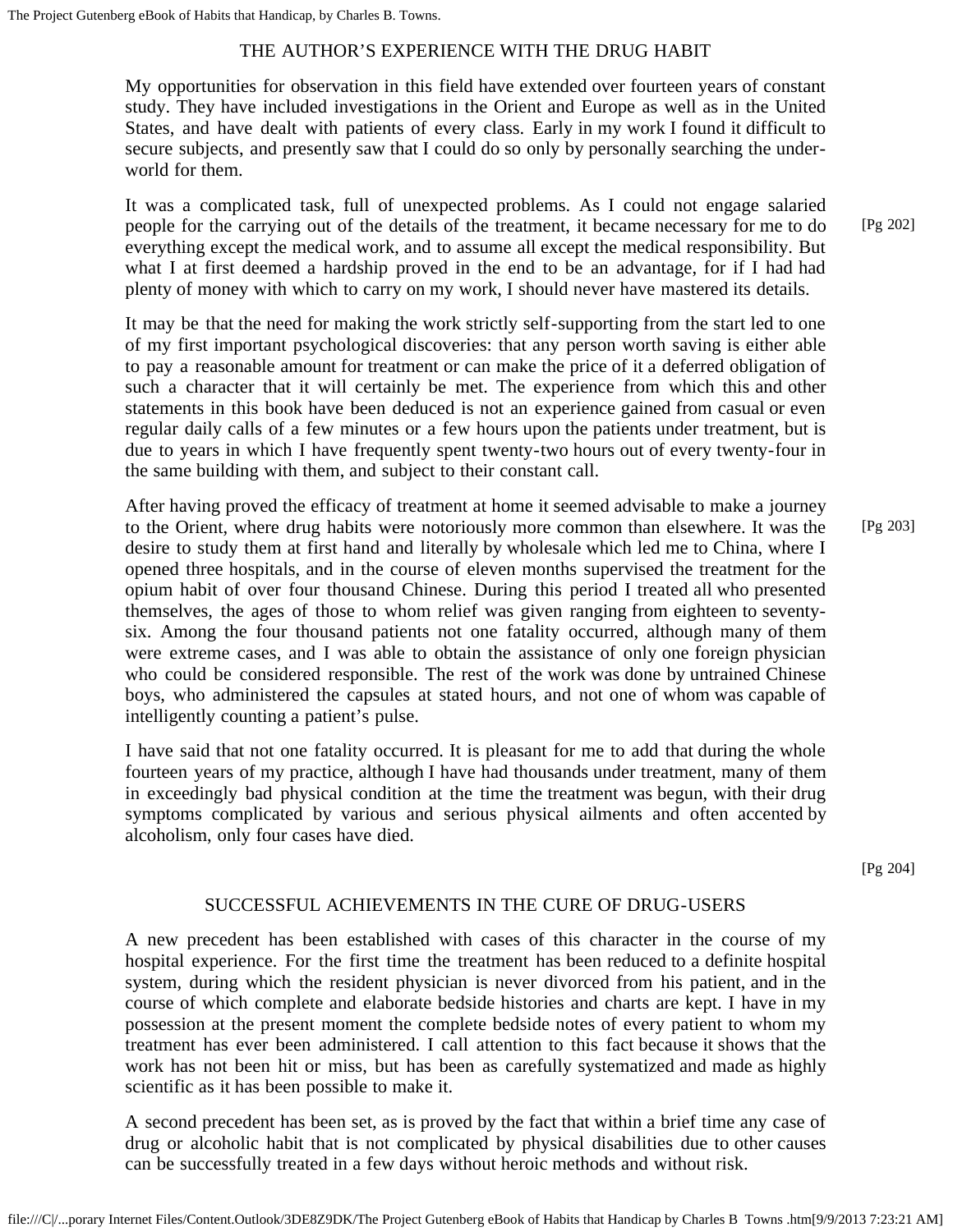This has at once proved the fallacy of old methods. It has demonstrated how false, for instance, is the principle of colonization. As I have said, drug cases should never be colonized, and among alcoholics only the absolutely hopeless inebriate should be subjected to this method of treatment. With the latter, of course, there is no chance of real relief, so that here colonization offers a means of relieving society of all of the burden upon the police which the inebriate's freedom necessarily implies, and from a large part of the economic burden which his existence entails upon the community.

#### MAKING SANATORIUM CONVICTS

For drug-users colonization is the worst possible treatment that can be followed. From what I know of the conduct of the average sanatorium at this time in the United States, I feel absolutely certain that no person could possibly be helped if sent there, and I am convinced that definite and virtually incalculable harm would be the almost inevitable result of following such a course. Drug-users, as well as alcoholics, who are sent officially or otherwise to institutions of this character become what are called "sanatorium convicts." These cases are virtually hopeless, and are little less pitiable than that of the "lifer" in a prison. There are in the United States many people of the better class who through no fault of their own have became afflicted with the drug-habit, and who have drifted from bad to worse until a sanatorium has been the only recourse left.

Treatment for drug and alcoholic habits and treatment tending toward the recuperation of the patient cannot be carried out together with one patient or even simultaneously with several patients in the same institution. An understanding of this fact has placed me in an advantageous position for giving advice about whatever remains to be done when a patient is ready to leave my hospital. I have always worked in the closest and most perfect harmony with physicians who have sent cases to me and have never permitted any of the doctors employed in my institution to visit a patient who has left my care. On the other hand, no physician who has brought a patient to my hospital has ever been divorced from him as a result of his stay with us.

# ACCURATE DIAGNOSIS POSSIBLE AFTER TREATMENT

Physical revelations which follow the unpoisoning of patients frequently startle the patients themselves as well as the physicians who have their well-being in charge for long periods. Nor are the mental revelations less astonishing. There have been many cases, after the unpoisoning was complete, in which a man or woman has been found to be as seriously ailing mentally as others have been found ailing physically. Drugs and alcohol, especially drugs, have frequently been responsible for extraordinary mental and moral twists. But it must be maintained that the use of drug or liquor is usually the result rather than the cause of such conditions. There are many cases in which no type of medical help will bring about satisfactory permanent results, though other victims, after the elimination of alcohol or narcotics, quickly take their places as useful and admirable members of society.

The problem confronting the physiologist after a patient has been relieved of a drug or drink habit is comparatively simple. If this relief makes diagnosis possible and reveals the existence of an unsuspected, but curable, ailment, the course to follow is obvious. With the psychologist the problem is frequently far more complicated. The useless citizen who becomes a drug- or drink-user will remain a useless citizen after the drug or drink habit has been eliminated.

To this class belong most of those who readily relapse into their old habits after their [Pg 208]

[Pg 206]

[Pg 205]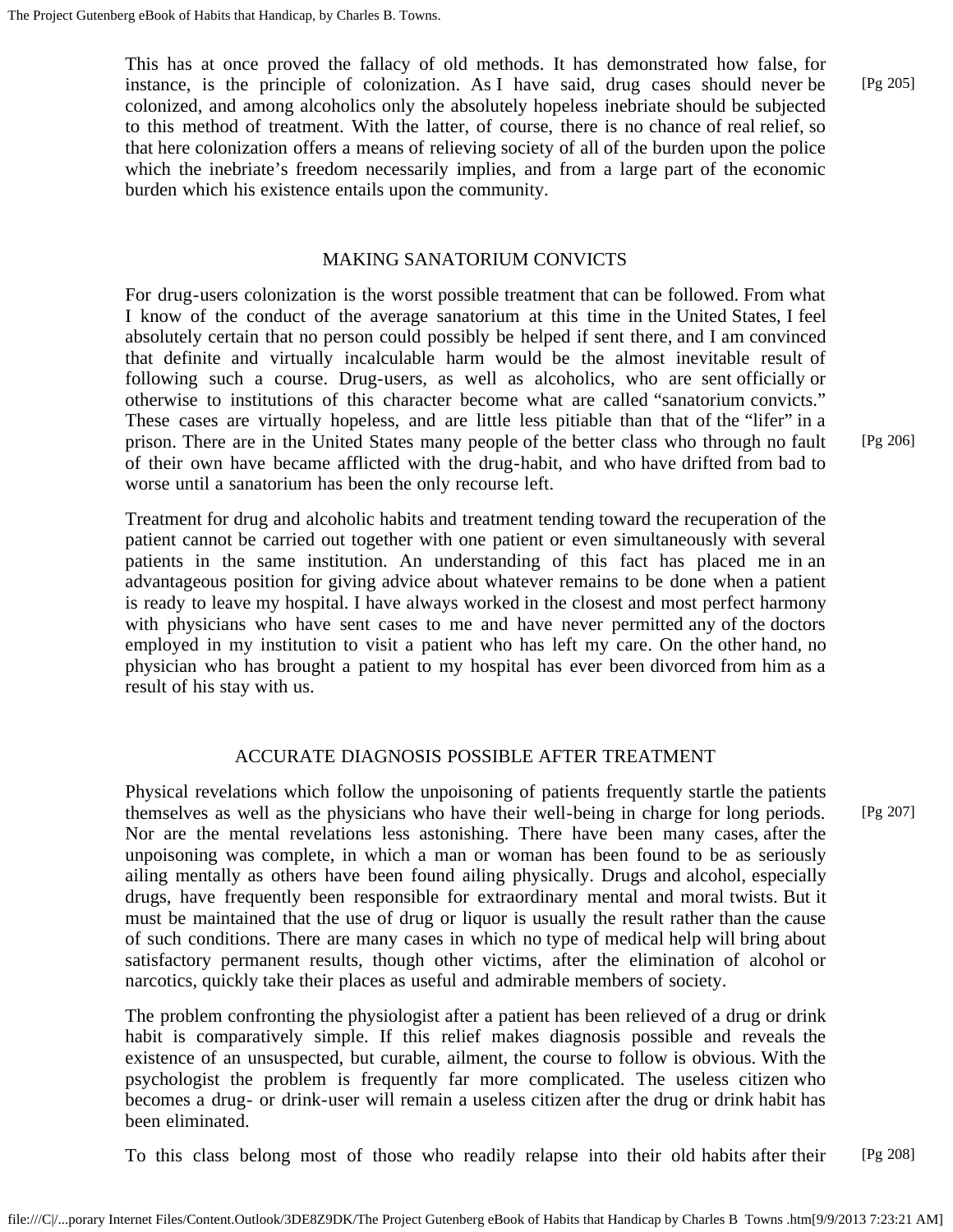systems have been thoroughly cleared of the physiological demand for the substance of their habit. Thus perhaps the most important query the psychologist interested in this work must ask after the treatment of a patient is, What is left of value, and what can be done with it? It is a curious fact that usually more is left in the case of a poor than in the case of a rich patient. No one is so hopeless as the vagrant rich. No man will ever make a reputation in work of this character who deals wholly or even principally with people to whom money has no value.

### UNPOISONING THE USER IS ONLY THE FIRST STEP

My work has brought me to the conclusion that few physicians seem able accurately to classify their own patients. Even the specialist in psychology, who should be able to weigh all the details of men's mental and moral as well as physical being, seems likely to go astray when he considers a psychology that has been affected either by drink or drugs. Many physicians seem to be imbued with the idea that after a patient has once been through the process of treatment for a drug or drink habit he will be entirely made over; but the fact is that the elimination of drugs or drink from a degenerate will not eliminate degeneracy. Nothing, in fact, will eliminate it except stopping the breeding of degenerates.

In my work I have found it necessary sometimes to seek advice from as many as half a dozen physical and psychological specialists in connection with one case. While instances have been very numerous in which several specialists have been really required for the welfare of the patient, the need had been so thoroughly concealed by the patient's drug habit that it was not apparent until the effect of the drugs was thoroughly eliminated.

# NECESSITY FOR CAREFUL PSYCHOLOGICAL STUDY

In most instances expert treatment for the mental condition after drug or drink elimination is as essential as expert attention from the doctor of medicine, and if success is to be achieved, must be regarded as an entirely separate task. Habitual users of drugs or drink are literally human derelicts. The symptoms of their true condition are submerged, and to clear them of their concealed weaknesses it is necessary to lift them like a barnacle-ridden hulk into the dry-dock for investigation and repair.

I regard as a preferred risk among the victims of the drug habits those who have acquired it through the administration of a narcotic by physicians in time of pain or illness. Such a case, if treated before too great a deterioration has taken place, may be considered almost certain of relief, provided no other ailment discloses itself.

On the other hand, where the drug habit is the direct or indirect result of alcoholic dissipation or sexual excesses, or is a social vice, the case is extra-hazardous. Here the lack of moral standards and the loss of pride are serious handicaps. These matters are of extreme importance to the physician who is considering the care or treatment of cases of a drug habit. That he should classify his subjects of investigation, recognizing the hopeful ones and admitting the hopeless to be hopeless, is essential to successful work. He must know the material with which he has to work; familiarity with his material is as necessary to him as it is to the carpenter. Many cases have been brought to us that we have declined to accept because we could hope to accomplish nothing with them. Not long after I began my work I tried to help a man against my better judgment; I felt reasonably sure that he lacked the worthy qualities that would make him cling to and appreciate whatever advantages the treatment might afford. My estimate of his character proved to be correct; the man relapsed, and became a traveling liability on me, a reproach against my institution and my treatment.

[Pg 209]

[Pg 210]

[Pg 211]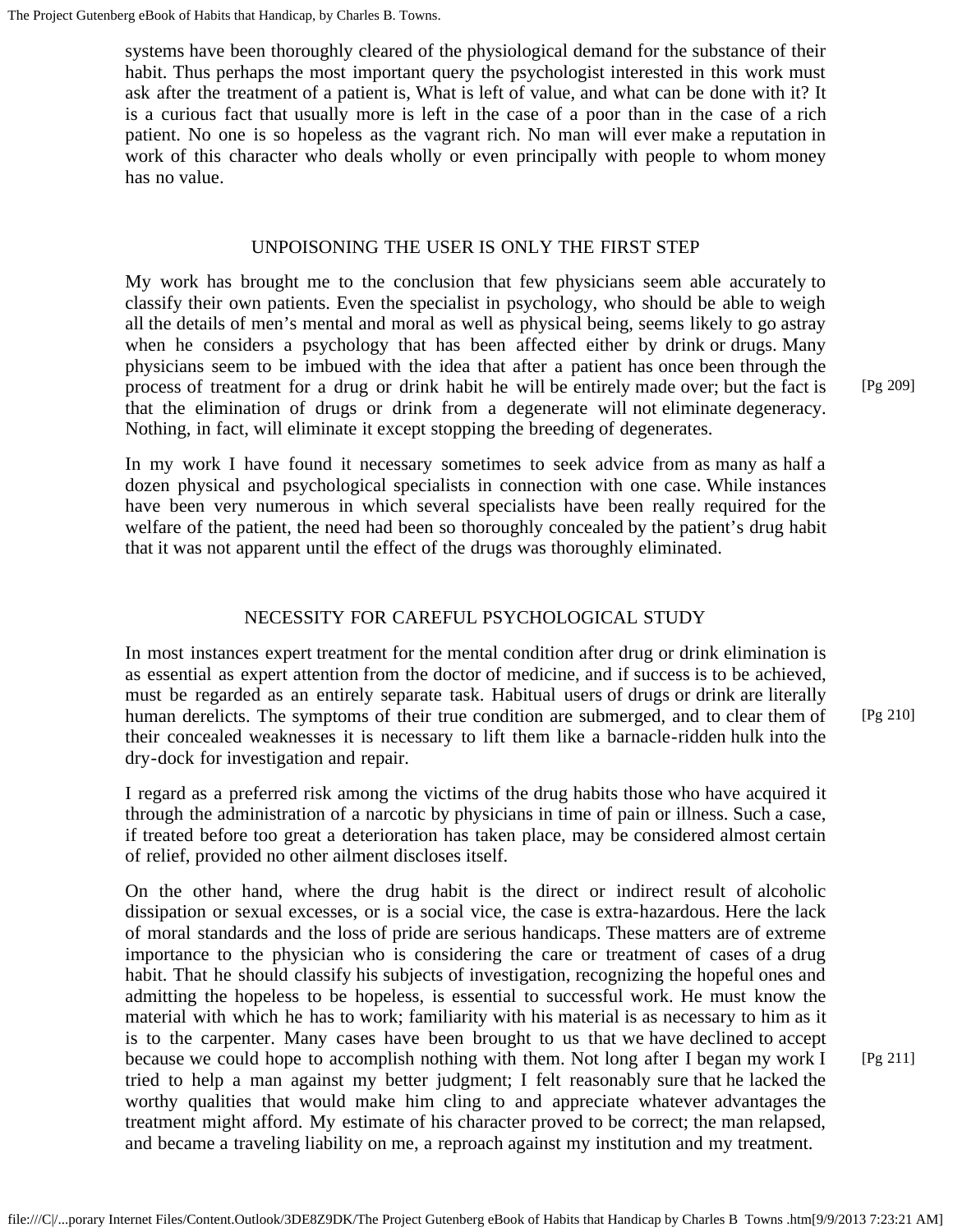### THE HOPELESS CASE

I have already said that the idle rich to whom money has no value cannot usually be classed among hopeful subjects for treatment. The same may be said of those for whom others take financial responsibility, paying the cost of their treatment. If such cases do not already belong in the human scrap-heap, this mistaken kindness is very likely to place them there.

However, I believe that those among this class who have become public charges and refuse to work should be forced to do so by state or municipal authority. Society or their own families should not bear the burden of their useless existence. They should be segregated in some place where they will be physically comfortable, where they may be made industrious and useful, and where a separation of the sexes will prevent the increase of their worthless kind. My judgment is that the man or woman who through the vagaries of his or her own disposition has once been forced to wear the stripes of disgrace is likely to employ the same tailor during the rest of his or her life. Such persons will become permanent boarders at one or another of the places provided for the seclusion of the worthless. It is well that where they are first sequestrated there they should be permanently kept. Through this course alone society will be spared the periodical havoc they will be sure to work during their intervals of freedom.

# IMPERSONAL RELATIONS BETWEEN PHYSICIAN AND PATIENT NECESSARY

Certain dangers inevitably arise where an intimacy exists between doctor and patient, since few physicians are morally so constituted that they will order a prosperous patient to do this or that or find another physician. In other words, instances have not been uncommon where the toleration of physicians for unfortunate practices among their patients has had its basis, and perhaps one not entirely inexcusable in these days of high pressure from professional competition, in self-interest. Social relations also have often led physicians to tolerate practices that they knew to be harmful to their patients and to the community. A patient who is a member of an influential club or a fashionable church is likely to be an asset of exceptional value to the physician whom he patronizes, for he is likely to recommend him to his friends. Good business management on the physician's part leads him to keep such a patient good natured and comfortable, and to keep him comfortable means, among other things, to keep him free from pain. Where the patient suffers from an incurable malady, the use of drugs is not only excusable, but commendable; but instances are all too frequent where the malady is not incurable, but only puzzling and beyond the average practitioner's power of diagnosis, so that he covers up his ignorance by the administration of paindeadening substances. Patients who invariably and promptly pay their bills are sometimes in a position where they can tell a doctor what to do; whereas it should be the doctor's unalterable resolution to retain the upper hand. Instances of this kind are far less grave in connection with the use of alcohol than in connection with the use of drugs; the physician may be said almost never to play any part in the establishment of an alcoholic habit among his patients, while he has surely played a most important part in the spread of drug habits.

[Pg 212]

[Pg 214]

# **CHAPTER XII**

[Pg 215]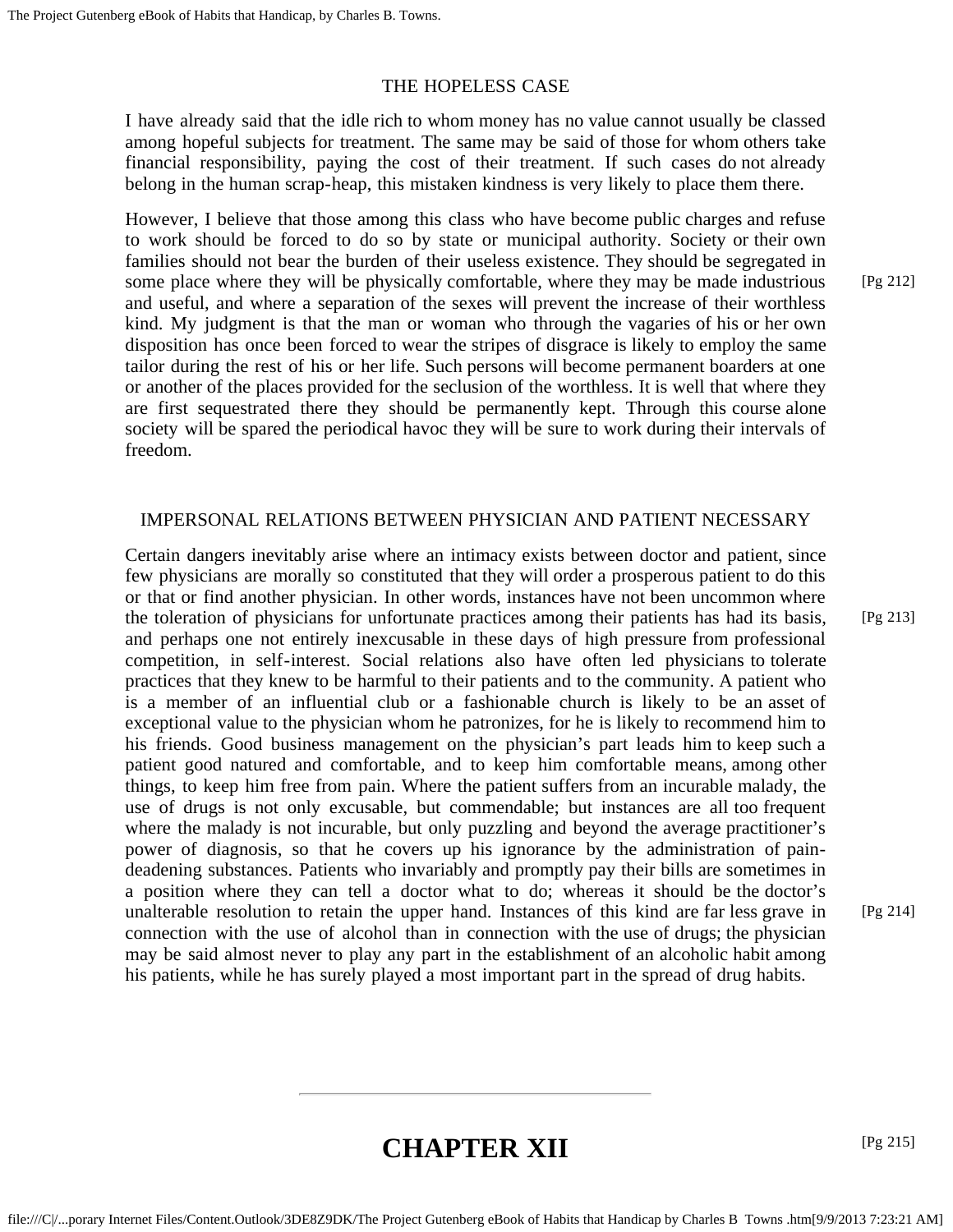# **CLASSIFICATION OF HABIT-FORMING DRUGS**

O PIUM is the basis of almost all the habit-forming drugs. There is no other drug known to the pharmacist that has a similar action or can be used as a substitute when a PIUM is the basis of almost all the habit-forming drugs. There is no other drug known definite tolerance of it has been established. The chemists have given us more than twenty different salts or alkaloids of opium in various forms and under as many different trade names, and I regret to say that they are busy working in their laboratories to put upon the market injurious drugs under various supposedly harmless disguises, but intended in the end only to deceive.

#### MORPHINE

Morphine is the active principle of opium, and until a few years ago only crude opium or morphine was used for medical requirements. Morphine is intrinsically far worse than opium itself, for opium has certain properties which partly counteract the effect of the morphine that it contains. But morphine is not only the active principle, but the actively evil principle, of the drug.

The user of morphine always retains his faculties. He is usually capable of intelligent conversation. Unlike the alcoholic's brain, his is not inflamed. It is impossible for the physician intelligently to discuss his symptoms with an alcoholic; with a victim of drugs, on the other hand, he can thresh out every detail of the case.

Later codeine was placed upon the market, supposedly an innocent alkaloid of opium, nonhabit-forming, but still capable of eliminating pain and suffering due to illness or injury. After taking up this work, my investigations soon led me to realize that it was not the quantity of the drug taken which produced the drug habit, but the regularity of the dosage. I also found from my clinical comparisons that codeine has only one eighth the strength of morphine, yet in the end just as surely a producer of the drug habit similar to that of morphine itself.

### HEROIN

At this writing the most harmful form of opiate with which we have to deal is heroin. This preparation of morphine was first put upon the market by German chemists about fifteen years ago, the word "heroin" being nothing more than a trade name. It was first used in cough mixtures, and was widely discussed in the medical and pharmaceutical press, where it was claimed that all the harm of morphine had virtually been eliminated in this product, which, without having the depressing effect of morphine, at the same time preserved its stimulating effect. A great number of physicians themselves have acquired the habit of taking opiates in this form, believing at the outset that they were not harmful drugs.

My investigations soon showed me that heroin is three times as strong as morphine in its action, and for that reason its use sets up definite tolerance more quickly than any other form of opiate. For the same reason it shows more quickly a deleterious effect upon the human system, the mental, moral and physical deterioration of its takers being more marked than in the case of any other form of opiate.

Until the Federal Pure Food Law was passed we did not know that many of the well-known, advertised medical preparations contained quantities of various salts or alkaloids of opium. [Pg 218]

[Pg 216]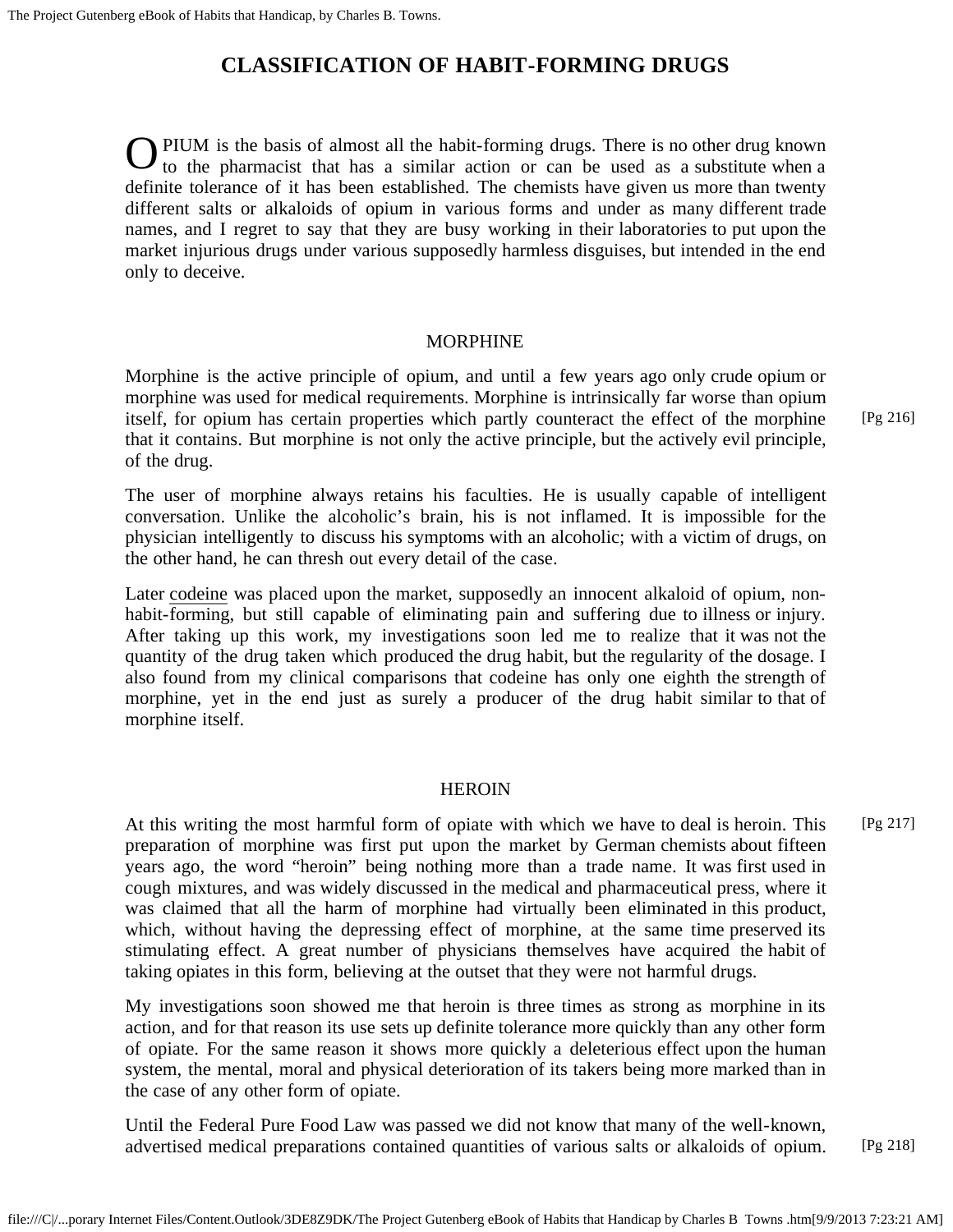The unsuspecting users of patent medicine were making themselves confirmed drug-users unwittingly, and did not realize how necessary the habit had become to them until for one reason or another they had been deprived of their usual daily dosage.

The reader may imagine my surprise when, although a layman, I found that the physician, to whom we had looked for guidance in administering and prescribing these drugs, knew nothing about them beyond their physiological action; that their medical training both in college and in clinics had left them in virtual ignorance of the whole question. The physician freely prescribed or administered these various drugs, while laymen were able to buy over the counters of druggists prescriptions containing definite quantities of them. Unknowingly, the doctor and the druggist were creating great numbers of drug-fiends.

Physicians do not yet know over how long a period such drugs can be administered in regular daily dosage without setting up a tolerance, after which the patient cannot be deprived of the drug. If the public had been better advised on this subject, it would have been able to protect itself, and would have been more careful about what it took.

[Pg 219]

#### COCAINE

Outside the opium group, there is at present only one other drug that must be considered as habit-forming, and that is cocaine. The prostitution of this drug from its proper uses is absolutely inexcusable. It was first used medicinally about thirty years ago, and as an anesthetic only. Its administration upon the nose by specialists in that field of surgery soon established the fact that it not only deadened tissue, but set up a certain stimulation which for the time being made one feel abnormally strong or mentally active. This was the beginning of its common use in the shape of so-called catarrh cures. Only a small quantity —from five to ten per cent.—was used. The tissue of the nose is very susceptible to the action of drugs. When it is applied in this way, the circulation takes up the drug as quickly as if taken hypodermically. Unscrupulous chemists and physicians have unloaded upon the world a drug which is beneficial when taken medicinally, but one that has reaped a harvest of irresponsible victims, in which murder, all forms of crime, and mental and moral degeneracy have conspicuously figured, and all for financial gain.

The habit was first generally spread through the medium of catarrh-cures. Cocaine contracts and deadens the tissue with which it comes in contact, and thus, as in the case of catarrh, relieves the patient from discomfort, making him feel, indeed, as if there were no nose on his face. Its effect, however, lasts only from twenty to thirty minutes.

This is one of the reasons why the cocaine habit is so easily formed. A man taking any powerful stimulant is sure to feel a corresponding depression when the effect of that stimulant has died away, and it then becomes necessary for him to take more of the drug in order to buoy himself up and restore himself to the point of normality. It is among cocaineusers, therefore, not a yearning for any abnormally pleasurable sensation which sends them back again and again to their dosage, but merely their desire to be measurably restored to the comfort which is natural to the normal state. It must be apparent, however, that as soon as it has become necessary for any one to resort to the use of a drug in order to rise to the normal there has been a marked depreciation, physical or mental, and probably both. This explains the fact that many criminals are found to be cocaine-users. No drug so quickly brings about a mental and physical deterioration. It is virtually certain to be a short cut to one of two public institutions, the prison or the madhouse. It will send the average person to the prison first because it is an expensive drug, and the craving for it is more than likely to exhaust his financial resources and then drive him to theft. It is the most expensive of all drug habits. I have known victims who habitually used one hundred and twenty grains a day, at a cost of about seventy dollars a week. This undoubtedly explains the great number

[Pg 220]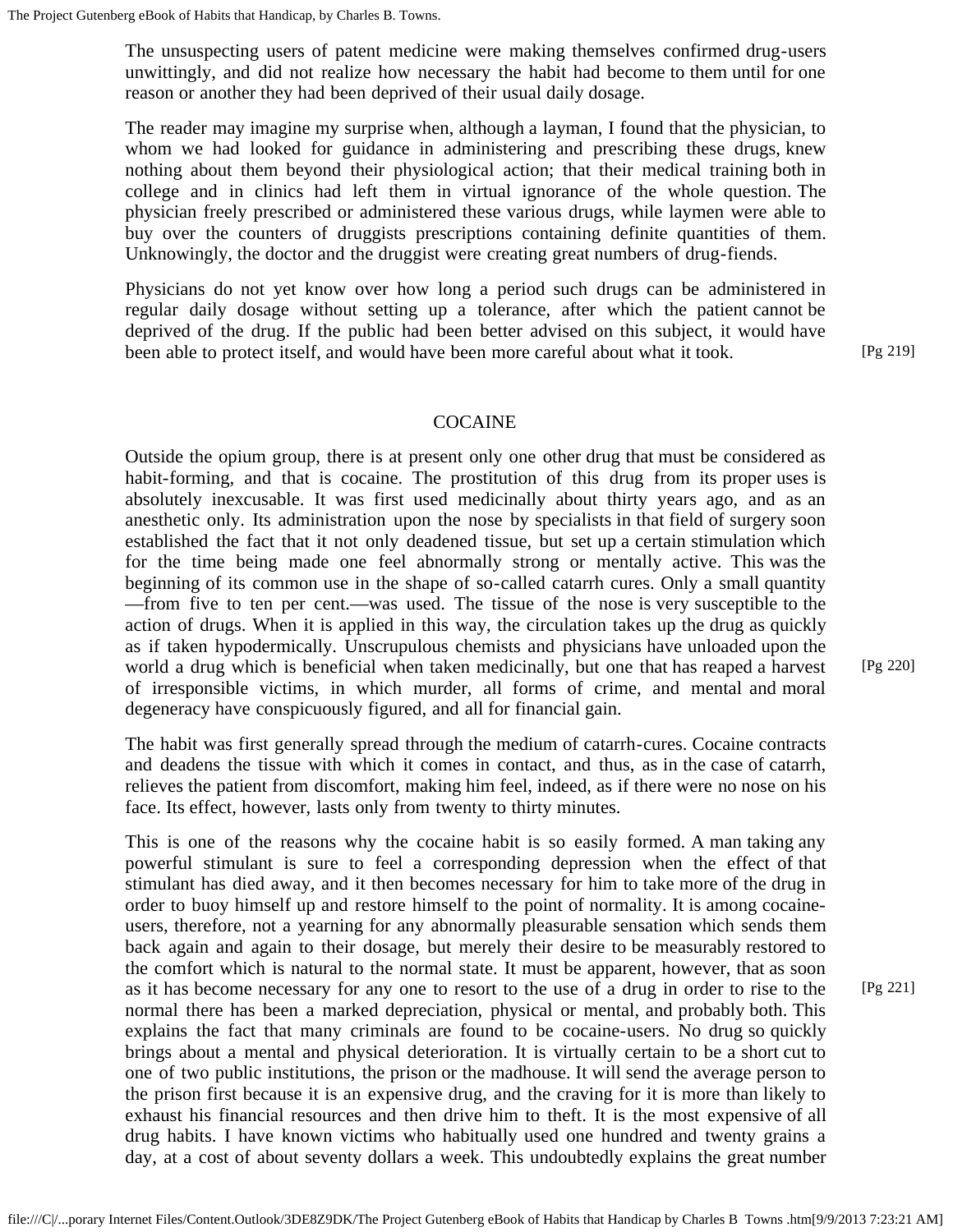who have been made criminals by using cocaine. One who uses it thereby diminishes his earning capacity; while, on the other hand, one who must have it must have money, and much of it.

It may be that this matter of cost explains why the under-world has suddenly taken up heroin instead of cocaine. The former is much cheaper.

[Pg 222]

#### **HYPNOTICS**

While I have only touched upon the opium group and cocaine, I wish to put myself on record now as saying that there is no class of drugs so sure in the end to bring about a deterioration of the physical being as the frequent use of the hypnotic group, or coal-tar products, the sleep-producers. I have never seen more pitiable cases than those who have come to me after they had been taking regularly, during a considerable period, some cure for sleeplessness. This habit not only produces an extreme neurotic condition, but changes the entire temperament of a person. It will turn the most beautiful character into an extreme case of moral degeneracy.

Insomnia, headaches, and such ailments spring from a disorganized physical condition. Trying to alleviate them by the use of powerful drugs does not remove the cause, but compounds the physical disabilities which produce these unfortunate physical results. Some day I hope to see as stringent a legal regulation of the sale of these drugs, used for this common purpose, as there now is of opium and its products and cocaine.

[Pg 223]

### SLEEPING-POWDERS, OR HYPNOTICS

The time cannot be far distant when both Federal and State governments will recognize the danger that lies in the unrestricted sale by druggists and the uncurbed administration by physicians of sleeping-powders, or hypnotics. It cannot be denied by any one who is thoroughly familiar with the subject of habit-forming drugs that in such substances may lie a peril comparable to that inherent in cocaine and opium compounds. Hypnotics of many varieties can be obtained at any drug store in the United States without a doctor's certificate. The sale of bromides is absolutely unrestricted. The many and varied coal-tar products, of which veronal is the leader, with trional, suphonal, medinal, as close followers, and the numerous proprietary remedies, such as somnose, neuronidia, bromidia, Peacock's bromides, etc., may be mentioned as preparations which are widely advertised and openly and energetically sold, and all of which are definitely dangerous.

#### COAL-TAR PRODUCTS

Preparations for headaches and neuralgia are notably dangerous. There can be no doubt of the necessity for legal restriction of the sale of anti-kamnia, phenalgin, orangeine, Koehler's headache remedy, shac, all coal-tar products notable for their production of anemia and depression, and undoubtedly responsible for the presence of many men and women in the mad-houses of the land. The chemist whose genius is responsible for the introduction of caffeine to overcome the depressing effect of some of the other component parts of these preparations has put hundreds of thousands of dollars into the pockets of the manufacturing druggists and has saddled the world with a great and unnecessary weight of physical and mental degeneration. [Pg 224]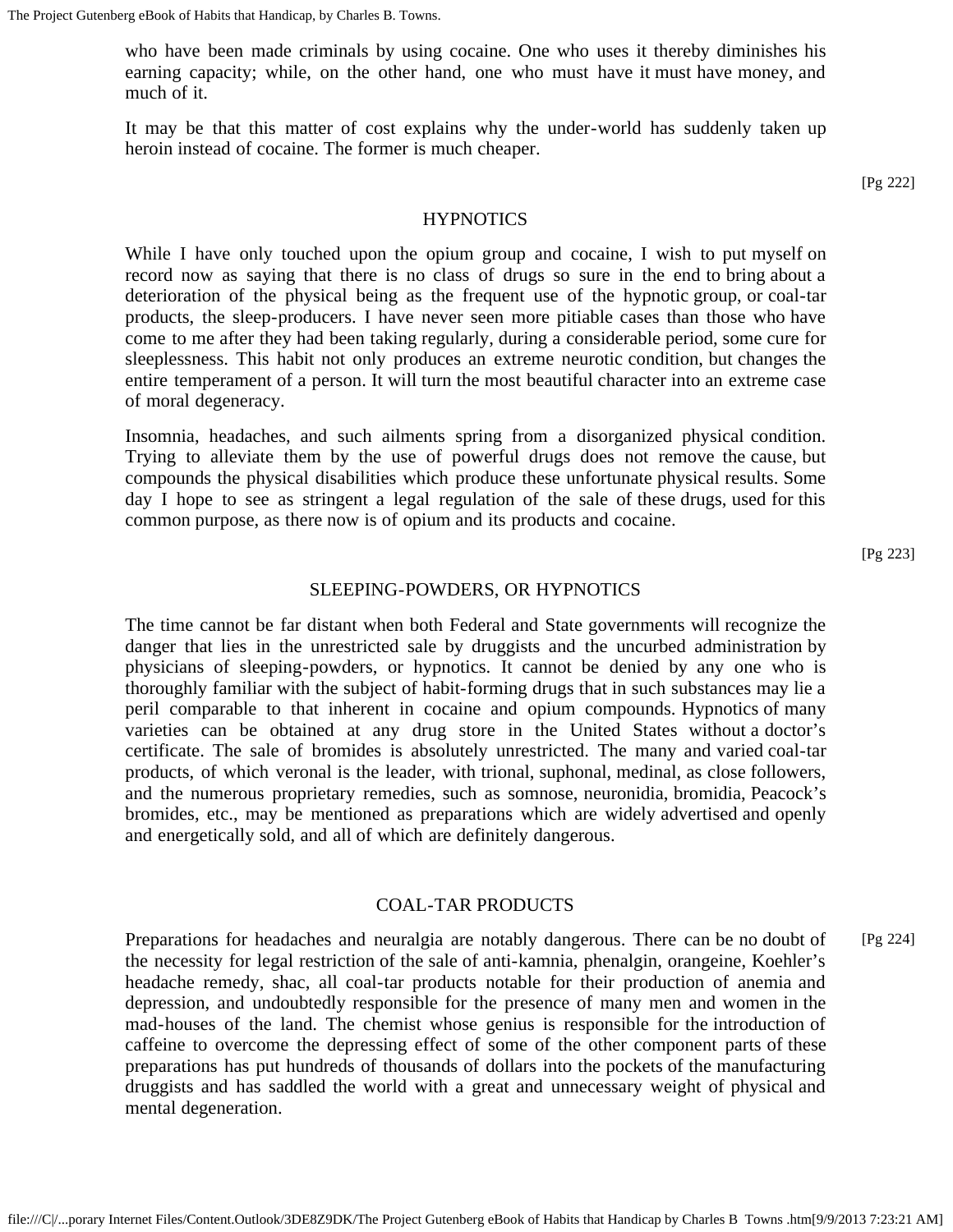# THE PERIL OF THE DRUG-STORE

Not least among these preparations that have most importantly contributed to the tragic army of drug-users in the United States have been various diarrhea remedies and other bowel correctives containing a large amount of straight opium. Morphine, opium, and heroin appear in many cough-mixtures in habit-forming quantities and are offered for sale everywhere save in New York State, where recent legislation somewhat restricts the traffic. Indeed, in every State except New York there are few druggists who do not make up and sell preparations of their own containing codeine, morphine, heroin, or some of the derivatives of opium.

No druggist has a right to prescribe any of these powerful drugs. The American public has fallen into the bad habit of trusting the druggist when it should go to the physician. A dozen times every day in the experience of the average American druggist a customer enters who says, "I want something to make me sleep," or, "I want something to cure my headache." Without hesitation, and without blame, for with him the custom has probably been unconsciously built up, the druggist reaches to his shelf and dispenses preparations in which the utmost peril lurks—preparations containing ingredients which should be sold only on the prescription of a physician. Under the present law, as I think it exists in every State, druggists cannot prescribe, but they can advise customers to purchase advertised preparations and those which they themselves compound.

Only a very powerful drug can stop a headache as quickly and completely as Americans have come to demand. The preparation must be strong enough to deaden disordered nerves, and being chosen because it will be generally effective, not selectively effective, as in the case of a remedy chosen after an intelligent diagnosis has revealed the nature of the trouble to be treated, it is virtually certain to have no curative qualities whatever. Hundreds of deaths have resulted from unwisely experimenting with such preparations. Most of us have peculiar idiosyncrasies with regard to certain drugs. I have seen patients who could not take so much as two grains of veronal or trional without flushing, itching, and similar symptoms. With such people large doses might bring about serious results and even death. [Pg 226]

# **CHAPTER XIII**

# **PSYCHOLOGY OF ADDICTION**

THE common idea that one who is struggling with a drug or alcohol habit needs sympathy and psychological encouragement is totally at variance with the facts. No one sympathy and psychological encouragement is totally at variance with the facts. No one has ever accomplished anything worth while by holding the hand of an alcoholic, and any one who is endeavoring to help a case of this sort will find himself instantly and seriously handicapped if he puts himself in intimate personal relationship with his patient. Social intercourse in any degree should be tabooed. The physician should never take a meal with any of his patients, or visit a theater with them, or take a drive with them. I have never made a friend of one of my patients, although among them have been many whom I should be glad to number among my friends; and no man would go further to help them than I.

[Pg 228]

[Pg 225]

[Pg 227]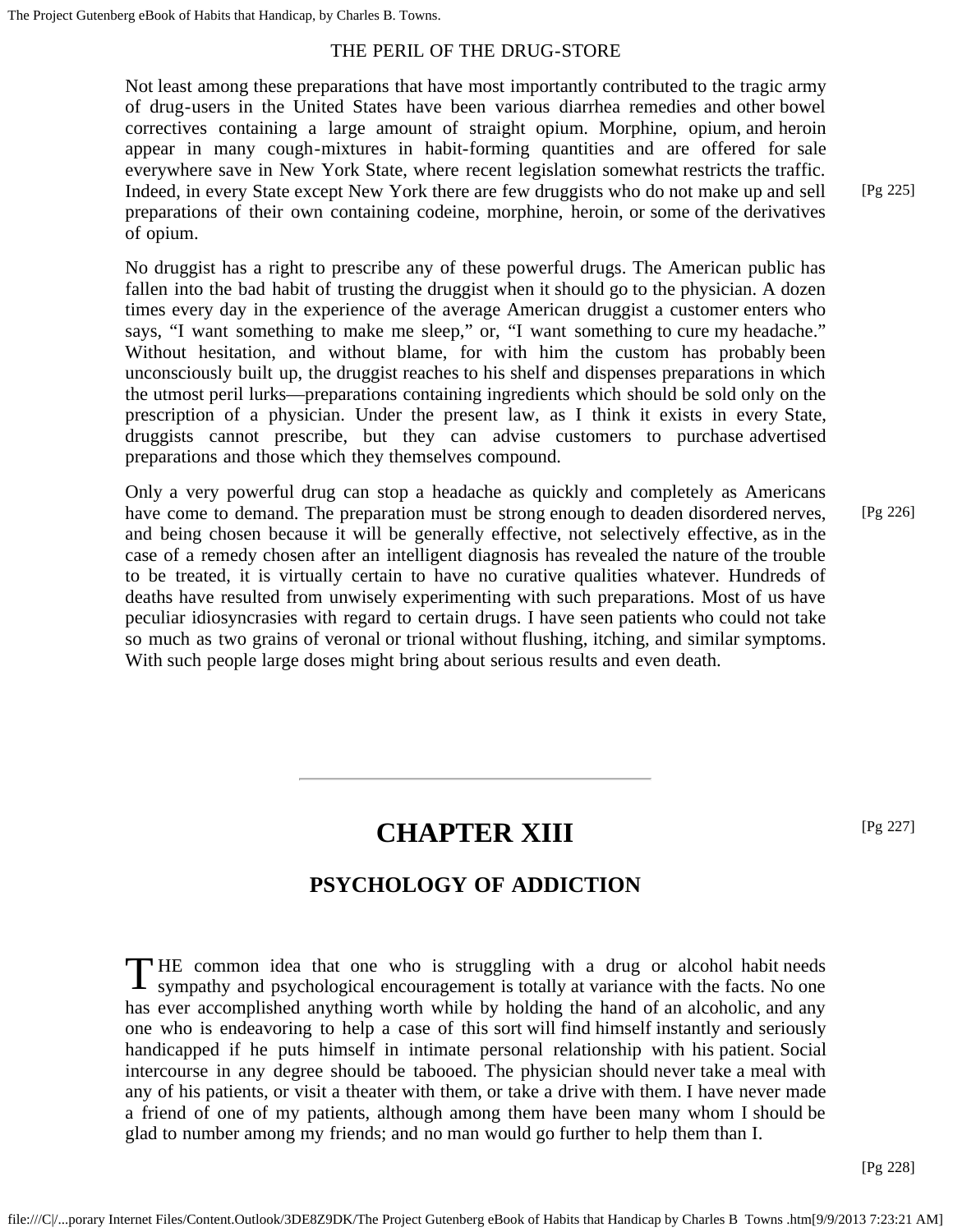Personally, I have never been an excessive alcoholic. It is an interesting fact that many men endeavoring to deal with people of this class use as a bait the statement that they themselves have been victims. Their usual claim is that they first cured themselves, and then took up the work of curing others. I remember a meeting of social-service workers in Boston that I was invited to address. I made a statement to this effect in the course of my talk and greatly offended a previous speaker who had emitted the usual professional patter concerning his original self-cure. I was quite willing to compare with him the results of our methods of treatment, but had no opportunity so to do.

#### HEREDITARY TENDENCIES TOWARD ADDICTION AN IMPOSSIBILITY

It is absolutely essential that the man who wishes to help another who has lost control must first accurately understand not only his mental imperfection, if there is any, but his general psychological state. The line between sobriety and drunkenness in the man who has once lost control is almost indistinguishable; it is impossible when talking with him to be sure whether you are talking with the normal mind or with the alcoholic mind. Having once made certain that it is the normal mind to which you are presenting your arguments, your next necessary step is to strip away every mental reservation. Thousands of men who have honestly desired to leave off alcohol have been prevented from doing so by their own secretiveness; it is this mental reservation which has been responsible for many of the failures of my treatment.

While the absolute inheritance of a craving for alcohol is, in my experience, a rare thing so rare as to seem almost negligible, there is no doubt, on the other hand, that many men and women inherit imperfect nervous systems. An imperfect nervous system, if it knew the reason for its own imperfections, might naturally crave alcohol; but inasmuch as such an imperfect system is not naturally accompanied by this instinctive knowledge, the theory of hereditary alcoholic craving must be set aside as untenable. I absolutely deny, therefore, the possibility of such hereditary tendencies. I know that by so doing I may cause acute mental discomfort to those who have made of heredity an excuse for their errors not only to their friends, but in their own minds. The old cloak of heredity has been worn to tatters and must be discarded. Who among us cannot follow up the branches of his family-tree and find somewhere upon one side or the other a person of alcoholic tendencies? In ninety families out of a hundred any one who looks can find such an excuse for his own weakness. In thousands of instances physicians have taken seriously such excuses offered by their patients, but the doctor who listens to his patient's babble of heredity is sure to be misled, and the patient who believes this too commonly accepted theory robs himself of his strongest weapon against alcohol—his own conviction of his personal responsibility and power for self-help.

### ALCOHOLISM AS A DISEASE

We hear much sympathetic talk of the "disease of alcoholism." This is only in a sense true. It is not a case of helpless chance, for the difficulty has been manufactured and developed by man himself. The alcoholic, mentally weakened by the reaction of the stimulant, is of all people most likely to exhibit that most striking evidence of weakness—a craving for sympathy rather than for blame. Habitual alcoholics continually plead for sympathy with mothers, fathers, wives, and friends; and too often they are granted not only pity, but, what is worse, toleration. The sanatorium promoters and proprietors of fake cures continually harp on alcoholism as a disease; and even a few scientists, who should know better, have been misled into an acceptance of this theory. Doctors should be the first to knock from under their patients the psychologically harmful props of the heredity theories.

[Pg 229]

[Pg 230]

[Pg 231]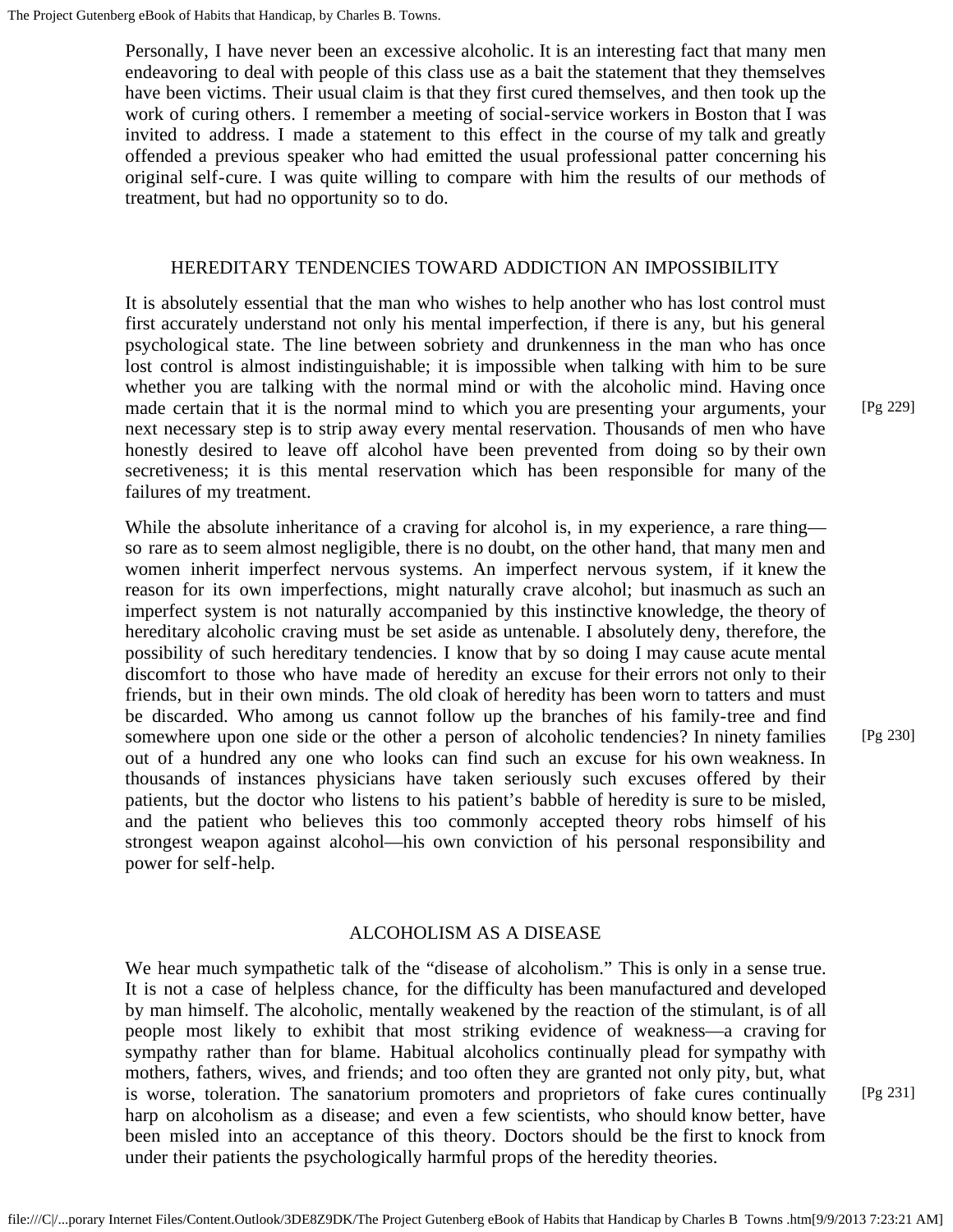The first thing a physician must do when dealing with an alcoholic is to cut every string of excuse which lies between him and his habit. He must leave nothing of this sort to which the drinker may cling. Sickness, worry, unhappy circumstances of whatever sort must immediately be eliminated as excuses for alcoholic indulgence. If they are not, the patient, although he may gain for a time the mastery over his habit, will presently be certain to find an excuse in his own mind to justify a return to it. Then will come a new downfall. There must be no reservations either in the attitude of the doctor or his patient or in the mental attitude of the patient toward himself.

# MENTAL ATTITUDE A VITAL CONSIDERATION

The possibilities of medical help for the alcoholic have been exhausted when the patient has been freed from the effect of the stimulant and put in a physical condition wherein he feels no inclination toward more alcohol. Great psychological assistance may accompany this definite medical treatment when the patient's physical craving for alcohol has once been eliminated if the physician brings him into a mental state which gives him confidence in his own ability to keep away from stimulants in the future.

I cannot too strongly emphasize the fact that no cure exists, or ever will exist, for alcoholism. Its effects may be eliminated, and the victim's physical condition become so greatly improved that weakness will not make him yearn for stimulation; but this does not constitute a cure. Nothing except a man's own mind, whether the treatment extends over six weeks, six months, or six years, can ever relieve him of the danger of a relapse into alcoholism. In most cases a definite medical treatment is the intelligent beginning of help, but no medical treatment, no matter how successful, can compass that victory which a man must win by means of his own determination.

# THE CHRONIC ALCOHOLIC

The physician still regards such cases only from the point of view of physical hazard. It is my opinion that in alcoholic cases the physical hazard is the matter of least importance, and that the world at large has devoted altogether too much effort to its endeavors to preserve chronic alcoholics, just as it has devoted far too little effort to rescue the victims of drugs. It is my opinion that among alcoholics, no matter how worthy they may have been before they lost control, not more than twenty-five per cent. of those whose addiction has become chronic are curable; that is to say, promise any reward whatever for salvage work. The world must remember that the inflamed brain leads to everything on earth which is not worth while, and therefore that the man whose brain has for any considerable period of time been in this condition must have enormously deteriorated. It must also be remembered that at least one half of the world's chronic alcoholics have syphilitic histories. [Pg 233]

The alcoholic is usually susceptible to the advances of any woman whatsoever, and as a rule devotes less than the normal attention to his own wife. To set out to reclaim a chronic alcoholic is, therefore, to set out to reform a man who has been weakened morally and mentally as well as physically. In dealing with such people, were the matter left entirely to me, drastic measures would be taken. It is my belief that the hopeless inebriate should be unsexed, not because of the danger that, if left sexually normal, he might transmit his alcoholic tendencies by heredity to his offspring, but because he is a liability at best, and to leave him normal adds to his potentiality for waste and evil. Children born of alcoholictainted parentage are not specially likely, I think, to yield to alcoholic and tobacco tendencies; but they are apt to lack vitality and mental stamina, so that the probability of their making worthy records is small. If we go one step beyond syphilis and consider other [Pg 232]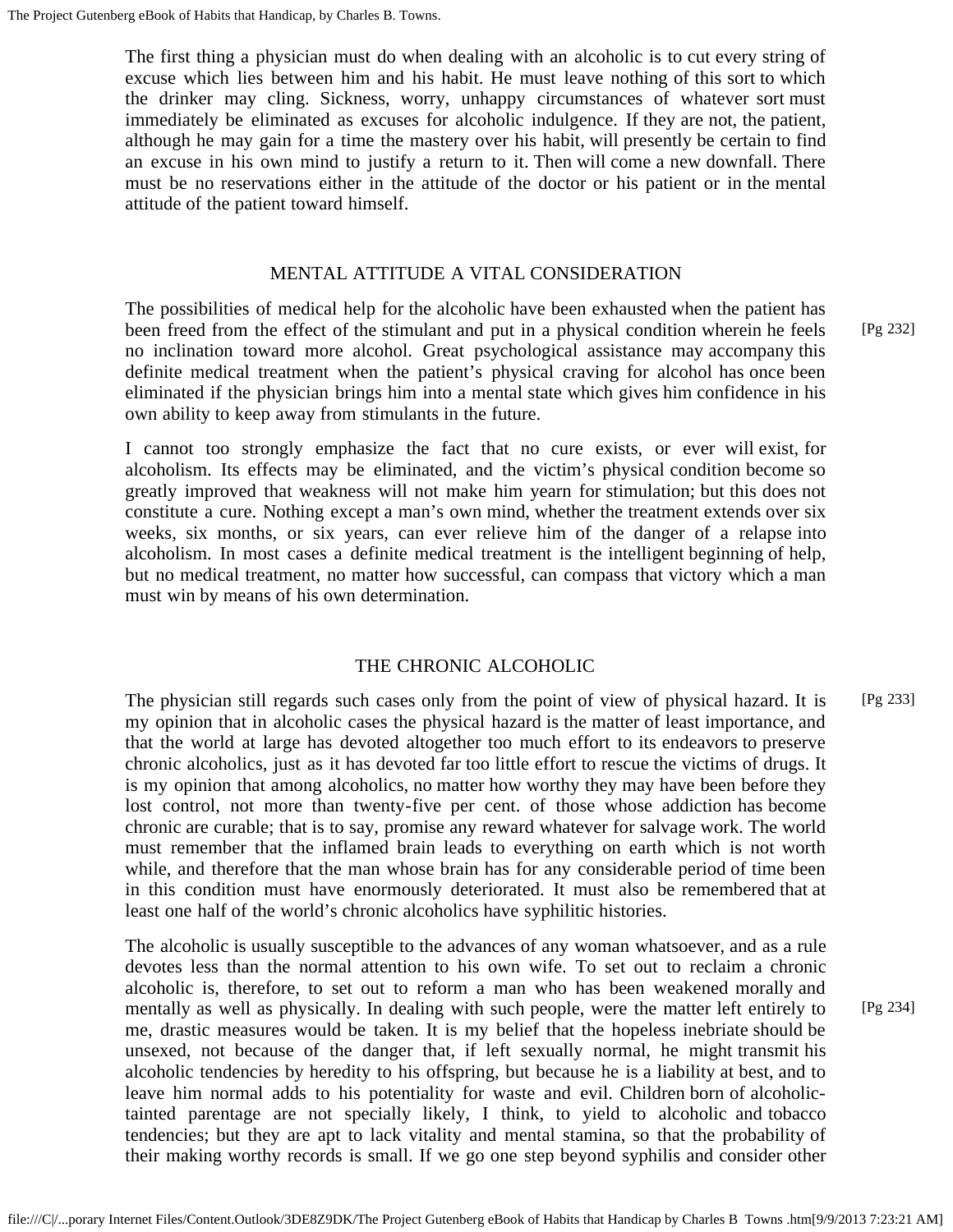venereal diseases, we shall undoubtedly discover that not twenty-five, but ninety, per cent. of chronic alcoholics, excluding women, have been victims of gonorrhœa. I am told that modern science is recognizing this disease, which was once regarded as of slight importance, an inevitable experience of youth, and something to be accepted and regarded lightly, as an ailment of nearly as vicious an influence upon the race as is syphilis. Therefore I have become convinced that the salvage of alcoholic derelicts is of vastly less importance than prevention at the outset. This principle is being more and more generally recognized throughout the world; it stands behind sanitation and all preventive medicine, and it will before long be recognized in connection with the problem of alcohol. Thus the battle against alcohol will become, as the battle against tuberculosis has become, a campaign of education.

It is my belief that every community should have an institution in which hopeless inebriates may be kept away from their cups and away from sexual association. There they should be put at useful occupations; full advantage should be taken of whatever productive capacity alcohol may have left in them; and they should be maintained in a state as happy as their capabilities may permit until they mercifully die. Their segregation would not prevent hereditary drunkenness, for there is, as I have said, no such thing as an hereditary drunkard, but it would prevent the transmission of imperfect nervous systems, and depleted intellect and will power.

# SELF-CONFIDENCE NECESSARY

Involved in helping these cases, my investigations have shown me that when once it is determined on reasonable evidence that a man is curable, the first effort should be devoted to reëstablishing his confidence in himself. He should be "given a new mind" upon the subject of drink and general self-indulgence. It does little good to free a man from alcohol if his mental state is so poor that he will celebrate this boon by again making himself a voluntary victim of the habit. It is for this reason that I have found the least hopeful work in reclamation to be that which is conducted among the idle rich. The alcoholic idle poor are virtually hopeless; the alcoholic idle rich are absolutely hopeless. To the reform of the drunkard mental and physical occupation and some sense of moral responsibility are imperative. It is because of these things that I have deliberately and persistently refused to use the word "cure" in connection with my treatment. A man cannot be cured of alcoholism. He can be given medical aid which will restore his self-control. [Pg 236]

The ordinary methods in vogue for the reclamation of alcoholics are pitifully futile. The greatest mistake of all is that workers never finish with those whom they are endeavoring to help. One must finish with the alcoholic promptly and conclusively. I have found that alcoholics taking treatment at my hospital must understand that I do not wish to hear from them after they have left my care; that I do not wish to know if they have yielded to new madnesses and relapsed into alcoholism. It is specially important for an alcoholic to learn that at a certain point society will have had enough of him. Fathers must break with alcoholic sons and daughters, mothers must break with alcoholic children, wives and husbands must be freed from alcoholic mates, charitable institutions must be rid of alcoholic derelicts. Society itself must be rid of this waste material, after it has ascertained that their cases are hopeless and has provided comfortable sequestration for them.

## THE DRUNKARD WHO CAN BE SAVED

Now let us turn to the vast army of people who are worth while, but who, nevertheless, have, through mistakes common to our society, become victims of the alcoholic habit. It would almost seem that the incurables among alcoholics have received more consideration

[Pg 235]

[Pg 237]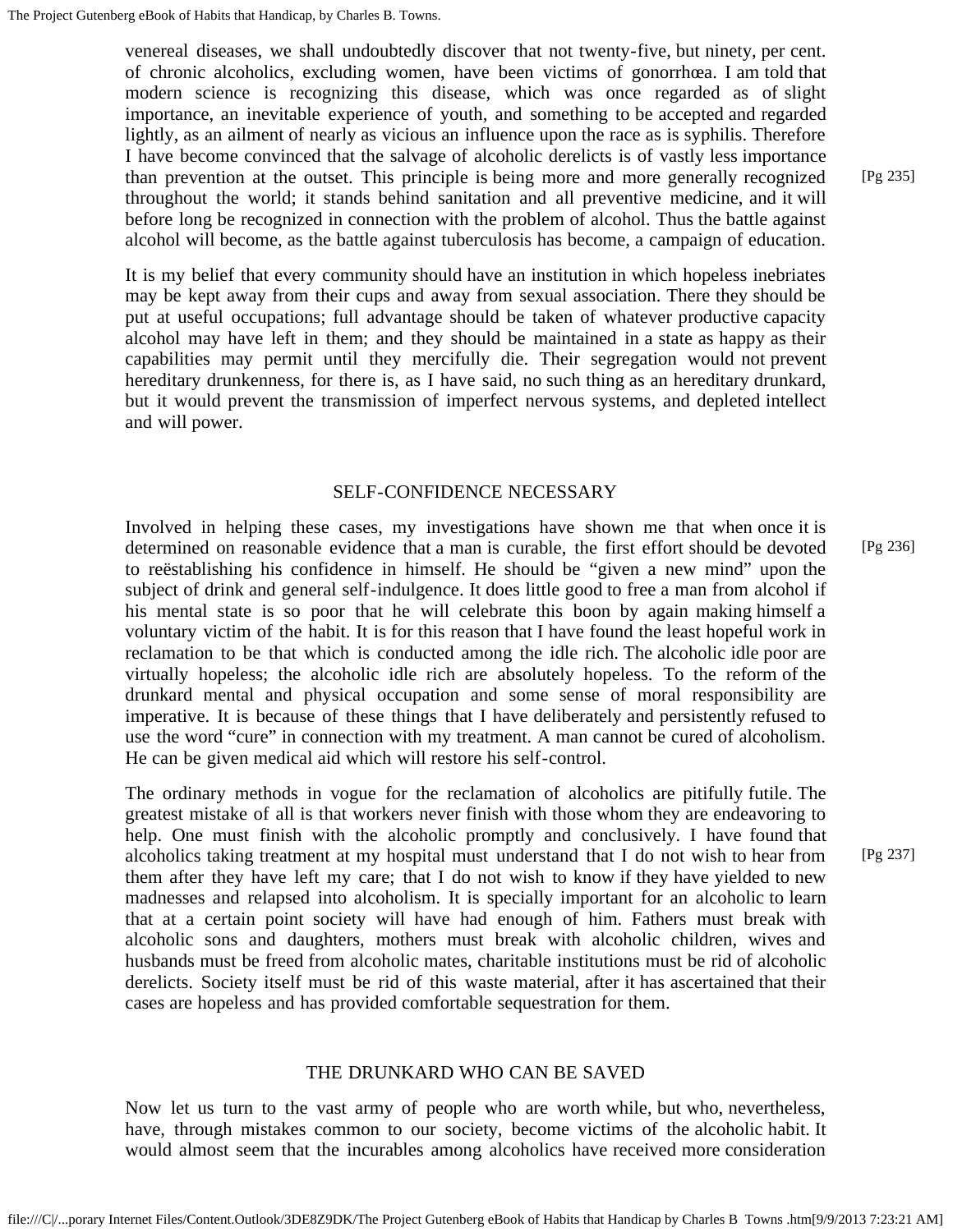from the kindly minded, and even from the scientifically inclined, than have the curables. The curable among alcoholics are intense and pitiable sufferers. They have never had real help. They have been penalized. The poor among them have been colonized in harmful state institutions by the public authorities; the rich among them have been placed in equally harmful private institutions by their relatives and friends. The alcoholic who is punished by incarceration in a cell is harmed, not helped, by it; the man who, on the mythical chance of reform is shunted off to a state establishment, or who is sent by prosperous friends to board at some expensive sanatorium, stands to lose, not gain, by his experience. These methods merely beg the question. They recognize the drunkard as a liability and put him out of sight; they do nothing toward his real regeneration. The inebriates' farm is based on the same utter misconception as the fashionable sanatorium to which the rich man's son may be committed. An intelligent handling of this subject would close or entirely reform ninety-nine per cent. of the public institutions devoted to the care of inebriates, and would depopulate one half of the sanatoriums between the Atlantic and the Pacific. To put a poor man to sober up on a farm where the State will pay his board and expect him not to become an active menace to society as soon as the period of his sequestration comes to an end is no more foolish than to put the rich man's son into a private institution where he will be petted, coddled, and retained at the highest rates as long as possible, and from which he will be eventually permitted to return to his old haunts freed from the immediate physical discomforts of his past alcoholism and therefore provided with a fresh capacity for strong drink and rejuvenated powers for evil-doing. Placing a drunken young man in a sanatorium where some one will pay his board while he lives in utter idleness is certain not to correct, but to complete, the evil work which has been started in him; and thus in many cases the very means adopted by friends and parents for the benefit of those they love are likely to increase rather than to decrease their ultimate tendency toward dissipation.

Nothing can be much more pitiful than the spectacle of a youngster led into an alcoholic addiction through the influence of older men. I am by no means accepting the theory of hereditary drunkenness when I say that many young drunkards are only faithfully following their fathers' footsteps, and cannot be justly blamed for their error. Too often it is true that they literally find themselves unable to catch up with their fathers in alcoholic exploits, because their constitutions, depleted by vicious parental habits, prove too weak to stand the pace.

Even where boys are not unfortunately influenced by vicious examples offered by their parents, there are circumstances of our modern life that are likely to work havoc with the rising generation. The youth who up to his twenty-first birthday has been permitted to "have his own way" is not likely to have formed the habit of traveling in a very good way; nor will he be likely to change it for a better one when it is proved to him and to his friends and to society that it is bad; for habits form early. Association with thousands of those who have gone wrong has proved many social facts to me, one of which I mention here despite its apparent irrelevance. The boy who has never known the value of money, on whom the responsibilities of life have never been impressed, is as seriously uneducated as he would be if lack of common schooling had left him illiterate.

# **CHAPTER XIV**

[Pg 241]

[Pg 239]

[Pg 240]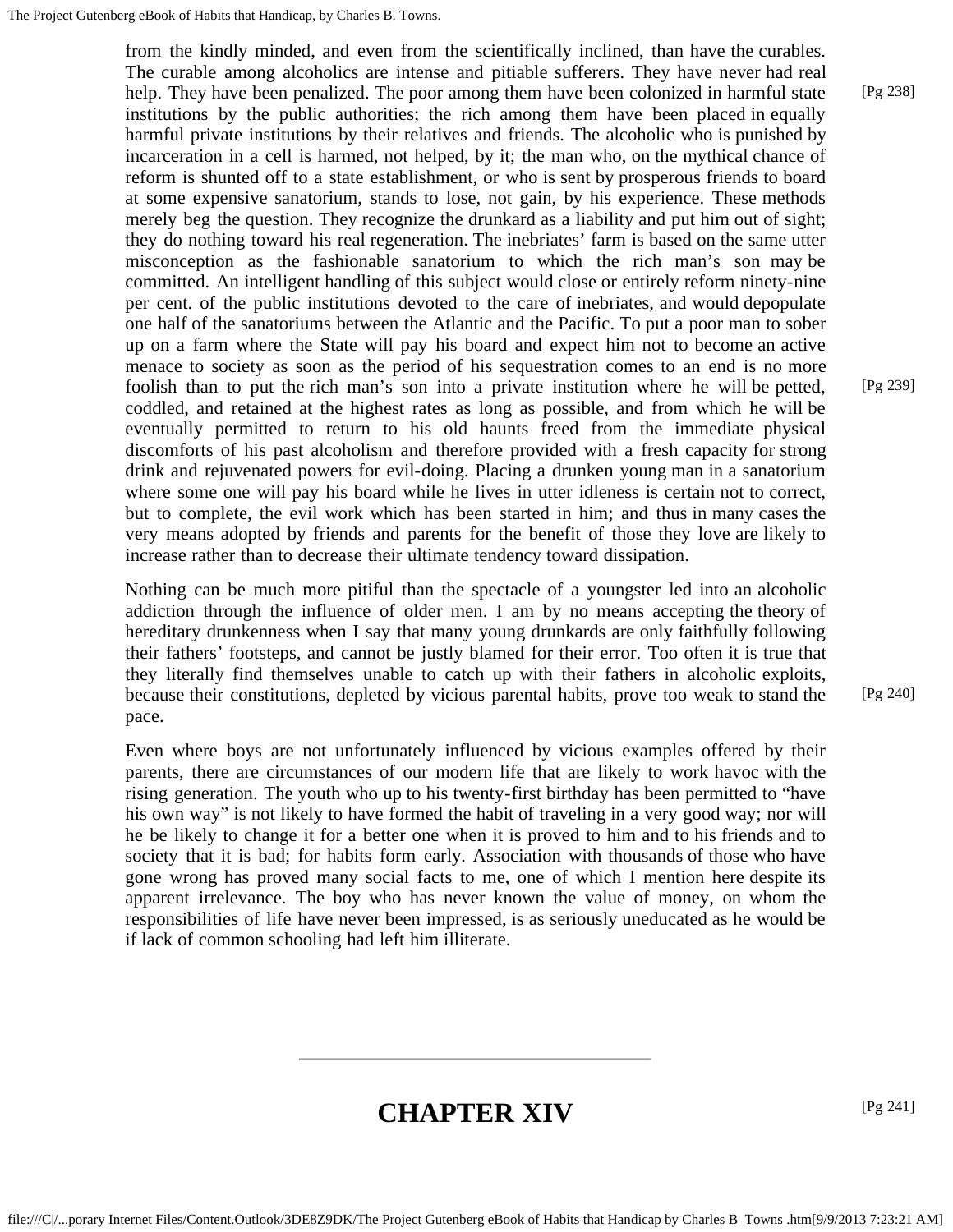# **RELATION OF DRUGS AND ALCOHOL TO INSANITY**

THE habitual drug-taker and the confirmed alcoholic are puzzles that baffle the alienist.<br>The man with the "wet brain" is a contradiction of all the rules of normality. In many HE habitual drug-taker and the confirmed alcoholic are puzzles that baffle the alienist. criminal trials men have been adjudged insane who were merely in abnormal states due to the habitual use of drugs or alcohol, of which, without proper treatment, they have been suddenly deprived.

In one of the largest hospitals in the United States I once ran across an old woman crooning while she rocked an imaginary baby. She had been formally and legally adjudged insane by the State's experts. As a matter of fact, she was suffering only from an hallucination due to alcoholic deprivation. I suggested definite medical treatment for this case when I discovered that she was about to be transferred from the alcoholic ward to the insane pavilion. In two days after the administration of this treatment she had lost all her hallucinations, and on the third day was dismissed from the institution. Not long ago I observed a similar case in a foreign hospital.

It is my belief that commitments for insanity in the United States might be decreased by one third if in every case where insanity was suspected, but where an alcoholic or drug history could be traced, the patient should be subjected to the necessary medical treatment before the final commitment was made. The sudden deprivation of drugs and alcohol which follows the imprisonment of alcoholics and drug-users upon disorderly or criminal charges has produced thousands of cases of apparent insanity sufficiently marked for the subjects to be placed in insane asylums. There, as in the prison, no intelligent note is made of their condition, nor is any proper treatment applied, the result being that they become really insane—insane and hopeless. If we had any means of securing accurate knowledge of the number of such incurable maniacs who are now confined in our asylums, we should find in it a startling evidence of the lack of knowledge on the part of the medical world of what deprivation means to the habitual victim of drugs or alcohol.

[Pg 243]

[Pg 244]

[Pg 242]

# GENERAL IGNORANCE OF THE RELATION OF ADDICTION TO INSANITY

The necessity for educating the public in regard to the very definite relation between alcoholism and insanity should no longer be overlooked. There lies a public peril of unappreciated magnitude in the fact that mere deprivation, the only method so far followed, has been, and if it is not corrected, will continue to be, one of the principal feeders of our insane asylums. Alcoholism will lead to insanity eventually even without deprivation.

The case is somewhat different with drug victims. Ordinarily they will not become insane unless deprived of their drug, although in the final stages of the habit they are likely to become incompetent and subject to certain hallucinations, imagining the existence of plots against them, suspecting unfairness on every hand, taking easy offense, exhibiting, in fact, a general distorted mental condition. It is true, indeed, that in some instances the drug victim who is deprived of his drug may become definitely insane, but death is the more frequent result.

I have before me a clipping from a newspaper published in Columbus, Ohio. There, after the enforcement of restrictive legislation, the authorities found it necessary to ask the governor for some special procedure which would authorize them to supply drug victims with their drugs until proper medical treatment was provided. This did not relate to those victims who had come exclusively from the under-world, but referred specially to those habitual drug-users whose habits had been acquired through illness. It can scarcely be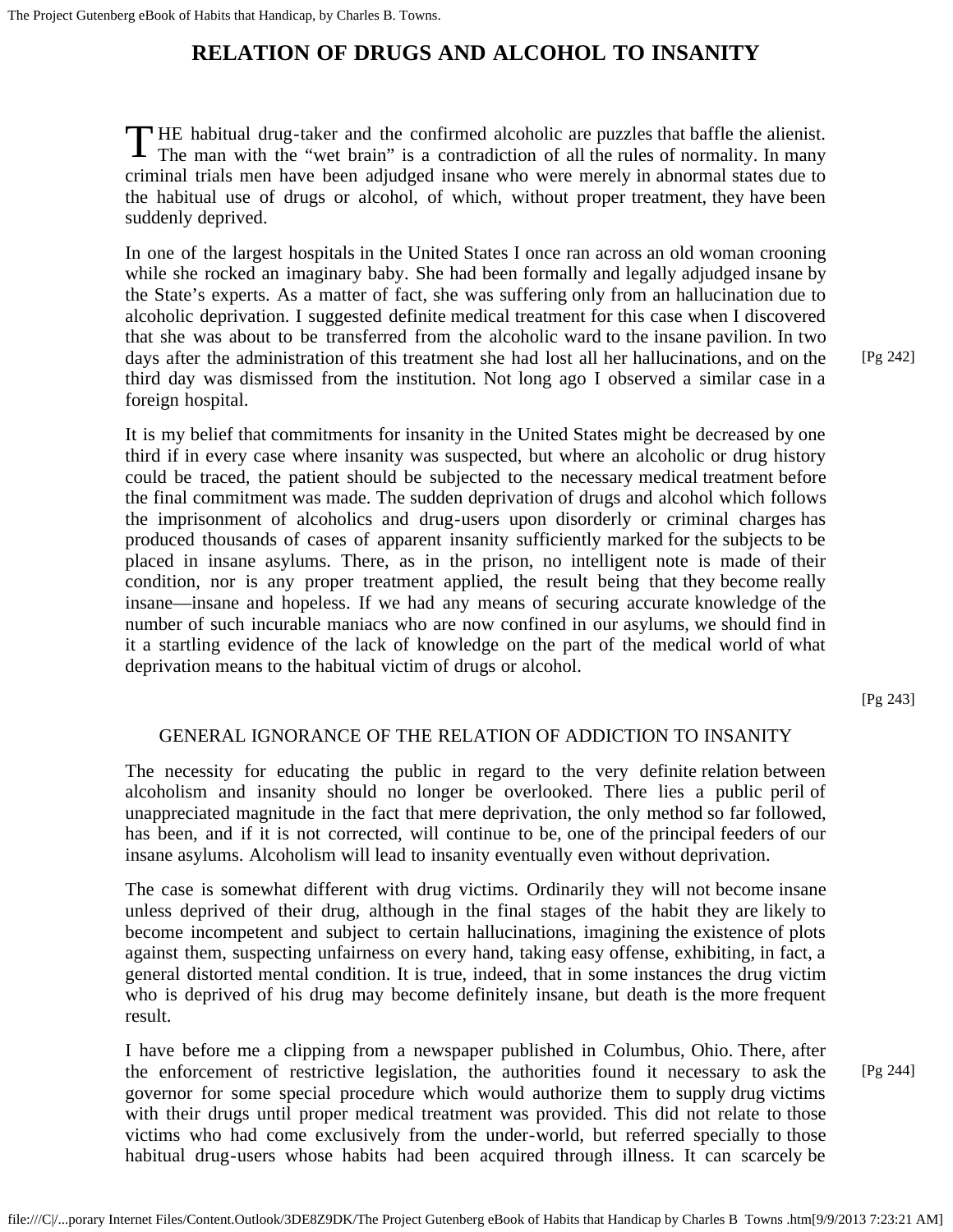expected that restrictive legislation will entirely prevent the sale and use of drugs in the under-world any more than restrictive legislation has been able to prevent the practice of burglary or any other type of crime or lawlessness. It is highly probable that the under-world will always be able to get its drugs; but it is nevertheless true that the passage of restrictive legislation and the enforcement of such laws will tend to prevent the descent of many into the criminal class.

Even this is comparatively unimportant. Those who suffer most are those who have been given the habit by physicians. These are honest drug-users, and to them at this writing no helping hand is anywhere held out save in New York State. I have been somewhat disgusted —I am sure that is the word I wish to use—by the continual outpouring of sympathy and constant manifestations of anxiety on the part of good people in regard to the under-world, when these same good people regard with indifference or classify as criminal the involuntary victim toward whom the most intense and understanding sympathy should be extended.

## MENTAL ATTITUDE OF THE DRUG-TAKER AND THE ALCOHOLIC

The victim of drugs psychologically differs very materially from the victim of drink. Until his trouble has reached an acute stage, the alcoholic feels little interest in any of the methods advertised as remedial for alcoholism. Many men deny to their friends and even to themselves that they are alcoholics until they have reached a point akin to hopelessness in their friends' eyes and their own. The drug-user, on the other hand, knows that he is a victim as soon as he becomes one; in ninety-nine cases out of a hundred he is immediately filled with an intense longing to be relieved of his habit. Thousands of alcoholics will defend their vice. A library might be filled with books, fictional and other, glorifying alcohol and the good-fellowship and conviviality that it is supposed to promote. One might search a long time for a victim of any drug habit who would speak with affection of the material which has enthralled him. No poet has ever written any song glorifying morphine. There is no drug-user in the world who would not hail with joy any opportunity that might lead to his relief. The drug-victim investigates every hint of hope with eager interest, reading, intelligently questioning, experimenting. He shrinks from publicity with a horror that is backed by an acute consciousness of his condition, while the victim of alcohol becomes so mentally distorted or deadened that he takes no thought of consequences, cares nothing for publicity, and finds himself unable to avoid public exhibitions of a kind that put him into the hands of the police. Public hospitals do not tempt the drug-user for, having investigated them, he knows that they are not competent to give him real relief.

### EXPEDIENTS OF DRUG-TAKERS

Nothing but really enforced restrictive legislation, fashioned after the model of the present New York State law, will bring to light the drug-victims in any community. The New York law uncovered thousands of them, and within two weeks forced Bellevue and other hospitals to devote many beds to sufferers from drug-deprivation. Similar restrictive legislation would uncover every sufferer from drugs in the country and thus accomplish more good than could be achieved by any other similarly simple means. No man on earth is more pitiably affected than the drug-taker; no suffering is more intense than his when deprived of his drug. The fact that rather than undergo such suffering men and women will resort to the most desperate expedients has been proved a thousand times. When confronted by the terrible prospect of deprivation, they invented plans worthy of the mental agility of the most famous fictionist. Drugs were smuggled into prison hidden in the heels of visitors' shoes. One wife who knew the agony her husband must endure if deprived of his regular morphine dosage took to him clean linen which was admitted to the prison without question, but which, as an

[Pg 246]

[Pg 245]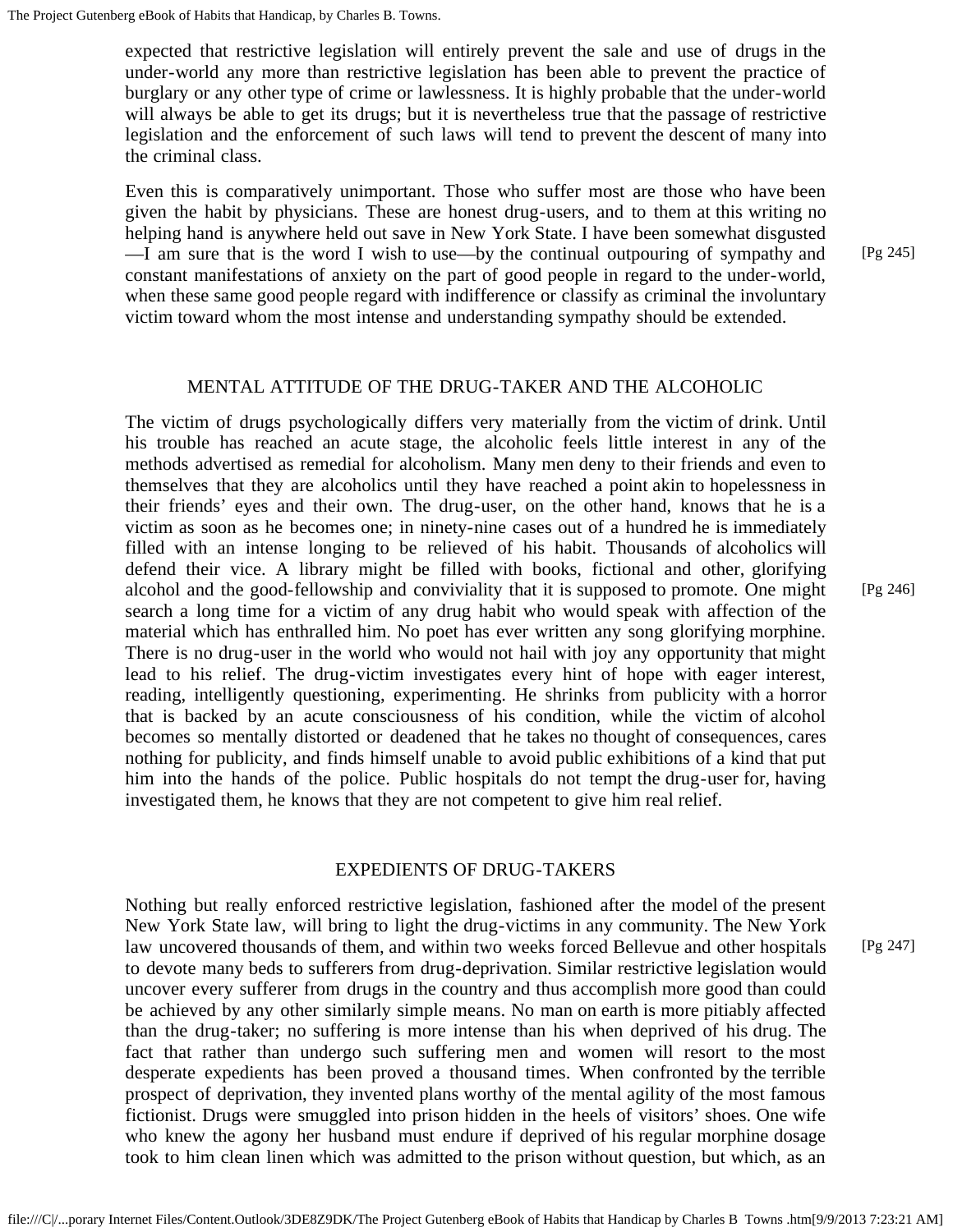accident revealed, had been "starched" with morphine. Another ingenious wife or sweetheart devised the expedient of sending in to a prisoner oranges from which the juice had been cleverly extracted and which had been filled hypodermically with a morphine solution.

If there is no length to which a drug victim will not go rather than find himself deprived of his drug, there is no length to which he will not go in order to obtain relief from a habit the existence of which fills him with horror. This has often been illustrated in the course of my practice, but perhaps never more strikingly than when I learned of the experiences of a certain judge in Jacksonville, Florida. This far-sighted, merciful, and progressive jurist had come in contact with one or more pitiable cases of the drug habit to which he wished to give relief. He communicated with me, and I was very glad to coöperate in aiding with definite medical relief several drug-victims taken before him. This procedure was commented upon in the public press, and presently the judge found himself importuned for help by those who had committed no crime, but expressed themselves as quite willing to be sent to prison as the only way in which they could get the treatment that was being administered under his auspices. [Pg 248]

# DRUG-TAKING MORE OFTEN THE CAUSE THAN THE RESULT OF CRIMINALITY

A careful study of the histories of drug-takers who upon one charge or another find themselves caught in the meshes of the law will reveal that in most cases, or at least in many cases, the drug habit has led to crime rather than the reverse. If an efficient treatment for the drug habit were established in a prison almost anywhere in the United States where such a treatment did not elsewhere exist, it would result, I am sure, in the actual commission of crimes by a certain number of people willing to endure the misery and disgrace of incarceration for the mere sake of securing treatment for their affliction. Any drug-user will tell you that no punishment recorded in the course of human history, no torture visualized by the most inventive imagination, can compare with the unspeakable agony of deprivation. [Pg 249]

# FALLACY OF IMPRISONING DRUG-TAKERS

That imprisonment should rarely, if ever, result in freeing a person from the drug habit can mean only one thing: that drugs are obtainable in every prison. Guards and other employees in such institutions are of a low class, for men and women of a high type are unlikely to seek such employment. I fear that this fact will prove one of the most serious stumblingblocks in the path of those who are endeavoring to make a success of inebriety-farm experiments. In the first place, they will not be able to find men of a high type anxious to serve in the subordinate positions provided at such places; and in the second place, even if such men can be found, they will be unlikely to obtain positions because persons of an inferior type will be certain to be pushed forward by political influence. Such places would be used as means wherewith to pay political debts, and this would be more or less complacently tolerated, because society has always underrated and still underrates the terrific complications of the task of working for the reclamation of, or even caring for, the down-and-out. Such work is not employment for the saloon-keeper, the ward heeler, or the ex-prize-fighter, and of such is the personnel of most prison staffs made up. The reclamation of the alcoholic wreck means far more than physical rehabilitation. It means moral and psychological regeneration, and such work can be done only by people of understanding and delicate sensibility. The alcoholic from the city who has been perhaps an office employee or a professional man and who is sent to an inebriate farm will find there nothing curative save deprivation. Even if outdoor work will harden his muscles, it must be admitted that the surroundings in which this is accomplished may well ossify his brain.

[Pg 250]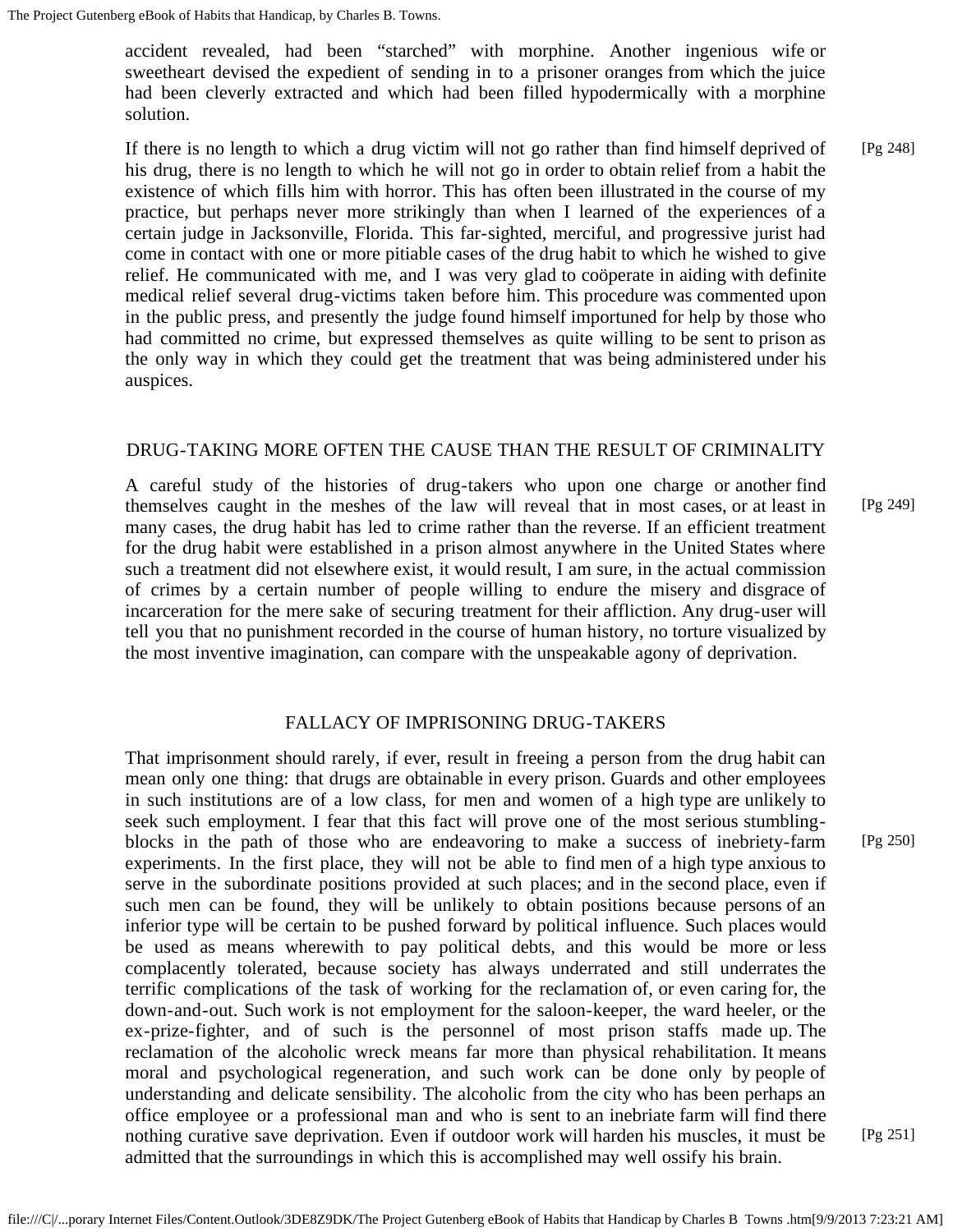# PSYCHOLOGY OF THE DRUG HABIT

Nothing could more clearly indicate the popular ignorance concerning the drug habit than the general belief that it is usually accompanied by moral deterioration. Where the habit is an accompaniment of life in the under-world, moral deterioration of course exists, though this is due rather to the under-world than to the drug habit. In the thousands of histories where the habit has been acquired by the administration of drugs by physicians it results in moral deterioration no more than drinking tea does. As a matter of fact, that portion of society which holds a drug victim blamable is woefully mistaken and inhumanely unmerciful, the truth being that the man or woman who is not taking drugs is lucky.

# THE NECESSITY OF DEFINITE MEDICAL TREATMENT IN DEALING WITH ANY FORM OF ADDICTION

It is impossible for me to conclude this book without discussing further the question of treatment for those afflicted with habits or addictions.

My taking up this work in 1901 was due almost entirely to an investigation into the methods employed to restore those who had lost control through the use of habit-forming drugs, whether they had acquired the habit through dissipation or from the administration of the drug by a physician on account of illness or injury. At that time such cases were supposed to be hopelessly incurable, and the victims only drifted from bad to worse until they had been accounted for either in a mad-house or in the morgue. [Pg 252]

I found, on making inquiries from some of the leading medical men who had been dealing with the various types of mental and nervous diseases, that they were virtually unable to name any case of a confirmed drug-user who had been permanently benefited by institutional or any other means of treatment. This was very difficult to understand, particularly in the case of drug-users who had acquired the habit through the administration of the drug by a physician, and who earnestly desired to be freed from the habit. It seemed incredible that a skilled physician could not eliminate the craving or desire for the drug, or restore these unfortunates to the point where their systems would not demand or feel the need of it.

I soon found out why this was so. My investigation showed me that the drug habit is a mental as well as a physical condition; that the physiological action of an opiate is to tie up the functions, resulting in a deterioration of the vital organs when the victim has taken the drug sufficiently long to set up a definite tolerance.

The medical world had apparently been unable or had not attempted to bring about a definite physiological change, and to place such patients where they would not crave drugs and where their systems would not demand them. To my further surprise, I found that the medical world had been depending entirely on deprivation as a means of treating such cases. They would immediately send patients to an institution where they were put under surveillance and guarded by attendants, or they would attempt by gradual reduction of the dosage to eliminate the habit.

# CURE BY DEPRIVATION IMPOSSIBLE

This investigation led me into some very interesting discoveries. I found that old, confirmed subjects of the drug habit were sent to such institutions. Where they were taking large daily [Pg 254]

[Pg 253]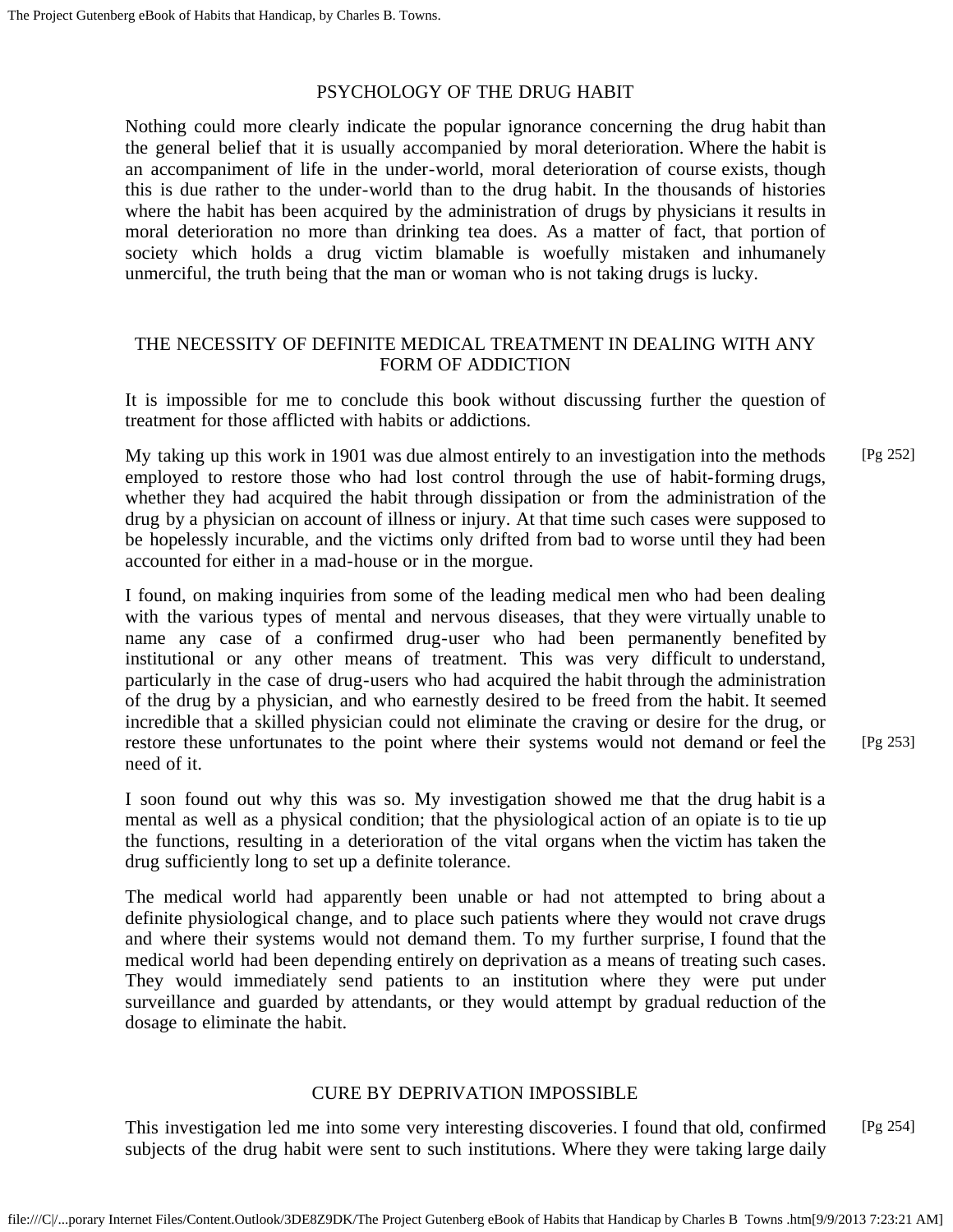doses of opiates the institutions were able to reduce these people, when there was no underlying physical disability, within a few weeks or a few months, according to the temperament of the patient, to a very small daily dosage, often as low as one half or one eighth of a grain a day. When they had reached this dosage it was often found absolutely impossible to limit them further. In some cases where the patient was confined and finally deprived of the drug entirely I found that when he had reached this minimum dosage he would suffer just as much physical discomfort in the end as if he had been suddenly deprived of a very much larger quantity of the drug taken daily. This led up to the further interesting fact that even where patients were finally deprived of the drug and lived through the horrible suffering inevitably accompanying the deprivation, although they outlived the tremendous depression and lassitude which followed, and for long periods of weeks and months after that time had the best of care and attention until they showed marked improvement in their physical condition, nevertheless, with too few exceptions, they never lost the desire for the drug. Always the need of some stimulant returned, and on the slightest excuse or opportunity they were taking their drug again. My investigation finally proved to me that deprivation did not remove the cause of the drug habit, because it did not remove the physical craving for the drug. No matter how long a period the deprivation had been, the needed physical and mental change had never taken place.

# EFFICACY OF THE AUTHOR'S TREATMENT

During the first two years of my work, after finding in various ways patients from the under-world to use as subjects for demonstration, I was finally able to treat any case of drug habit which came to me unless it was complicated by underlying physical disability. After a period of from three to four days these patients would not feel the slightest craving or desire for any form of opiate, whether their addiction had been cocaine, alcoholic stimulants, or tobacco.

When the efficacy of this treatment was assured, it began to attract the attention of some of the best-known medical men in the country—men who were interested in this line of study. They followed carefully the medical administration of the new treatment of these cases.

It was only a matter of time before the value of the work was thoroughly established and became a medical fact. After hundreds of definite clinical histories had been recorded, the formula was publicly announced, first, at the International Opium Conference at Shanghai in 1909, and a month later to the medical world. Since the complete information concerning my work has been given to the medical profession, and after all these years of study and investigation and medical comment, I have never yet had from any physician an entirely satisfactory explanation as to why or how we were able successfully to unpoison these cases in this short period. At present this treatment is, so far as I know, the only one known to medical science that will bring about this definite physiological change.

The intelligent beginning of help in these cases is to unpoison the patient, put him physically on his feet, where he does not want drugs or drink, and where he does not feel the slightest desire or craving for them, and has no dread of ever drifting into these habits again. When you have brought about this definite physical change, you are invariably able to get a definite mental change. You cannot hope to get the mental change until you have first cleared the system of poison, for in this state the patient is in a most responsive condition to deal with. If physical building up, change of environment, change of surroundings in any way whatever are necessary, they can then be taken up intelligently.

### LEGISLATIVE EFFORTS

[Pg 255]

[Pg 257]

[Pg 256]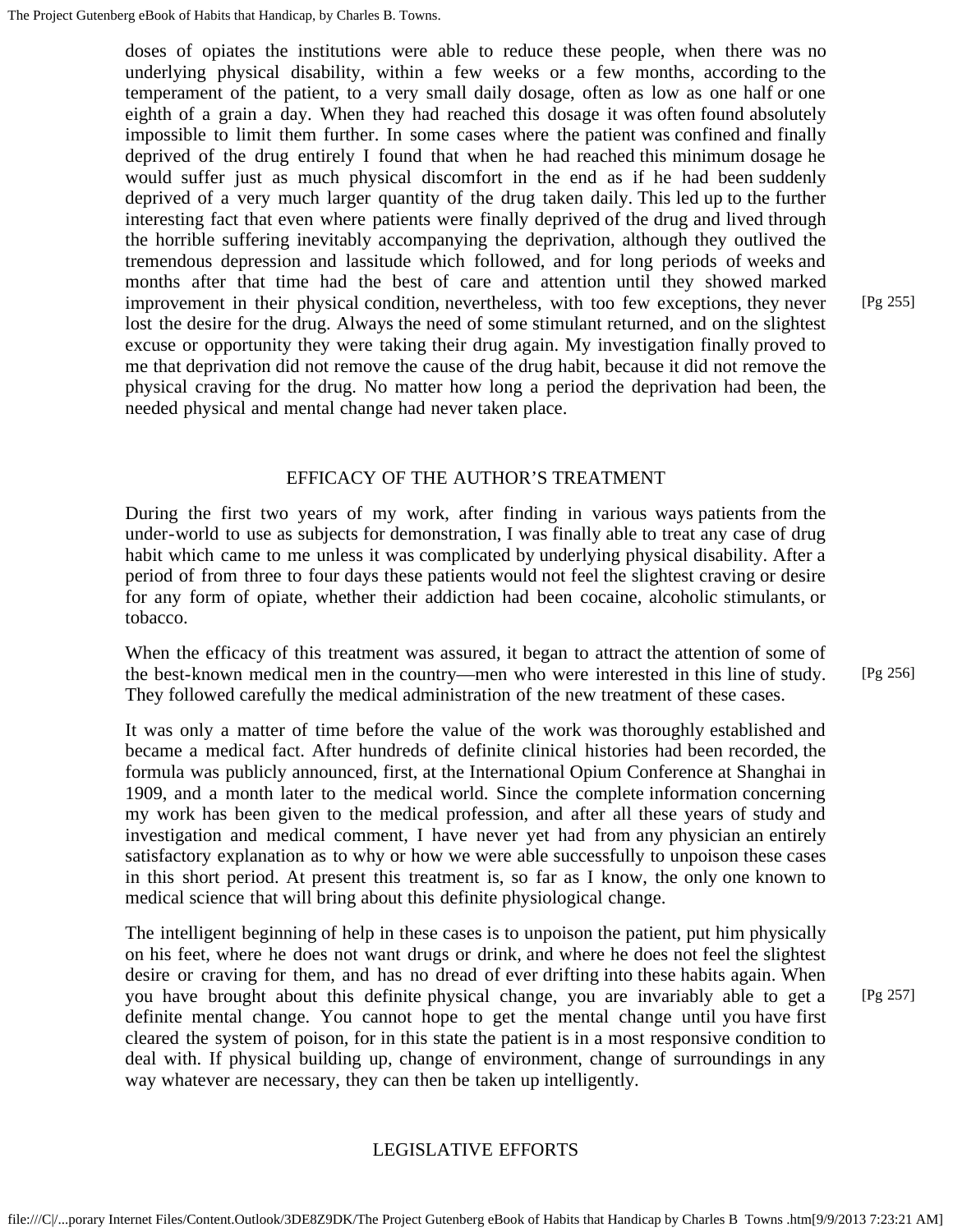The knowledge I gained from dealing medically with those afflicted with habits and addictions led me to take up personally the movement to bring about definite legislation with a view to subordinating as much as possible the traffic and consumption of drugs to legitimate medical needs; and to put an end to the criminal negligence by which such drugs have been permitted to be imported, manufactured, and distributed.

In contact with the afflicted of this class, I discovered the laxity with which drugs were dealt in, and began in 1912 to try and bring about some restrictive legislation with regard to the evil before the New York legislature. I had first found that in the medical use of the drug the principal evil had sprung from the knowledge of what would ease pain, and that the principal means used for this purpose was the hypodermic syringe. At that time there was no restriction placed upon the sale of this instrument; it could be bought in any drug store just as easily as a package of chewing-gum. The department stores that carried drug supplies advertised hypodermic outfits as low as twenty-five cents. A physician's instrument permitted to be manufactured and sold in this way! Through the bill which was introduced in the New York legislature in 1912, for the first time in the history of the medical world it became possible to purchase this instrument only on a physician's prescription.

In 1913 I was the author of a drastic law regulating the sale of habit-forming drugs in New York State, but because of severe pressure brought by physicians and druggists, I was unable to put it through. In 1914 I tried again, and after a hard fight I was able to have enacted a bill, which was introduced by Senator John J. Boylan, and which bears his name. For the first time there was put upon the statute-books of a State real restrictive drug legislation. Other States are taking up this matter, and, as the intention was, the New York bill has been the means of establishing a legislative precedent.

I regret very much that the aim and purpose of Federal legislation has been largely defeated by the powerful drug interests, but I predict that it is only a matter of time before public sentiment will defeat this powerful drug lobby, as it has always defeated other lobbies of a similar kind, and that the country will be largely freed from the illegal habit-forming drug traffic.

Until there is some international understanding between the countries that produce these drugs and the countries that consume them, we shall have to submit to more or less smuggling of these drugs into our country. Smuggled goods rarely, if ever, find their way into channels for legitimate medical needs, and for that reason it is only the under-world that would be affected by their use and abuse.

It is only a matter of time before the commissioners of health for the various States will be given authority enabling them to issue rules and regulations governing the health of the people that will wipe out the quacks and charlatan venders of all common advertised fake medicine cures.

[Pg 260]

# THE NEED FOR REGULATING THE ADMINISTRATION OF DRUGS

I have been told that to require a consultation of physicians before the administration of a habit-forming drug would put upon the patient a financial burden which he should not be asked to bear. No fallacy could be more complete. There is in the United States to-day not one victim of the drug habit who, knowing as he does the intense suffering it entails, would not rather have given up ten years of his life and been forced to put a mortgage on his soul than to have had this habit fastened on him. Money? Money is nothing! The cost of a consultation is a small price to pay for the possible difference between life-long thralldom and free manhood or womanhood. And let me add in regard to the physician who objects to the legal establishment of a danger-point in drug administration that the physician who feels

[Pg 258]

[Pg 259]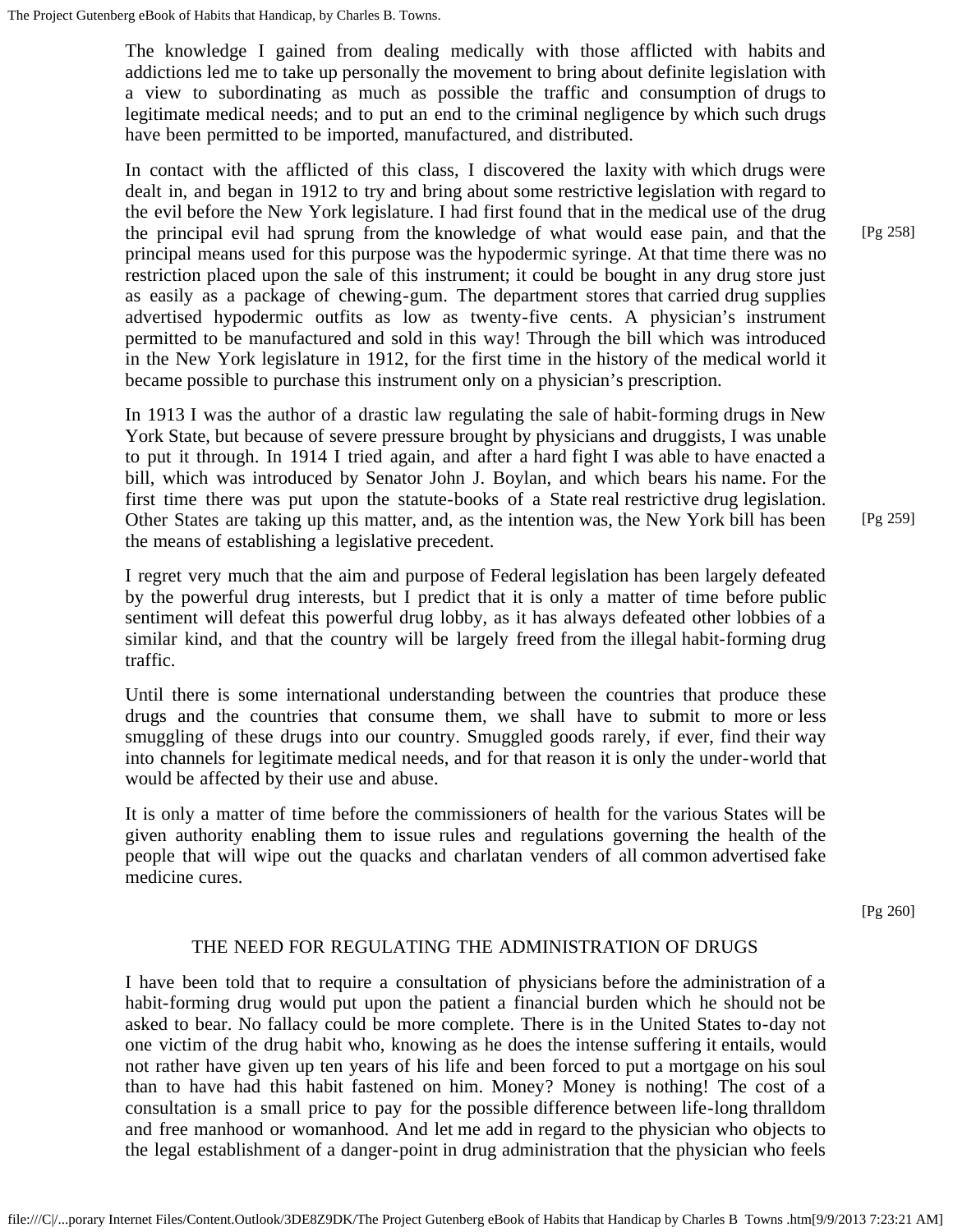big enough to accept personally the responsibility of creating a drug habit is too small to be intrusted with that power.

# PERCENTAGE OF THOSE TO WHOM THE PERMANENT ADMINISTRATION OF DRUGS IS A NECESSITY

The percentage of sick people to whom the administration of habit-forming drugs is a necessity for the preservation of life or comfort is smaller than is generally supposed even by the medical profession. When I was drafting my restrictive bill to be introduced into the New York legislature, I was asked by my lawyer to enumerate those physical troubles which demanded the constant use of habit-forming drugs. I found this to be impossible. I have known many instances in which to deprive of drugs patients suffering incurable illness would have been little less than criminal. This alone enabled them to live in comparative comfort.

I have known of many cases of drug habit which have grown out of the administration of morphine for recurring troubles, such as renal colic. Such a disorder as this, however, should never give rise to a drug habit, because those suffering from it are subject to such brief periods of pain that a physician could administer the necessary drug without their knowledge. I have had many cases of women who, acquiring the habit through the administration of drugs at the time of their monthly periods, became habitual users, although each recurrence of the pain lasted only three or four days. When this problem is thoroughly understood, such cases will be impossible, for legislation will not only prevent the layman from securing habit-forming drugs, but will prevent the doctor from the indiscriminate administration of them.

[Pg 262]

Of course the general reader may think this book merely a clever advertisement. In it I state that it is wrong to stop the use of morphine and alcohol unless the victims can be treated for the habit, and next I condemn doctors and sanatoriums for their useless methods of treatment, while lauding my own. Naturally, my reader may assume that my only motive is the selfish one of money.

Well, one may suppose what he likes, but the truth is that I urge every city and State to establish places that will drive me out of business. I urge physicians to take up this treatment and cure their own colleagues. I have no secrets. My methods have been published, and I am now devoting most of my time to legislative work from which I do not profit a cent.

[Pg 263]

[Pg 264]

[Pg 265]

# **THE RELATION OF ALCOHOL TO DISEASE**

APPENDIX

BY ALEXANDER LAMBERT, M.D.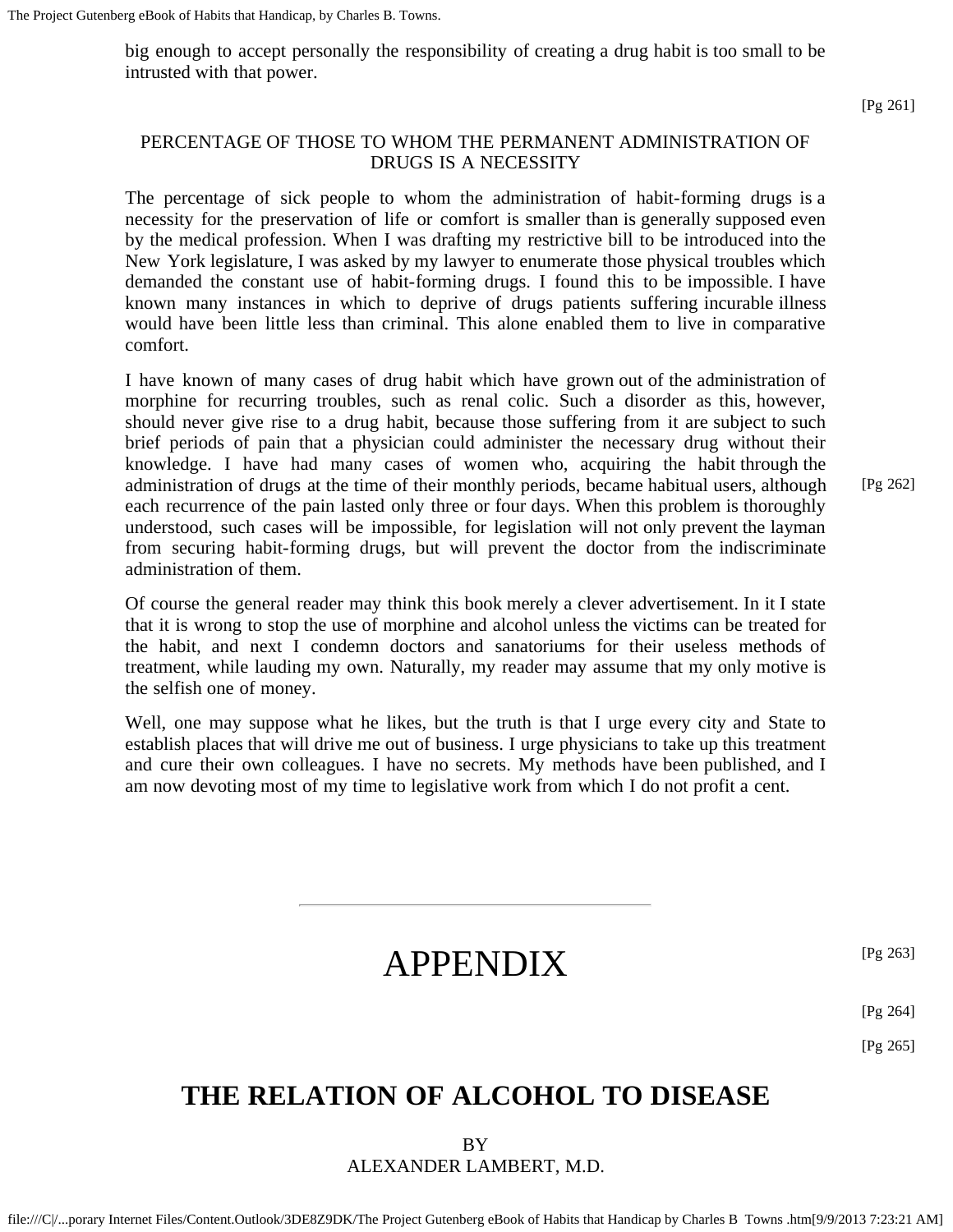# Visiting Physician to Bellevue Hospital; Professor of Clinical Medicine, Cornell University

# Author of "Hope for the Victims of Narcotics"

IN the simple heading of the subject-matter of this article there are contained such possibilities of facts and fancies, truths and errors, and wide differences of opinion, that it possibilities of facts and fancies, truths and errors, and wide differences of opinion, that it seems wise to define not only its meaning, but some of the words themselves. What is disease? To many people it is a definite, concrete thing which seizes one in its clutches, holds one captive or possesses one for a second time, and then if overcome releases its grip and one is free and in good health again. But disease is not an entity, even though some agents, as bacteria, are living organisms. It is the lack of some processes which these agents overcome, and others which they set in motion, as manifested by disturbances of various functions of different organs in the body that make up some of our diseases. Our bodies are often in a state of delicate equilibrium, and if some one gland fails to secrete, or secretes too abundantly, the resulting condition may become a disease. As health is a harmonious relationship between the various functions of different parts of the body, so disease is a disturbance of this harmony. The question of the relation of alcohol to disease becomes a question as to whether or not this narcotic if taken into the body can react on the various tissues and organs of the body to such a degree as to disturb the equilibrium of health. And, furthermore, can this disturbance of healthy equilibrium be permanent and the body acquire a lasting diseased condition?

#### HOW IT AFFECTS DIFFERENT MEN

Alcohol is classed here as a narcotic and not a stimulant, because we shall see later that alcohol is rather a paralyzer of functions, even when it seems to stimulate, than a producer of increased output from any organ. The time honored idea that alcohol is a stimulant and that, if used in moderation, it is a tonic, is so ingrained in the average mind that it is with the greatest difficulty that men can be made to realize that even in what seems moderate doses it may injure them. This is especially true as one sees men who all their lives have indulged moderately in alcoholic beverages from which seemingly no harm has resulted. The truth, perhaps, is best summed up by the old adage that what is one man's meat is another man's poison, and there is no question that the effects of alcohol in small or moderate doses is vastly different from its effects in large doses, or in long continued, excessive use. Different human beings react differently to similar amounts of alcohol, and conversely, identical amounts of alcohol will affect different individuals in different ways, even when it poisons all of them. For instance, if alcohol sets different processes in motion which bring about damage to the individual, we find that in some persons it has injured the heart and arteries, in others it has affected the liver or stomach, leaving the brain and nervous tissues free from damage, while in still others the body in general seems to be untouched and the brain and nervous tissues suffer the injuries. It is not uncommon to see a man who has partaken freely of alcoholic beverages all his life with neither he nor his friends conscious that his intellect has suffered or deteriorated thereby, to find suddenly that his circulatory and digestive systems are seriously and permanently damaged. On the other hand, many a drunkard has become a burden to his family and the community, with his personality deteriorated, his intellect rendered useless, while his circulation and digestion remain unimpaired, and he lives long years a nuisance and a burden to his environment. [Pg 268]

Since I have made the distinction between moderation and excess in the use of alcohol, it will be well to define what is regarded as excess, and what moderation, in order that the [Pg 266]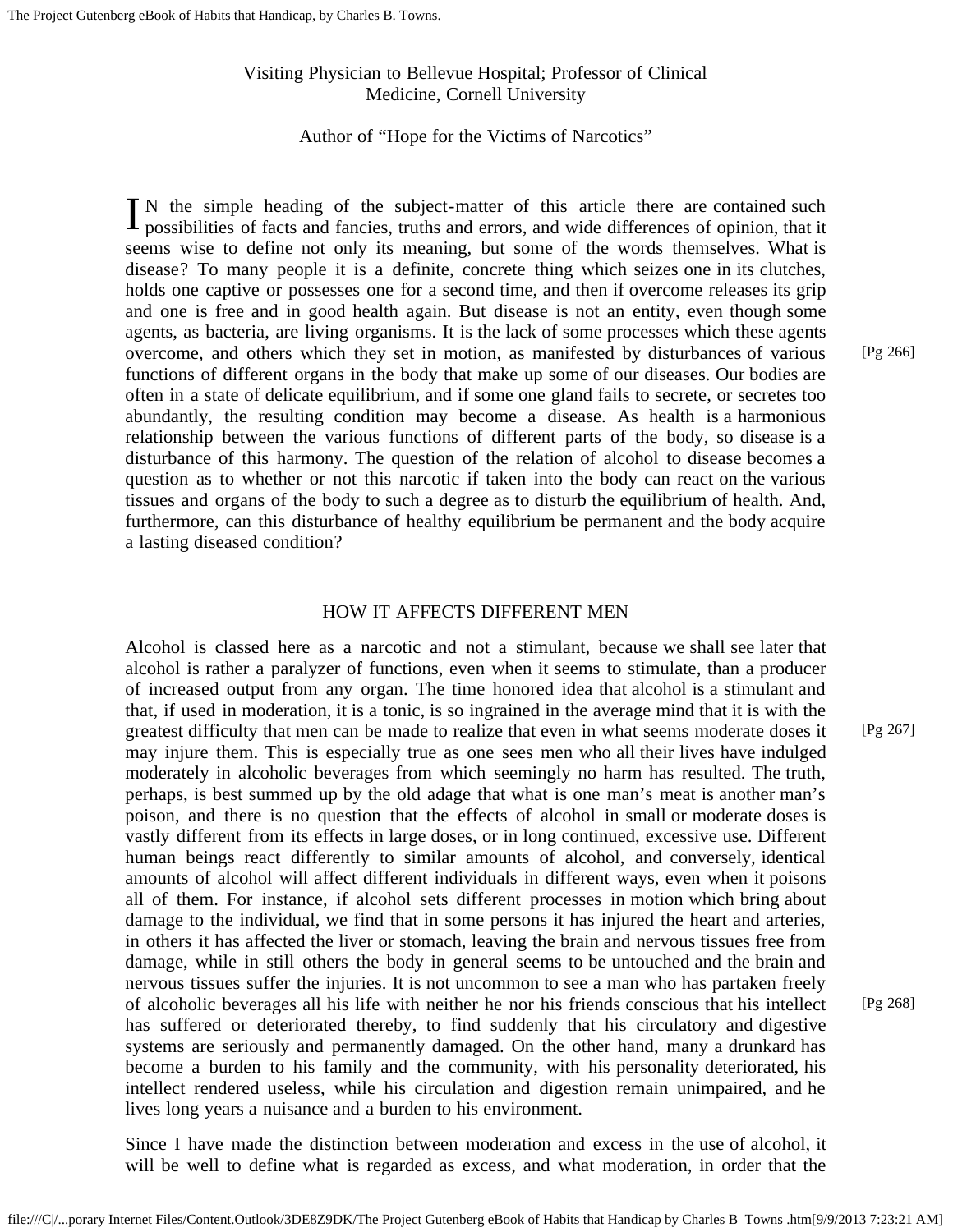effects of both may be considered. Physiologic excess, it seems to me, has been best defined by a brilliant Frenchman named Duclaux, who says that any one has drunken alcohol to excess who one hour after he has taken it is conscious in any way of having done so. If after a drink of any alcoholic beverage has been taken, wine, whiskey, or whatever it may be, an hour later we feel ourselves flushed, tongue loosened, or if we are heavy and drowsy, or, if we find our natural reserve slightly in abeyance, if the judgment is not as sternly accurate as before partaking of the beverage, if the imagination is unusually active and close consecutive reasoning not as easy as before, if we think we do our work much better, but next morning realize we haven't accomplished quite as much or done it as well as we expected, then we have shown a physiologic excessive intake of alcohol, and an amount which if continued will produce damage somewhere in the body. Moderation in the use of alcohol means that it be taken in amounts of which one remains unconscious. This may seem a narrow and hard line to draw, and may seem to confine the amount of alcohol that may be consumed to much less than many people wish to indulge in. How much in actual amount this should be with any given individual depends upon that individual alone, and no one can be a law to any other individual than himself. If a man be engaged in severe manual labor or muscular exercise, he can consume more alcohol without detriment than when leading a sedentary life, although the character of the work that he will do may not be as good as if no alcohol were taken.

## THE MODERATE USE OF ALCOHOL

The above definition, however, must suffice. We must fix some standard between moderation and excess, and the more accurately we define moderation, the more narrowly do we confine it. Judge by the above standard, alcohol taken in moderate doses does not seem more than to stimulate the digestive processes of the stomach, increase the flow of blood through the heart, increase the circulation in the periphery and skin, dilate the capillaries, and make it easier for the circulation to complete its cycles. When absorbed into the body in such doses, it can act as a food, and, in fact, as much as is burnt up by the body does act as a food, although it differs from other foods in that it is never stored up. It can replace in energy-giving properties sugars or fats, and being burnt up by the body can give out the equivalent of sugar and fat in muscular energy, and heat generated and given out by the body. Its effect is similar to that obtained by sugar and fats which are taken up by the body when needed and in the amounts requisite to the body at the moment, and it seems to be treated as far as can be seen as other foods for fuel. But it is not an economical fuel because the human organism does not perform its work as well as when there is no alcohol in the ration. Simultaneously when being consumed as food it is exerting its drug action. In this process it is the more easily available, and thus the sugar and fats are stored up while the alcohol is burnt up; it spares the fat consumption, often causing an increase of bodily weight through the putting on of fat. To those who are accustomed to its use, it seems also to spare the protein consumption of the body, but to those unaccustomed to its use it has the opposite effect, increasing the destructive breaking down of proteins. [Pg 270]

#### DANGER SIGNALS UNHEEDED

Moderate indulgence in alcoholic beverages adds to the pleasures of existence with a great many men, and while it seems to increase their pleasures and broaden the extent of their mental experiences, it cannot be said to increase their powers of accurate mental activity, though it temporarily increases the imaginative flow of ideas. It relieves the feeling of both body and mental fatigue for the time being, an effect which may be an advantage or may be a distinct disadvantage, for fatigue is Nature's warning when to stop, and if we dull ourselves to this feeling and leave the warning unheeded, we may easily go on to harmful

[Pg 269]

[Pg 271]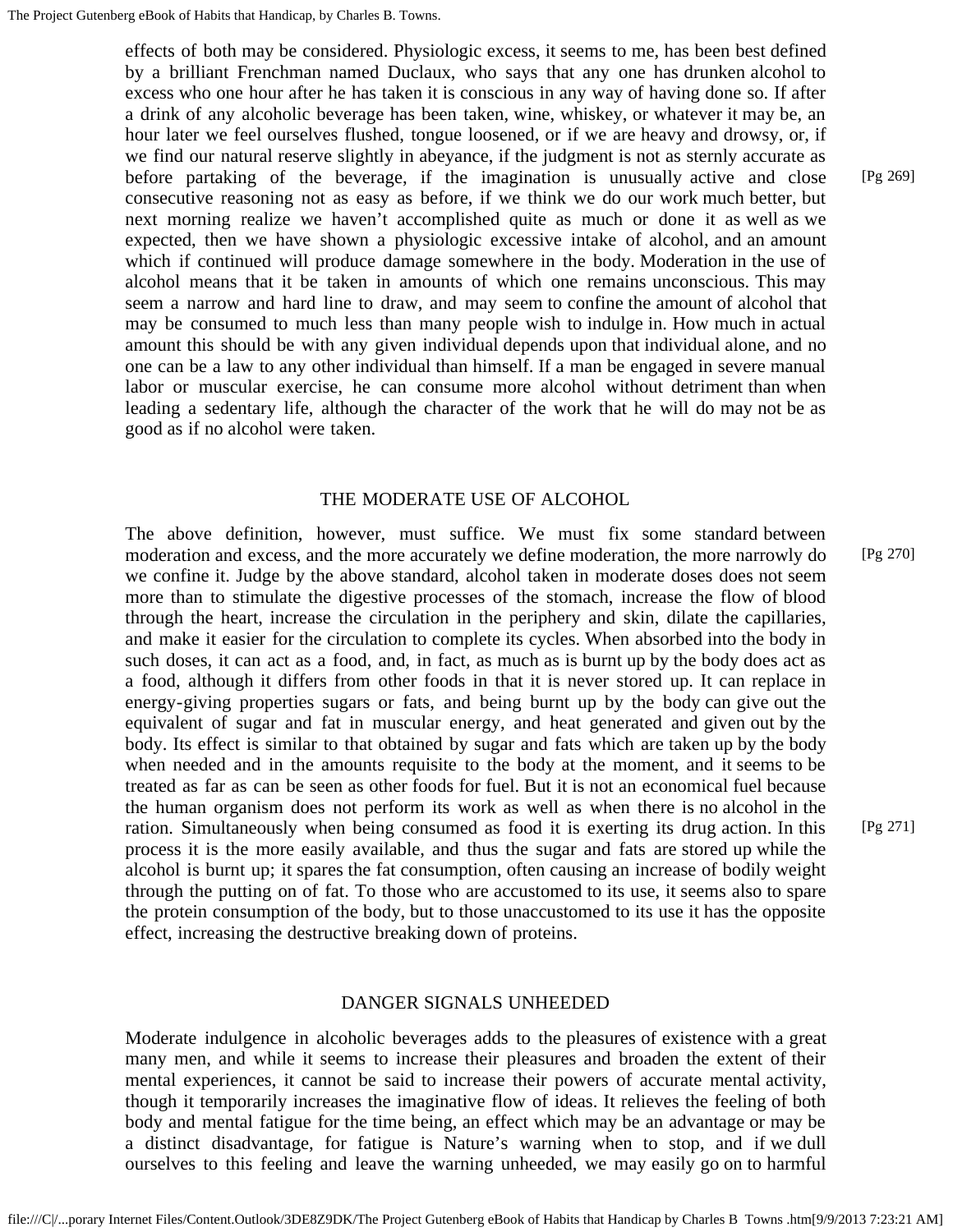excesses of overwork and overexertion. It is doubtful if the moderate drinking of alcohol, as we have defined moderation, sets in motion processes which may so disturb the equilibrium of the body as to cause disease. [Pg 272]

Broadly speaking, the excessive use of alcohol injures the body in two ways. It injures the functional cells of the different organs for alcohol is distinctly a cellular poison, and it further disturbs the nutrition of the organs by its injurious action on the blood vessels which supply nutrition to the various parts of the body. Whether to replace the destroyed cells or as a result of the congestion there is also an increase in the connective tissue framework of the various organs. The action of alcohol on the circulation is one of the earliest effects which is shown after it is taken into the body. The flushing of the skin is a beginning paralysis of the minute capillary blood vessels. If habitually indulged in, the effect is a continuous dilatation of the vessels, although it seems for a while in the early stages that there is a toning up of the circulation. Yet excessive indulgence brings with it always a lowering of the blood pressure and finally the chronic congestions in the internal viscera. The action of the heart at first is to make it beat fuller and stronger, but if continued, the effect is also one of paralysis of its muscle and a diminution of the output of work done, and finally it is a paralyzer of the heart's action. In some persons, through its injury to the cardiac blood vessels and intrinsic muscle of the heart, it sets in motion those morbid processes which result in angina pectoris.

Beginning with the stomach, we find that when alcohol is taken in excess it not only disturbs the processes of digestion that are then going on, if it is taken in greater amount than five per cent. of the stomach content, but it also acts directly on the mucous membrane, producing an irritant action. We have formed here a chronic congestion of the mucous membrane which produces swollen cells, and the digestive glands of the stomach produce an excess of mucus which interferes with digestion, and the resulting congestion interferes with the gastric secretions. It ends in producing a swollen, inflamed mucous membrane, often with hemorrhages. These processes may go on to an atrophic form of gastritis, in which the mucous membrane may be so atrophied that it is unable to secret sufficient gastric juice. The acid of the gastric juice, combining with certain substances in the intestine, is one of the stimulants which causes the production of the pancreatic secretion. The pancreas not alone digests the meats and other proteids, but it changes starch into sugar, and also has a fat splitting ferment. Thus we see that pancreatic digestion is a most important function, and does much more in the digestive work than the stomach. When therefore the acids of the gastric juice are lacking, there is an insufficient stimulus to the pancreas to pour out its complex juices and complete digestion.

#### [Pg 274]

## THE ATTACK UPON THE LIVER

Alcohol is so rapidly absorbed from the stomach and the upper intestine, that it does not as a rule produce much change in the small intestines. The absorption of the digested food from the intestinal tract by alcoholics when recovering from a debauch is greater than normal, provided they have ceased from their alcohol. The absorbing powers of the intestine remain a long time, and is the reason that so many alcoholics appear so well nourished. The acids of the gastric juice also stimulate the excretion of bile from the liver, and combining with the same ferment, the secretion, being taken up by the blood, stimulates the liver to an increased secretion of bile. If therefore one has so injured the stomach with the taking of alcohol that the mucous membrane is unable to secrete a proper gastric juice, it is readily seen that the proper stimulation to the liver and the pancreas are lacking, and the equilibrium of the entire digestive process of the body is upset. The blood from all the intestines goes directly to the liver, the circulation of this organ being so arranged that the blood must filter through and bathe the liver cells before it is gathered into a central vein and returns into the

[Pg 275]

[Pg 273]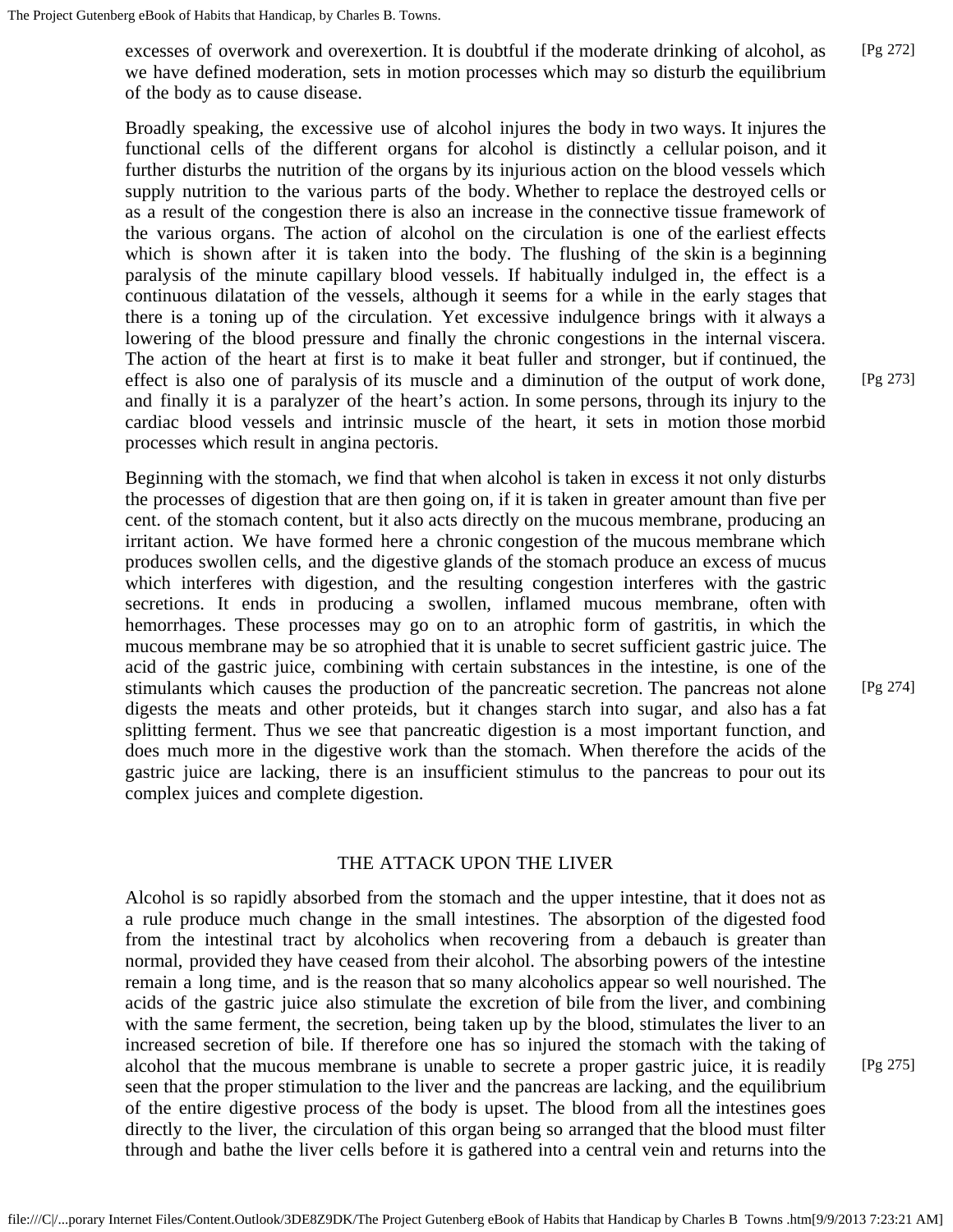general circulation. In fact the liver is the great chemical laboratory of the body, and the complex processes that go on there are as yet but little understood. The processes which I have described as generally characteristic of alcohol are seen to a very marked extent in the liver. There is a chronic congestion, and there is very frequently various forms of degeneration in the hepatic cells, and in many cases an increase in the connective tissue to such an extent as to cause the disease known as cirrhosis of the liver.

Alcohol may also under certain circumstances produce such excessive fatty degeneration in the liver, as in itself to be a menace to existence, for if the liver ceases to do its proper work, the whole minute nutritive chemistry, the metabolism of the body, breaks to pieces. The liver stands an enormous amount of use and abuse, and it is one of the last organs to give way under great strain, but when its functional processes do break down, the existence of the individual is not much further prolonged. The liver can consume and break down a certain amount of alcohol, but when more is poured into it than it can assimilate, some of it must go through into the general circulation and over the body, flowing to the brain and poisoning this organ, and the other nervous tissues.

The action of alcohol on the nervous tissues constitutes, in the eyes of the majority, the main injury that alcohol does to a human being. Certain it is that the action of alcohol on the brain does more to distort and pervert a man's relationship with his environment than any other action which alcohol has on the body. It is through the poison of this organ that the personality of the individual is so changed and so poisoned that a degeneration of the individual in character and morals is brought about. It is here, too, that the widest differences of tolerance and intolerance to alcohol are shown. Some men may consume enormous quantities and their mental balance apparently remain intact. Other individuals cannot take a single glass of wine without being distinctly affected by it, or rendered unmistakably drunken. The gross injuries found in the brain of those dying from the effects of alcohol are partly due to the effect of alcohol on the circulation and the injury to the blood vessels, thus diminishing the nutrition of the brain and injuring the brain tissue itself, and besides, as we have seen in other viscera, to the increase in connective tissue.

It is not necessary here to go into the details of the minute formation of the cells, how each cell is formed of a cell body and many branches, as one may conceive, growing like a tree or bush with the many branches stretching out and touching other branches of related and adjacent cells. When these dendrites or branches are in contact, there is an interrelationship between the processes of the two cells. Alcohol causes a retraction of the tiny branches one from another and the cells are dissociated, so that the mental processes become dissociated from each other, and the cells themselves degenerate and are unable to carry on their functions; thus we see the functions of memory and of the reproduction of images by memory prevented, the inability of the mind to reason, through the inability of the mind to call up former experiences, feelings and ideas, and a weakening of the power of each cell to take in impressions.

Every person who drinks alcohol to excess will not show every form of mental deterioration that may be produced by excessive indulgence, and the degree of deterioration in intelligence which goes to make up the sum total of mentality varies greatly in different individuals. All who drink alcohol to excess, however, show some diminution in their judgment. Judgment means the power of recalling various memories of perceptions through the senses, which have come in from the outside world, memories of ideas, memories of emotions, and all the complicated association of ideas that these bring up, and in the recalling of them weigh each one with the other and judge of the value between them. This also means reasoning and decision for action. This power of reasoning and judging is weakened in the alcoholic, and in any brain long poisoned by alcohol it is an impossibility to exercise it. Memory itself is also weakened. There is excessive forgetfulness of the recent past, and in some cases of advanced alcoholism there is absolute forgetfulness of wide gaps

[Pg 276]

[Pg 277]

[Pg 278]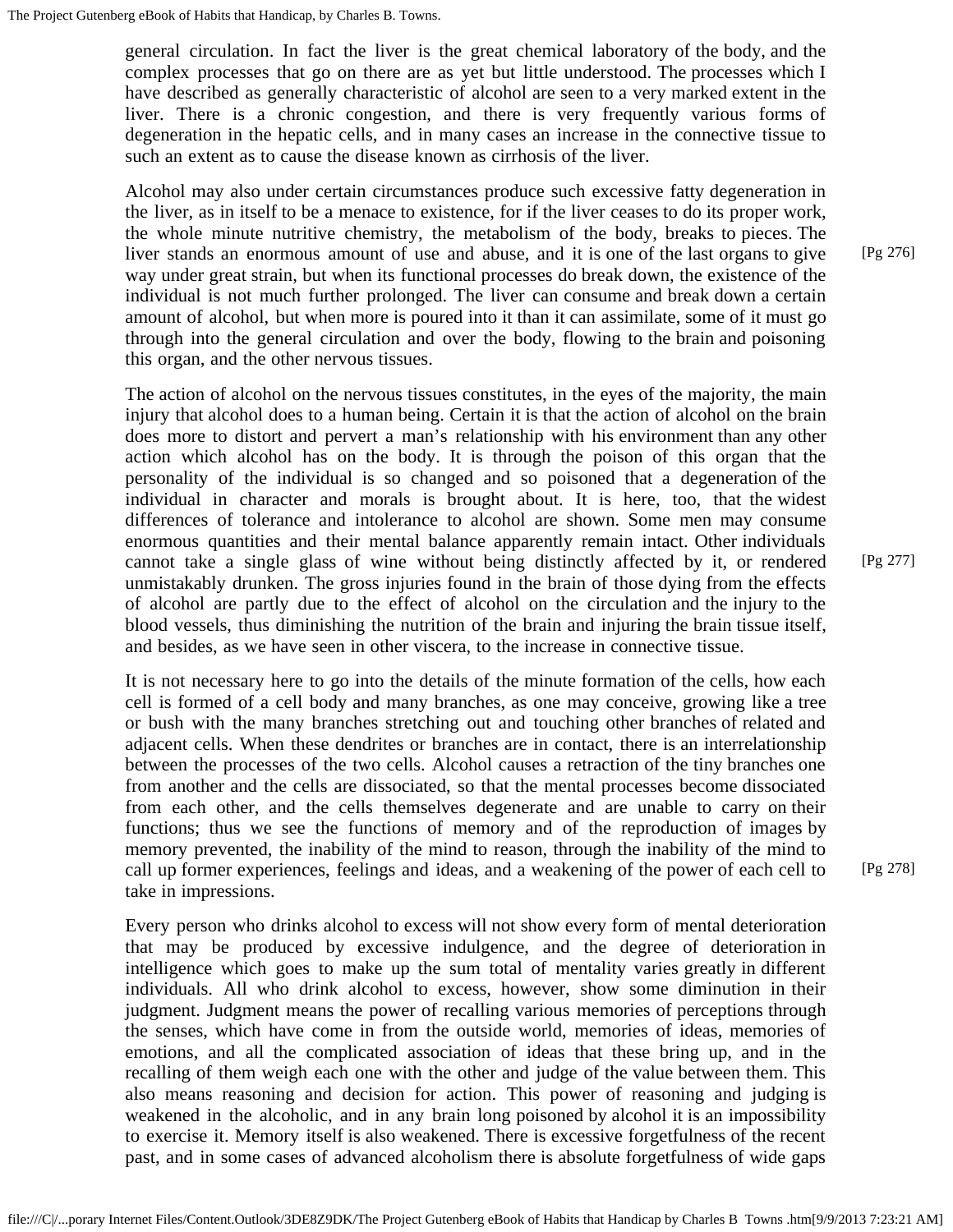of years; a man may be unable to remember anything from the last five minutes back for twenty years, and then remember back to childhood. The memories of childhood are more easily stamped on the brain than are those of adult life, both because it takes less to impress a child, and because there is not the complexity of ideas crowding into the brain, nor the complexity of association of ideas to be recorded. Therefore memories of childhood make a deeper impress and last longer, and so the complex memories of the adult are the first to be forgotten in the alcoholic, and those of childhood remain.

## EFFECT UPON MEMORY AND JUDGMENT

Besides the absolute forgetfulness, there is another form of forgetfulness in the alcoholic which often produces a ludicrous result. This is a perversion of memory. The person may be in a perfectly strange place and meet strangers, and yet be convinced that he has seen the place and met the strangers before, and greet them as old friends. This feeling of having been there before occurs in normal, healthy people, and may be simply the expression of momentary fatigue, or proceed from some unknown cause; but it is grossly exaggerated in the alcoholic, and cannot as easily be straightened out as in the normal mind.

The imaginative faculties of the mind are at first heightened by alcohol, and this often produces bright, witty remarks in those who have taken enough alcohol to have their imaginations stimulated and their judgment slightly inhibited, so that their ideas crowd readily to their minds and their tongues are loosened. Often, however, they say things which though bright and witty had better be left unsaid, and this is an indication of the beginning paralysis of their judgment. The imaginative faculties, however, are not constructively increased by alcohol, and it does not conduce to reproduction and creative ability, which requires memory and constructive thought. In this connection Kraeplin's experiments have shown that alcohol makes easy the liberation of movements from the cortical areas of the brain, that is, the transformation of ideas and memories of movements into deeds, but no real mental power is given; for while a man may feel that he is doing things better with than without alcohol, as a matter of fact he is not doing them so well. This sense of selfapprobation is very characteristic of the alcoholic. His judgment is gone, not only in regard to his mental processes, but very essentially regarding himself, and it may be truly said that while alcohol shrinks the judgment, it swells the self-conceit. This abnormally good opinion of his diminished abilities renders the alcoholic exceedingly complacent; he is persuaded that at any time he can give up drinking if he chooses, and he is unable to appreciate the rapid deterioration of his intellect. One cannot separate the will of an individual from his personality, and the weak-willed individuals, while they may possess many other agreeable characteristics, are lacking in the progressive force which strong characters possess. Alcohol weakens the will, causes the personality itself to deteriorate, and there is a lack of initiative; there is the ever ready specious explanation why nothing is ever done; there is a boastful conceited estimation of what can be done. With the judgment perverted the alcoholic cannot act at the proper time in the right way, no matter how much he may be willing to admit the necessity for correct action, and on the other hand he is equally powerless to prevent wrong action on his part, especially when such action has anything to do with a further indulgence in his alcohol. [Pg 280]

The emotional side of the personality shows the same deterioration from the higher to the lower, as do the other intellectual processes. It is the same story that the last to come are the first to go, and the first to come are the last to go. All emotions of refinement, those of the esthetic development, disappear the earliest. The sense of affection and moral responsibility, duty to family and friends deteriorate and vanish. There is nothing left but the consideration of what affects the self, and an alcoholic is the most studied, selfish soul that exists. The remaining emotions of anger, fear and nutritional reaction for food and drink remain to the

[Pg 279]

[Pg 281]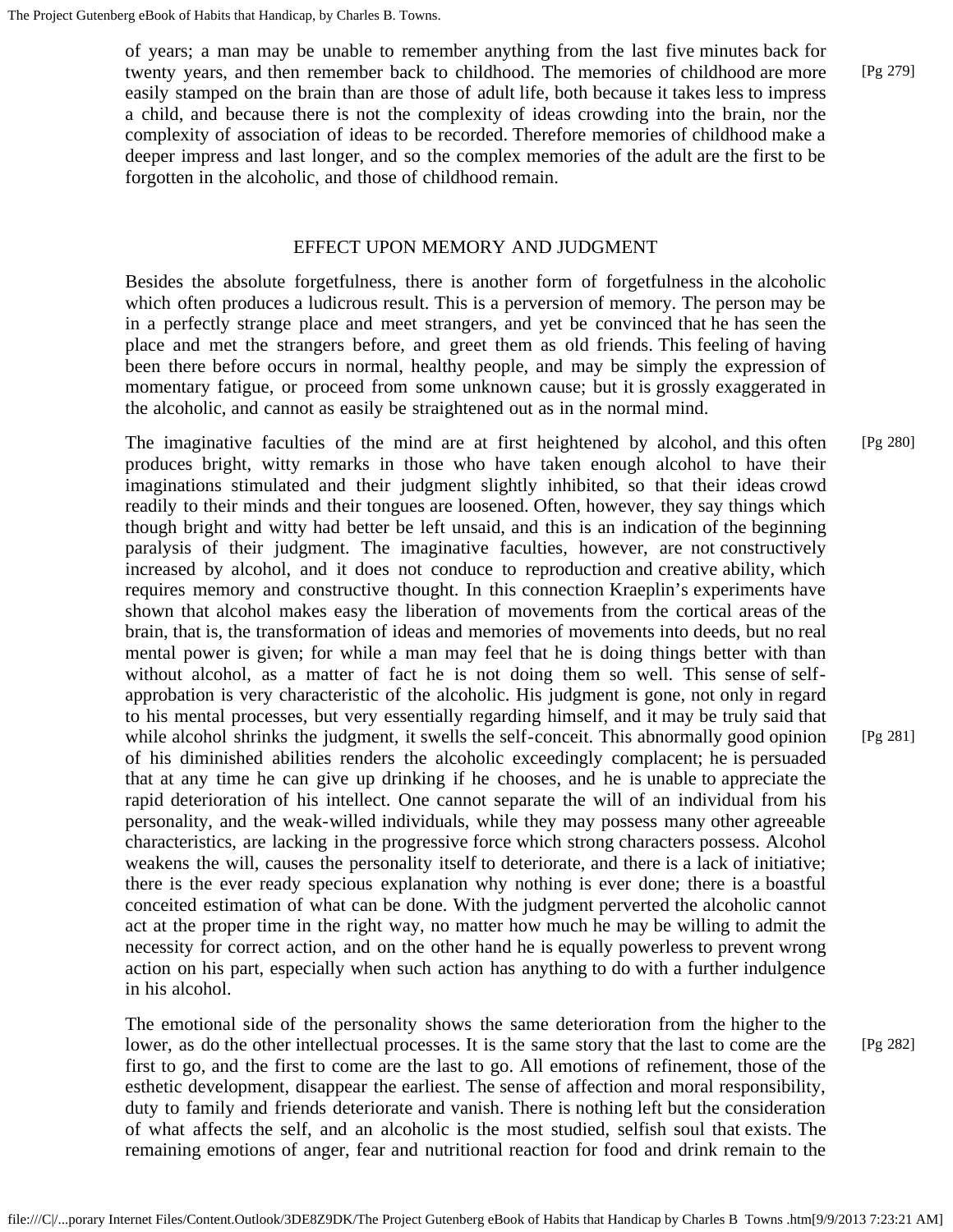last, as these are the most primitive of the emotions. With the weak will preventing action, and with the loss of memory and inability for continuity of thought, we find the emotion of fear predominating to a very noticeable extent. This is true whether the alcoholic be delirious or not, for in all forms of alcoholic delirium, fear is a very predominant symptom. In some forms of delirium tremens, the intensity of the fear is a fair criterion of the degree of the poisoning. The various senses of sight, hearing and taste are dulled, because the cells producing the mental perceptions are equally poisoned with the rest of the mind.

[Pg 283]

## WEAKENING THE MORAL FIBER

With the inaccuracy of sense perception and loss of memory and diminished judgment, one cannot be surprised to find that alcoholics are notoriously inaccurate, unreliable and untruthful. They cannot tell the truth even with assistance. But often what is credited to them as untruthfulness is mere inability to perceive things accurately, to remember accurately, and therefore to state things accurately. With the deterioration of the personality, that is, of the will, one would naturally expect that the deterioration of morals would go hand in hand. One cannot remain moral or virtuous without sufficient will to do so, and without sufficient will to make a struggle for self-control, and this is so in the case of a mind poisoned by alcohol. I do not claim that lack of morals is a disease, but moral development has appeared late in the development of the race, and such racial development is expressed by the individual. With the deteriorated mentality of the alcoholic, we must expect that the characteristics of late development will be the first to go, and for this reason we must realize that alcoholism naturally tends to immorality and crime. As a matter of fact, it is claimed that fifty per cent. of the crimes in France and forty-one per cent. in Germany are due to alcoholism, and no doubt in England and America the percentage is equally high. As might be expected, the offenses are principally those of disregard of the rights of others, contempt of law and order, assault, disturbances of domestic peace and robbery, and to all these crimes the habitual drunkard is particularly prone.

But it is not my purpose to discuss the effect of alcohol in any way except as it pertains to the human body, nor to go into the reasons why men so poison their bodies as to bring about these deleterious results. The deterioration that we have been considering, when occurring in the mind, would naturally cause one to infer that insanity must also be common in those who are addicted to alcohol, and such is indeed the case. In New York State alone I believe it can be safely said that fully ten per cent. of the women and thirty per cent. of the men confined in the state asylums are there through forms of insanity caused by alcohol. It will not profit us to go into the various forms of alcoholic insanity, but when we realize that onethird of the men in the insane asylums to-day in New York are there because of excessive indulgence in alcohol, and also that the State spends annually over six million dollars to care for them, we realize both the terrible ravages that alcoholic poison has made on the mentality of men and the enormous cost that it entails upon the community.

As to the alcohol circulating in the blood, there is an endeavor naturally to get rid of it as with all poisons, and the kidneys in this endeavor show the same processes that are elsewhere seen, of destruction of the specific cells, congestion, and increased connective tissue growth. Whether it is that these cells are destroyed in an endeavor to eliminate various substances for which they are not fitted and break down under the strain, or whether they are directly poisoned by the alcohol itself, the resultant factors are those best understood in the lay mind as acute and chronic Bright's disease. Whether or not alcohol produces these various processes in the kidneys which result in these diseased conditions, there is no question but that certain of these diseased conditions appear more frequently in alcoholics than in others. Besides the destructive processes about which we have been speaking in the various viscera, there are certain results of alcohol that may be said to affect [Pg 284]

[Pg 285]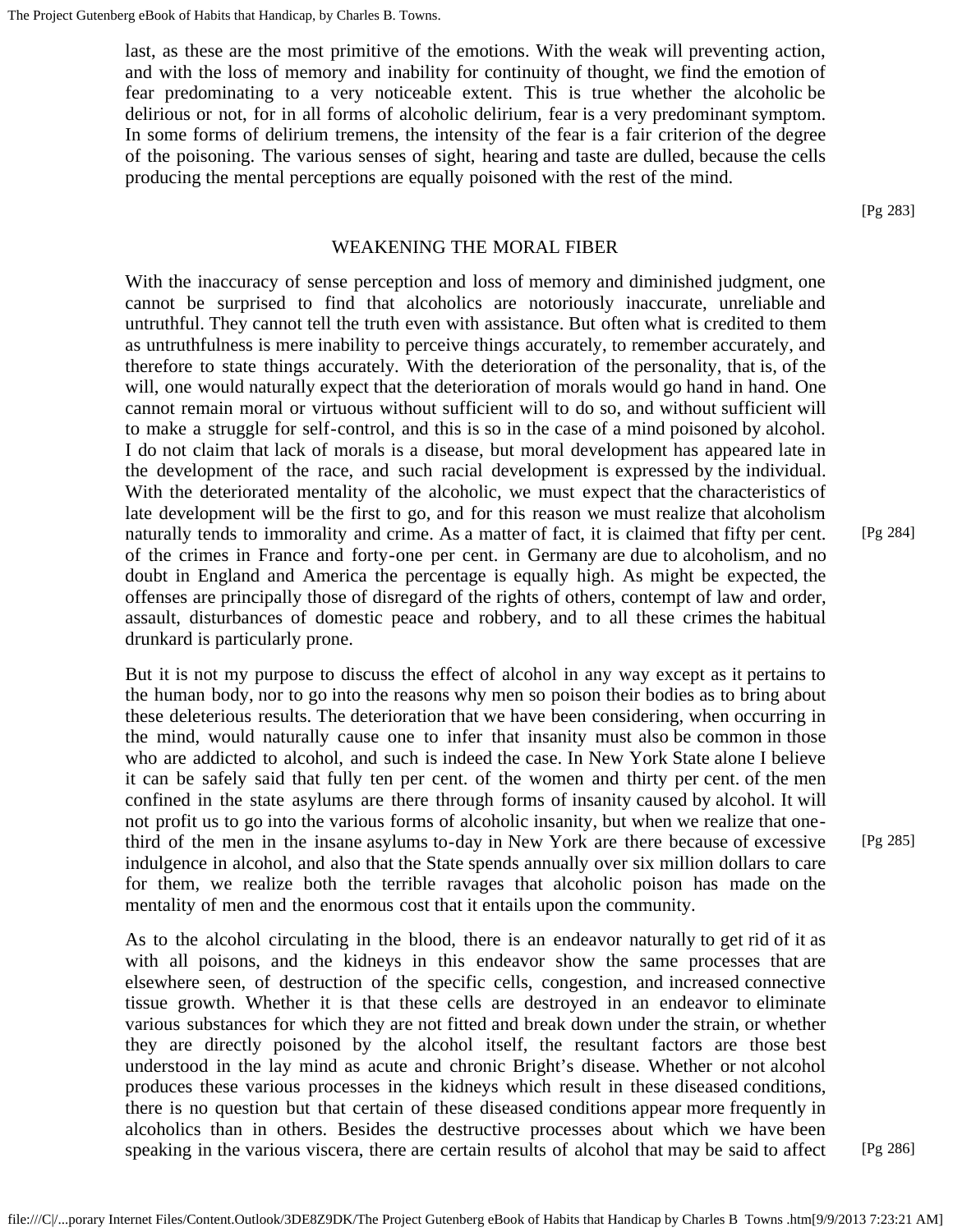the general condition of the individual. By this I mean the general resistance to bacterial infection, the resistance to injury to the body, and the ability to repair such injuries. Alcohol diminishes the power of the body to resist bacterial infection. The alcoholic is more prone to acquire bacterial diseases, and when these are acquired he is infinitely less able to resist them. In Bellevue Hospital in 1904 there were 1,001 patients with lobar pneumonia. Of these, 667 gave a history of alcoholism; 334 were non-alcoholics, which means that there were twice as many alcoholics suffering from this disease as non-alcoholics. Among the alcoholics the mortality was fifty per cent., and among the non-alcoholics, 23.9 per cent. Here again the mortality among the alcoholics was more than double that which prevailed among those who had not taken this narcotic. The same is true of other infectious diseases. When injuries occur to the body, such as broken legs or arms, there is a very wide difference in the picture produced in those who have drunk to excess, and those who have been sober. The shock produced in these instances is greater in the weakened nervous system of the alcoholic, and among those who have habitually taken alcohol there is a very great tendency after broken bones to develop delirium tremens, and when this occurs in these patients, the outlook is always very grave. A broken leg or arm does not bring with it any such danger to those who have led sober lives. The process of recovery from disease and accident, owing to the deteriorated nervous system and the poisoned circulatory system, is much slower in alcoholics than in others.

## WEAK WILLS INHERITED

Unfortunately, the injury which alcohol does, and the processes of deterioration which it sets on foot, do not end with the individual. Alcohol poisons and injures the germ cells of both sexes, and the offspring of those addicted to its use may inherit a weakened and injured nervous system. The taste for alcohol, the craving, so called, is not inherited. This idea that, because a man has an alcoholic father or mother, he inherits the taste for alcohol, is a superstition that has been used by the weak as an excuse both for overindulgence in alcohol, and as a further excuse why no attempt should be made to check their indulgence. What is inherited is a weak, unstable intellect and personality, prone to excesses in all things, one that is weak-willed and weak in resistance to temptation, and one more easily affected by alcohol than the ordinary normal individual. There is also often inherited a lack of moral perception and moral sense, causing the individual to do things which make one doubt his sanity; yet he can not be called insane, but really wanders in the border line between mad and bad, which is often worse than insanity itself. Alcoholic inheritance does not stop at instability of the nervous system or weakness of the personality, and one is rather staggered to realize the high percentage of imbecile, epileptic and weak-minded children that may be born to alcoholic parents. A detailed study of the imbecile school-children throughout all Switzerland showed that fifty per cent. of them were born in the days nine months after the periods of greatest alcoholic indulgence, such as the New Year, the Carnival, and the grape harvest, and that the births of the other half of the imbeciles were evenly scattered through the remaining thirty-eight weeks of the year. It has been shown that in France, Germany, Poland and Switzerland, from twenty-eight to seventy per cent. of the epileptics in some of the institutions were the descendants of alcoholics. Demme, in comparing the results of the health and death rates between ten alcoholic families and ten non-alcoholic families, found that in the alcoholic families out of fifty-seven children, twenty-five were still-born or died in the first month of life; twenty-two were designated as sick, and ten as healthy—while in the non-alcoholic families, five were still-born or died early, six were sick, and fifty were healthy. Thus only 17.5 per cent. in the alcoholic families were healthy, while eighty-two per cent. in the non-alcoholic families were healthy, and only eighteen per cent. not healthy. The percentages, therefore, were almost exactly reversed. These statistics mean that not alone may the chronic alcoholic bequeath his poisoned nervous system to posterity, but from the statistics in Switzerland of the imbecile children, we must realize that even a temporary

[Pg 288]

[Pg 289]

[Pg 287]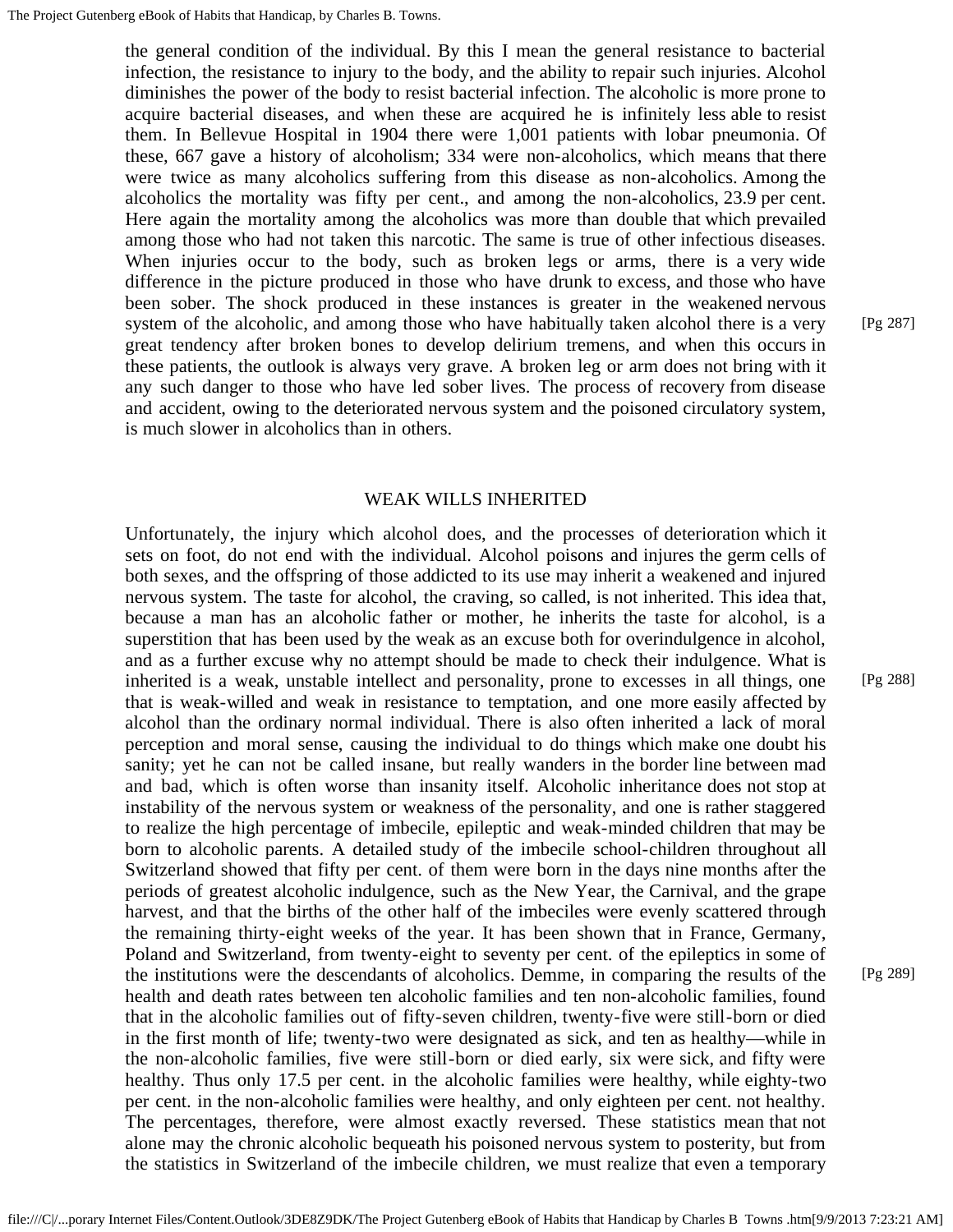debauch may leave a curse upon the innocent child; they also mean that alcohol produces those processes in the individual which tend to the degeneration of the race, and tend after a few generations to extinction, and thus does Nature benefit the race by turning a curse into a blessing through the extinction of the degenerate.

# **Footnote:**

[\[1\]](#page-47-0) I have heard of a New Yorker who gave up his attendance as a member of the executive committee of a prominent and very useful reform association because, though an occasional smoker, he could not endure the tobacco-laden atmosphere of the room where the committee met.

To this day his associates probably think him a very lukewarm worker in the cause!

**Transcriber's Note:** Punctuation has been corrected without note.

End of Project Gutenberg's Habits that Handicap, by Charles B. Towns

\*\*\* END OF THIS PROJECT GUTENBERG EBOOK HABITS THAT HANDICAP \*\*\*

\*\*\*\*\* This file should be named 35270-h.htm or 35270-h.zip \*\*\*\*\* This and all associated files of various formats will be found in: http://www.gutenberg.org/3/5/2/7/35270/

Produced by The Online Distributed Proofreading Team at http://www.pgdp.net (This file was produced from images generously made available by The Internet Archive.)

Updated editions will replace the previous one--the old editions will be renamed.

Creating the works from public domain print editions means that no one owns a United States copyright in these works, so the Foundation (and you!) can copy and distribute it in the United States without permission and without paying copyright royalties. Special rules, set forth in the General Terms of Use part of this license, apply to copying and distributing Project Gutenberg-tm electronic works to protect the PROJECT GUTENBERG-tm concept and trademark. Project Gutenberg is a registered trademark, and may not be used if you charge for the eBooks, unless you receive specific permission. If you do not charge anything for copies of this eBook, complying with the rules is very easy. You may use this eBook for nearly any purpose such as creation of derivative works, reports, performances and research. They may be modified and printed and given away--you may do practically ANYTHING with public domain eBooks. Redistribution is subject to the trademark license, especially commercial redistribution.

\*\*\* START: FULL LICENSE \*\*\*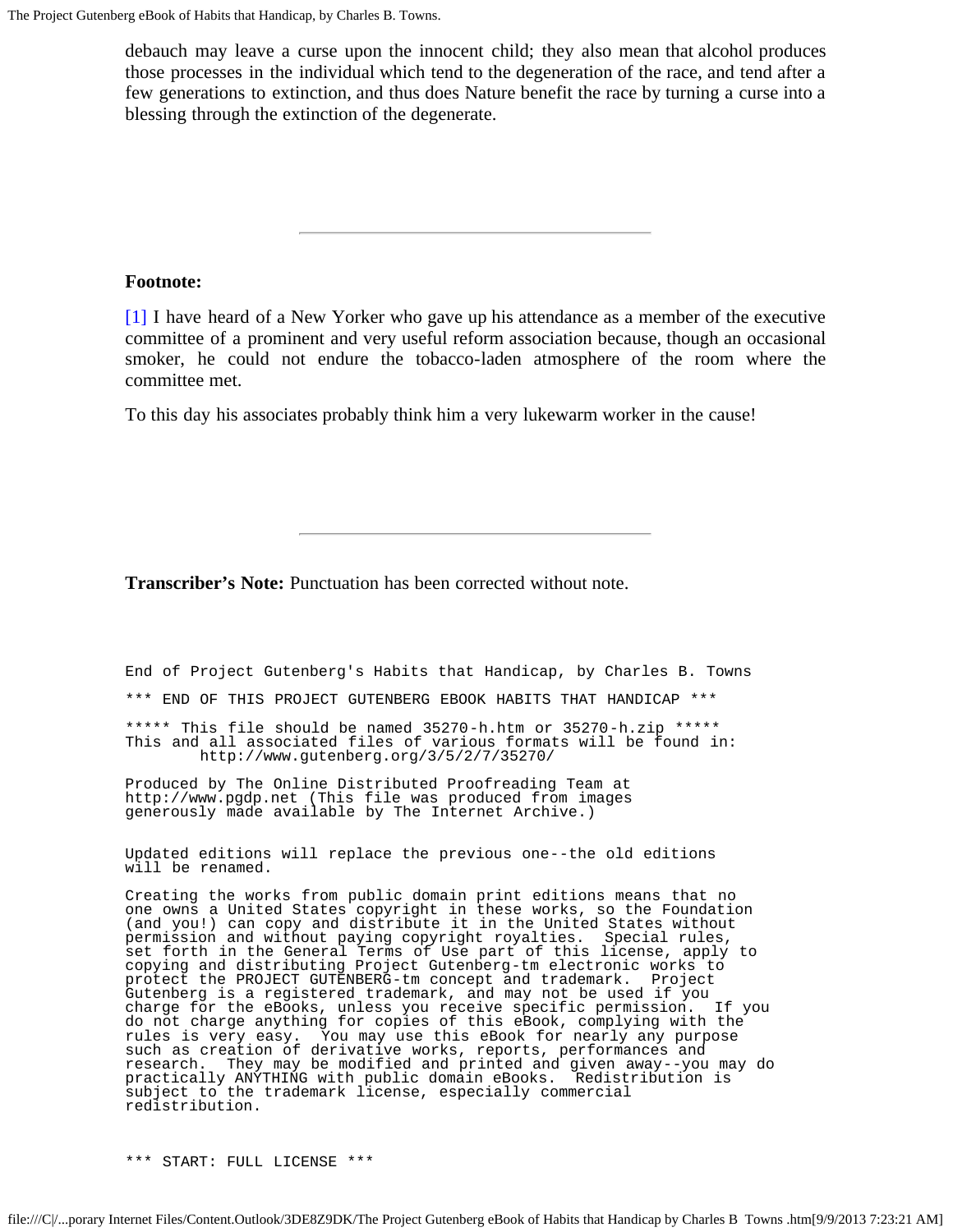THE FULL PROJECT GUTENBERG LICENSE PLEASE READ THIS BEFORE YOU DISTRIBUTE OR USE THIS WORK

To protect the Project Gutenberg-tm mission of promoting the free distribution of electronic works, by using or distributing this work (or any other work associated in any way with the phrase "Project Gutenberg"), you agree to comply with all the terms of the Full Project Gutenberg-tm License (available with this file or online at http://gutenberg.net/license).

Section 1. General Terms of Use and Redistributing Project Gutenberg-tm electronic works

1.A. By reading or using any part of this Project Gutenberg-tm electronic work, you indicate that you have read, understand, agree to and accept all the terms of this license and intellectual property (trademark/copyright) agreement. If you do not agree to abide by all the terms of this agreement, you must cease using and return or destroy all copies of Project Gutenberg-tm electronic works in your possession. If you paid a fee for obtaining a copy of or access to a Project Gutenberg-tm electronic work and you do not agree to be bound by the terms of this agreement, you may obtain a refund from the person or entity to whom you paid the fee as set forth in paragraph 1.E.8.

1.B. "Project Gutenberg" is a registered trademark. It may only be used on or associated in any way with an electronic work by people who agree to be bound by the terms of this agreement. There are a few things that you can do with most Project Gutenberg-tm electronic works even without complying with the full terms of this agreement. See paragraph 1.C below. There are a lot of things you can do with Project Gutenberg-tm electronic works if you follow the terms of this agreement and help preserve free future access to Project Gutenberg-tm electronic<br>works. See paragraph 1.E below. See paragraph 1.E below.

1.C. The Project Gutenberg Literary Archive Foundation ("the Foundation" or PGLAF), owns a compilation copyright in the collection of Project Gutenberg-tm electronic works. Nearly all the individual works in the collection are in the public domain in the United States. If an individual work is in the public domain in the United States and you are located in the United States, we do not claim a right to prevent you from copying, distributing, performing, displaying or creating derivative works based on the work as long as all references to Project Gutenberg are removed. Of course, we hope that you will support the Project Gutenberg-tm mission of promoting free access to electronic works by freely sharing Project Gutenberg-tm works in compliance with the terms of this agreement for keeping the Project Gutenberg-tm name associated with the work. You can easily comply with the terms of this agreement by keeping this work in the same format with its attached full Project Gutenberg-tm License when you share it without charge with others.

1.D. The copyright laws of the place where you are located also govern what you can do with this work. Copyright laws in most countries are in a constant state of change. If you are outside the United States, check the laws of your country in addition to the terms of this agreement before downloading, copying, displaying, performing, distributing or creating derivative works based on this work or any other Project Gutenberg-tm work. The Foundation makes no representations concerning the copyright status of any work in any country outside the United States.

1.E. Unless you have removed all references to Project Gutenberg:

1.E.1. The following sentence, with active links to, or other immediate access to, the full Project Gutenberg-tm License must appear prominently whenever any copy of a Project Gutenberg-tm work (any work on which the phrase "Project Gutenberg" appears, or with which the phrase "Project Gutenberg" is associated) is accessed, displayed, performed, viewed, copied or distributed:

This eBook is for the use of anyone anywhere at no cost and with almost no restrictions whatsoever. You may copy it, give it away or re-use it under the terms of the Project Gutenberg License included with this eBook or online at www.gutenberg.net

1.E.2. If an individual Project Gutenberg-tm electronic work is derived from the public domain (does not contain a notice indicating that it is posted with permission of the copyright holder), the work can be copied and distributed to anyone in the United States without paying any fees or charges. If you are redistributing or providing access to a work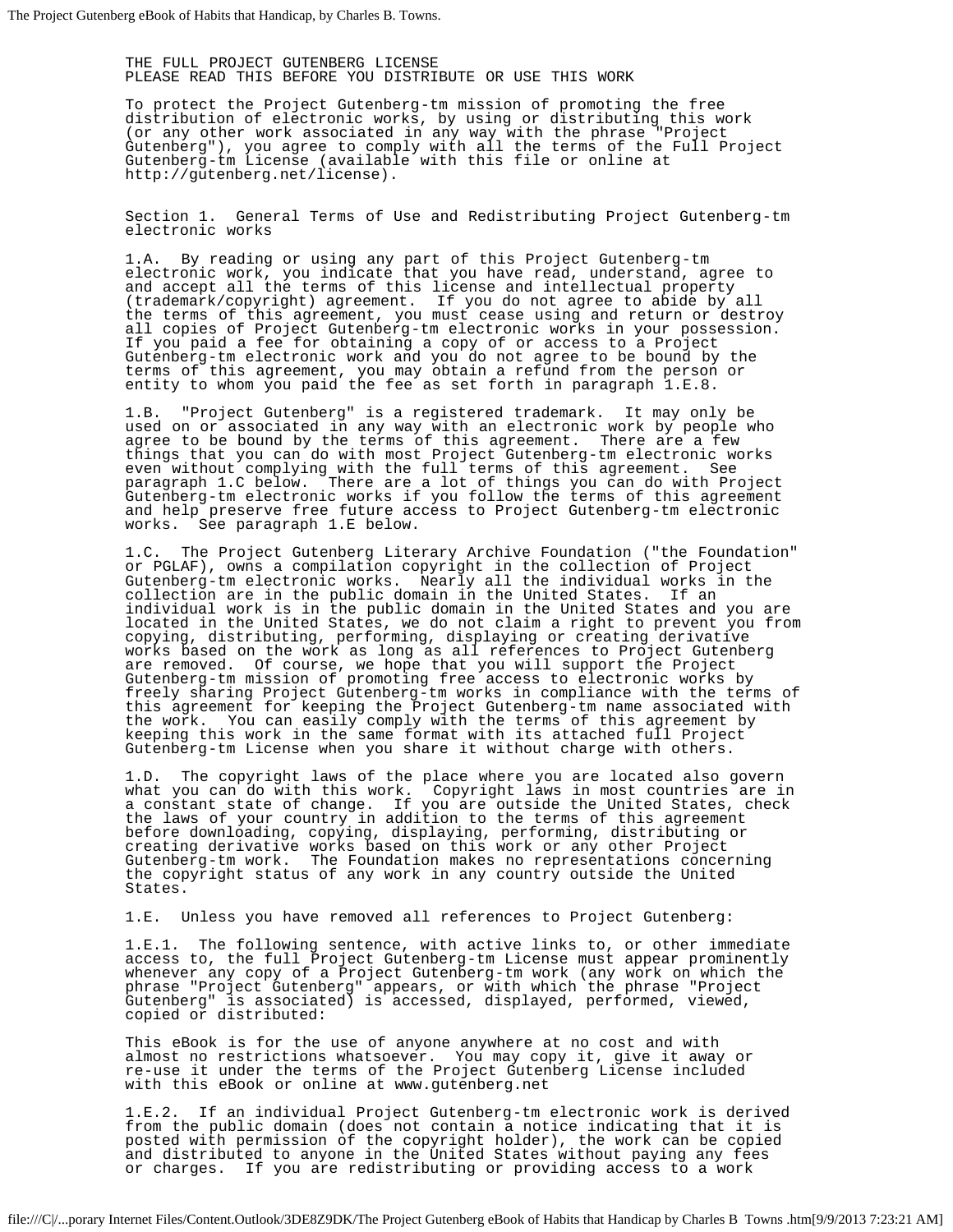with the phrase "Project Gutenberg" associated with or appearing on the work, you must comply either with the requirements of paragraphs 1.E.1 through 1.E.7 or obtain permission for the use of the work and the Project Gutenberg-tm trademark as set forth in paragraphs 1.E.8 or 1.E.9.

1.E.3. If an individual Project Gutenberg-tm electronic work is posted with the permission of the copyright holder, your use and distribution must comply with both paragraphs 1.E.1 through 1.E.7 and any additional terms imposed by the copyright holder. Additional terms will be linked to the Project Gutenberg-tm License for all works posted with the permission of the copyright holder found at the beginning of this work.

1.E.4. Do not unlink or detach or remove the full Project Gutenberg-tm License terms from this work, or any files containing a part of this work or any other work associated with Project Gutenberg-tm.

1.E.5. Do not copy, display, perform, distribute or redistribute this electronic work, or any part of this electronic work, without prominently displaying the sentence set forth in paragraph 1.E.1 with active links or immediate access to the full terms of the Project Gutenberg-tm License.

1.E.6. You may convert to and distribute this work in any binary, compressed, marked up, nonproprietary or proprietary form, including any word processing or hypertext form. However, if you provide access to or distribute copies of a Project Gutenberg-tm work in a format other than "Plain Vanilla ASCII" or other format used in the official version posted on the official Project Gutenberg-tm web site (www.gutenberg.net), you must, at no additional cost, fee or expense to the user, provide a copy, a means of exporting a copy, or a means of obtaining a copy upon request, of the work in its original "Plain Vanilla ASCII" or other form. Any alternate format must include the full Project Gutenberg-tm License as specified in paragraph 1.E.1.

1.E.7. Do not charge a fee for access to, viewing, displaying, performing, copying or distributing any Project Gutenberg-tm works unless you comply with paragraph 1.E.8 or 1.E.9.

1.E.8. You may charge a reasonable fee for copies of or providing access to or distributing Project Gutenberg-tm electronic works provided that

- You pay a royalty fee of 20% of the gross profits you derive from the use of Project Gutenberg-tm works calculated using the method you already use to calculate your applicable taxes. The fee is owed to the owner of the Project Gutenberg-tm trademark, but he has agreed to donate royalties under this paragraph to the Project Gutenberg Literary Archive Foundation. Royalty payments must be paid within 60 days following each date on which you prepare (or are legally required to prepare) your periodic tax returns. Royalty payments should be clearly marked as such and sent to the Project Gutenberg Literary Archive Foundation at the address specified in Section 4, "Information about donations to the Project Gutenberg Literary Archive Foundation."
- You provide a full refund of any money paid by a user who notifies you in writing (or by e-mail) within 30 days of receipt that s/he does not agree to the terms of the full Project Gutenberg-tm License. You must require such a user to return or destroy all copies of the works possessed in a physical medium and discontinue all use of and all access to other copies of Project Gutenberg-tm works.
- You provide, in accordance with paragraph 1.F.3, a full refund of any money paid for a work or a replacement copy, if a defect in the electronic work is discovered and reported to you within 90 days of receipt of the work.
- You comply with all other terms of this agreement for free distribution of Project Gutenberg-tm works.

1.E.9. If you wish to charge a fee or distribute a Project Gutenberg-tm electronic work or group of works on different terms than are set forth in this agreement, you must obtain permission in writing from both the Project Gutenberg Literary Archive Foundation and Michael Hart, the owner of the Project Gutenberg-tm trademark. Contact the Foundation as set forth in Section 3 below.

1.F.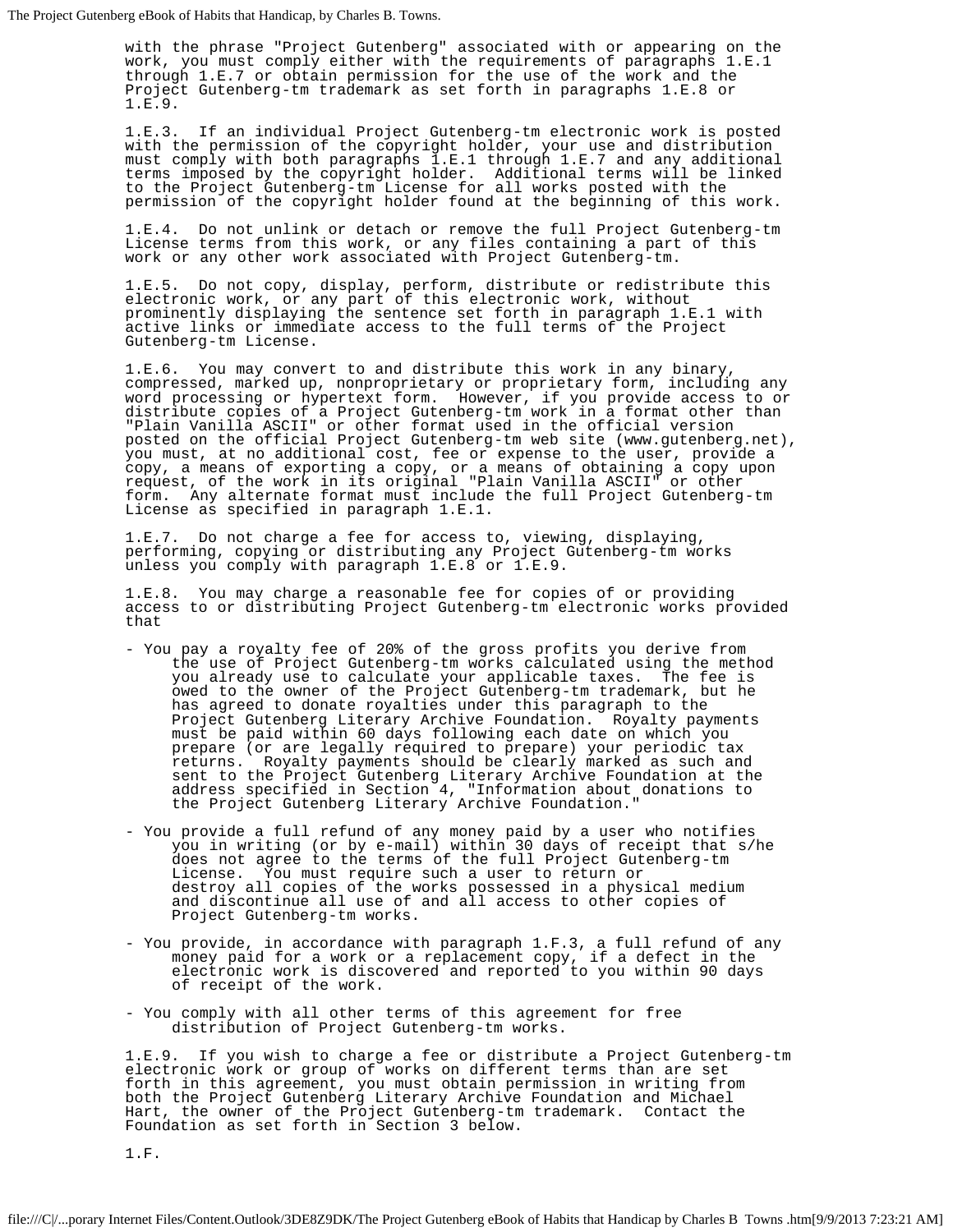1.F.1. Project Gutenberg volunteers and employees expend considerable effort to identify, do copyright research on, transcribe and proofread public domain works in creating the Project Gutenberg-tm collection. Despite these efforts, Project Gutenberg-tm electronic works, and the medium on which they may be stored, may contain "Defects," such as, but not limited to, incomplete, inaccurate or corrupt data, transcription errors, a copyright or other intellectual property infringement, a defective or damaged disk or other medium, a computer virus, or computer codes that damage or cannot be read by your equipment.

1.F.2. LIMITED WARRANTY, DISCLAIMER OF DAMAGES - Except for the "Right of Replacement or Refund" described in paragraph 1.F.3, the Project Gutenberg Literary Archive Foundation, the owner of the Project Gutenberg-tm trademark, and any other party distributing a Project Gutenberg-tm electronic work under this agreement, disclaim all liability to you for damages, costs and expenses, including legal fees. YOU AGREE THAT YOU HAVE NO REMEDIES FOR NEGLIGENCE, STRICT LIABILITY, BREACH OF WARRANTY OR BREACH OF CONTRACT EXCEPT THOSE PROVIDED IN PARAGRAPH 1.F.3. YOU AGREE THAT THE FOUNDATION, THE TRADEMARK OWNER, AND ANY DISTRIBUTOR UNDER THIS AGREEMENT WILL NOT BE LIABLE TO YOU FOR ACTUAL, DIRECT, INDIRECT, CONSEQUENTIAL, PUNITIVE OR INCIDENTAL DAMAGES EVEN IF YOU GIVE NOTICE OF THE POSSIBILITY OF SUCH DAMAGE.

1.F.3. LIMITED RIGHT OF REPLACEMENT OR REFUND - If you discover a defect in this electronic work within 90 days of receiving it, you can receive a refund of the money (if any) you paid for it by sending a written explanation to the person you received the work from. If you received the work on a physical medium, you must return the medium with your written explanation. The person or entity that provided you with the defective work may elect to provide a replacement copy in lieu of a refund. If you received the work electronically, the person or entity providing it to you may choose to give you a second opportunity to receive the work electronically in lieu of a refund. If the second copy is also defective, you may demand a refund in writing without further opportunities to fix the problem.

1.F.4. Except for the limited right of replacement or refund set forth in paragraph 1.F.3, this work is provided to you 'AS-IS' WITH NO OTHER WARRANTIES OF ANY KIND, EXPRESS OR IMPLIED, INCLUDING BUT NOT LIMITED TO WARRANTIES OF MERCHANTIBILITY OR FITNESS FOR ANY PURPOSE.

1.F.5. Some states do not allow disclaimers of certain implied warranties or the exclusion or limitation of certain types of damages. If any disclaimer or limitation set forth in this agreement violates the law of the state applicable to this agreement, the agreement shall be interpreted to make the maximum disclaimer or limitation permitted by the applicable state law. The invalidity or unenforceability of any provision of this agreement shall not void the remaining provisions.

1.F.6. INDEMNITY - You agree to indemnify and hold the Foundation, the trademark owner, any agent or employee of the Foundation, anyone providing copies of Project Gutenberg-tm electronic works in accordance with this agreement, and any volunteers associated with the production, promotion and distribution of Project Gutenberg-tm electronic works, harmless from all liability, costs and expenses, including legal fees, that arise directly or indirectly from any of the following which you do or cause to occur: (a) distribution of this or any Project Gutenberg-tm work, (b) alteration, modification, or additions or deletions to any Project Gutenberg-tm work, and (c) any Defect you cause.

Section 2. Information about the Mission of Project Gutenberg-tm

Project Gutenberg-tm is synonymous with the free distribution of electronic works in formats readable by the widest variety of computers including obsolete, old, middle-aged and new computers. It exists because of the efforts of hundreds of volunteers and donations from people in all walks of life.

Volunteers and financial support to provide volunteers with the assistance they need are critical to reaching Project Gutenberg-tm's goals and ensuring that the Project Gutenberg-tm collection will remain freely available for generations to come. In 2001, the Project Gutenberg Literary Archive Foundation was created to provide a secure and permanent future for Project Gutenberg-tm and future generations. To learn more about the Project Gutenberg Literary Archive Foundation and how your efforts and donations can help, see Sections 3 and 4 and the Foundation web page at http://www.pglaf.org.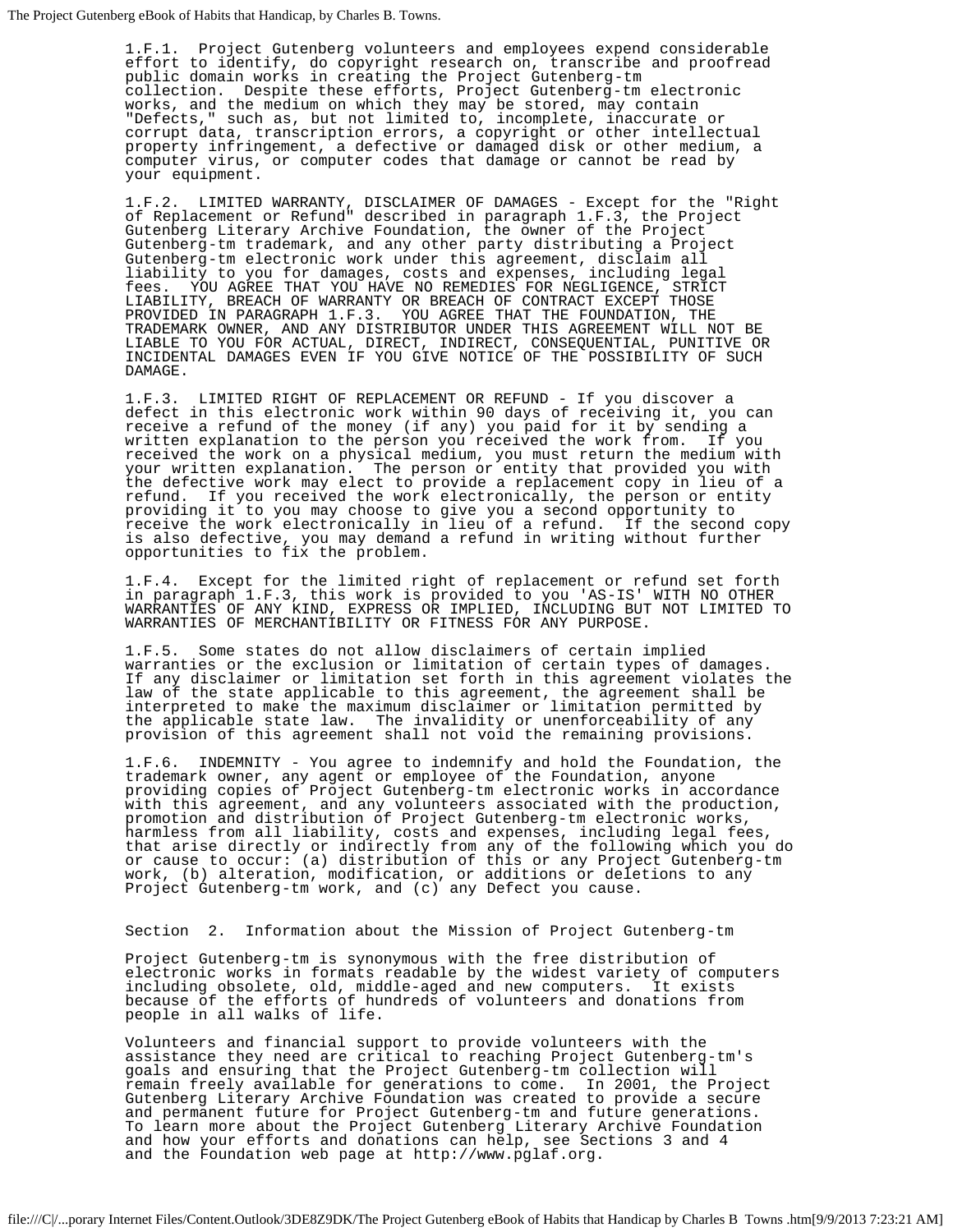Section 3. Information about the Project Gutenberg Literary Archive Foundation

The Project Gutenberg Literary Archive Foundation is a non profit  $501(c)(3)$  educational corporation organized under the laws of the state of Mississippi and granted tax exempt status by the Internal Revenue Service. The Foundation's EIN or federal tax identification number is  $64-6221541$ . Its  $501(c)(3)$  letter is posted at http://pglaf.org/fundraising. Contributions to the Project Gutenberg Literary Archive Foundation are tax deductible to the full extent permitted by U.S. federal laws and your state's laws.

The Foundation's principal office is located at 4557 Melan Dr. S. Fairbanks, AK, 99712., but its volunteers and employees are scattered throughout numerous locations. Its business office is located at 809 North 1500 West, Salt Lake City, UT 84116, (801) 596-1887, email business@pglaf.org. Email contact links and up to date contact information can be found at the Foundation's web site and official page at http://pglaf.org

For additional contact information: Dr. Gregory B. Newby Chief Executive and Director gbnewby@pglaf.org

Section 4. Information about Donations to the Project Gutenberg Literary Archive Foundation

Project Gutenberg-tm depends upon and cannot survive without wide spread public support and donations to carry out its mission of increasing the number of public domain and licensed works that can be freely distributed in machine readable form accessible by the widest array of equipment including outdated equipment. Many small donations (\$1 to \$5,000) are particularly important to maintaining tax exempt status with the IRS.

The Foundation is committed to complying with the laws regulating charities and charitable donations in all 50 states of the United States. Compliance requirements are not uniform and it takes a considerable effort, much paperwork and many fees to meet and keep up with these requirements. We do not solicit donations in locations where we have not received written confirmation of compliance. To SEND DONATIONS or determine the status of compliance for any particular state visit http://pglaf.org

While we cannot and do not solicit contributions from states where we have not met the solicitation requirements, we know of no prohibition against accepting unsolicited donations from donors in such states who approach us with offers to donate.

International donations are gratefully accepted, but we cannot make any statements concerning tax treatment of donations received from outside the United States. U.S. laws alone swamp our small staff.

Please check the Project Gutenberg Web pages for current donation methods and addresses. Donations are accepted in a number of other ways including including checks, online payments and credit card donations. To donate, please visit: http://pglaf.org/donate

Section 5. General Information About Project Gutenberg-tm electronic works.

Professor Michael S. Hart is the originator of the Project Gutenberg-tm concept of a library of electronic works that could be freely shared with anyone. For thirty years, he produced and distributed Project Gutenberg-tm eBooks with only a loose network of volunteer support.

Project Gutenberg-tm eBooks are often created from several printed editions, all of which are confirmed as Public Domain in the U.S. unless a copyright notice is included. Thus, we do not necessarily keep eBooks in compliance with any particular paper edition.

Most people start at our Web site which has the main PG search facility:

http://www.gutenberg.net